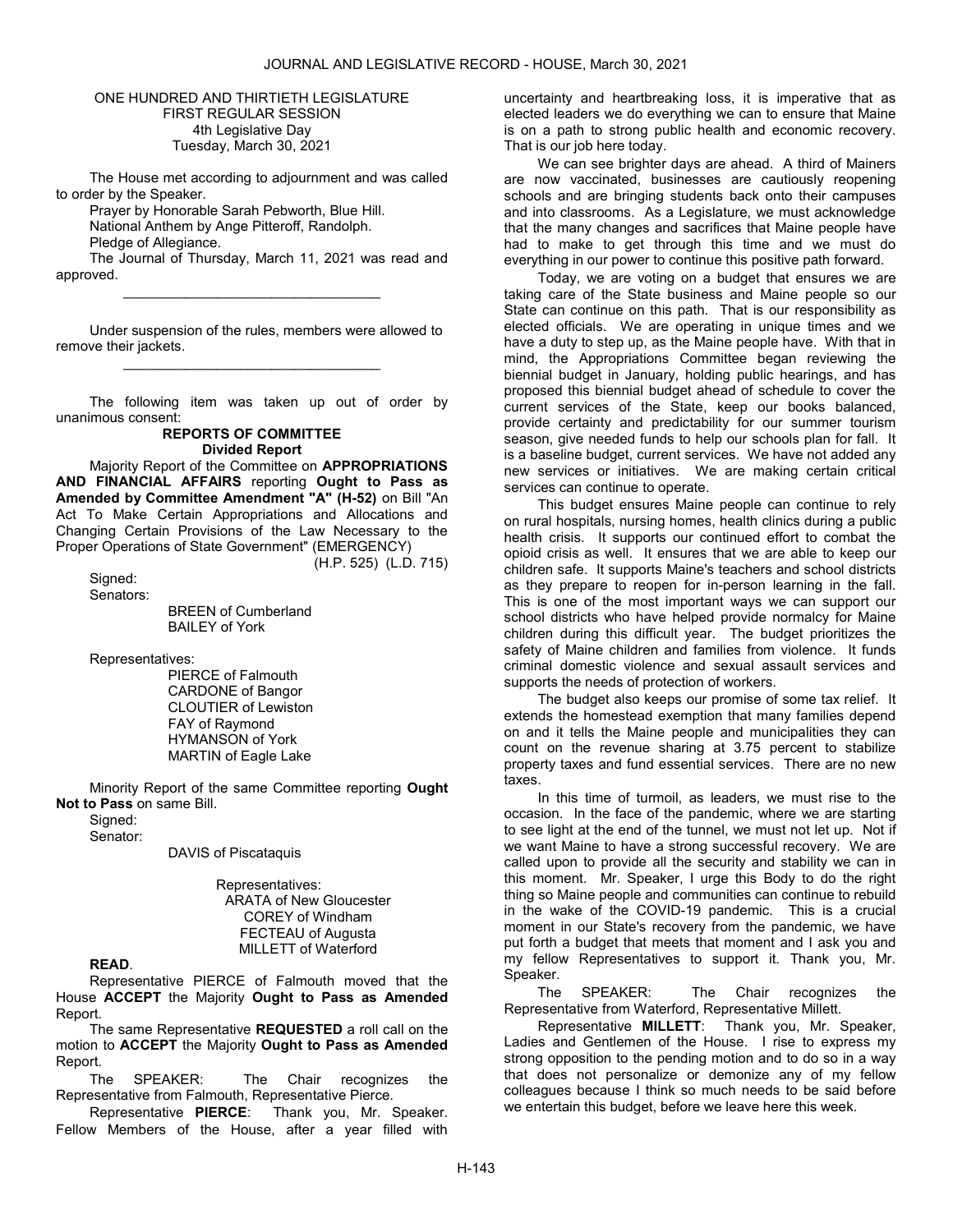I'd like to speak briefly about how we got here, what this budget does and doesn't contain, and how it bodes for the future for us working together. I think the latter point is perhaps the most prevailing and compelling one I would like to stress this morning.

First of all, I'd like to speak about it in terms of the process, the product, and the future. And I think the process is the key piece that evolved in this very short span of time that all of you need to know and the failed communications that occurred during that interim period. It was on Wednesday, the 17th of March, that my colleague, the Representative from Falmouth, Representative Pierce, who I've worked with closely, get along well with, and totally respect, along with our Senate colleagues in the Chairs and Leads Forum met in the horseshoe at 228 for about an hour. And we talked very carefully, very appropriately, and very much in a detailed way about what the future holds for LD 220, then before us and not yet through the report-back process. And we looked at three months of calendar time; March, April and May. We looked at weekly schedules through the early part of April. And we plotted out what we know to be the events that will influence how we proceed in an orderly way, in traditional manner, on a biennial budget. We, for example, acknowledged that as of today, right today, the Consensus Economic Forecasting Commission is reviewing its work in trying to define and analyze the shape of the economy, how it's proceeding and what it holds for the future. Four weeks from Friday, the Revenue Forecasting Committee will be meeting to update revenues. Based on what we are all aware of, it is likely that it will be a positive increase in projected general fund revenue. Sometime between mid-May and mid-June, the U.S. Department of Treasury will have analyzed the American Rescue Plan Act in terms of the discretionary money that will be forthcoming to Maine, how it can be used and when it will flow.

So, that three-month calendar was a serious look at where are we today on the 17th of March and where will we be as we work our way forward. Very clearly, we picked the 27th of May as the report date for the biennial budget. Giving us time to get the new revenue forecast, to receive any change packages that might come from the administration, and to act appropriately in the normal way where we look at the reportbacks, we deliberate on them, we move them in line by line, reject those that aren't appropriate and amend those that need amendments.

That was all plotted out to be done as of that Wednesday, two weeks ago from tomorrow. Between that Wednesday and the end of the day on Saturday, the whole budget process took a 180-degree turn in a manner that was unknown to those of us on the minority side in the Appropriations Committee, nor were we even aware that it was happening. I began to get a sense of concern when I got a text from the Senate Chair on Sunday night, the 21st; could you and Senator Davis meet with us in the Chairs and Leads meeting on Monday, the 22nd? I answered; of course. And we did. All of a sudden, at 12:15, the Representative from Falmouth, Representative Pierce and her colleague, the Senator from Cumberland, Senator Breen, made these comments; we have had discussions with our leadership and with the Office of the Chief Executive and we are intending to report out a so-called bare bones budget on this coming Thursday, that's Thursday, the 25th of March. We need to do so for some of the reasons that the Representative from Falmouth, Representative Pierce just mentioned. Namely, predictability, communications, pandemic relationships, etcetera. Brand-new news to us, we had had no

word whatsoever between the 17th and the 22nd to let us know as coequal members of the Appropriations Committee that this was even in the pipeline for discussion.

So, here we are and we look at the motion that's been made, what it represents, how it got to this point, and what has happened in the interim. First of all, when we got the message, we immediately said we need to share this with our leadership and our committee members as well because this is a complete reversal of what we have been planning on. We learned before we even got a chance to talk with our leaders that press releases had already been written not only by the presiding officers and the chairs of Appropriations, but the Chief Executive, even before we came back down from briefing our leaders.

Needless to say, that has communications at the worst level of personalizing, respecting, and communicating objectively to your fellow members, causing great concern and in the process postponing, if not outright cancelling, the reportback from our largest policy committee which was scheduled for last Tuesday and postponing, if not cancelling, our first attempt at deliberating on the budget feedback from the policy committees which were scheduled for last Thursday, the same day that the State and Local Government Committee was to deliver their report, the last of the 16. So, the schedule has been totally updated and revised to accommodate what is clearly; anyone could interpret this but I think I would like to say it my way; the message on the 22nd was; we have a pathway to a majority budget. Driven by political motivation, I am not one to assign blame to my fellow Democrats on AFA. I respect all of them. I don't think this was done by internal design but by external direction.

Here we are and here I am trying to make sense of what should we do today and how will it influence what we do in the days, weeks and months that follow. My first attempt was to say gee, we haven't even had lip service to the policy committee report-backs. So, I checked on our Joint Rules and I find that there is a provision in Joint Rule 314.6, and I will quote it verbatim. It says the Joint Standing Committee on Appropriations and Financial Affairs shall consider the reportbacks from the policy committees' (plural possessive) in the course of their deliberation on budget matters. I want you all to know not one single step has been taken in regard to considering, by the committee, those report-backs through which all of you contributed with many hours of work in your own committees to try to give us your recommendations, nor have we done any deliberating on any of those reports.

So, in my amateurish way, I would make the case, and I don't ask you, Mr. Speaker, for a ruling, but I would say that provision of the Joint Rules had been totally ignored, leading me to conclude and wonder if this budget report is even properly before us. However, let me proceed to say that I think there is a misunderstanding that this is a replica of the budget that was passed two years ago by two-thirds and that it really covers everything. Nothing could be further from the truth. This budget includes a sum total of 282 million dollars of onetime cuts and/or savings, thereby taking advantage of anything and everything we could lapse or cut in order to put together a papered-over biennial budget that was a skeleton at best, because that skeleton includes only 12 new items. Let me just give you a sense of what they are. The Representative from Falmouth, Representative Pierce referred to some of them.

The first two, teacher retirement and general-purpose aid at 22 million, 500 per year. Must do's, we don't have a choice. Thirdly, the homesteader's exemption which we approved in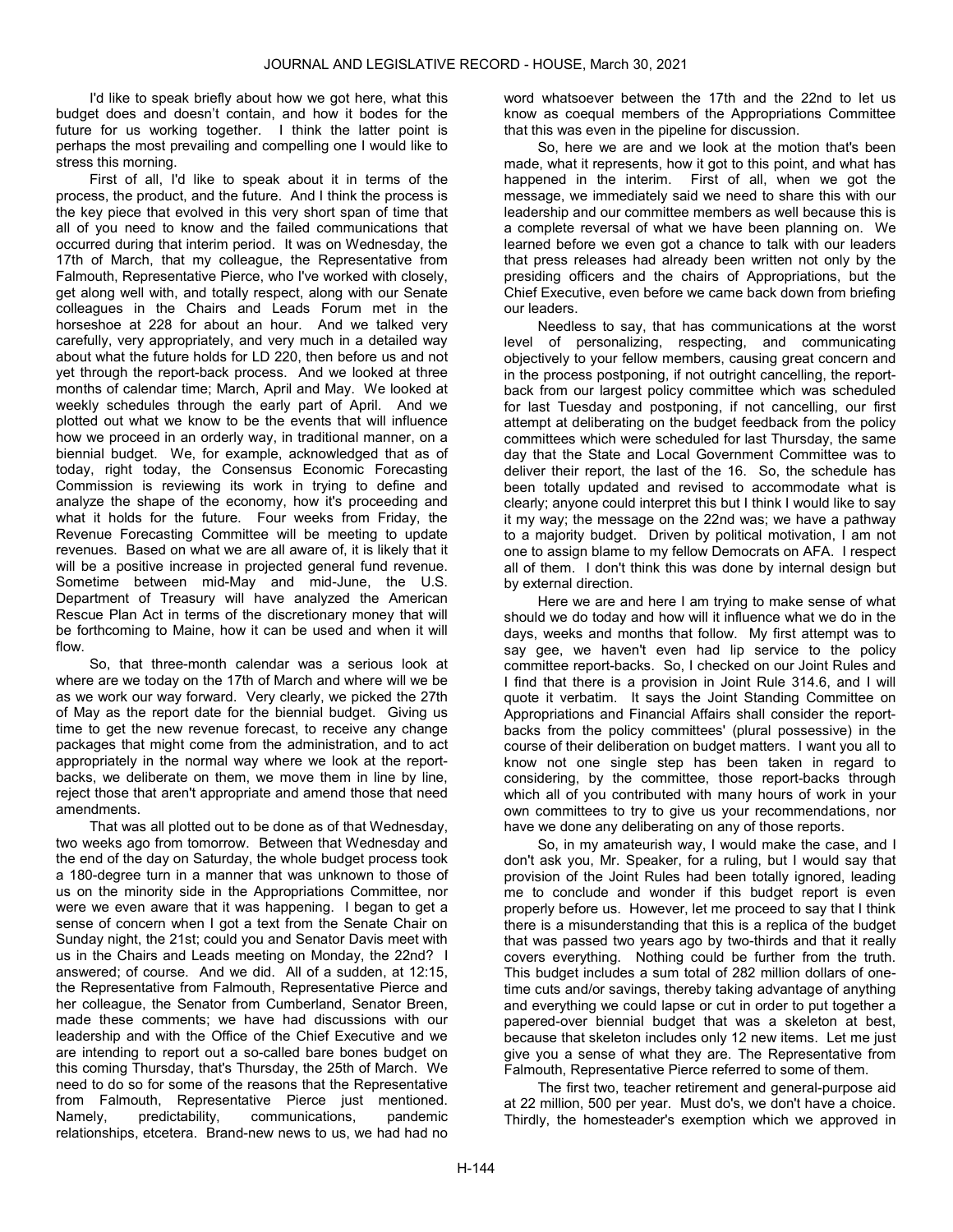the 129th and we have a cost associated with both years of the biennium. Nursing facility rebasing and hospital tax rebasing; small pieces offset by bigger cuts. Four rate increase proposals funded only in the first year for rates that are already in place, leaving them unfunded in the second year. Moving a program started in the Fund for Healthy Maine two years ago for domestic violence and sexual assault to the general fund because, frankly, we haven't dealt with the Fund for Healthy Maine, we haven't moved money to make it balance, we haven't talked about it, so, we're moving it into the general fund. Creating six assistant park rangers and continuing a bunch of limited-period positions. There are thousands of lines, split positions, reclassifications, reorganizations, governor's initiatives, proposed changes that have come from the committees. I could go on and on and on and say to you, honestly, we have not even given lip service to the rest of the budget.

So, how does that position us for the period between now and the revenue forecast and that latter period when we ultimately will know what we have to work with from the American Rescue Plan Act. First of all, it means that were this bill to pass today and tomorrow in its current form, it will require a substantial overlay to fill in the gaps of those non-general fund points that I made that have totally been ignored. Secondly, we will be asked, and I think we should accept the challenge, to work together to prioritize how we would deal with the revenue forecast that's coming. It will be here in about five weeks and it will include some one-time money and some ongoing money. We ought to be talking to each other right now about how we would prioritize what we can do with onetime money, what we should prioritize for ongoing money. We're closing that door by what we're talking about doing here today and tomorrow. Because it sounds like, feels like, you don't want the input from the minority party or from those unenrolled members who are sitting here in the audience this morning. It sounds like my way or the highway. I don't assign that to you individually because I don't think you in your individual seats and roles and thoughts that planned it out this way. I think you've kind of been maneuvered into thinking well, this is a good thing to do because maybe bipartisanship is a little messy, maybe it's time to exercise power because you have the votes, maybe it's time to say that maybe we can demonize those Republicans by saying they're all about shutting down government. Nothing could be further from the truth.

So, with that as background, and with real concern for the future, which I will comment later on in the course of the discussion, I would like to invoke House Rule 503 and move that LD 715 and all of its accompanying papers be committed to the Joint Standing Committee on Appropriations and Financial Affairs in order to allow them to do their work, and I ask for a roll call on that motion. Thank you, Mr. Speaker.

 Representative MILLETT of Waterford moved that the Bill and all accompanying papers be COMMITTED to the Committee on APPROPRIATIONS AND FINANCIAL AFFAIRS.

The same Representative REQUESTED a roll call on the motion to COMMIT the Bill and all accompanying papers to the Committee on APPROPRIATIONS AND FINANCIAL AFFAIRS.

 More than one-fifth of the members present expressed a desire for a roll call which was ordered.

 The SPEAKER: The Chair recognizes the Representative from New Gloucester, Representative Arata.

Representative ARATA: Thank you, Mr. Speaker. Mr. Speaker and Ladies and Gentlemen of the House, the Joint Rules are very clear. It says that AFA shall consider the policy committees' budget recommendations.

We follow rules for even minor issues such as removing our jackets or eating or drinking in the chamber in order to conduct government business in an orderly and respectful manner. The problem with this budget transcends partisanship. Your committee work and therefore, the voices of all of your constituents have not been considered. Across Maine school boards, selectmen, budget committees and town councils have a proper process and procedure that they follow. Let us set a good example and vote yes on this motion because this farce cannot become our new normal. Thank you.

 The SPEAKER: The Chair recognizes the Representative from Madison, Representative Ducharme.

Representative DUCHARME: Thank you, Mr. Speaker. Ladies and Gentlemen of the House, I rise in support of Representative Millett's motion.

I stand before you today as a kind of a legacy of a former Member of the House and to get there I need to tell you how that happened. Last night, I had an incident with my car. I'm all right, everything's all right except my car has an issue, so, I had to bring my wife's car today. When I got in my wife's car today, I was thinking last night about how today was going to go and I had pretty much had my mind made up, you know, this is how I want to do things and so forth. And I got in my wife's car this morning and something changed my perspective. It didn't change how I'm going to react, but it changed my perspective about this whole thing. Because anybody that knows me knows I'm a fighter. If I believe in something, I will fight. What happened to my car last night was the result of somebody who really wanted a fight with me and I walked away. Regardless, because my car was disabled, I had to take my wife's car. In my wife's car was this medallion hanging from the mirror. Now, you probably can't see it on that side of the aisle --

The SPEAKER: The Member will defer. The Chair will remind all Members that you are not permitted to use props on the floor of the House.

The Chair reminded all Members that no props were allowed during the floor debate.

The SPEAKER: The Member may proceed.

Representative DUCHARME: I'm sorry for that. Thank you. My medallion has a picture of my father-in-law. My father-in-law was Representative Richard "Spike" Carey. He served in this Body from 1967 to 1978 and then he came back and served in the other Body from 1992 to 2000. My father-inlaw was a lifelong member of the other party. Many here remember him. I spoke with Representative Martin earlier and he remembers him and several others. The long of the short of it is Spike didn't care who proposed something or where it came from. What he cared about was doing the right thing for the people of Maine. And there were many times when Spike voted with the party that he didn't belong to because it was the right thing for the people of Maine. I think we're called today to look at our hearts and do the right thing for the people of Maine.

For many, many years, we've had rules, we've had processes. I served on the Board of Selectmen in Madison and for 10 years serving on the Board of Selectmen, we waited for the State to figure out what they were going to do with the budget and we knew we had to react accordingly. So, there is no inherent fear in the municipalities, to my knowledge,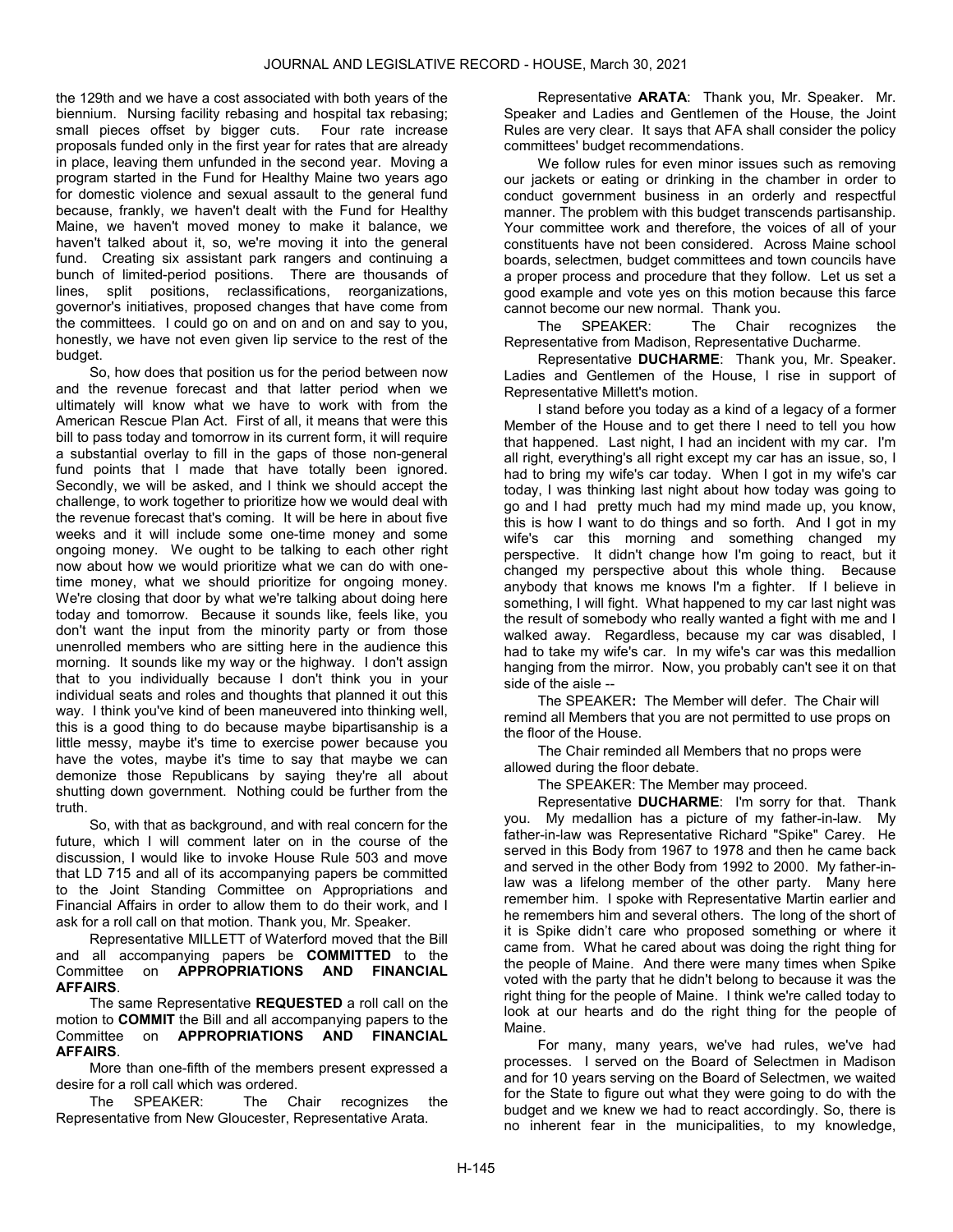because I haven't heard from anybody and I know a lot of them, that the State's not going to do the right thing. So, there's no real reason to drive this thing through. The only reason to drive it through is because it can be done and maybe because it can be done, it really shouldn't be done. That's why the rules are there. I would implore you to look into your heart. Do the right thing for the people of Maine. Don't worry about your party label, do the right thing for the people of Maine. Thank you.

 The SPEAKER: The Chair will remind Members to direct comments through the Chair. Also a reminder that when referring to Members of the Body, it's from, town, Representative their name.

 A roll call has been ordered. The pending question before the House is to Commit the Bill and all accompanying papers to the Committee on Appropriations and Financial Affairs. All those in favor will vote yes, those opposed will vote no.

# ROLL CALL NO. 21

 YEA - Andrews, Arata, Austin, Bernard, Bickford, Blier, Bradstreet, Carlow, Carmichael, Cebra, Collamore, Connor, Corey, Dillingham, Dolloff, Downes, Drinkwater, Ducharme, Evangelos, FecteauJ, Foster, Griffin, Grignon, Haggan, Hall, Hanley, Harrington, Head, Hutchins, Javner, Johansen, Kinney, Kryzak, Lemelin, Libby, Lyford, Lyman, MartinT, MasonR, MillettH, Morris, Nadeau, Newman, Ordway, Parry, Perkins, Pickett, Pluecker, Poirier, Quint, Roche, Rudnicki, Sampson, Skolfield, Stanley, Stearns, Stetkis, Theriault, Thorne, Tuell, Underwood, Wadsworth, WarrenS, WhiteD.

 NAY - Alley, Arford, Babbidge, Bell, Berry, Blume, Brennan, Brooks, Bryant, Caiazzo, Cardone, Cloutier, Collings, Copeland, Crafts, Craven, Crockett, Cuddy, Dodge, Doore, Doudera, Dunphy, Evans, Fay, FecteauR, Geiger, Gere, Gramlich, Grohoski, Harnett, Hasenfus, Hepler, Hymanson, Kessler, Landry, Lookner, Madigan, MartinJ, MartinR, Mathieson, Matlack, McCrea, McCreight, McDonald, Melaragno, Meyer, Morales, Moriarty, O'Connell, O'Neil, Osher, Paulhus, Pebworth, PerryA, PerryJ, Pierce, Reckitt, Rielly, Roberts, Roeder, Sachs, Salisbury, Sharpe, Sheehan, Stover, Supica, Sylvester, Talbot Ross, Tepler, Terry, Tucker, Tuttle, WarrenC, WhiteB, Williams, Wood, Zager, Zeigler.

 ABSENT - Bailey, Costain, Faulkingham, Gifford, Greenwood, MillettR, O'Connor, Prescott, Riseman.

Yes, 64; No, 78; Absent, 9; Excused, 0.

 64 having voted in the affirmative and 78 voted in the negative, with 9 being absent, and accordingly the motion to COMMIT the Bill and all accompanying papers to the Committee on Appropriations and Financial Affairs FAILED.

 The SPEAKER: The Chair recognizes the Representative from Auburn, Representative Libby.

Representative LIBBY: On December 2nd, I was sworn in as State Representative for Minot and Auburn. Several weeks later, we received our committee assignments and I learned I had been placed on the Judiciary Committee. To be honest, I was taken aback. With my background as a longtime ICU nurse, I had expected to be assigned to a health care committee. I'm not a lawyer and many of the topics we handle in Judiciary are new to me. So, it has been with great surprise over the intervening months that I learned that I truly enjoy representing my district on the Judiciary Committee. Even the steep learning curve has been invigorating, as I gain a new understanding of topics that I'd previously never given a second thought.

I have found my Judiciary colleagues on both sides of the aisle to be thoughtful, inquisitive, compassionate and respectful. I believe I can speak for all of us when I say that our entire committee cares a great deal for our State and for the Maine citizens that we represent. Nowhere has this been more evident than in the time our committee spent addressing the Indigent Legal Services portion of the biennial budget. And I don't think it comes as a great surprise to this Body that our State has not been fulfilling its constitutional obligations to provide indigent legal services to those less fortunate in the pursuit of justice. While I may be a fiscal conservative, I hold the Constitution as my ultimate guide as a legislator.

Our committee has worked diligently for months to come to an understanding of the needs of Maine Indigent Legal Services moving forward. We have attempted to balance the substantial financial needs while providing previously lacking accountability. Together, we came up with a largely unanimous report for the Appropriations Committee that looked nothing like the Chief Executive's proposed MCILS budget, what would bring about the accountability we sought and move toward fulfilling our constitutional obligations.

I know that our Judiciary Committee was not the only committee spending the last several months working together in good faith to provide reports to the Appropriations Committee. These reports are critical to the formation of a biennial budget that reflects the current needs of our State, not the needs of 18 or 21 months ago. I imagine that Maine's Indigent Legal Services is not the only organization with needs that are drastically different from their needs of 2019.

It has been argued that the political parties that comprise the Maine Legislature lack the ability to work together to pass a biennial budget. That couldn't be further from the truth. Just weeks ago, we worked together to pass a supplemental budget that will meet the needs of Maine people. The result of hard work and compromise, that budget passed by overwhelming majority. Just as when we came together as a Body with the supplemental budget, and when the Judicial Committee worked together on our report, our Legislature has all the tools it needs to pass a biennial budget that will meet Maine's complex needs over the next two years.

To pass a biennial budget in this rushed fashion while disregarding crucial committee reports and pending revenue forecasting, is to do a disservice to Maine people. Our constituents deserve to have their voices heard on this budget and that cannot happen in a process that skips over the usual budget process. I ask my colleagues to vote Ought Not to Pass on LD 715 and, instead, commit to work towards a budget that truly reflects the current needs of our State.

 The SPEAKER: The Chair recognizes the Representative from Dixfield, Representative Pickett.

Representative PICKETT: Mr. Speaker, Ladies and Gentlemen of the House, I rise in opposition to the pending motion. I've been in the Legislature now, this is my seventh year, and in the 129th I had the pleasure of being assigned to the Criminal Justice and Public Safety Committee and it's been a real joy and here I am again this year in that same committee. During that timeframe, a lot of bipartisan legislation has passed through. We work very hard in that committee to be bipartisan in what we do. We don't always accomplish it, but a great deal of the time, we do. This year was no different. We were working through legislation, we also have been working through the budget. We turned around and we've really been digging down on it, doing our due diligence in what needed to be done and different things that we wanted to work on to try to make our State a better place to live in, work, and play, from our part of the budget. And as we were delivering a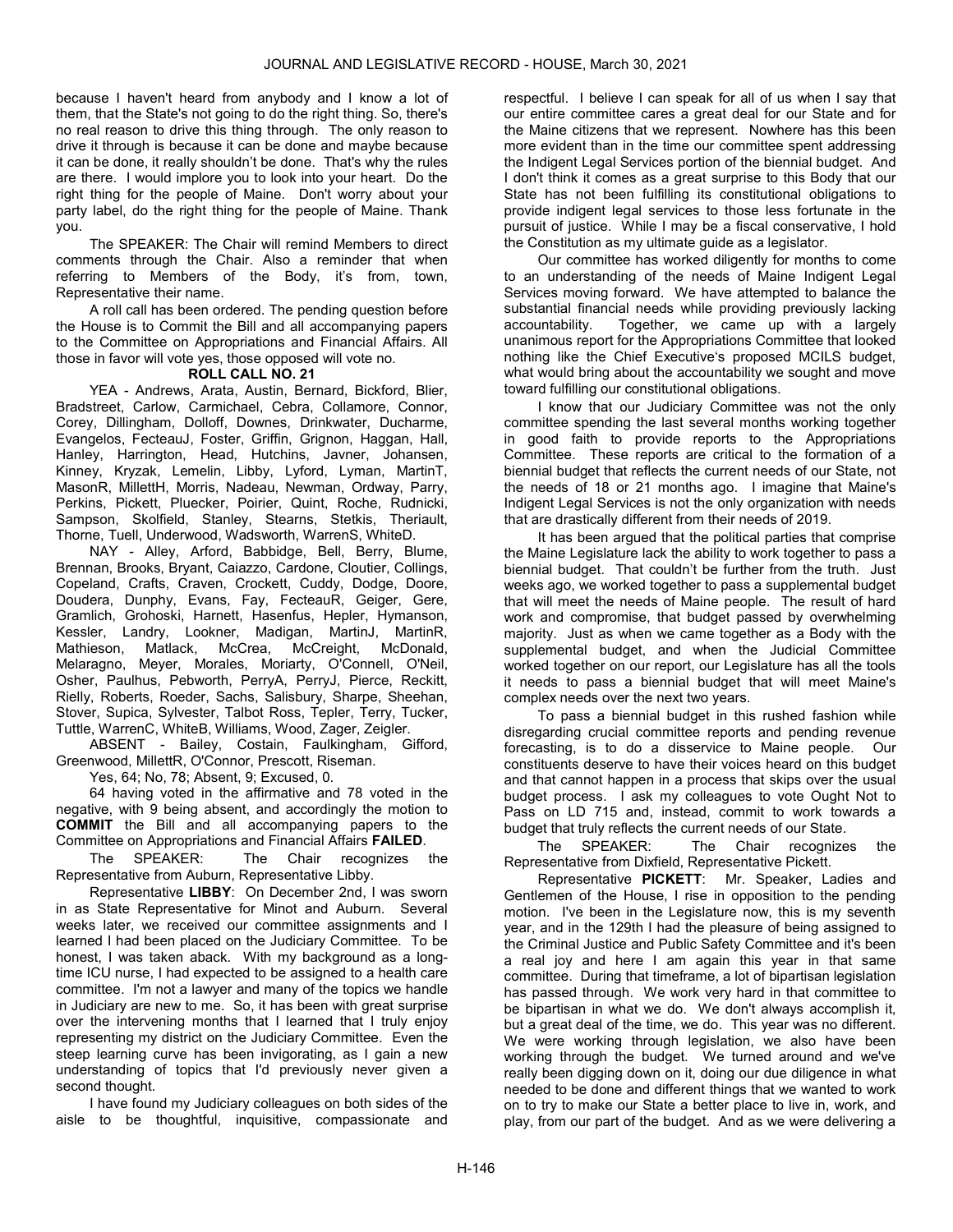portion of our report to the AFA committee, little did I know at that time, that there was a news conference going on that's saying that all the work that we had done was really for naught because I have no idea what is going to be taking place with the budget that we have in front of us today to vote on and moving forward.

I feel today, Mr. Speaker, that the residents in my five towns, Canton, Dixfield, Hartford, Mexico and Peru have absolutely no voice in what is taking place here today and because of that, I will not be voting in favor of this motion and I would urge everyone in this auditorium today, which is our chamber today, to really think real long and hard as to are you and me, are we representing and having everybody in our State to have a voice in the crafting of this budget and going through the different things; the procedure that the budget should go through, the deliberation, the debate, the negotiation, all of those things. And, if we're not, sometimes if you're in doubt, the best answer is no. Thank you very much, Mr. Speaker.

 The SPEAKER: The Chair recognizes the Representative from Wells, Representative Roche.

Representative ROCHE: Good morning, Mr. Speaker. Thank you for the opportunity to speak. It is an absolute honor to speak to such a great group of people representing Maine and all its citizens. I will admit to some nerves, but being a football coach, pep talks and motivational speeches are part of the job.

I can't help but think back to an invitation by the NFL to speak to team owners and coaches. Wow, do you realize how intimidating it is to talk about teamwork in front of Coach Bill Belichick? Almost as intimidating as talking in front of a political legend as the Representative from Waterford, Representative Millett.

When leaving the house this morning, I told my wife I'm going to speak today. Her first words of advice were; be kind. I responded like any other good partner with yes, honey, and I threw out the speech that I wrote last night. I'm a rookie, albeit an old one. I've been told I am naïve. If being naïve means believing in government to do the right thing, then I am guilty. Last week, I saw the back-to-basic budget that could be passed by majority today. My first thought was this is a brilliant political move and may be legal. It looks to have some good things in it and probably a budget that could pass with bipartisanship but we won't have the chance to do that. It comes with no input by one side. It will be done without representation.

Being a brilliant political move does not make it right. This was done by a small group, while those of us who are part of a representative government have had no say. Is this right? Ethical? Moral? I'm not sure. See, when this old guy from Wells ran, he thought of all the excitement of working together. I always tell my teams that coming together for one cause and working hard to reach a goal is the best feeling in the world. I remember the pride of walking to the State House. I know my dad, whose entire life was spent serving this country and his government, first as fighting the Nazis and then as an FBI agent for 30 years, would've been proud. I am a Republican because of him. I'm a RINO, according to many. I believe in the science of masks and social distancing; shocking, I know. I also wear a seatbelt. And I believe the government since our forefathers have done these things to protect us. I am a Reagan Republican, maybe a Collins one, for a Maine reference.

Mr. Chair, I watched with such great pride your speech on the first day. We should work together. I actually used it in my class. We have an opportunity to do what you said, and work together. We just sang our nation's song together. Can't we come together to work on a budget that we can all believe in? Thank you.

 The SPEAKER: The Chair recognizes the Representative from Buxton, Representative Blier.

Representative BLIER: Thank you, Mr. Speaker. Well, I'm happy to be here today and when I walked into this room, the great Representatives from Eagle Lake and St. Agatha asked me if I'm going to do the right thing. And my assumption is they're asking me to vote for this budget. So, I want to turn that back to them; are you going to do the right thing? Are you going to allow me to have a voice in this budget? Are you going to allow me to speak for my constituents and the other half of your constituents that you're silencing their voices? That is the right thing.

I don't want to stop this State from operating. I don't want to shut the State down. I want to pass a budget. But I feel as though we should have a voice as well. So, let's all do the right thing and work together. That's what's important here today. Thank you.

 The SPEAKER: The Chair recognizes the Representative from Buxton, Representative Carlow.

Representative CARLOW: Thank you, Mr. Speaker, Ladies and Gentlemen of the House. I rise today in opposition to the manner in which this budget was produced.

This is a rushed and deeply partisan proposal for which no public input was given and no effort made to negotiate in good faith with the minority party in the way that has been done for decades. I believe that what the majority party is proceeding to do is beneath the institution we serve and I know that the people of Maine expect and deserve better.

Mr. Speaker, the day this Legislature was sworn in, you said that we were partners and not partisans. Those were your exact words. When I heard this, I became optimistic that this session, despite the challenges presented by the coronavirus, would produce bipartisan legislation that benefits the entire State.

When we came to a virtually unanimous consensus over the supplemental budget, my impression of your leadership was validated. Republicans and Democrats in both Chambers put their heads together and created a good deal for the Maine people. When I heard that the majority party had decided to move forward in this way, I was shocked and dismayed. The refusal of the majority party to even attempt negotiation is a step backward for bipartisanship and reveals a profound lack of integrity. Today --

The SPEAKER: The Member will defer. The Chair will remind Members not to question the motives of other Members of this Body.

 The Chair reminded CARLOW of Buxton that it was inappropriate to question the motives of other members of the House.

The SPEAKER: The Member may proceed.

Representative CARLOW: Thank you, Mr. Speaker. Today, there is a principle at stake. The essence of our duty is to make Maine a better place to live, work and raise a family. And I believe strongly that the most prudent public policy is a product of collaboration and bipartisanship. In fact, even when acting on a bipartisan basis is most inconvenient, it is in those circumstances that it is most necessary. Today's vote is no exception. All of us were called upon to serve our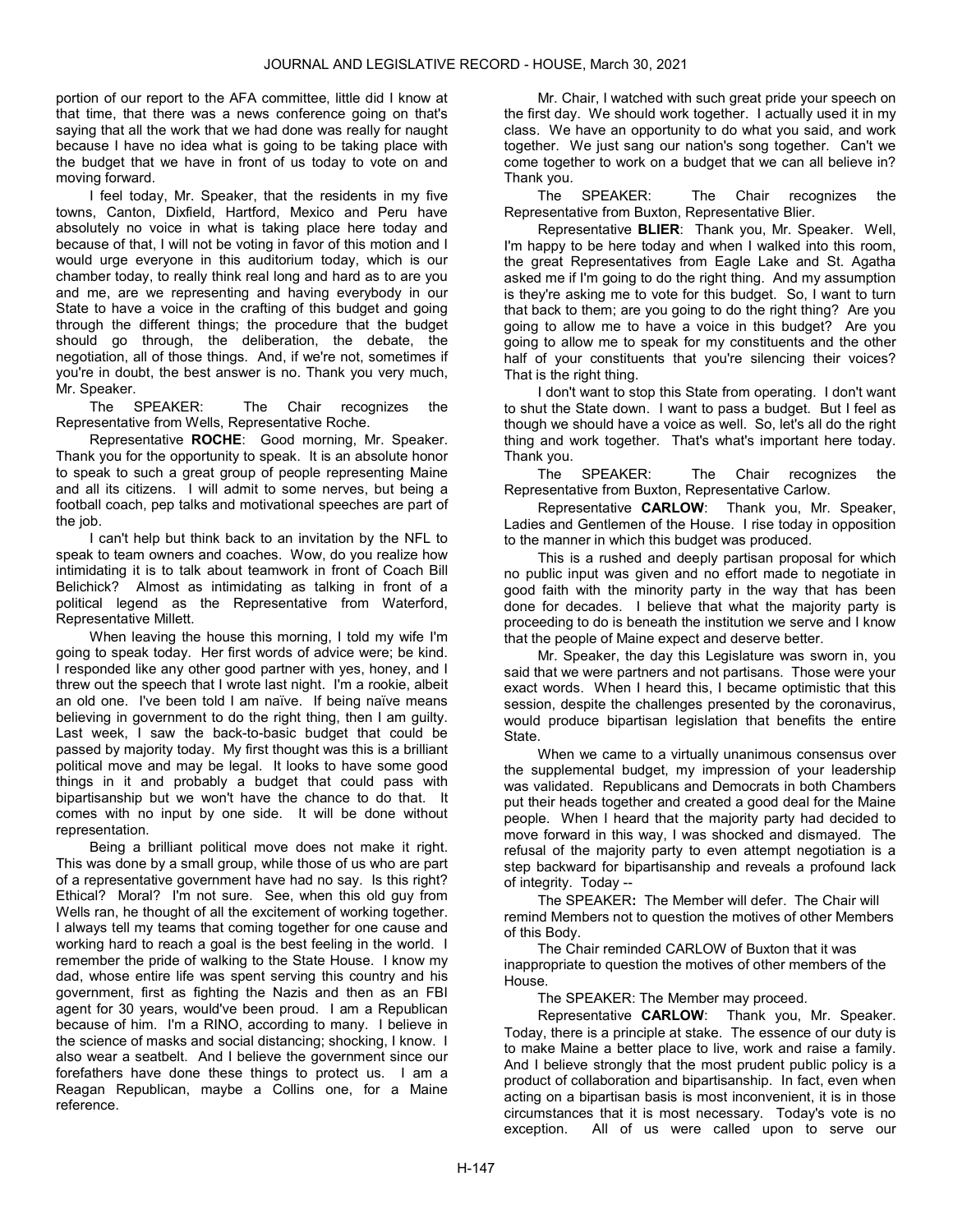communities, we pledged ourselves to the mission of improving our State and making it a better place than where we found it.

There's a lot of work to be done and as a matter of good governance, I want to remind my colleagues that good ideas come from all sides. The refusal to negotiate is a disgraceful act and a clear contradiction to our oaths. I urge my colleagues to vote against this proposal and restore civility to the Peoples' House. Thank you, Mr. Speaker.

 The SPEAKER: The Chair recognizes the Representative from Vassalboro, Representative Bradstreet.

Representative BRADSTREET: Thank you, Mr. Speaker, Ladies and Gentlemen of the House. I also rise in opposition to the pending motion. I think we've had some very good arguments put forth as to why many of us will oppose this motion, but I'd like to add a little bit to it.

It's very disappointing that we are proceeding down this unpleasant path of adopting a majority budget. We're in this position because we have sold ourselves short in our sacred obligation to consider the peoples' business in a manner that respects all opinions, it ignores proper consideration and review of the ways we will be spending the peoples' monies. Without evidence, it's been alleged that this is the necessary path because of a threat of a government shutdown. There is a false premise that we cannot work together to construct a budget that meets the needs of Maine people. We're asked to approve a basic, bare-bones biennial budget here today without the normal, well-established process of considering policy committee reports or contemplating diverse opinions and input. This is just plain wrong. You will undermine the opportunity to work together with all cooperation in the future. We must not proceed down this path. This will set a terrible precedent of pushing through what is, quite frankly, a budget in a bullying manner. We cannot let the proper inclusive process of serious consideration become the road less traveled. We need to accept the challenge of working together to construct a bipartisan budget that all Mainers can support. I urge you to vote no on the pending motion. Thank you, Mr. Speaker.

 The SPEAKER: The Chair recognizes the Representative from Lewiston, Representative Cloutier.

Representative CLOUTIER: Thank you, Mr. Speaker. Mr. Speaker and Honorable Women and Men of the House, I rise today in support of LD 715, the biennial budget.

As an elected Member of this Body, I believe that Maine's schools, businesses, and families deserve certainty and peace of mind as our economy reopens, which is why I support LD 715, a smart, responsible, back-to-basics state budget that pays the bills and funds existing services.

Here's what's included in this budget. Current services. Let me say that again; current services. It is substantially the same budget that we passed with bipartisan support two years ago. Here's what's not included in this budget. New services, new policies, new initiatives, new permanent positions, new sources of revenue and any use of the rainy day fund.

After a tumultuous year of tragedy and uncertainty, the Members of this Body need to set aside their egos and come together to efficiently adopt a bipartisan budget that meets the immediate needs of our State and funds the proposals we already agree on. Some have claimed that this budget somehow circumvents the traditional budget process. The truth is that the Maine Legislature didn't always pass one omnibus biennial budget, nor did it wait until the bitter end of the legislative session to do so. This proposal echoes how the Maine Legislature approached the biennial budget in the

1980s, in the mid- to late-1990s and again in the early- to mid-2000s. By taking a proactive approach, we can provide Mainers with stability as we continue to do everything we can to get folks back on their feet.

Our most recent history with budgets only emphasizes why this is the right process right now. I'd ask you to consider the following. We experienced a very real government shutdown in 2017 in the 128th Maine Legislature just four short years ago. We nearly experienced a very real government shutdown in 2019 in the 129th Maine Legislature, with only 10 Members of the minority party of this chamber voting in favor and nearly every Member of minority leadership in both chambers voting against.

In this Legislature, just a few short weeks ago, we only came to an agreeable compromise in the wee hours of the morning on the second long day of session after months of preparation, discussion and so-called working together. The last thing Mainers need right now in the midst of a pandemic are political cliffhangers due to political partisanship. This budget prevents that.

Maine property taxpayers need to know whether or not they can continue to count on the homestead exemption program. School districts across the State need to know that they will have the funding necessary to begin planning a return to in-person instruction five days a week in the fall. Maine small businesses need to know that they will have the support necessary to stay open and keep employees on the payroll through the end of the year. It is our responsibility to provide safety, security, predictability and consistency to our constituents. This budget does that and I ask my fellow Members of this Body to join me in supporting it. Thank you.

 The SPEAKER: The Chair recognizes the Representative from Presque Isle, Representative Underwood.

Representative UNDERWOOD: Good morning to the 130th Legislature. My name is Joseph Underwood, I am from Presque Isle, and the county that I'm from is Aroostook County and I ask that all the county delegation to please vote no on this and we'd appreciate it. Thank you.

 The SPEAKER: The Chair recognizes the Representative from Eagle Lake, Representative Martin.

Representative MARTIN: Members of the House, I thought at great length as to whether or not I wanted to talk about shutdowns, having been through the longest one in history, one not quite as long, but I don't want to go in that direction because that's not where I think we'll end up. But I do want to do a little bit of history here and I think that the Representative from Waterboro will also agree with me. We are here because of a change that was made in the law and the rules under which the Appropriations Committee operated. Keeping in mind that when I was first here in the Appropriations Committee, we always had two budgets. We had the regular budget which was always continuing forth with the stuff that had taken place to the previous biennium. It did not include new programs or changes to the existing programs. And then after that was enacted, we then dealt with a part two budget, which is where we are, in effect, today.

The part one, and I've been thinking about this and after all the ink that's been printed in the last couple weeks, I'm going to; maybe we ought to go back to the beginning spot because the part one budget is what we have right now before us, a continuation of what the previous two years was. And then, after that, we then would go in with the supplemental, where we added or subtracted, made changes to what, in fact, had been enacted maybe a week later, or I should say earlier,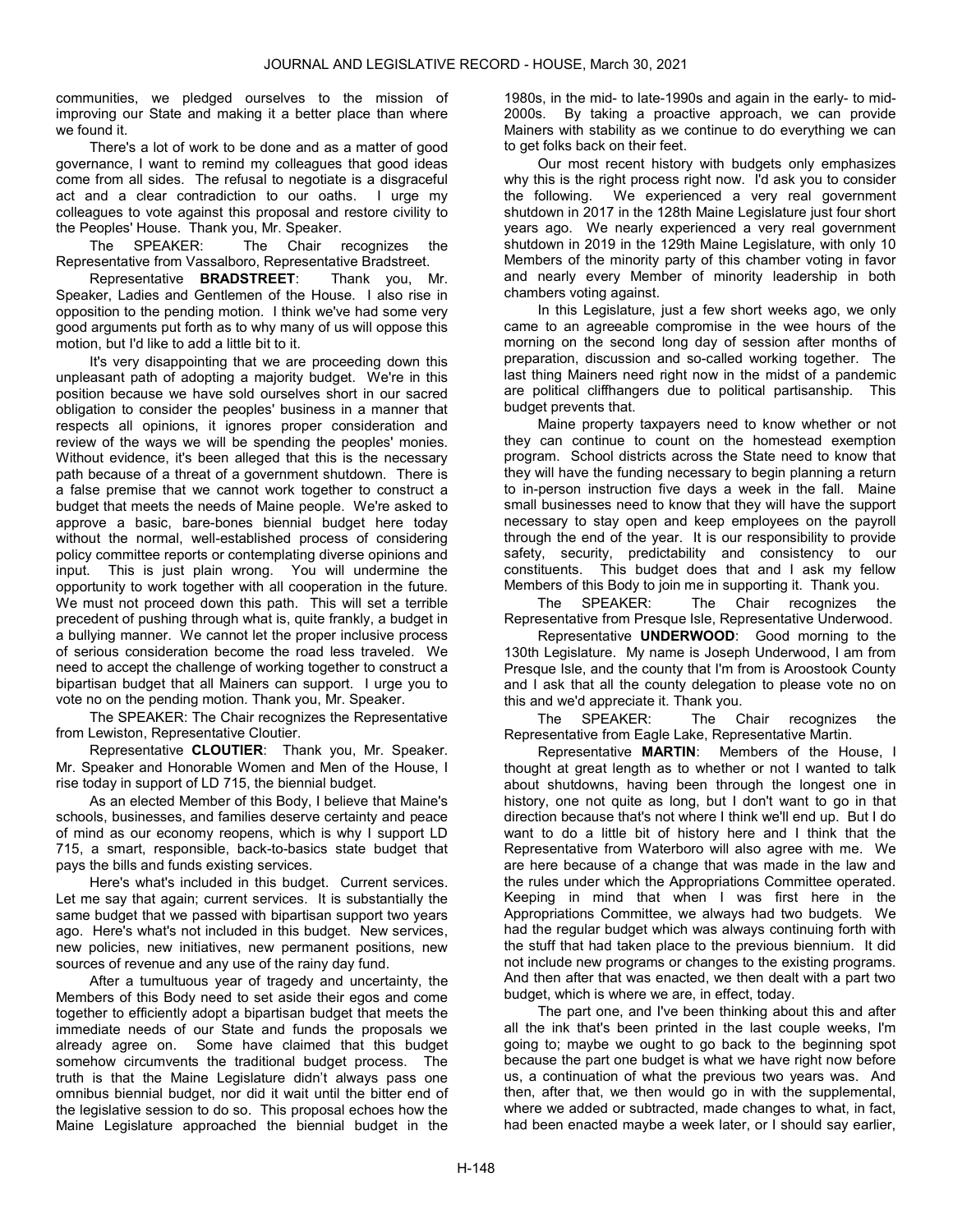or a month earlier. And that became what we ended up voting with as the final amendment to the biennial budget.

Somewhere along the way, and some of us bought into it, someone sold us the idea that we should do a unified budget and we threw everything together. And then is where we ended up with shutdowns. Because at that point everyone could create their own position and, in effect, created problem for everyone. That's not where we are today. What you have before you is a simple, and maybe I'm oversimplifying this, but we are simply continuing where we were for the previous two years and putting that into place and that becomes effective, hopefully, by the 1st day of the year. And, after that is effective, then we would go back and make changes, additions/subtractions, maybe based on new revenue or less revenue, new programs that the Chief Executive would present, could present, and that could become in effect the part two. And, so, if I have any say on the future of the appropriations process, I hope that we disregard the unified budget process in the future and we go back to the process that we had a number of years ago; a part one and a part two. And we would not be caught in this box here today.

So, I urge those of you that are returning to think about changing and forgetting and asking the Chief Executive to give you a unified budget, but previous Chief Executive's used to present a part one and subsequently, thereafter, came the part two once the Legislature had voted it and the Chief Executive put it into law. So, for the future, let's go back to where we were, and I think in the long run we'd be better served. Thank you.

 The Speaker: The Chair recognizes the Representative from Chelsea, Representative Lemelin.

Representative LEMELIN: Thank you, Mr. Speaker. I was an airline pilot and had the opportunity to travel extensively. During my travels, I had the distinct pleasure of meeting many heads of State. One such time was when I went to the inauguration of the President of Venezuela, Carlos Andres Perez. At the inauguration with me was President Ortega, President Noriega and President Castro. I also went to the Venezuelan White House and sat in the presidential chair and had talks.

Next, I went to visit the richest man in South America, Pedro Tinoco, and his wife, Carmen. He was owner of the Bank of Latino and the finance minister of Venezuela. In my talks, I want to remark that how kind, friendly, and warm these people were, just like my fellow colleagues here. One thing I find very interesting that stands out in this visit is the manner in which these men conducted business, especially finances, is exactly like what I am experiencing here in this chamber with this budget proposal.

These leaders were convinced what they were doing was the right thing. Keep in mind, two of these leaders went to prison.

This budget does not help our schools any more than the budget would in June. I am on the RSU 12 school board and we are not worried about the Maine budget. Like every year, the budget gets done. I don't think we want to follow the lead of third-world leaders who went to prison for their actions. Thank you very much.

 The SPEAKER: The Chair recognizes the Representative from Stonington, Representative McDonald.

Representative McDONALD: Thank you. Can we please keep our budgetary concerns applicable to the State of Maine?

 The SPEAKER: The Chair recognizes the Representative from Paris, Representative Andrews.

Representative ANDREWS: Thank you, Mr. Speaker, my friends in the House. I rise today to offer a unique take on the situation before us. I come to it from a new perspective, as the smallest minority party in the 130th Legislature.

As the first and only Libertarian legislator in this chamber, I am a party of one. I am the extreme minority in this legislative body and from that view I can finally see the field for what it is. Too often, the two big parties are more interested in scoring points against the red team or the blue team to win the next election cycle. Oftentimes, it is more about demonstrations of raw power to mark political turf and subjugate the minority party than it is collaborative problemsolving.

This is a less-than-optimal way for Maine's deliberative Body to operate. James Madison, the father of the Constitution, once said; measures are too often decided not according to the rules of justice and the rights of the minority party but by the superior force of an interested and overbearing majority.

Now, two of the words that I have heard the most in 2020 and 2021 are equity and inclusion. The ethos of egalitarianism seems to be a guiding hand in much of the legislation offered in the 130th. That is a good thing. Hearing and valuing all voices and viewpoints as we craft bills and vote on them is imperative and must be a consistent standard applied to all aspects of how we navigate the 130th Legislature. Do the aspects of social justice, most notably equity and inclusion, go away simply because the majority and minority disagree and one side has more votes than the other? Is inclusion only to be applied to people of a similar thought and mindset? What use is equity if it is not applied equally to all situations in this Body? Are these words I've heard so often just lip service to signal virtue or will our actions here today give them credibility, consistency and show who we truly are in this chamber?

Legislators, even at our best, are not perfect. At the very least, we must all strive to not be hypocrites. Today we must all try to be the best versions of ourselves for our constituents and our States. These perilous times demand it. We must be open to all ideas, whether they are from the conservative wing or the progressive wing of this chamber. Everyone and their respective legislative goals must be acknowledged and heard as we hammer out and pass a two-thirds budget.

A majority budget does not do that. In fact, it disenfranchises half of the districts and voters in this State. It sets an awful precedent that will lead to extreme partisanship and bitterness. Partisanship and bitterness are the last things we need as we attempt to rebuild our State from the ashes of the COVID-19 pandemic.

Mr. Speaker, while the majority budget may be wellintentioned to prevent a possible shutdown in the coming months, it is not the correct course of action today. Democrats, Republicans, Libertarians and Independents must reason and work together. Diversity, especially diversity of thought and experience, is our strength. A majority budget ignores that and raises the black flag of hyper-partisanship that sets us on a sail on a course of disaster for our State.

Again, I urge everyone here today to be the best versions of themselves and vote honestly as your conscience guides you. For those who have held fast the ethos of social justice, equity and inclusion, I would ask you to apply that standard equally and consistently today by voting down a majority budget. Let everyone, especially those you disagree with,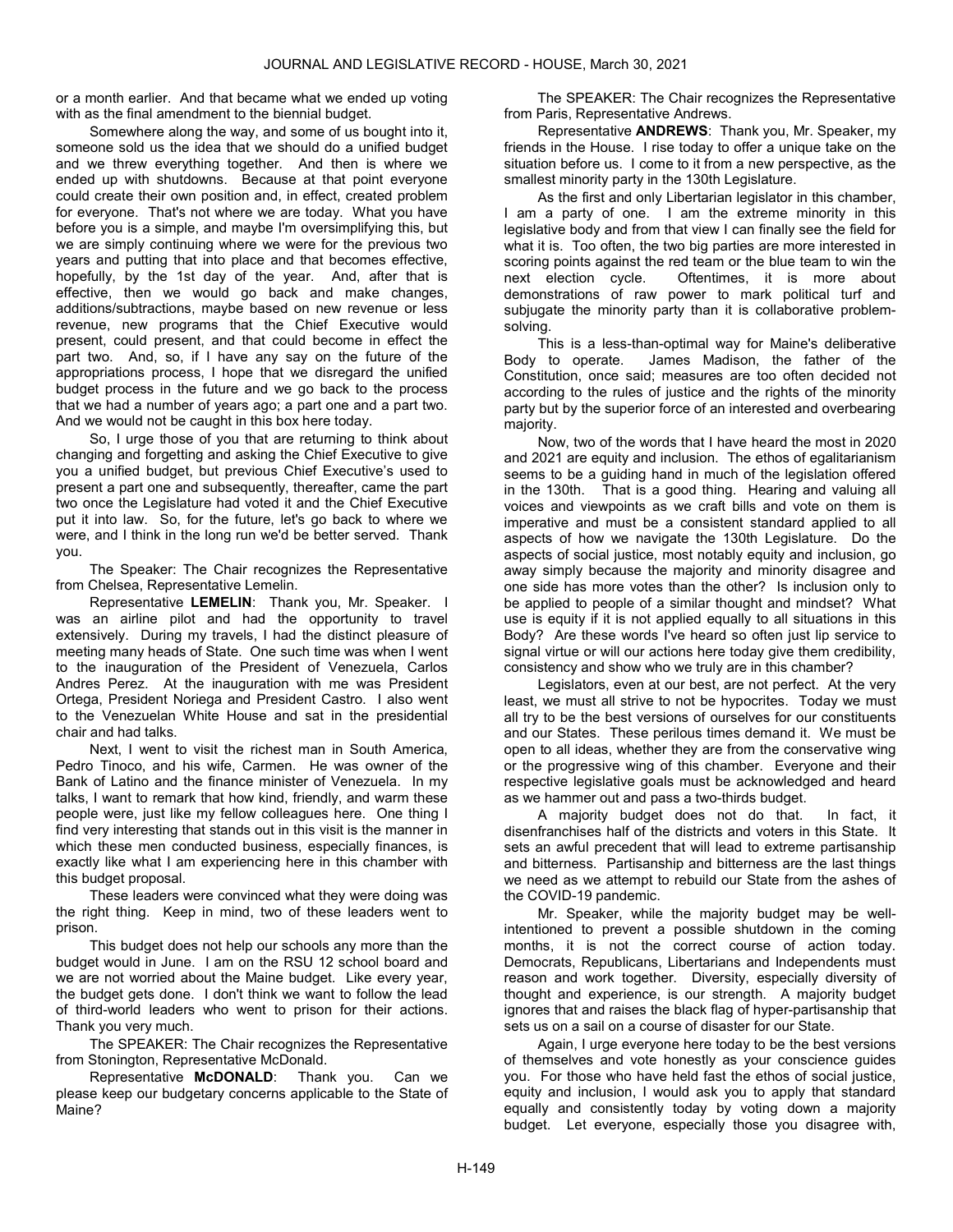voice their opinion, allow them to represent their constituents, and include them in the process of crafting a two-thirds budget. I would urge you to follow your heart and conscience and do the right thing today. Thank you for the time, Mr. Speaker.

 The SPEAKER: The Chair recognizes the Representative from Hodgdon, Representative Quint.

Representative QUINT: Thank you, Mr. Speaker and distinguished colleagues. There are many things that I wish I could say right now, but I'm going to keep this short. I'm not really a public speaker. I wish I had the eloquence of speech to draw your attention. So strong, in fact, that your cellphones would cease to distract you from my words. I wish that I had the knowledge of the representative from Waterford, Representative Millett so I could persuade you with the abundance of facts and experience and knowledge. I do not. I am a first-time Representative. However, I would be remiss at this time if I did not go on public record, standing for my constituents and stating my objection to this bill using what little voice I feel I have left at this time. Thank you.

 The SPEAKER: The Chair recognizes the Representative from Old Town, Representative Dunphy.

Representative **DUNPHY**: Thank you, Mr. Speaker. I rise today to speak in favor of the pending motion.

There are many reasons why it is critical for us to pass this baseline budget, but I'd like to speak about one specific reason today, and that's property tax relief for Maine families.

In my district and throughout our State, rural and urban areas, people need property tax relief. This isn't new to the pandemic and this has been the case long before I joined the Maine House of Representatives. High property taxes have caused our neighbors on Social Security to give up their homes and have caused young families to leave our communities.

Mr. Speaker, we all know how critical this issue is here in Maine. In recent years, we have made advances on this issue, but to fulfill our promise to the people of Maine to continue delivering property tax relief through the homestead exemption and providing state funding to Maine's municipalities and school districts, we need to pass this baseline budget.

I know there are a lot of other measures and legislative priorities that are not included in this first budget, but after the year of uncertainty Mainers have lived through, we must ensure that people have essential services and give Maine people, businesses, and municipalities, the certainty about their financial future. That's why I support passing this budget now and reconvening soon after to get back to work on any funding for new initiatives. Thank you, Mr. Speaker, and I urge my fellow colleagues of the House to support this measure. Thank you.

 The SPEAKER: A roll call having previously been ordered, the pending question before the House is Acceptance the Majority Ought to Pass as Amended Report. All those in favor will vote yes, those opposed will vote no.

# ROLL CALL NO. 22

 YEA - Alley, Arford, Babbidge, Bell, Berry, Blume, Brennan, Brooks, Bryant, Caiazzo, Cardone, Cloutier, Collings, Copeland, Crafts, Craven, Crockett, Cuddy, Dodge, Doore, Doudera, Dunphy, Evans, Fay, FecteauR, Geiger, Gere, Gramlich, Grohoski, Harnett, Hasenfus, Hepler, Hymanson, Kessler, Landry, Lookner, Madigan, MartinJ, MartinR, Mathieson, Matlack, McCrea, McCreight, McDonald, Melaragno, Meyer, Morales, Moriarty, O'Connell, O'Neil, Osher, Paulhus, Pebworth, PerryA, PerryJ, Pierce, Reckitt, Rielly, Roberts, Roeder, Sachs, Salisbury, Sharpe, Sheehan,

Stover, Supica, Sylvester, Talbot Ross, Tepler, Terry, Tucker, Tuttle, WarrenC, WhiteB, Williams, Wood, Zager, Zeigler.

 NAY - Andrews, Arata, Austin, Bernard, Bickford, Blier, Bradstreet, Carlow, Carmichael, Cebra, Collamore, Connor, Corey, Dillingham, Dolloff, Downes, Drinkwater, Ducharme, Evangelos, FecteauJ, Foster, Gifford, Greenwood, Griffin, Grignon, Haggan, Hall, Hanley, Harrington, Head, Hutchins, Javner, Johansen, Kinney, Kryzak, Lemelin, Libby, Lyford, Lyman, MartinT, MasonR, MillettH, Morris, Nadeau, Newman, Ordway, Parry, Perkins, Pickett, Pluecker, Poirier, Quint, Roche, Rudnicki, Sampson, Skolfield, Stanley, Stearns, Stetkis, Theriault, Thorne, Tuell, Underwood, Wadsworth, WarrenS, WhiteD.

 ABSENT - Bailey, Costain, Faulkingham, MillettR, O'Connor, Prescott, Riseman.

Yes, 78; No, 66; Absent, 7; Excused, 0.

 78 having voted in the affirmative and 66 voted in the negative, with 7 being absent, and accordingly the Majority Ought to Pass as Amended Report was ACCEPTED.

 The Bill was READ ONCE. Committee Amendment "A" (H-52) was READ by the Clerk.

 Representative PIERCE of Falmouth PRESENTED House Amendment "A" (H-55) to Committee Amendment "A" (H-52), which was READ by the Clerk.

 The SPEAKER: The Chair recognizes the Representative from Falmouth, Representative Pierce.

Representative PIERCE: Thank you, Mr. Speaker. For all intents and purposes, the Committee Amendment H-55 strips the emergency, removes the emergency preamble. It amends page 289 by striking out all of line 42 and amends the amendment by striking out all of the emergency clause. I wanted to make that clear to the Body.

 Representative DILLINGHAM of Oxford REQUESTED a roll call on the motion to ADOPT House Amendment "A" (H-55) to Committee Amendment "A" (H-52).

 More than one-fifth of the members present expressed a desire for a roll call which was ordered.

 The SPEAKER:A roll call has been ordered. The pending question before the House is Adoption of House Amendment "A" (H-55) to Committee Amendment "A" (H-52). All those in favor will vote yes, those opposed will vote no.

# ROLL CALL NO. 23

 YEA - Alley, Arford, Babbidge, Bell, Berry, Blume, Brennan, Brooks, Bryant, Caiazzo, Cardone, Cloutier, Collings, Copeland, Crafts, Craven, Crockett, Cuddy, Dodge, Doore, Doudera, Dunphy, Evans, Fay, FecteauR, Geiger, Gere, Gramlich, Grohoski, Harnett, Hasenfus, Hepler, Hymanson, Kessler, Landry, Lookner, Madigan, MartinJ, MartinR, Mathieson, Matlack, McCrea, McCreight, McDonald, Melaragno, Meyer, Morales, Moriarty, O'Connell, O'Neil, Osher, Paulhus, Pebworth, PerryA, PerryJ, Pierce, Reckitt, Rielly, Roberts, Roeder, Sachs, Salisbury, Sharpe, Sheehan, Stover, Supica, Sylvester, Talbot Ross, Tepler, Terry, Tucker, Tuttle, WarrenC, WhiteB, Williams, Wood, Zager, Zeigler.

 NAY - Andrews, Arata, Austin, Bernard, Bickford, Blier, Bradstreet, Carlow, Carmichael, Cebra, Collamore, Connor, Corey, Dillingham, Dolloff, Downes, Drinkwater, Ducharme, Evangelos, FecteauJ, Foster, Gifford, Greenwood, Griffin, Grignon, Haggan, Hall, Hanley, Harrington, Head, Hutchins, Javner, Johansen, Kinney, Kryzak, Lemelin, Libby, Lyford, Lyman, MartinT, MasonR, MillettH, Morris, Nadeau, Newman, Ordway, Parry, Perkins, Pickett, Pluecker, Poirier, Quint, Roche, Rudnicki, Sampson, Skolfield, Stanley, Stearns, Stetkis, Theriault, Thorne, Tuell, Underwood, Wadsworth, WarrenS, WhiteD.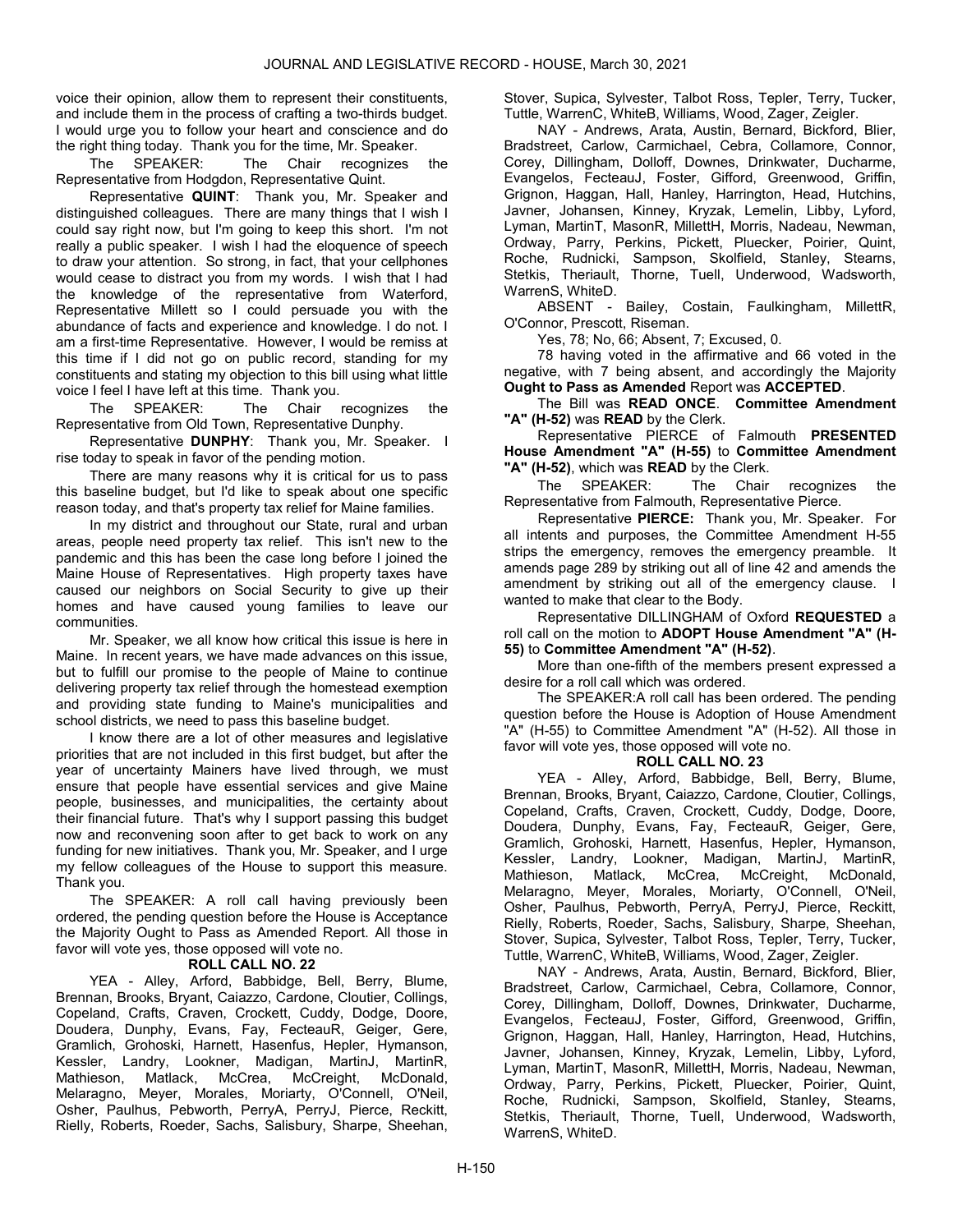ABSENT - Bailey, Costain, Faulkingham, MillettR, O'Connor, Prescott, Riseman.

Yes, 78; No, 66; Absent, 7; Excused, 0.

 78 having voted in the affirmative and 66 voted in the negative, with 7 being absent, and accordingly House Amendment "A" (H-55) to Committee Amendment "A" (H-52) was ADOPTED.

 Representative WARREN of Scarborough PRESENTED House Amendment "B" (H-58) to Committee Amendment "A" (H-52), which was READ by the Clerk.

 The SPEAKER: The Chair recognizes the Representative from Scarborough, Representative Warren.

Representative WARREN: My name is Sophie Warren, I am the Representative from my home town in Scarborough, Coastal District 29, I have moved this amendment and I have thus far voted against this budget because I believe it is missing a fundamental component; climate change. And in light of the way this budget has been presented, I think we see a certain set of dynamics at play that make me very concerned about how we will fund the climate action plans that we must adopt. I would like to give a little more context to the emergency and crisis that I believe we face. And I knew I ran at 24 as an Independent Representative in the midst of a global pandemic, I ask for your time, I ask for your patience, I ask for your attention on this matter. I have not heard this element about how bonds will be a big part of our plan in the near term and I need us to have a transparent public-facing conversation in this State about how we move forward and I appreciate your consideration.

 When I was growing up in Scarborough, I played on a variety of team sports and we would do beach clean ups, which was a huge thing for me growing up and we have Ferry Beach and Pine Point Beach and it's a really beautiful place. I think that many of us have beautiful places that we call home and a variety of things that make Maine a place worth protecting that I feel this budget and the conversation around it and how to move forward is unable to address. Look, I am 25 years old now, I can see aerial photos just the difference, 25 years ago, the shoreline is rising and the dune grass is nearly gone and that's just something right in front of us; for my community; that we can see. For me, I was fortunate to study International Relations at Brandeis University, I was fortunate to spend some time working in a few different places, including in the Middle East and I believe that in the course of years past, I witness some of the most inhumane things that human beings can do to one another and they need water and they need a place to stay and I think we can look to other places in the world today, we can understand that they are years ahead of us and that we must act and I feel fortunate in the last two years to work in the Washington D.C. office of Senator Angus King and I notice that an important part to his leadership as an Independent was to work independently to develop a perspective rounded issue to consider as thoughtful and deliberatively way as possible to communicate maybe some of the nuances around an issue that hadn't been brought up or considered to that point. I have failed to say, there are for and against this budget and that you are smart and responsible. I think that everyone is good and smart and is making the best choice they can. This budget has good programs in it, absolutely. There are things that we need to do in the service of the Maine people. And I understand that those with power with make those choices and that in the course of these discussions there is an effort to make changes and those deliberations ultimately were not successful and so, this is the budget that we see before us and I believe this created a politic

dynamic and we need to consider and contend with what I think so far has been empty promises--

 The SPEAKER: The Member will defer. The Chair will remind the member that the pending question before us is the Adoption of the Committee Amendment the comments must be germane to the Committee Amendment and what it is doing to the underlying question.

 The Chair reminded Representative WARREN of Scarborough to stay as close as possible to the pending question.

The SPEAKER: The Member may proceed.

 Representative WARREN: Thank you. I appreciated it, Mr. Speaker. I feel that so far we have a lot of great ideas, but we are not discussing how to pay for them and I don't think we have any more time to wait to have those serious conversations or not prepared to have those serious conversation, I think we need climate action; no more discussion. This amendment without any fiscal note, purposes that the Maine Climate Council will work with the finance department and comes to a series of recommendations to address in the near term climate action. What it will cost, how we consider to pay for it and where we move from here. I think at this point, we have a sense of skill, the crisis at least-- in our heads we see many things, I think we see here in Maine and in many places in the world; we have such a narrow window and I think that we need to make a commitment now as we fund a biannual budget. I hope there's more in the future, but all I can do is look today, and say what can I do today? I understand you hearing me and I am Independent and I appreciate your time and your consideration. I know this is unusual, but we will not address climate change unless we change and I just don't see that yet and I feel we have an opportunity to make a commitment and time is of the essence. So, thank you for your time, I appreciate your consideration and attention to the issue of climate change and how we could consider funding it from the source that is not partisan, but addresses climate funding at the Maine State level. Thank you.

 On motion of Representative DUNPHY of Old Town, House Amendment "B" (H-58) to Committee Amendment "A" (H-52) was INDEFINITELY POSTPONED.

 Committee Amendment "A" (H-52) as Amended by House Amendment "A" (H-55) thereto was ADOPTED.

 Under suspension of the rules the Bill was given its SECOND READING WITHOUT REFERENCE to the Committee on Bills in the Second Reading.

 Under further suspension of the rules the Bill was PASSED TO BE ENGROSSED as Amended by Committee Amendment "A" (H-52) as Amended by House Amendment "A" (H-55) thereto and sent for concurrence.

# SENATE PAPERS Non-Concurrent Matter

\_\_\_\_\_\_\_\_\_\_\_\_\_\_\_\_\_\_\_\_\_\_\_\_\_\_\_\_\_\_\_\_\_

 Bill "An Act To Facilitate Fair Ballot Representation for All Candidates By Allowing a Candidate's Nickname To Appear on the Ballot"

(H.P. 75) (L.D. 109)

 Minority (5) OUGHT TO PASS AS AMENDED Report of the Committee on VETERANS AND LEGAL AFFAIRS READ and ACCEPTED and the Bill PASSED TO BE ENGROSSED AS AMENDED BY COMMITTEE AMENDMENT "A" (H-38) in the House on March 11, 2021.

 Came from the Senate with the Majority (7) OUGHT NOT TO PASS Report of the Committee on VETERANS AND LEGAL AFFAIRS READ.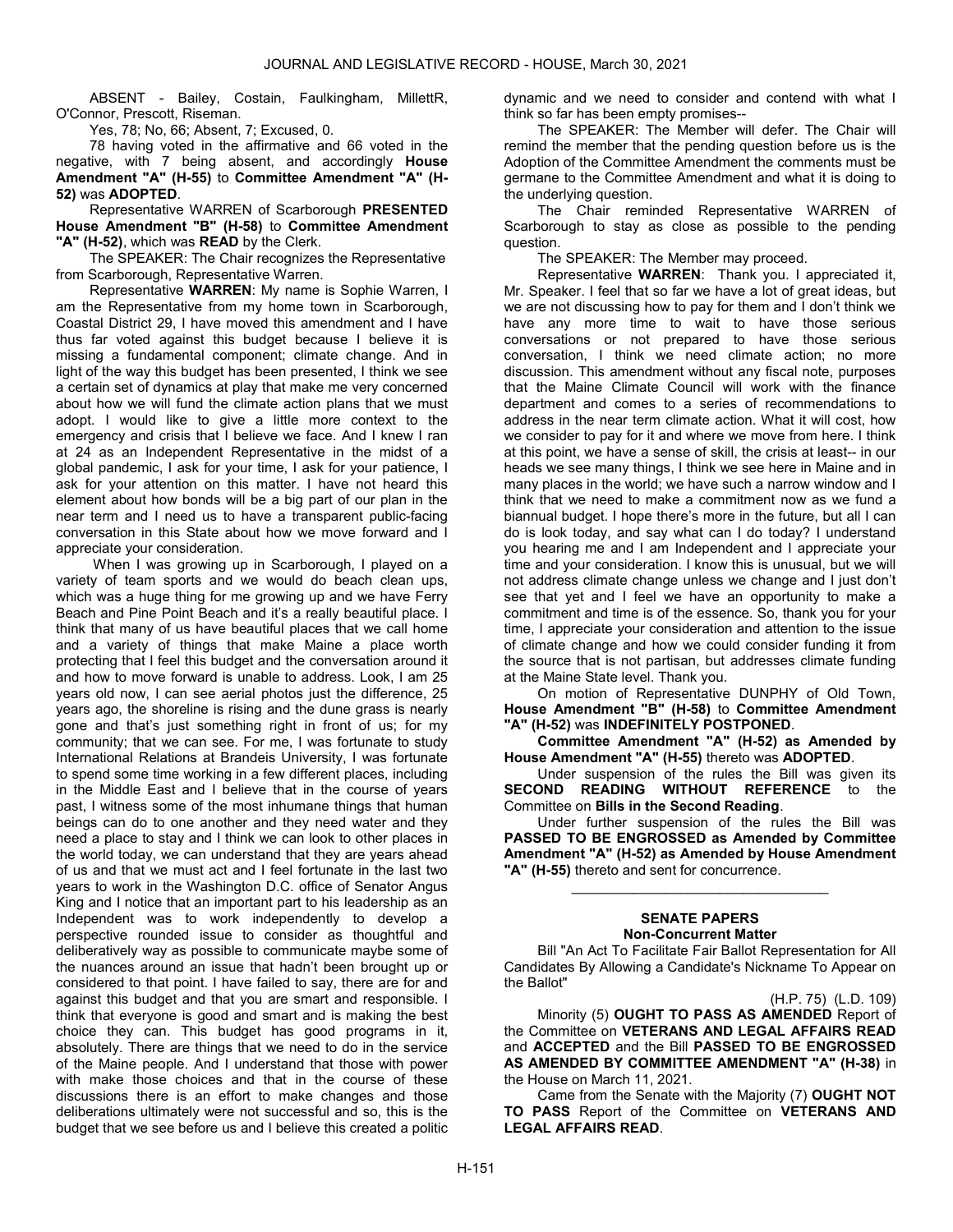On motion of Representative DILLINGHAM of Oxford, TABLED pending FURTHER CONSIDERATION and later today assigned.

# \_\_\_\_\_\_\_\_\_\_\_\_\_\_\_\_\_\_\_\_\_\_\_\_\_\_\_\_\_\_\_\_\_ Non-Concurrent Matter

 Bill "An Act To Continue the Green Power Electricity Offer" (EMERGENCY)

(H.P. 218) (L.D. 314) PASSED TO BE ENGROSSED AS AMENDED BY HOUSE AMENDMENT "A" (H-40) in the House on March 11, 2021.

 Came from the Senate PASSED TO BE ENGROSSED AS AMENDED BY SENATE AMENDMENT "A" (S-26) in NON-CONCURRENCE.

The House voted to RECEDE AND CONCUR.

# \_\_\_\_\_\_\_\_\_\_\_\_\_\_\_\_\_\_\_\_\_\_\_\_\_\_\_\_\_\_\_\_\_ **COMMUNICATIONS**

 The Following Communication: (H.P. 883) STATE OF MAINE CLERK'S OFFICE 2 STATE HOUSE STATION AUGUSTA, MAINE 04333-0002

March 18, 2021 Honorable Ryan M. Fecteau Speaker of the House 130th Legislature Honorable Troy D. Jackson President of the Senate

130th Legislature

Dear Mr. Speaker and Mr. President:

On March 18, 2021, 79 bills were received by the Clerk of the House.

Pursuant to the provisions of Joint Rule 308.2, these bills were referred to the Joint Standing Committees on March 18, 2021, as follows:

# Agriculture, Conservation and Forestry

Bill "An Act Regarding the Application of Certain Pesticides for Nonagricultural Use" (H.P. 836) (L.D. 1158) (Sponsored by Representative COLLINGS of Portland)

Bill "An Act To Amend the Membership Requirements of the Board of Pesticides Control" (H.P. 837) (L.D. 1159) (Sponsored by Representative OSHER (Cosponsored by Representatives: GROHOSKI of Ellsworth, O'NEIL of Saco, SACHS of Freeport, WARREN of Scarborough, Senators: BRENNER of Cumberland, MAXMIN of Lincoln)

# Criminal Justice and Public Safety

Bill "An Act To Prohibit the Use of 'No-knock' Warrants" (H.P. 805) (L.D. 1127) (Sponsored by Representative ROEDER of Bangor) (Cosponsored by Representatives: DUNPHY of Old Town, GRAMLICH of Old Orchard Beach, LOOKNER of Portland, OSHER of Orono, SUPICA of Bangor, TALBOT ROSS of Portland, WARREN of Hallowell)

Bill "An Act Relating to Personnel Working in Public Safety" (H.P. 806) (L.D. 1128) (Sponsored by Representative COREY of Windham) (Cosponsored by Representatives: COSTAIN of Plymouth, FAY of Raymond, NEWMAN of Belgrade, PICKETT of Dixfield, RUDNICKI of Fairfield, Senators: CYRWAY of Kennebec, DIAMOND of Cumberland)

Bill "An Act To Ensure the Right to Self-defense Exists outside the Home by Removing the Requirement To Retreat" (H.P. 816) (L.D. 1138) (Sponsored by Representative ANDREWS of Paris)

Bill "An Act To Improve the Safety of Prisoners and Jail Staff by Limiting Work Hours of Jail Employees" (EMERGENCY) (H.P. 832) (L.D. 1154) (Sponsored by Representative COLLINGS of Portland)

Bill "An Act Regarding Unauthorized Possession of a Firearm in a Correctional Facility" (H.P. 848) (L.D. 1170) (Sponsored by Representative COSTAIN of Plymouth) (Cosponsored by Representatives: NEWMAN of Belgrade, PICKETT of Dixfield, RUDNICKI of Fairfield)

Bill "An Act To Curtail No-knock Warrants" (H.P. 849) (L.D. 1171) (Sponsored by Representative FECTEAU of Augusta) (Cosponsored by Representatives: ANDREWS of Paris, FAULKINGHAM of Winter Harbor, Senators: MAXMIN of Lincoln, POULIOT of Kennebec)

Bill "An Act To Prohibit Excessive Telephone, Video and Commissary Charges in Maine Jails and Prisons" (EMERGENCY) (H.P. 853) (L.D. 1175) (Sponsored by KINNEY of Knox) (Cosponsored by Representative: TUCKER of Brunswick)

Bill "An Act To Restrict Maine Law Enforcement Participation in Federal Firearm Confiscation or Buy-back Programs without Legislative Approval" (H.P. 857) (L.D. 1179) (Sponsored by Representative COREY of Windham) (Cosponsored by Senator DIAMOND of Cumberland and Representatives: ALLEY of Beals, CONNOR of Lewiston, COSTAIN of Plymouth, LANDRY of Farmington, MARTIN of Eagle Lake, MARTIN of Sinclair, O'CONNOR of Berwick, PICKETT of Dixfield)

Bill "An Act Concerning the Composition of the Criminal Law Advisory Commission" (H.P. 870) (L.D. 1192) (Sponsored by Representative TUELL of East Machias)

# Education and Cultural Affairs

Bill "An Act To Provide Exemptions from Certain Teacher Certification Examination Requirements" (H.P. 827) (L.D. 1149) (Sponsored by Representative FECTEAU of Augusta) (Cosponsored by Representatives: LYMAN of Livermore Falls, ROCHE of Wells, SAMPSON of Alfred, STEARNS of Guilford, Senator: RAFFERTY of York)

Resolve, To Require Maine Postsecondary Educational Institutions To Review the Level of Student Debt and Develop Plans To Limit Student Debt (H.P. 830) (L.D. 1152) (Sponsored by Representative CROCKETT of Portland)

Bill "An Act To Improve Teacher Certification during Staffing Shortages" (H.P. 847) (L.D. 1169) (Sponsored by Representative SAMPSON of Alfred)

Bill "An Act To Delay State-mandated Teacher and Principal Evaluation" (H.P. 850) (L.D. 1172) (Sponsored by Representative McCREA of Fort Fairfield) (Cosponsored by Senator STEWART of Aroostook and Representatives: DOORE of Augusta, HALL of Wilton, HARNETT of Gardiner, HEPLER of Woolwich, MARTIN of Sinclair, MELARAGNO of Auburn, PIERCE of Falmouth, TUCKER of Brunswick)

Bill "An Act To Require a Course Regarding the United States Constitution and the Constitution of Maine To Be Taught to High School Seniors" (H.P. 864) (L.D. 1186) (Sponsored by Representative CEBRA of Naples) (Cosponsored by Representatives: GRIGNON of Athens, HARRINGTON of Sanford, JOHANSEN of Monticello, O'CONNOR of Berwick, ORDWAY of Standish, WADSWORTH of Hiram)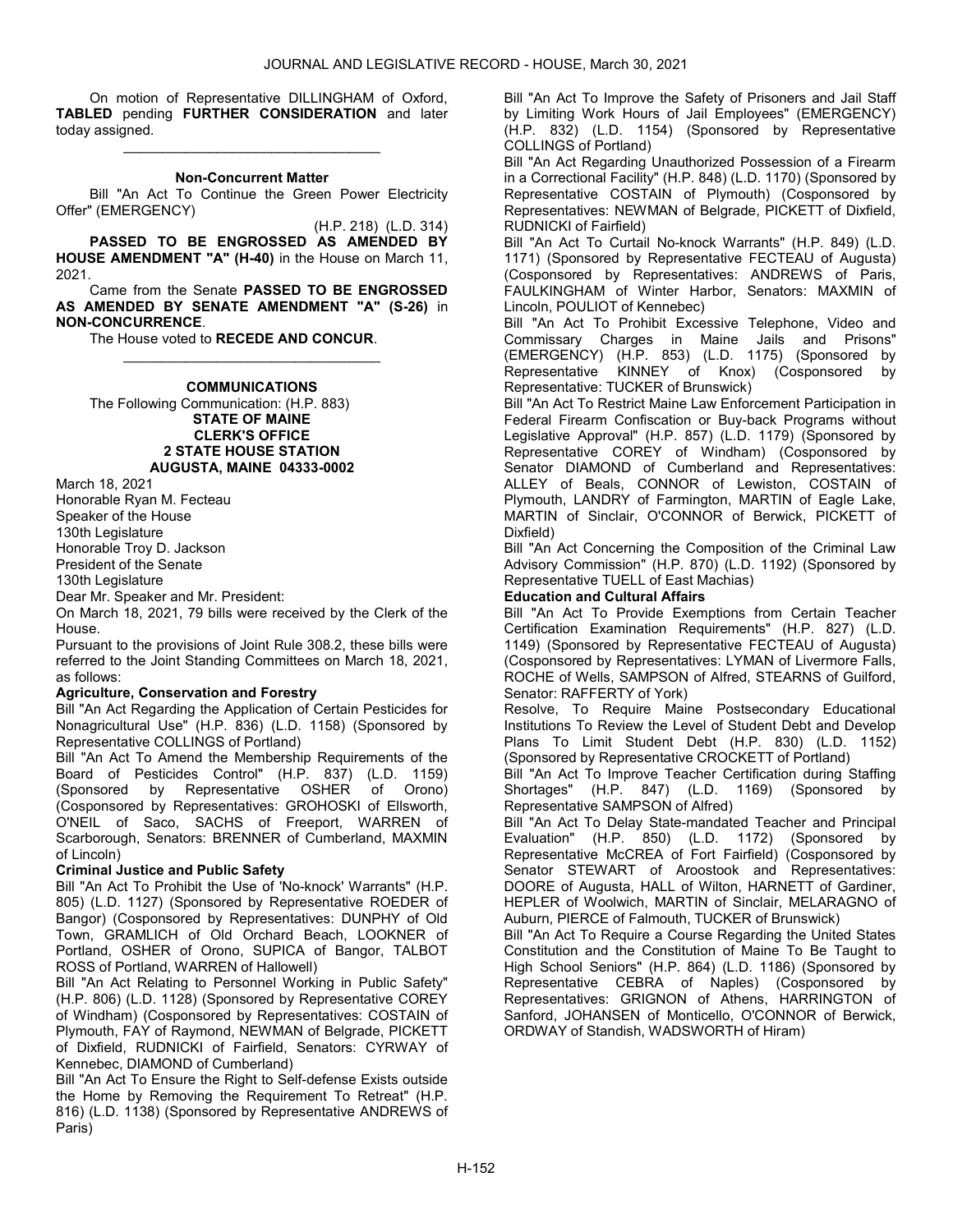Bill "An Act To Include Librarians and Career and Technical Education Teachers in the Minimum \$40,000 Salary Initiative" (EMERGENCY) (H.P. 866) (L.D. 1188) (Sponsored by Representative MILLETT of Cape Elizabeth) (Cosponsored by Representatives: GEIGER of Rockland, OSHER of Orono, SALISBURY of Westbrook)

Bill "An Act To Amend the Teacher Certification Statutes" (H.P. 867) (L.D. 1189) (Sponsored by Representative BRENNAN of Portland)

Bill "An Act Authorizing an Increase to the Maximum Annual Fund Balance for Public School Districts" (H.P. 876) (L.D. 1198) (Sponsored by Representative CARLOW of Buxton) (Cosponsored by Representative: BAILEY of Gorham)

# Energy, Utilities and Technology

Bill "An Act To Establish a Public Registry for Automated Telephone Calls and So-called Robocalls" (H.P. 808) (L.D. 1130) (Sponsored by Representative O'NEIL of Saco)

Bill "An Act To Support the Provision of Universal, Affordable Broadband Internet" (H.P. 868) (L.D. 1190) (Sponsored by Representative BERRY of Bowdoinham)

Resolve, To Study the Feasibility of Time-of-use Rates (H.P. 869) (L.D. 1191) (Sponsored by Representative KESSLER of South Portland)

Bill "An Act To Establish a Wood-fired Combined Heat and Power Program" (H.P. 880) (L.D. 1202) (Sponsored by Representative WADSWORTH of Hiram) (Cosponsored by Representatives: DUNPHY of Old Town, ZEIGLER of Montville)

# Environment and Natural Resources

Bill "An Act Concerning Marina-based Restaurants in the Shoreland Zone" (H.P. 839) (L.D. 1161) (Sponsored by Representative CEBRA of Naples)

Bill "An Act To Reduce Pollution by Prohibiting Metallic Mineral Mining" (H.P. 841) (L.D. 1163) (Sponsored by Representative O'NEIL of Saco) (Cosponsored by Senator MAXMIN of Lincoln and Representatives: GROHOSKI of Ellsworth, PEBWORTH of Blue Hill, Senators: BAILEY of York, MIRAMANT of Knox)

# Health and Human Services

Bill "An Act Regarding Substance Use Disorder Treatment Services and Increasing Reimbursement Rates for Those<br>Services" (H.P. 813) (L.D. 1135) (Sponsored by 813) (L.D. 1135) (Sponsored by Representative STOVER of Boothbay)

Bill "An Act To Authorize and Regulate Visitation of Essential Caregivers at Long-term Care Facilities" (EMERGENCY) (H.P. 817) (L.D. 1139) (Sponsored by Representative LIBBY of Auburn) (Cosponsored by Representatives: EVANGELOS of Friendship, FAY of Raymond, HASENFUS of Readfield, MORALES of South Portland, PERRY of Calais, WARREN of Hallowell, WHITE of Waterville)

Resolve, To Enhance Access to Medication Management for Individuals with Serious and Persistent Mental Illness (EMERGENCY) (H.P. 825) (L.D. 1147) (Sponsored by Representative MADIGAN of Waterville) (Cosponsored by Representatives: BRENNAN of Portland, MEYER of Eliot, STOVER of Boothbay, WARREN of Hallowell, Senator: CLAXTON of Androscoggin)

Resolve, To Increase Broadband Access in Private Nonmedical Institutions (H.P. 826) (L.D. 1148) (Sponsored by Representative McCREIGHT of Harpswell) (Cosponsored by Representatives: BERRY of Bowdoinham, STOVER of Boothbay, Senators: DAUGHTRY of Cumberland, MOORE of Washington, VITELLI of Sagadahoc)

Bill "An Act To Ensure MaineCare Reimbursement Rates for Home and Community-based Services for Persons with Intellectual Disabilities or Autism Are Adjusted in Accordance

with Increases in State and Municipal Minimum Wage" (H.P. 835) (L.D. 1157) (Sponsored by Representative LIBBY of Auburn) (Cosponsored by President JACKSON of Aroostook and Representatives: CRAVEN of Lewiston, MADIGAN of Waterville, POIRIER of Skowhegan, SYLVESTER of Portland, Senators: DESCHAMBAULT of York, MAXMIN of Lincoln)

Resolve, To Develop a Plan To Treat in Maine Those Children with Behavioral Health Needs Currently Treated Outside the State (EMERGENCY) (H.P. 851) (L.D. 1173) (Sponsored by Representative GRAMLICH of Old Orchard Beach) (Cosponsored by Senator BALDACCI of Penobscot and Representatives: CRAVEN of Lewiston, MADIGAN of Waterville, PERRY of Calais, STOVER of Boothbay)

Bill "An Act To Increase Access to Intranasal Naloxone Hydrochloride for Syringe Services Programs" (H.P. 855) (L.D. 1177) (Sponsored by Representative McDONALD of Stonington) (Cosponsored by Representatives: COLLINGS of Portland, ROEDER of Bangor, SUPICA of Bangor, TALBOT ROSS of Portland, WARREN of Scarborough, Senator: CLAXTON of Androscoggin)

Resolve, To Require Continued MaineCare Reimbursement to Nursing Facilities for Bed Hold Days during Hospitalizations and Therapeutic Leaves of Absence (H.P. 875) (L.D. 1197) (Sponsored by Representative CRAVEN of Lewiston) (Cosponsored by Representatives: JAVNER of Chester, PERRY of Calais, STOVER of Boothbay)

# Health Coverage, Insurance and Financial Services

Bill "An Act To Amend the Service Contracts Act To Include Motor Vehicle Theft Protection Programs and Warranties" (H.P. 819) (L.D. 1141) (Sponsored by Representative MORRIS of Turner)

An Act To Eliminate Insurance Rating Based on Age, Geographic Location or Smoking History and To Reduce Rate Variability Due to Group Size (H.P. 828) (L.D. 1150) (Sponsored by Representative BROOKS of Lewiston) (Cosponsored by Representatives: ARFORD of Brunswick, CRAVEN of Lewiston, EVANS of Dover-Foxcroft, Senators: BRENNER of Cumberland, LIBBY of Androscoggin)

Bill "An Act To Lower Out-of-pocket Prescription Medicine Costs by Requiring Health Insurers To Offer Plans with No Deductibles" (H.P. 829) (L.D. 1151) (Sponsored by Representative COLLINGS of Portland)

Bill "An Act To Improve Fairness in Auto Insurance Claims" (H.P. 854) (L.D. 1176) (Sponsored by Representative FAY of Raymond)

Bill "An Act To Reduce Health Care Worker Shortages" (H.P. 872) (L.D. 1194) (Sponsored by Representative LIBBY of Auburn) (Cosponsored by Representatives: EVANS of Dover-Foxcroft, GEIGER of Rockland, PERRY of Calais, WHITE of Waterville, Senator: CLAXTON of Androscoggin)

Bill "An Act Regarding Targets for Health Plan Investments in Primary Care and Behavioral Health" (H.P. 874) (L.D. 1196) (Sponsored by Representative ZAGER of Portland) (Cosponsored by Senator CLAXTON of Androscoggin and Representatives: CONNOR of Lewiston, Speaker FECTEAU of Biddeford, MEYER of Eliot, TEPLER of Topsham, Senators: President JACKSON of Aroostook, MOORE of Washington, SANBORN of Cumberland)

# Inland Fisheries and Wildlife

Bill "An Act To Restrict Combustion Engines on Webber Pond in Bremen" (H.P. 831) (L.D. 1153) (Sponsored by Representative CRAFTS of Newcastle) (BY REQUEST)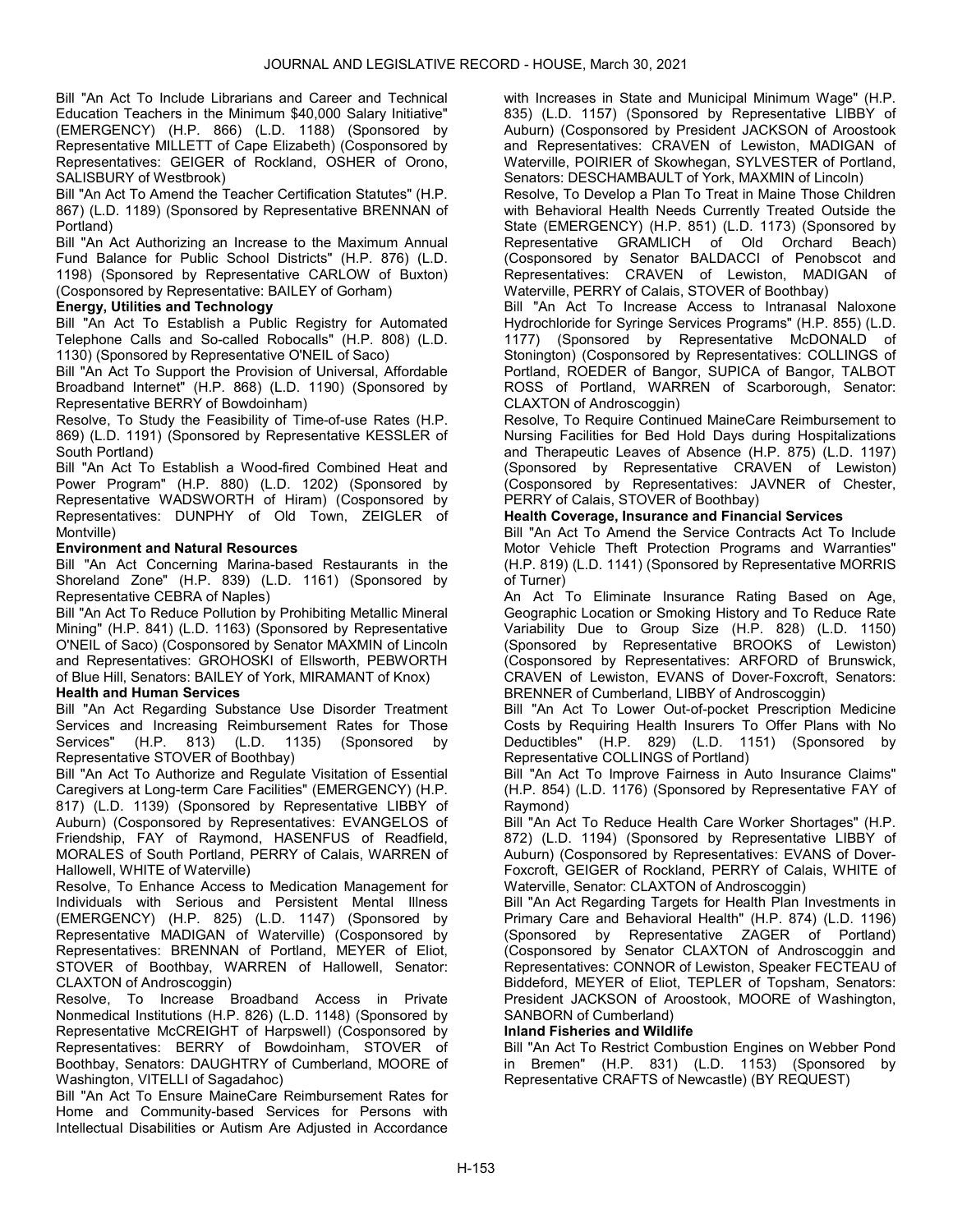#### Innovation, Development, Economic Advancement and **Business**

Bill "An Act To Allow Reciprocity for Licensed Workers from Out of State" (EMERGENCY) (H.P. 809) (L.D. 1131) (Sponsored by Representative HUTCHINS of Penobscot)

Bill "An Act To License Operators of Personnel Hoists" (H.P. 846) (L.D. 1168) (Sponsored by Representative ROBERTS of South Berwick) (Cosponsored by Representatives: BAILEY of Gorham, CUDDY of Winterport)

# **Judiciary**

Bill "An Act To Amend the Maine Bail Code Regarding Certain Conditions of Release and the Maine Criminal Code Regarding Warrantless Arrests" (H.P. 812) (L.D. 1134) (Sponsored by Representative TALBOT ROSS of Portland)

Bill "An Act To Protect Tenants from Unnecessary Evictions" (H.P. 821) (L.D. 1143) (Sponsored by Representative HARNETT of Gardiner) (Cosponsored by Senator MIRAMANT of Knox and Representatives: EVANGELOS of Friendship, KESSLER of South Portland, MILLETT of Cape Elizabeth)

Bill "An Act To Amend the Law Regarding Advance Health Care Directives" (EMERGENCY) (H.P. 822) (L.D. 1144) (Sponsored by Representative ROEDER of Bangor)

Bill "An Act To Reduce the Burden on Courts and Promote the Resolution of Civil Cases" (H.P. 838) (L.D. 1160) (Sponsored by Representative HARNETT of Gardiner) (Cosponsored by Representatives: EVANGELOS of Friendship, TALBOT ROSS of Portland, Senators: BAILEY of York, MIRAMANT of Knox, SANBORN of Cumberland)

Bill "An Act To Prohibit Discrimination in Housing Based on a Person's Participation in a Rental Assistance Program" (H.P. 858) (L.D. 1180) (Sponsored by Representative COLLINGS of Portland) (Cosponsored by Senator MIRAMANT of Knox and Representatives: COPELAND of Saco, MORALES of South Portland, OSHER of Orono, Senator: BALDACCI of Penobscot)

Bill "An Act To Bring Gender Parity to Corporate Boards" (H.P. 878) (L.D. 1200) (Sponsored by Representative RECKITT of South Portland)

# Labor and Housing

Bill "An Act Relating to Fair Chance in Employment" (H.P. 845) (L.D. 1167) (Sponsored by Representative TALBOT ROSS of Portland)

Resolve, Directing the Maine State Housing Authority To Engage Stakeholders in an Examination of Fair Chance Housing Policy Options (H.P. 879) (L.D. 1201) (Sponsored by Representative TALBOT ROSS of Portland)

# Marine Resources

Bill "An Act To Protect Maine's Ocean Waters and Support Regulatory Oversight and the Long-term Health of the Aquaculture Industry" (H.P. 824) (L.D. 1146) (Sponsored by Representative ALLEY of Beals) (Cosponsored by Representative: WILLIAMS of Bar Harbor, Senator: President JACKSON of Aroostook)

Bill "An Act To Allow Commercial Lobster License Holders To Possess a Marine Harvesting Demonstration License" (H.P.<br>860) (L.D. 1182) (Sponsored by Representative 860) (L.D. 1182) (Sponsored by Representative FAULKINGHAM of Winter Harbor)

# State and Local Government

Bill "An Act To Limit the Governor's Emergency Powers by Requiring a Two-thirds Vote of the Legislature To Continue an Emergency after 90 Days" (EMERGENCY) (H.P. 815) (L.D. 1137) (Sponsored by Representative LEMELIN of Chelsea)

Bill "An Act To Prohibit the Unequal Restriction of Essential Businesses during a State of Civil Emergency" (H.P. 820) (L.D. 1142) (Sponsored by Representative FECTEAU of Augusta) (Cosponsored by Senator TIMBERLAKE of Androscoggin and Representatives: COSTAIN of Plymouth, DRINKWATER of Milford, JAVNER of Chester, POIRIER of Skowhegan, WADSWORTH of Hiram, Senators: KEIM of Oxford, POULIOT of Kennebec)

RESOLUTION, Proposing an Amendment to the Constitution of Maine Amending the Pardon Powers of the Governor (H.P. 865) (L.D. 1187) (Sponsored by Representative MARTIN of Eagle Lake)

Bill "An Act To Require Education and Training Regarding Media Literacy for Legislators and Legislative Staff" (H.P. 877) (L.D. 1199) (Sponsored by Representative KESSLER of South Portland)

# **Taxation**

Bill "An Act Relating to the Valuation of Retail Sales Facilities" (H.P. 807) (L.D. 1129) (Sponsored by Representative MATLACK of St. George) (Cosponsored by Senator CHIPMAN of Cumberland and Representative: GROHOSKI of Ellsworth)

Bill "An Act To Encourage the Renovation of Available Housing Stock" (H.P. 810) (L.D. 1132) (Sponsored by Representative MORALES of South Portland)

Bill "An Act To Promote Fairness in Income Tax Rates by Making Them More Progressive" (H.P. 814) (L.D. 1136) (Sponsored by Representative HARNETT of Gardiner) (Cosponsored by Senator MIRAMANT of Knox and Representatives: COLLINGS of Portland, EVANGELOS of Friendship, MORALES of South Portland, PEBWORTH of Blue Hill)

Bill "An Act To Establish a Sales Tax Exemption for the Purchase of Firearm Safety Devices" (H.P. 818) (L.D. 1140) (Sponsored by Representative COREY of Windham)

Bill "An Act To Eliminate the State Income Tax on Maine Public Employees Retirement System Pensions" (H.P. 823) (L.D. 1145) (Sponsored by Representative WARREN of Hallowell) (Cosponsored by Senator MIRAMANT of Knox and Representatives: CUDDY of Winterport, DUNPHY of Old Town, ROEDER of Bangor, WARREN of Scarborough, Senator: RAFFERTY of York)

Bill "An Act To Reduce Errors in Employment Tax Increment Financing Benefits" (H.P. 834) (L.D. 1156) (Sponsored by Representative ARATA of New Gloucester) (Cosponsored by Senator LIBBY of Androscoggin and Senators: POULIOT of Kennebec, TIMBERLAKE of Androscoggin)

Bill "An Act To Dedicate a Percentage of the Sales and Use Tax on Motor Vehicles and Motor Vehicle Parts to the Highway Fund" (H.P. 840) (L.D. 1162) (Sponsored by Representative CEBRA of Naples) (Cosponsored by Senator DIAMOND of Cumberland and Representatives: BRYANT of Windham, MARTIN of Sinclair, MARTIN of Greene, ORDWAY of Standish, PARRY of Arundel, PERKINS of Oakland, WHITE of Mars Hill)

Bill "An Act To Increase the Property Tax Exemption for Veterans by 50 Percent" (H.P. 844) (L.D. 1166) (Sponsored by Representative DODGE of Belfast) (Cosponsored by Representatives: ALLEY of Beals, CUDDY of Winterport, DOORE of Augusta, DOUDERA of Camden, GRAMLICH of Old Orchard Beach, ZEIGLER of Montville)

Bill "An Act To Allow Municipalities To Send Separate Tax Bills for Municipal, County and School Taxes" (H.P. 852) (L.D. 1174) (Sponsored by Representative ORDWAY of Standish)

Bill "An Act To Reduce Property Taxes on the Primary Residence of Veterans Who Are 100 Percent Disabled Due to Service-connected Disabilities" (H.P. 859) (L.D. 1181) (Sponsored by Representative WADSWORTH of Hiram)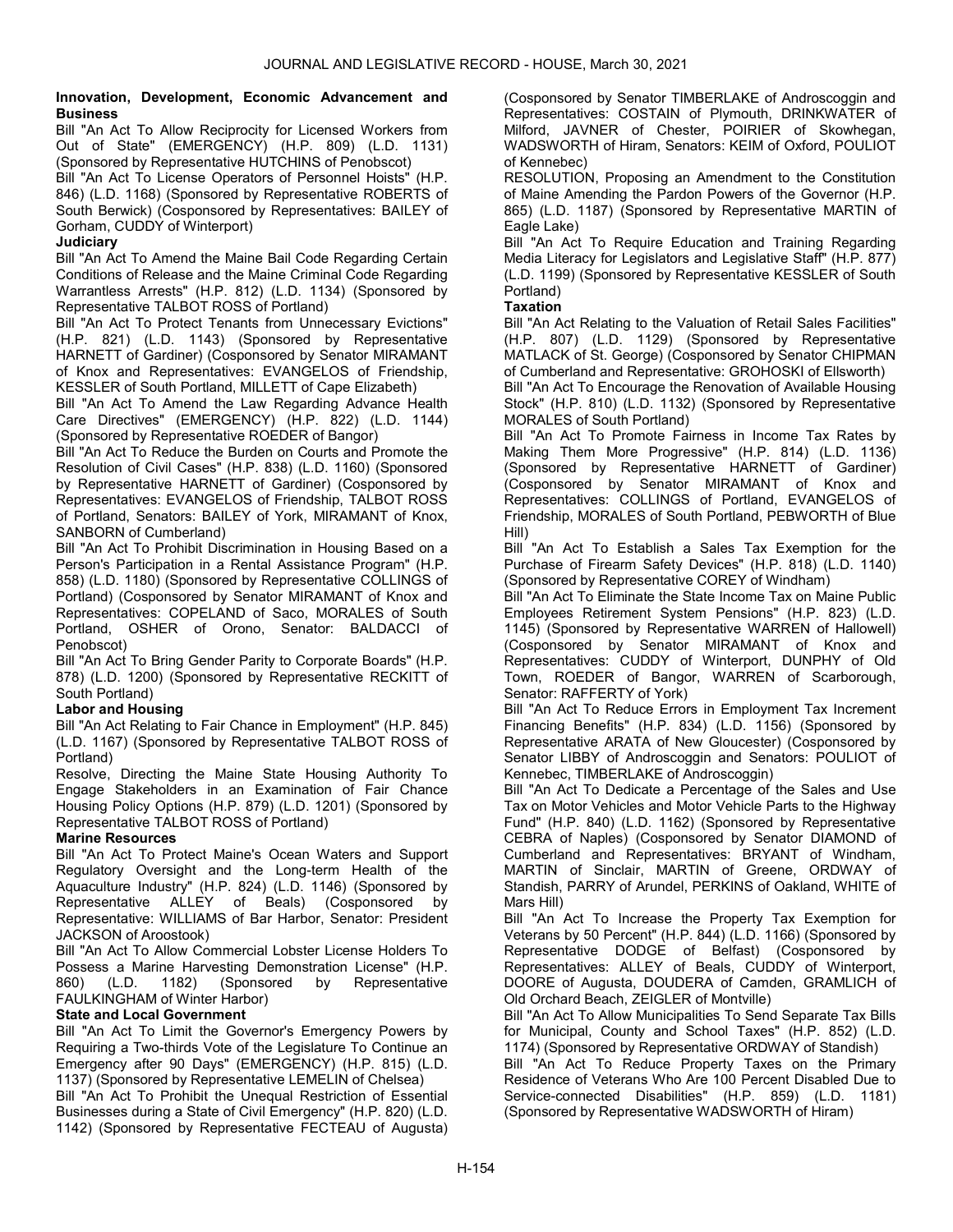Bill "An Act To Exempt from Taxation Certain Out-of-state Pensions" (H.P. 862) (L.D. 1184) (Sponsored by Representative WADSWORTH of Hiram)

Bill "An Act To Distribute Tax Revenue To Offset Costs Incurred by Adult Use Marijuana Host Municipalities" (H.P. 863) (L.D. 1185) (Sponsored by Representative PERRY of Bangor)

Bill "An Act To Exempt Certain Disabled Veterans from the Motor Vehicle Excise Tax" (H.P. 871) (L.D. 1193) (Sponsored by Representative BROOKS of Lewiston) (Cosponsored by Senator LIBBY of Androscoggin and Representatives: CLOUTIER of Lewiston, CRAVEN of Lewiston, DOORE of Augusta, FAY of Raymond, O'NEIL of Saco, Senator: CLAXTON of Androscoggin)

Bill "An Act To Increase Funding to Qualifying Municipalities by Sharing Adult Use Marijuana Sales and Excise Tax Revenue" (H.P. 873) (L.D. 1195) (Sponsored by Representative ROBERTS of South Berwick) (Cosponsored by Senator HICKMAN of Kennebec and Representatives: JOHANSEN of Monticello, MEYER of Eliot, WARREN of Hallowell)

Bill "An Act To Amend the Application of the Excise Tax on Noncommercial Watercraft Temporarily in the State" (H.P. 881) (L.D. 1203) (Sponsored by Representative FAY of Raymond)

# **Transportation**

Bill "An Act To Amend the Transportation Laws" (H.P. 811) (L.D. 1133) (Sponsored by Representative MARTIN of Sinclair) (Submitted by the Department of Transportation pursuant to Joint Rule 204.)

Bill "An Act To Establish a License Plate in Support of Multiple Sclerosis Programs" (H.P. 861) (L.D. 1183) (Sponsored by Representative WADSWORTH of Hiram)

# Veterans and Legal Affairs

Bill "An Act To Define 'Leadership Political Action Committee'" (H.P. 803) (L.D. 1125) (Submitted by the Commission on Governmental Ethics and Election Practices pursuant to the Maine Revised Statutes, Title 1, section 1009.)

Bill "An Act To Update the Voter Registration Process" (H.P. 804) (L.D. 1126) (Sponsored by Representative PIERCE of Falmouth) (Cosponsored by Senator BREEN of Cumberland and Representatives: CAIAZZO of Scarborough, Speaker FECTEAU of Biddeford, MARTIN of Eagle Lake, MORIARTY of Cumberland, WOOD of Portland, Senators: HICKMAN of Kennebec, LUCHINI of Hancock)

Bill "An Act To Require Election Transparency and Audits" (H.P. 833) (L.D. 1155) (Sponsored by Representative GROHOSKI of Ellsworth) (Cosponsored by Senator FARRIN of Somerset and Representatives: CAIAZZO of Scarborough, COREY of Windham, FECTEAU of Augusta, PEBWORTH of Blue Hill, WARREN of Scarborough, WILLIAMS of Bar Harbor, Senator: MAXMIN of Lincoln)

Bill "An Act To Expand the Application Period for Absentee Ballot Requests and Allow Early Processing of Absentee Ballots" (H.P. 842) (L.D. 1164) (Sponsored by Representative BAILEY of Gorham) (Cosponsored by Representatives: BERRY of Bowdoinham, CRAFTS of Newcastle, GERE of Kennebunkport, HASENFUS of Readfield, LOOKNER of Portland, O'NEIL of Saco, OSHER of Orono, SHEEHAN of Biddeford)

Bill "An Act To Provide Secured Drop Boxes for Absentee Ballots" (H.P. 843) (L.D. 1165) (Sponsored by Representative BAILEY of Gorham) (Cosponsored by Representatives: CAIAZZO of Scarborough, McCREIGHT of Harpswell, RIELLY of Westbrook, SUPICA of Bangor, TUTTLE of Sanford)

RESOLUTION, Proposing an Amendment to the Constitution of Maine To Prohibit the Consideration of a People's Veto at a Presidential Primary (H.P. 856) (L.D. 1178) (Sponsored by Representative COREY of Windham) (Cosponsored by Senator DIAMOND of Cumberland and Representatives: CONNOR of Lewiston, LIBBY of Auburn, WADSWORTH of Hiram, WARREN of Hallowell, WHITE of Waterville, Senators: CHIPMAN of Cumberland, LUCHINI of Hancock, ROSEN of Hancock)

Sincerely, S/Robert B. Hunt Clerk of the House S/Darek M. Grant Secretary of the Senate READ and ORDERED PLACED ON FILE.

Sent for concurrence.

 The Following Communication: (H.P. 906) STATE OF MAINE CLERK'S OFFICE 2 STATE HOUSE STATION AUGUSTA, MAINE 04333-0002

\_\_\_\_\_\_\_\_\_\_\_\_\_\_\_\_\_\_\_\_\_\_\_\_\_\_\_\_\_\_\_\_\_

March 22, 2021 Honorable Ryan M. Fecteau Speaker of the House 130th Legislature Honorable Troy D. Jackson President of the Senate 130th Legislature Dear Mr. Speaker and Mr. President:

On March 22, 2021, 22 bills were received by the Clerk of the House.

Pursuant to the provisions of Joint Rule 308.2, these bills were referred to the Joint Standing Committees on March 22, 2021, as follows:

# Agriculture, Conservation and Forestry

Resolve, To Create the Study Group To Research Balancing Development and Conservation in Maine's Coastal Waters and Submerged Lands (EMERGENCY) (H.P. 886) (L.D. 1211) (Sponsored by Representative WILLIAMS of Bar Harbor) (Cosponsored by Senator CARNEY of Cumberland and Representatives: FAULKINGHAM of Winter Harbor, PEBWORTH of Blue Hill, PLUECKER of Warren, WARREN of Scarborough, Senators: CHIPMAN of Cumberland, MIRAMANT of Knox)

# Energy, Utilities and Technology

Resolve, To Facilitate the Modernization and Streamlining of the Utility Pole Attachment Process (H.P. 894) (L.D. 1219) (Sponsored by Representative TUELL of East Machias)

# Health and Human Services

Bill "An Act To Allow Lemonade Stands and Other Food and Nonalcoholic Beverage Sales by Minors" (H.P. 905) (L.D. 1234) (Sponsored by Representative FECTEAU of Augusta)

# Inland Fisheries and Wildlife

Bill "An Act To Allow Sunday Hunting North of U.S. Route 2 from the New Hampshire Border to Bangor, North of Route 9 from Bangor to the Canadian Border and within That Portion of the White Mountain National Forest inside the State" (H.P. 887) (L.D. 1212) (Sponsored by Representative ORDWAY of Standish)

Bill "An Act To Provide the Option of Online or Telephonic Tagging of Harvested Big Game Animals" (H.P. 888) (L.D. 1213) (Sponsored by Representative MARTIN of Sinclair)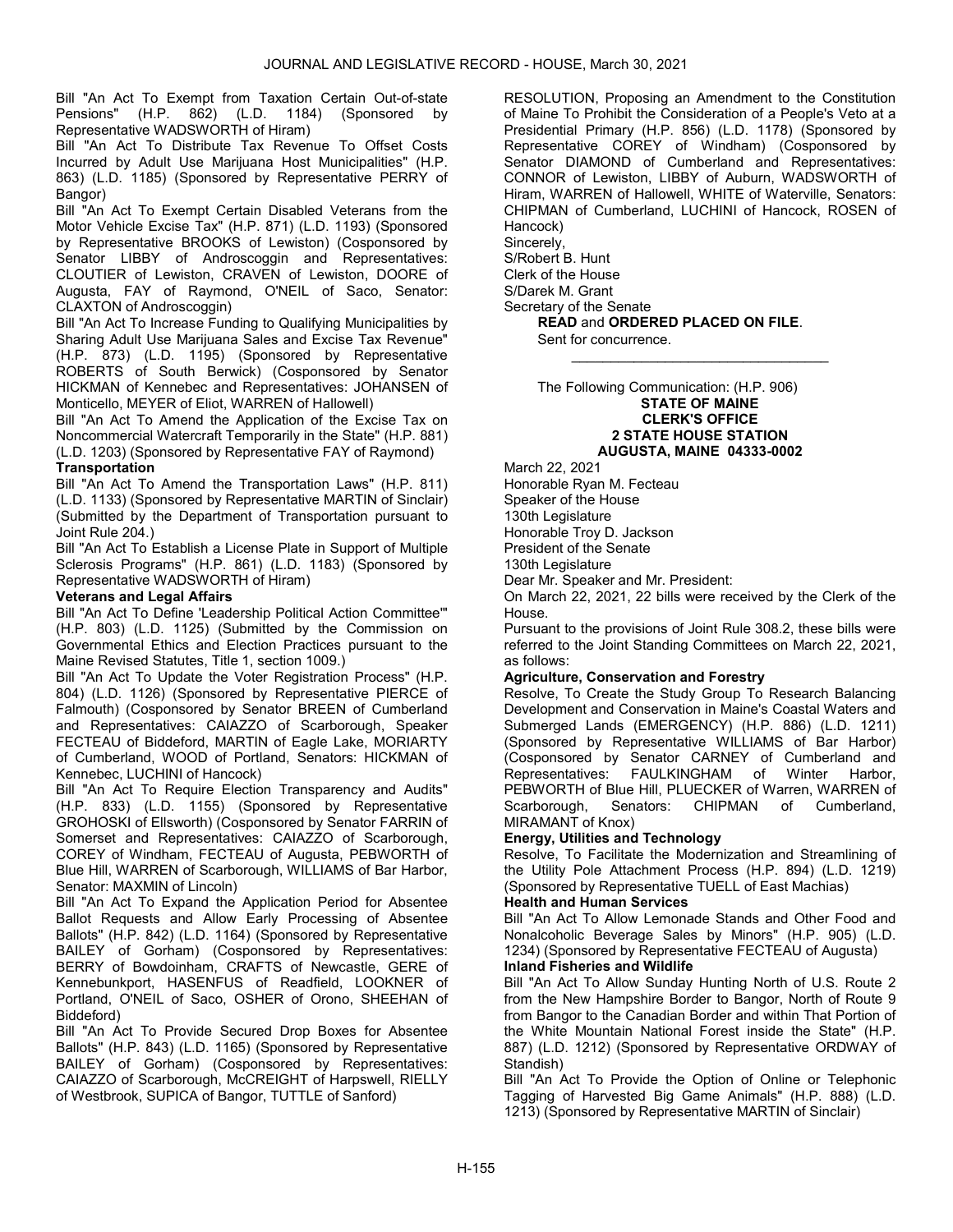#### Innovation, Development, Economic Advancement and **Business**

Bill "An Act To Require Vehicle Safety within the Funeral Industry" (H.P. 889) (L.D. 1214) (Sponsored by Representative HASENFUS of Readfield)

Bill "An Act To Require the Acceptance of Cash for In-person Retail Transactions" (H.P. 892) (L.D. 1217) (Sponsored by Representative DILLINGHAM of Oxford) (BY REQUEST)

Bill "An Act To Clarify Services Provided by Barbers and Master Barbers" (H.P. 903) (L.D. 1232) (Sponsored by Representative SALISBURY of Westbrook) (Cosponsored by Representative: RIELLY of Westbrook)

# **Judiciary**

Bill "An Act To Remove Barriers to Employment by Sealing the Records of Persons Convicted of Certain Nonviolent Crimes" (H.P. 885) (L.D. 1210) (Sponsored by Representative FECTEAU of Augusta) (Cosponsored by Representatives: FAULKINGHAM of Winter Harbor, MORALES of South Portland, PICKETT of Dixfield, WARREN of Hallowell, Senator: POULIOT of Kennebec)

Resolve, To Require the Attorney General To Provide an Update on Maine's Implementation of the Federal Law Called 'Savanna's Act' (H.P. 893) (L.D. 1218) (Sponsored by Representative NEWELL of the Passamaquoddy Tribe)

Bill "An Act To Implement the Recommendations of the Right To Know Advisory Committee Concerning Public Records Exceptions" (H.P. 896) (L.D. 1221) (Submitted by the Joint Standing Committee on Judiciary pursuant to the Maine Revised Statutes, Title 1, section 411, subsection 6, paragraph G.)

Resolve, Directing the Permanent Commission on the Status of Racial, Indigenous and Maine Tribal Populations To Examine Restorative Justice (H.P. 897) (L.D. 1226) (Sponsored by Representative TALBOT ROSS of Portland) (Cosponsored by Representatives: HARNETT of Gardiner, PLUECKER of Warren, WARREN of Hallowell, Senator: CARNEY of Cumberland)

Bill "An Act To Require Certain Medical Providers To Administer Ultrasounds and Provide Information to Certain Pregnant Patients" (H.P. 900) (L.D. 1229) (Sponsored by Representative GRIFFIN of Levant) (Cosponsored by Representatives: CARMICHAEL of Greenbush, DUCHARME of Madison, KINNEY of Knox, O'CONNOR of Berwick)

# Labor and Housing

Bill "An Act Concerning Climate and Community Investment Projects" (H.P. 902) (L.D. 1231) (Sponsored by Representative CUDDY of Winterport) (Cosponsored by Representatives: Speaker FECTEAU of Biddeford, SYLVESTER of Portland, WARREN of Scarborough, Senator: VITELLI of Sagadahoc)

Bill "An Act To Determine How Many Employees of Large Companies in Maine Receive Public Benefits" (H.P. 904) (L.D. 1233) (Sponsored by Representative MORALES of South Portland)

# State and Local Government

Resolve, To Require the State Auditor To Report on Corrective Actions Regarding the Administration of Federal Grants (H.P. 890) (L.D. 1215) (Sponsored by Representative RISEMAN of Harrison)

Bill "An Act To Require a Two-thirds Vote of the Legislature Every 2 Weeks To Maintain a State of Emergency Declared by the Governor" (EMERGENCY) (H.P. 895) (L.D. 1220) (Sponsored by Representative ANDREWS of Paris)

Bill "An Act To Promote Transparency and Public Safety When Public Servants Request Towing Services" (H.P. 899) (L.D. 1228) (Sponsored by Representative BRYANT of Windham) (Cosponsored by Senator DESCHAMBAULT of York and Representatives: PERKINS of Oakland, WHITE of Waterville) **Taxation** 

Bill "An Act To Establish Municipal Cost Components for Unorganized Territory Services To Be Rendered in Fiscal Year 2021-22" (EMERGENCY) (H.P. 884) (L.D. 1209) (Submitted by the administrator of the unorganized territory pursuant to the Maine Revised Statutes, Title 36, section 1604.)

Bill "An Act To Amend the State Tax Laws" (EMERGENCY) (H.P. 891) (L.D. 1216) (Sponsored by Representative TERRY of Gorham) (Submitted by the Department of Administrative and Financial Services pursuant to Joint Rule 204.)

Bill "An Act To Provide Equity in the State Income Tax Deduction for Certain Public Employees Retirement System Pensions" (H.P. 898) (L.D. 1227) (Sponsored by Representative DODGE of Belfast) (Cosponsored by Representatives: BROOKS of Lewiston, COLLINGS of Portland, CUDDY of Winterport, WHITE of Waterville, WILLIAMS of Bar Harbor, Senator: DAUGHTRY of Cumberland)

# **Transportation**

Bill "An Act To Enhance Traffic Safety with Regard to the Operation of Bicycles on Public Ways" (H.P. 901) (L.D. 1230) (Sponsored by Representative HEPLER of Woolwich)

\_\_\_\_\_\_\_\_\_\_\_\_\_\_\_\_\_\_\_\_\_\_\_\_\_\_\_\_\_\_\_\_\_

Sincerely, S/Robert B. Hunt

Clerk of the House

S/Darek M. Grant

Secretary of the Senate

READ and ORDERED PLACED ON FILE. Sent for concurrence.

 The Following Communication: (H.P. 913) STATE OF MAINE CLERK'S OFFICE 2 STATE HOUSE STATION AUGUSTA, MAINE 04333-0002

March 23, 2021

Honorable Ryan M. Fecteau

Speaker of the House

130th Legislature

Honorable Troy D. Jackson

President of the Senate

130th Legislature

Dear Mr. Speaker and Mr. President:

On March 23, 2021, 6 bills were received by the Clerk of the House.

Pursuant to the provisions of Joint Rule 308.2, these bills were referred to the Joint Standing Committees on March 23, 2021, as follows:

# Criminal Justice and Public Safety

Bill "An Act To Ensure the Provision of Adequate Personal Protective Equipment to Firefighters Who Are Women" (EMERGENCY) (H.P. 911) (L.D. 1245) (Sponsored by Representative GROHOSKI of Ellsworth)

# Health and Human Services

Bill "An Act To Establish More Transparency, Due Process, Education and Understanding between the Department of Health and Human Services and Certain Maine Businesses" (H.P. 907) (L.D. 1241) (Sponsored by Representative FECTEAU of Augusta) (Cosponsored by Representative: BRADSTREET of Vassalboro, Senators: KEIM of Oxford, TIMBERLAKE of Androscoggin)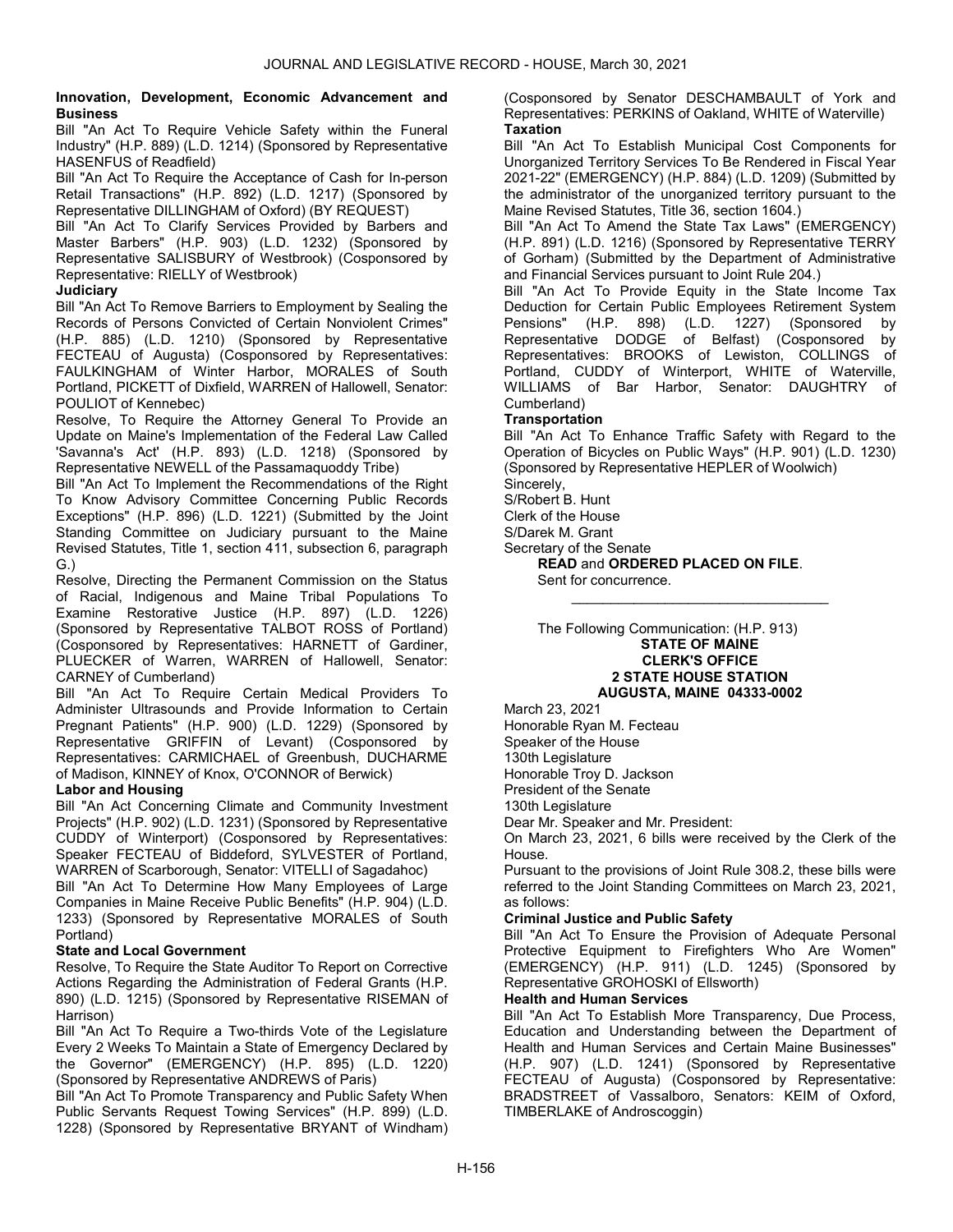# Inland Fisheries and Wildlife

Bill "An Act To Extend Electronic Proof of Registration to Allterrain Vehicles, Snowmobiles and Watercraft" (H.P. 910) (L.D. 1244) (Sponsored by Representative LANDRY of Farmington) (Cosponsored by Representative: THERIAULT of China)

# Labor and Housing

Resolve, To Study Best Practices and Different Area Needs for Development of Affordable Homes and Expanding Home Ownership in Maine Communities (H.P. 912) (L.D. 1246) (Sponsored by Representative GERE of Kennebunkport) (Cosponsored by Representatives: ARFORD of Brunswick, BAILEY of Gorham, CLOUTIER of Lewiston, GEIGER of Rockland, MORALES of South Portland, OSHER of Orono, SACHS of Freeport, SYLVESTER of Portland)

# Taxation

Bill "An Act To Exempt from Taxation Out-of-state Pensions" (H.P. 909) (L.D. 1243) (Sponsored by Representative SAMPSON of Alfred) (Cosponsored by Representatives: HARRINGTON of Sanford, MASON of Lisbon, Senator: WOODSOME of York)

# Veterans and Legal Affairs

Bill "An Act To Ensure Appropriate Oversight of Maine's Medical Marijuana Program" (EMERGENCY) (H.P. 908) (L.D. 1242) (Sponsored by Representative WILLIAMS of Bar Harbor) (Cosponsored by President JACKSON of Aroostook and Representatives: ANDREWS of Paris, DILLINGHAM of Oxford, TALBOT ROSS of Portland, Senators: CLAXTON of Androscoggin, FARRIN of Somerset, HICKMAN of Kennebec, MOORE of Washington, POULIOT of Kennebec)

Sincerely,

S/Robert B. Hunt

Clerk of the House

S/Darek M. Grant

Secretary of the Senate

READ and ORDERED PLACED ON FILE.

 Sent for concurrence. \_\_\_\_\_\_\_\_\_\_\_\_\_\_\_\_\_\_\_\_\_\_\_\_\_\_\_\_\_\_\_\_\_

 The Following Communication: (H.P. 924) STATE OF MAINE CLERK'S OFFICE 2 STATE HOUSE STATION AUGUSTA, MAINE 04333-0002

#### March 24, 2021

Honorable Ryan M. Fecteau Speaker of the House 130th Legislature Honorable Troy D. Jackson President of the Senate 130th Legislature

Dear Mr. Speaker and Mr. President:

On March 24, 2021, 14 bills were received by the Clerk of the House.

Pursuant to the provisions of Joint Rule 308.2, these bills were referred to the Joint Standing Committees on March 24, 2021, as follows:

# Criminal Justice and Public Safety

Bill "An Act To Allow Law Enforcement Officers with Federal Law Enforcement Officers Safety Act Clearance To Carry a Concealed Weapon" (H.P. 916) (L.D. 1250) (Sponsored by Representative MORRIS of Turner) (Cosponsored by Representatives: KINNEY of Knox, STETKIS of Canaan)

# Education and Cultural Affairs

Bill "An Act To Limit the Cost of a 4-year Degree Offered in this State and Implement Provisions Designed To Reduce Student Debt" (H.P. 914) (L.D. 1248) (Sponsored by Representative FAULKINGHAM of Winter Harbor) (Cosponsored by Senator MIRAMANT of Knox and Representatives: ANDREWS of Paris, EVANGELOS of Friendship, FECTEAU of Augusta, PLUECKER of Warren, Senators: BENNETT of Oxford, MAXMIN of Lincoln)

Bill "An Act To Add a Faculty Member and Nonfaculty Staff Member to the Board of Trustees of the University of Maine System" (H.P. 919) (L.D. 1253) (Sponsored by Representative MILLETT of Cape Elizabeth) (Cosponsored by Senator BREEN of Cumberland and Representatives: OSHER of Orono, PEBWORTH of Blue Hill, ROEDER of Bangor, Senators: DAUGHTRY of Cumberland, RAFFERTY of York, VITELLI of Sagadahoc)

Bill "An Act To Restore a School District's Ability To Authorize New Types of Schools and Programs" (H.P. 926) (L.D. 1259) (Sponsored by Representative SAMPSON of Alfred) (Cosponsored by Senator POULIOT of Kennebec and Representatives: DRINKWATER of Milford, FECTEAU of Augusta, MASON of Lisbon, STEARNS of Guilford)

# Health and Human Services

Bill "An Act To Improve Family Day Care Providers by Increasing the Number of Children Allowed To Be Cared For without Obtaining Certification" (H.P. 918) (L.D. 1252) (Sponsored by Representative SAMPSON of Alfred) (Cosponsored by Senator MOORE of Washington and Representatives: CONNOR of Lewiston, DOLLOFF of Milton Township, GRIFFIN of Levant, JAVNER of Chester)

# Health Coverage, Insurance and Financial Services

Bill "An Act To Implement the Recommendations of the Stakeholder Group Convened by the Emergency Medical Services' Board Related to Reimbursement Rates for Ambulance Services by Health Insurance Carriers and To Improve Participation of Ambulance Service Providers in Carrier Networks" (H.P. 925) (L.D. 1258) (Submitted by the Joint Standing Committee on Health Coverage, Insurance and Financial Services pursuant to Public Law 2019, chapter 668, section 5.)

# **Judiciary**

Bill "An Act Shielding Fire Departments That Install Smoke and Carbon Monoxide Detectors from Liability" (H.P. 920) (L.D. 1254) (Sponsored by Representative PEBWORTH of Blue Hill) (Cosponsored by Representatives: GRAMLICH of Old Orchard Beach, GROHOSKI of Ellsworth, MADIGAN of Waterville, McDONALD of Stonington, MILLETT of Cape Elizabeth, WILLIAMS of Bar Harbor, Senators: BAILEY of York, CARNEY of Cumberland)

Bill "An Act To Prohibit Evictions until 90 Days after the End of the Governor's Declaration of Emergency" (EMERGENCY) (H.P. 921) (L.D. 1255) (Sponsored by Representative LOOKNER of Portland) (Cosponsored by Representatives: KESSLER of South Portland, MELARAGNO of Auburn, ROEDER of Bangor, SUPICA of Bangor, SYLVESTER of Portland, WARREN of Hallowell)

# Labor and Housing

Bill "An Act To Promote the Sustainability of Unemployment Insurance by Linking the Duration of Benefits to the State's Average Unemployment Rate" (H.P. 927) (L.D. 1260) (Sponsored by Representative BRADSTREET of Vassalboro) (Cosponsored by Representatives: HALL of Wilton, HANLEY of Pittston, MORRIS of Turner, Senators: DAVIS of Piscataquis, GUERIN of Penobscot)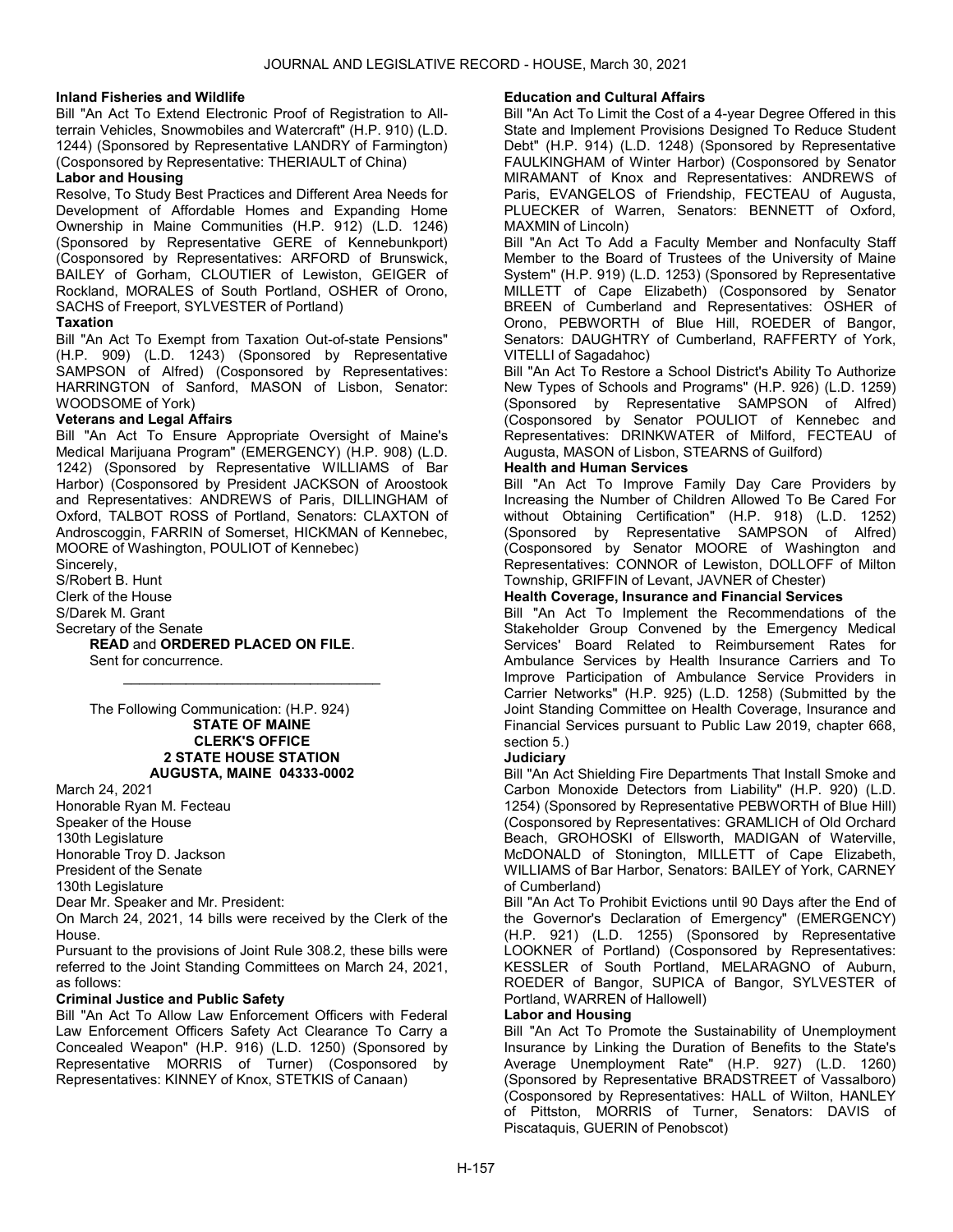# State and Local Government

Bill "An Act Requiring Climate Impact Notes on Proposed Legislation and Agency Rules" (H.P. 922) (L.D. 1256) (Sponsored by Representative LOOKNER of Portland) (Cosponsored by Senator MIRAMANT of Knox and Representatives: ARFORD of Brunswick, BAILEY of Gorham, BERRY of Bowdoinham, GROHOSKI of Ellsworth, RIELLY of Westbrook, WILLIAMS of Bar Harbor, Senator: CHIPMAN of Cumberland)

# **Taxation**

Bill "An Act To Encourage Charitable Giving" (H.P. 917) (L.D. 1251) (Sponsored by Representative ARATA of New Gloucester) (Cosponsored by Senator POULIOT of Kennebec and Representatives: CARMICHAEL of Greenbush, HANLEY of Pittston, WHITE of Waterville)

Bill "An Act To Encourage Inclusionary Zoning in Municipalities by Increasing Revenue Sharing" (H.P. 923) (L.D. 1257) (Sponsored by Representative LOOKNER of Portland) (Cosponsored by Representatives: ARFORD of Brunswick, BAILEY of Gorham, GRAMLICH of Old Orchard Beach, KESSLER of South Portland, MORALES of South Portland, RIELLY of Westbrook)

Bill "An Act To Improve Camping Opportunities in Maine by Exempting Certain Campground Rental Fees from the Sales and Use Tax" (H.P. 928) (L.D. 1261) (Sponsored by Representative HEPLER of Woolwich) (Cosponsored by Representatives: PARRY of Arundel, WILLIAMS of Bar Harbor)

# Veterans and Legal Affairs

Bill "An Act Regarding the Testing and Safety of Marijuana and Marijuana Products" (H.P. 915) (L.D. 1249) (Sponsored by Representative PERRY of Bangor)

\_\_\_\_\_\_\_\_\_\_\_\_\_\_\_\_\_\_\_\_\_\_\_\_\_\_\_\_\_\_\_\_\_

Sincerely, S/Robert B. Hunt Clerk of the House S/Darek M. Grant Secretary of the Senate READ and ORDERED PLACED ON FILE. Sent for concurrence.

#### The Following Communication: (H.P. 946) STATE OF MAINE CLERK'S OFFICE 2 STATE HOUSE STATION AUGUSTA, MAINE 04333-0002

March 25, 2021

Honorable Ryan M. Fecteau Speaker of the House 130th Legislature Honorable Troy D. Jackson President of the Senate

130th Legislature

Dear Mr. Speaker and Mr. President:

On March 25, 2021, 17 bills were received by the Clerk of the House.

Pursuant to the provisions of Joint Rule 308.2, these bills were referred to the Joint Standing Committees on March 25, 2021, as follows:

# Criminal Justice and Public Safety

Bill "An Act To End the Maine Information and Analysis Center Program" (H.P. 938) (L.D. 1278) (Sponsored by Representative WARREN of Hallowell) (Cosponsored by Senator BENNETT of Oxford and Representatives: ANDREWS

of Paris, EVANGELOS of Friendship, PLUECKER of Warren, TALBOT ROSS of Portland)

# Education and Cultural Affairs

Bill "An Act To Bolster Rural Economies" (H.P. 940) (L.D. 1280) (Sponsored by Representative COLLINGS of Portland) (Cosponsored by Representatives: ALLEY of Beals, LANDRY of Farmington, PERRY of Calais, TUELL of East Machias, Senators: MOORE of Washington, STEWART of Aroostook) Health and Human Services

Bill "An Act To Prevent Underage Tobacco and Nicotine Access and Use" (H.P. 942) (L.D. 1282) (Sponsored by Representative HARRINGTON of Sanford)

#### Health Coverage, Insurance and Financial Services

Bill "An Act To Prohibit Discriminatory Practices in Certain Health Insurance Policies" (H.P. 941) (L.D. 1281) (Sponsored by Representative COLLINGS of Portland)

# Innovation, Development, Economic Advancement and **Business**

Resolve, To Prevent Economic Hardship as a Result of COVID-19 Restrictions (H.P. 935) (L.D. 1275) (Sponsored by Representative STETKIS of Canaan) (Cosponsored by Senator FARRIN of Somerset and Representatives: CARLOW of Buxton, FOSTER of Dexter, GRIFFIN of Levant, HANLEY of Pittston, MORRIS of Turner, PICKETT of Dixfield, POIRIER of Skowhegan, WHITE of Mars Hill)

# **Judiciary**

Bill "An Act To Establish Resentencing Units in the Attorney General's Office and All Maine Prosecutorial Districts" (H.P. 930) (L.D. 1270) (Sponsored by Representative EVANGELOS of Friendship) (Cosponsored by Senator MIRAMANT of Knox and Representatives: HARNETT of Gardiner, NEWELL of the Passamaquoddy Tribe, O'NEIL of Saco, PLUECKER of Warren, SHEEHAN of Biddeford, WARREN of Hallowell, Senator: MAXMIN of Lincoln)

Bill "An Act To Establish Conviction Integrity Units in Maine" (H.P. 933) (L.D. 1273) (Sponsored by Representative EVANGELOS of Friendship) (Cosponsored by Senator MIRAMANT of Knox and Representatives: HARNETT of Gardiner, O'NEIL of Saco, PLUECKER of Warren, WARREN of Hallowell, Senator: MAXMIN of Lincoln)

# Labor and Housing

Bill "An Act To Preserve Fair Housing in Maine" (H.P. 929) (L.D. 1269) (Sponsored by Representative TALBOT ROSS of Portland) (Cosponsored by Representatives: FAY of Raymond, Speaker FECTEAU of Biddeford, PERRY of Calais, SYLVESTER of Portland, WARREN of Scarborough, Senator: MAXMIN of Lincoln)

Bill "An Act To Increase the Minimum Wage" (H.P. 939) (L.D. 1279) (Sponsored by Representative COLLINGS of Portland) (Cosponsored by Representatives: DUNPHY of Old Town, ROBERTS of South Berwick, TALBOT ROSS of Portland) State and Local Government

Bill "An Act Regarding 2021 Municipal Elections and Town Meetings" (EMERGENCY) (H.P. 934) (L.D. 1274) (Sponsored by Representative HEPLER of Woolwich) (Cosponsored by Representatives: BERRY of Bowdoinham, HARNETT of Gardiner, Senators: BREEN of Cumberland, MOORE of Washington)

# **Taxation**

Bill "An Act To Remove Sales and Use Taxation on Monetary Metals" (H.P. 937) (L.D. 1277) (Sponsored by Representative FECTEAU of Augusta) (Cosponsored by Representatives: ANDREWS of Paris, FAULKINGHAM of Winter Harbor, LIBBY of Auburn, SAMPSON of Alfred)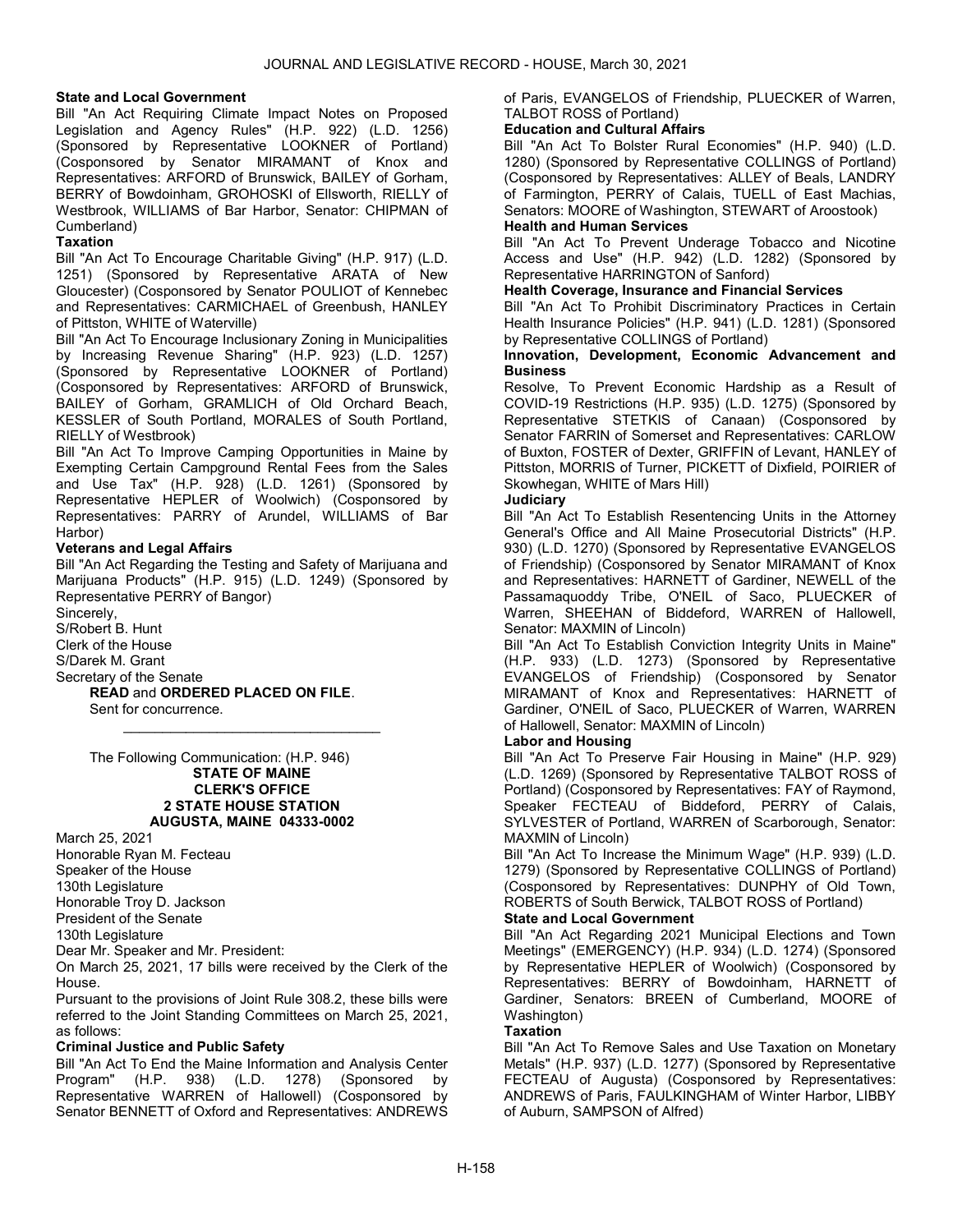Bill "An Act To Amend the Maine Tree Growth Tax Law To Encourage Public Access" (H.P. 943) (L.D. 1283) (Sponsored by Representative MARTIN of Eagle Lake)

# **Transportation**

Bill "An Act To Improve Access to Automobile Insurance and Employment by Clarifying Driving Records" (H.P. 931) (L.D. 1271) (Sponsored by Representative ARATA of New Gloucester) (Cosponsored by Senator MAXMIN of Lincoln and Representatives: CARLOW of Buxton, FECTEAU of Augusta, O'NEIL of Saco, WHITE of Waterville, WHITE of Mars Hill, Senator: STEWART of Aroostook)

# Veterans and Legal Affairs

Bill "An Act To Eliminate Limits on the Number of Taste-testing Events for Beer, Wine and Spirits" (H.P. 932) (L.D. 1272) (Sponsored by Representative SALISBURY of Westbrook) (Cosponsored by Representatives: CROCKETT of Portland, SHEEHAN of Biddeford, Senator: DAUGHTRY of Cumberland) Bill "An Act To Ensure All Legal Voters Are Able To Participate in Elections" (H.P. 936) (L.D. 1276) (Sponsored by Representative ROBERTS of South Berwick) (Cosponsored by Representatives: MEYER of Eliot, RIELLY of Westbrook, STOVER of Boothbay, Senators: DAUGHTRY of Cumberland, LUCHINI of Hancock)

Bill "An Act To Amend the Maine Clean Election Act and Related Laws" (H.P. 944) (L.D. 1284) (Sponsored by Representative STETKIS of Canaan)

Bill "An Act To Require an Official Declaration of War or a Congressional Action To Call Out the State Militia before the Maine National Guard Is Released for Combat Duty" (H.P. 945) (L.D. 1285) (Sponsored by Representative SAMPSON of Alfred)

\_\_\_\_\_\_\_\_\_\_\_\_\_\_\_\_\_\_\_\_\_\_\_\_\_\_\_\_\_\_\_\_\_

Sincerely, S/Robert B. Hunt Clerk of the House S/Darek M. Grant Secretary of the Senate

READ and ORDERED PLACED ON FILE.

Sent for concurrence.

 The Following Communication: (H.P. 951) STATE OF MAINE CLERK'S OFFICE 2 STATE HOUSE STATION AUGUSTA, MAINE 04333-0002

March 26, 2021 Honorable Ryan M. Fecteau Speaker of the House 130th Legislature Honorable Troy D. Jackson President of the Senate 130th Legislature Dear Mr. Speaker and Mr. President:

On March 26, 2021, 4 bills were received by the Clerk of the House.

Pursuant to the provisions of Joint Rule 308.2, these bills were referred to the Joint Standing Committees on March 26, 2021, as follows:

# Criminal Justice and Public Safety

Resolve, Directing the Department of Public Safety To Apply for an Exemption from Background Checks for Holders of Concealed Weapons Permits (H.P. 947) (L.D. 1286) (Sponsored by Representative KINNEY of Knox)

# Energy, Utilities and Technology

Bill "An Act Regarding Interconnectivity of Small Electric Distributed Generation Resources" (H.P. 949) (L.D. 1288) (Sponsored by Representative KINNEY of Knox)

# Innovation, Development, Economic Advancement and **Business**

Bill "An Act To Allow Unlicensed Persons To Sell Caskets To Bury Human Remains" (H.P. 948) (L.D. 1287) (Sponsored by Representative KINNEY of Knox)

# **Taxation**

Bill "An Act To Cut Property Taxes for Maine Residential Homeowners" (H.P. 950) (L.D. 1289) (Sponsored by Representative PERRY of Bangor)

Sincerely,

S/Robert B. Hunt

Clerk of the House

S/Darek M. Grant

Secretary of the Senate

READ and ORDERED PLACED ON FILE. Sent for concurrence.

 The Following Communication: (H.P. 982) STATE OF MAINE OFFICE OF THE SECRETARY OF STATE

# AUGUSTA, MAINE 04333-0148

\_\_\_\_\_\_\_\_\_\_\_\_\_\_\_\_\_\_\_\_\_\_\_\_\_\_\_\_\_\_\_\_\_

March 11, 2021 Honorable Robert B. Hunt Clerk of the House 2 State House Station Augusta, ME 04333-0002 Dear Clerk Hunt,

Enclosed please find my official certification to the 130th Legislature of the citizen initiative petition entitled "An Act To Require Legislative Approval of Certain Transmission Lines, Require Legislative Approval of Certain Transmission Lines and Facilities and Other Projects on Public Reserved Lands and Prohibit the Construction of Certain Transmission Lines in the Upper Kennebec Region".

Sincerely, S/Shenna Bellows Secretary of State

# STATE OF MAINE SECRETARY OF STATE

\_\_\_\_\_\_\_\_\_\_\_\_\_\_\_\_\_\_\_\_\_\_\_\_\_\_\_\_\_\_\_\_\_

I, Shenna Bellows, Secretary of State, hereby certify that written petitions bearing valid signatures of 80,506 electors of this State were addressed to the Legislature of the State of Maine and were filed in the office of the Secretary of State on January 21, 2021, requesting that the Legislature consider an act entitled, "An Act To Require Legislative Approval of Certain Transmission Lines, Require Legislative Approval of Certain Transmission Lines and Facilities and Other Projects on Public Reserved Lands and Prohibit the Construction of Certain Transmission Lines in the Upper Kennebec Region".

I further certify that the number of signatures submitted is in excess of ten percent of the total votes cast in the last gubernatorial election preceding the filing of such petitions, as required by Article IV, Part Third, Section 18 of the Constitution of Maine, that number being 63,067.

I further certify this initiative petition to be valid and attach herewith the text of the legislation circulated on the petition's behalf.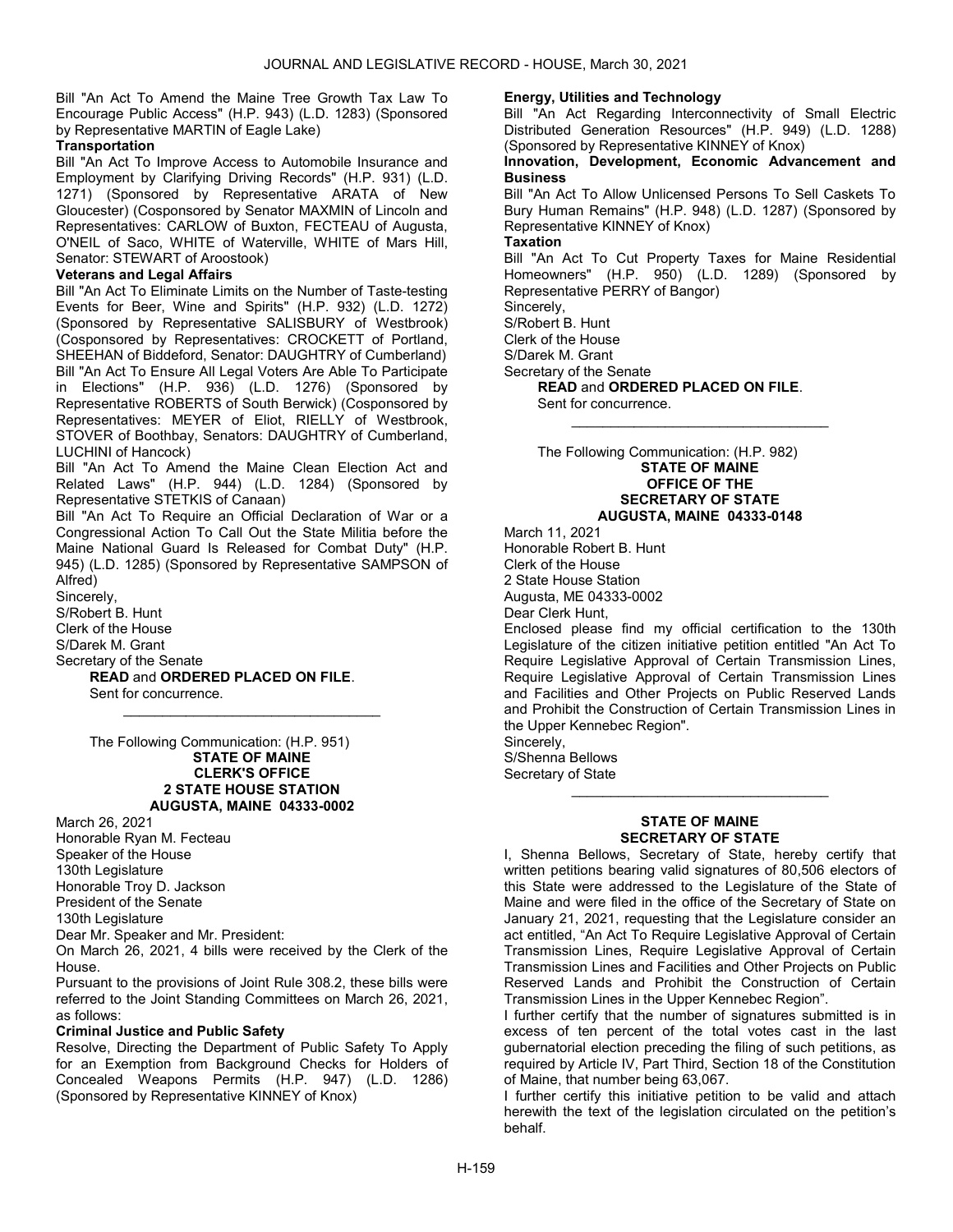In testimony whereof, I have caused the Great Seal of the State of Maine to be hereunto affixed. Given under my hand at Augusta on the eleventh day of March in the year two thousand and twenty-one.

S/Shenna Bellows

Secretary of State

READ and with accompanying papers ORDERED PLACED ON FILE.

\_\_\_\_\_\_\_\_\_\_\_\_\_\_\_\_\_\_\_\_\_\_\_\_\_\_\_\_\_\_\_\_\_

Sent for concurrence.

 On motion of Representative BERRY of Bowdoinham, the accompanying Bill "An Act To Require Legislative Approval of Certain Transmission Lines, Require Legislative Approval of Certain Transmission Lines and Facilities and Other Projects on Public Reserved Lands and Prohibit the Construction of Certain Transmission Lines in the Upper Kennebec Region"

(I.B. 1) (L.D. 1295) Was REFERRED to the Committee on ENERGY, UTILITIES AND TECHNOLOGY, ordered printed and sent for concurrence.

\_\_\_\_\_\_\_\_\_\_\_\_\_\_\_\_\_\_\_\_\_\_\_\_\_\_\_\_\_\_\_\_\_

 The Following Communication: (H.C. 120) MAINE STATE LEGISLATURE OFFICE OF THE EXECUTIVE DIRECTOR LEGISLATIVE COUNCIL

March 8, 2021 Honorable Ryan Fecteau Speaker of the House 130th Maine Legislature Augusta, Maine 04333

Dear Speaker Fecteau:

I am notifying you that, pursuant to 12 MRSA §683-A, I have forwarded to the Joint Standing Committee on Agriculture, Conservation and Forestry the following nomination made to the Maine Land Use Planning Commission by the Aroostook County Commissioners on February 26, 2021:

Leo Trudel of Stockholm

The County asks that this nomination be considered to continue serving a new four-year term that began March 14, 2021 through March 13, 2025. This position is scheduled to be filled by Aroostook County.

Pursuant to 12 MRSA 683-A, this appointment is subject to confirmation by the Maine Senate after review by the committee having jurisdiction over conservation matters. Sincerely,

\_\_\_\_\_\_\_\_\_\_\_\_\_\_\_\_\_\_\_\_\_\_\_\_\_\_\_\_\_\_\_\_\_

S/Suzanne M. Gresser

Executive Director

READ and ORDERED PLACED ON FILE.

 The Following Communication: (H.C. 124) STATE OF MAINE HOUSE OF REPRESENTATIVES SPEAKER'S OFFICE AUGUSTA, MAINE 04333-0002

March 17, 2021 The Honorable Robert Hunt Clerk of the House 2 State House Station Augusta, ME 04333 Dear Clerk Hunt: Pursuant to my authority under House Rule 201.1 (I) (a), I have rescinded my appointment of Representative Kathy Downes of Bucksport from the Joint Standing Committee on Judiciary, effective immediately. Please do not hesitate to contact me should you have any questions regarding this matter. Sincerely, S/Ryan M. Fecteau

\_\_\_\_\_\_\_\_\_\_\_\_\_\_\_\_\_\_\_\_\_\_\_\_\_\_\_\_\_\_\_\_\_

Speaker of the House

READ and ORDERED PLACED ON FILE.

 The Following Communication: (H.C. 125) STATE OF MAINE HOUSE OF REPRESENTATIVES SPEAKER'S OFFICE AUGUSTA, MAINE 04333-0002

March 17, 2021 Honorable Robert B. Hunt Clerk of the House 2 State House Station Augusta, ME 04333 Dear Clerk Hunt: Pursuant to my authority under House Rule 201.1 (I) (a), I am appointing Representative James Thorne of Carmel to the Joint Standing Committee on Judiciary, replacing Representative Kathy Downes of Bucksport, effective immediately.

Please do not hesitate to contact me should you have any questions regarding this appointment.

\_\_\_\_\_\_\_\_\_\_\_\_\_\_\_\_\_\_\_\_\_\_\_\_\_\_\_\_\_\_\_\_\_

Sincerely,

S/Ryan M. Fecteau

Speaker of the House

READ and ORDERED PLACED ON FILE.

 The Following Communication: (H.C. 126) SENATE OF MAINE 130TH LEGISLATURE OFFICE OF THE PRESIDENT

March 16, 2021 The Honorable Robert B. Hunt Clerk of the House 2 State House Station Augusta, Maine 04333 Dear Clerk Hunt:

Pursuant to my authority under Senate Rule 201.3, I have appointed Senator Craig Hickman of Kennebec to serve as Chair of the Joint Standing Committee on Labor and Housing, replacing Senator Joseph Rafferty of York County. In addition, I have appointed Senator Hickman to serve on the Veterans and Legal Affairs Committee, replacing Senator Susan Deschambault of York. These appointments are effective immediately.

Please do not hesitate to contact me should you have any questions regarding this appointment.

\_\_\_\_\_\_\_\_\_\_\_\_\_\_\_\_\_\_\_\_\_\_\_\_\_\_\_\_\_\_\_\_\_

Sincerely,

S/Troy Jackson

President of the Senate

READ and ORDERED PLACED ON FILE.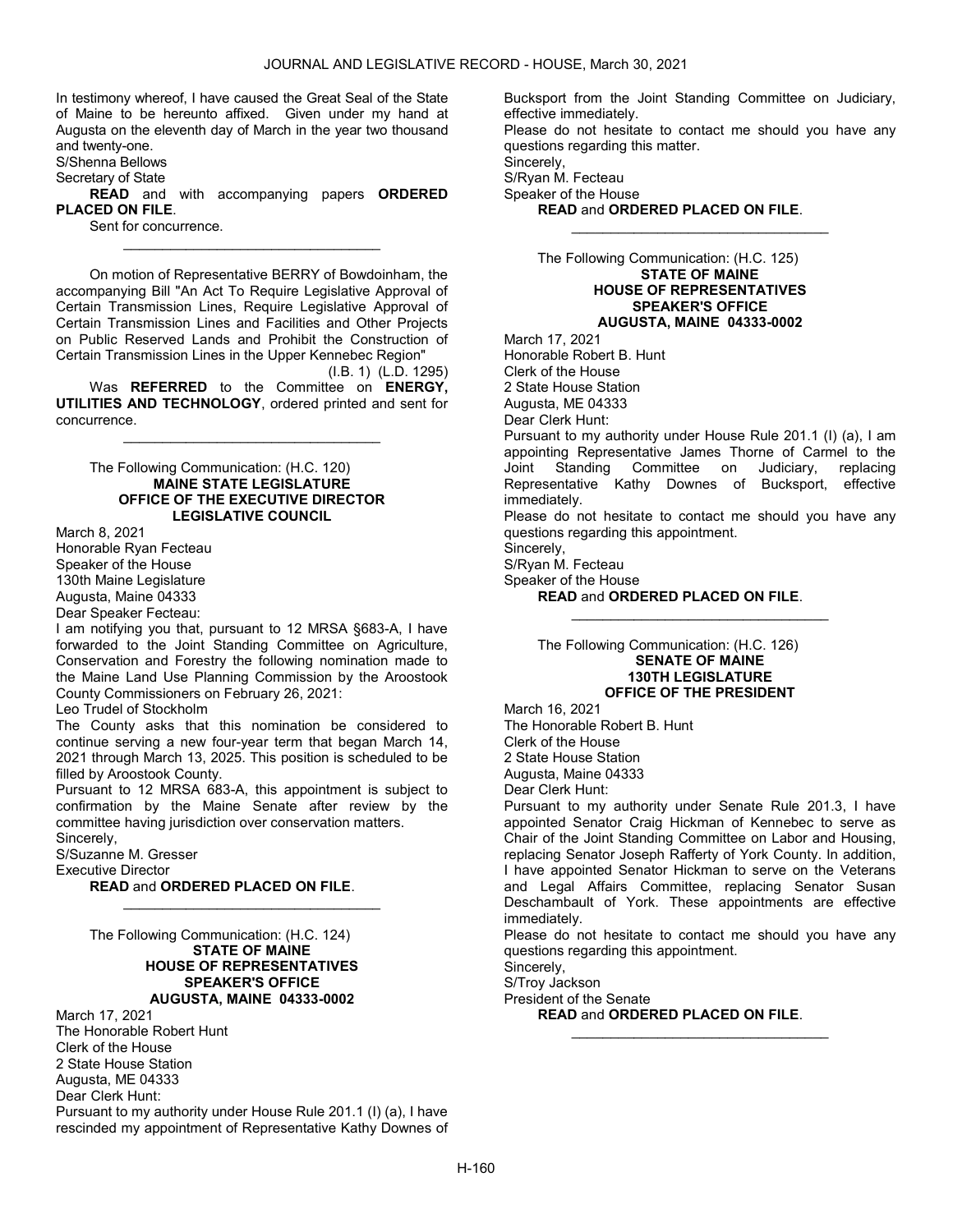The Following Communication: (H.C. 127) SENATE OF MAINE 130TH LEGISLATURE OFFICE OF THE PRESIDENT

March 16, 2021 The Honorable Robert B. Hunt Clerk of the House 2 State House Station Augusta, Maine 04333 Dear Clerk Hunt:

Pursuant to my authority under Joint Rule 371, I have appointed Senator Susan Deschambault of York to the Government Oversight Committee, replacing Senator Eloise Vitelli of Sagadahoc. This appointment is effective immediately. Please do not hesitate to contact me should you have any questions regarding this appointment.

\_\_\_\_\_\_\_\_\_\_\_\_\_\_\_\_\_\_\_\_\_\_\_\_\_\_\_\_\_\_\_\_\_

Sincerely,

S/Troy Jackson

President of the Senate

#### READ and ORDERED PLACED ON FILE.

 The Following Communication: (H.C. 128) SENATE OF MAINE 130TH LEGISLATURE OFFICE OF THE PRESIDENT

March 16, 2021 The Honorable Robert B. Hunt Clerk of the House 2 State House Station Augusta, ME 04333

Dear Clerk Hunt:

Pursuant to my authority under Senate Rule 201.3, I have appointed Senator Joseph Rafferty of York as the Chair of the Joint Standing Committee on Education and Cultural Affairs, replacing Senator Matthea Daughtry of Cumberland. Senator Daughtry will remain on the committee but will no longer serve as Chair. This appointment is effective immediately.

Please let me know if you have any questions regarding this appointment.

\_\_\_\_\_\_\_\_\_\_\_\_\_\_\_\_\_\_\_\_\_\_\_\_\_\_\_\_\_\_\_\_\_

Sincerely,

S/Troy Jackson

President of the Senate

READ and ORDERED PLACED ON FILE.

 The Following Communication: (H.C. 129) SENATE OF MAINE 130TH LEGISLATURE OFFICE OF THE PRESIDENT

March 16, 2021 The Honorable Robert B. Hunt Clerk of the House 2 State House Station

Augusta, ME 04333

Dear Clerk Hunt:

Pursuant to my authority under Title 10, MRSA, §11, I am pleased to appoint Senator Craig Hickman of Kennebec to the Citizen Trade Policy Commission. With this appointment, he will serve in seat number 1 representing a member of the majority party of the Senate. This appointment is effective the date of this letter.

Please let me know if you have any questions regarding this appointment.

Sincerely, S/Troy D. Jackson President of the Senate READ and ORDERED PLACED ON FILE.

> The Following Communication: (H.C. 132) SENATE OF MAINE 130TH LEGISLATURE OFFICE OF THE PRESIDENT

\_\_\_\_\_\_\_\_\_\_\_\_\_\_\_\_\_\_\_\_\_\_\_\_\_\_\_\_\_\_\_\_\_

March 25, 2021 The Honorable Robert B. Hunt Clerk of the House 2 State House Station Augusta, ME 04333 Dear Clerk Hunt: Pursuant to my authority under Title 20-A MRSA c. 437, I am pleased to appoint the following Senators to the State Education and Employment Outcomes Task Force, effective the date of this letter: Senator Joseph Rafferty of York County Senator David Woodsome of York County Please let me know if you have any questions regarding these appointments. Sincerely, S/Troy D. Jackson President of the Senate READ and ORDERED PLACED ON FILE.

\_\_\_\_\_\_\_\_\_\_\_\_\_\_\_\_\_\_\_\_\_\_\_\_\_\_\_\_\_\_\_\_\_

 The Following Communication: (H.C. 133) SENATE OF MAINE 130TH LEGISLATURE OFFICE OF THE PRESIDENT

March 25, 2021 The Honorable Robert B. Hunt Clerk of the House 2 State House Station Augusta, ME 04333 Dear Clerk Hunt:

Pursuant to my authority under Title 38, MRSA, Ch. 3-A, §577- A, I am pleased to appoint Senator Craig Hickman of Kennebec to the Equity Subcommittee of the Maine Climate Council, replacing Senator Nathan Libby of Androscoggin. This appointment is effective the date of this letter.

Please let me know if you have any questions regarding this appointment.

\_\_\_\_\_\_\_\_\_\_\_\_\_\_\_\_\_\_\_\_\_\_\_\_\_\_\_\_\_\_\_\_\_

Sincerely,

S/Troy D. Jackson

President of the Senate READ and ORDERED PLACED ON FILE.

H-161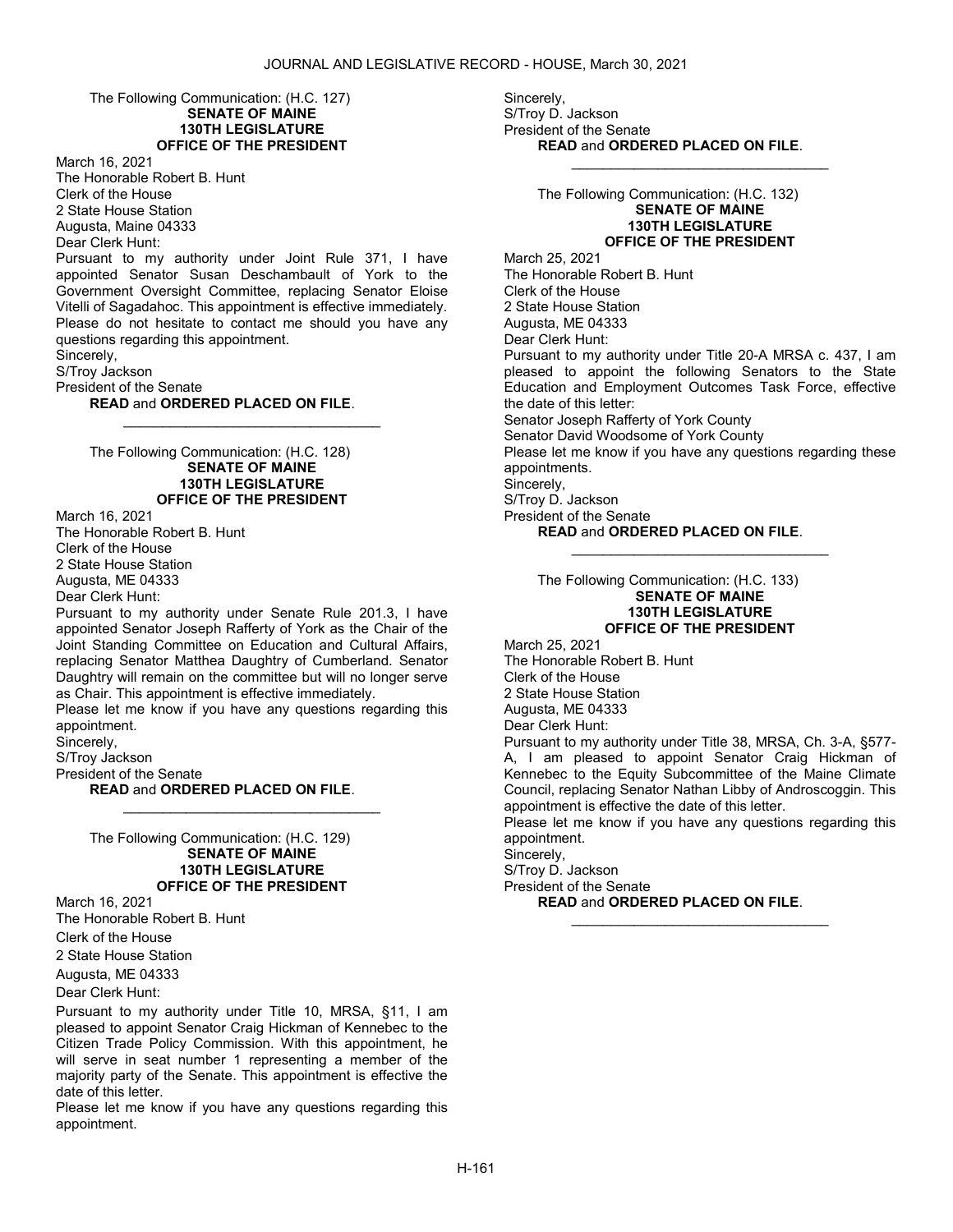#### The Following Communication: (H.C. 134) SENATE OF MAINE 130TH LEGISLATURE OFFICE OF THE PRESIDENT

March 25, 2021 The Honorable Robert B. Hunt Clerk of the House 2 State House Station Augusta, ME 04333 Dear Clerk Hunt:

Pursuant to my authority under Title 20-A MRSA c. 437, I am pleased to appoint Rosa Redonnett to seat number three on the State Education and Employment Outcomes Task Force. With this appointment, she will be serving as a representative of the University of Maine system, effective the date of this letter.

Please let me know if you have any questions regarding this appointment.

\_\_\_\_\_\_\_\_\_\_\_\_\_\_\_\_\_\_\_\_\_\_\_\_\_\_\_\_\_\_\_\_\_

Sincerely,

S/Troy D. Jackson

President of the Senate

READ and ORDERED PLACED ON FILE.

 The Following Communication: (H.C. 119) STATE OF MAINE HOUSE OF REPRESENTATIVES SPEAKER'S OFFICE AUGUSTA, MAINE 04333-0002

March 19, 2021 Honorable Robert B. Hunt Clerk of the House 2 State House Station Augusta, Maine 04333

Dear Clerk Hunt:

Please be advised that pursuant to her authority, Governor Janet T. Mills has nominated the following:

on March 10, 2021

William N. Lund of Portland for reappointment as Superintendent, Bureau of Consumer Credit.

Pursuant to 9-A MRSA §6-103, this reappointment is contingent on the Maine State Senate's confirmation after review by the Joint Standing Committee on Health Coverage, Insurance and Financial Services.

the Honorable Gay Grant of South Gardiner for appointment to the Maine Governmental Facilities Authority.

Pursuant to Title 4, MRSA §1602, this appointment is contingent on the Maine State Senate's confirmation after review by the Joint Standing Committee on State and Local Government.

Valerie Laure Bilogue Minkala Epse Tayong of Presque Isle for appointment to the Maine Community College System Board of Trustees as the Student Trustee and Kossi Gamedah of Falmouth for appointment to the Maine Community College System Board of Trustees.

Pursuant to Title 20-A, MRSA §12705, these appointments are contingent on the Maine State Senate's confirmation after review by the Joint Standing Committee on Education and Cultural Affairs.

Joseph R. Hanslip of Sanford, Sari S. Greene of South Portland and Noel C. March of Hampden for appointment to the Gambling Control Board.

Pursuant to Title 8, MRSA §1002, these appointments are contingent on the Maine State Senate's confirmation after review by the Joint Standing Committee on Veterans and Legal Affairs.

Glenn W. Burroughs of Winthrop, Ronald P. Green Jr. of Plymouth, Richelle R. Wallace of Auburn for reappointment and Serina DeWolfe of Windham, Lynne Gaudette of Biddeford and Penny Picard of Palmyra for appointment to the Workers' Compensation Board.

Pursuant to Title 39-A, MRSA §151, these reappointments and these appointments are contingent on the Maine State Senate's confirmation after review by the Joint Standing Committee on Labor and Housing.

James I. Cohen of Portland and Carol Murray of Sanford for appointment to the Northern New England Passenger Rail Authority.

Pursuant to Title 23, MRSA §8112, these appointments are contingent on the Maine State Senate's confirmation after review by the Joint Standing Committee on Transportation.

the Honorable Robert E. Mullen of Norridgewock and the Honorable Daniel I. Billings of Southport for reappointment as Justices of the Maine Superior Court.

Pursuant to Title 4, MRSA §101, these reappointments are contingent on the Maine State Senate's confirmation after review by the Joint Standing Committee on Judiciary.

the Honorable Andrew Benson of Athens, the Honorable Barbara Raimondi of Brunswick and the Honorable Eric Walker of Belmont for reappointment as Judges on the Maine District Court.

Pursuant to Title 4, MRSA §157, these reappointments are contingent on the Maine State Senate's confirmation after review by the Joint Standing Committee on Judiciary.

Mark A. Brunton of China, Kenneth Williams of Damariscotta, Richard Metivier of Lewiston, Bryan H. Noyes of Freeport for reappointment and John H. Kimball of Norway for appointment to the Board of Trustees of the Maine Public Employees Retirement System.

Pursuant to Title 5 M.R.S.A. §17102, these reappointments and this appointment are contingent on the Maine State Senate's confirmation after review by the Joint Standing Committee on Labor and Housing.

#### on March 12, 2021

Sarah LeClaire, Esquire of Woodland for appointment to the Commission on Governmental Ethics and Election Practices.

Pursuant to Title 1 MRSA §1002, this appointment is contingent on the Maine State Senate's confirmation after review by the Joint Standing Committee on Veterans and Legal Affairs.

Steven Tatko of Willimantic and Samantha Horn of Readfield for appointment to the Maine Outdoor Heritage Fund Board.

Pursuant to Title 12, MRSA §10308, these appointments are contingent on the Maine State Senate's confirmation after review by the Joint Standing Committee on Energy and Natural Resources.

Shawn J. Sage of Hollis for reappointment and Michael Gawtry of Yarmouth, Eric Ward of Greenville Junction and Jennifer A. Geel of East Machias for appointment to the Inland Fisheries and Wildlife Advisory Council.

Pursuant to Title 12, MRSA §10151, this reappointment and these appointments are contingent on the Maine State Senate's confirmation after review by the Joint Standing Committee on Inland Fisheries and Wildlife.

Lois Skillings of Brunswick, John Moncure of Harpswell, , John Peters of Harpswell, for reappointment and Ann Marie Swenson of Scarborough , for appointment to the Midcoast Regional Redevelopment Authority.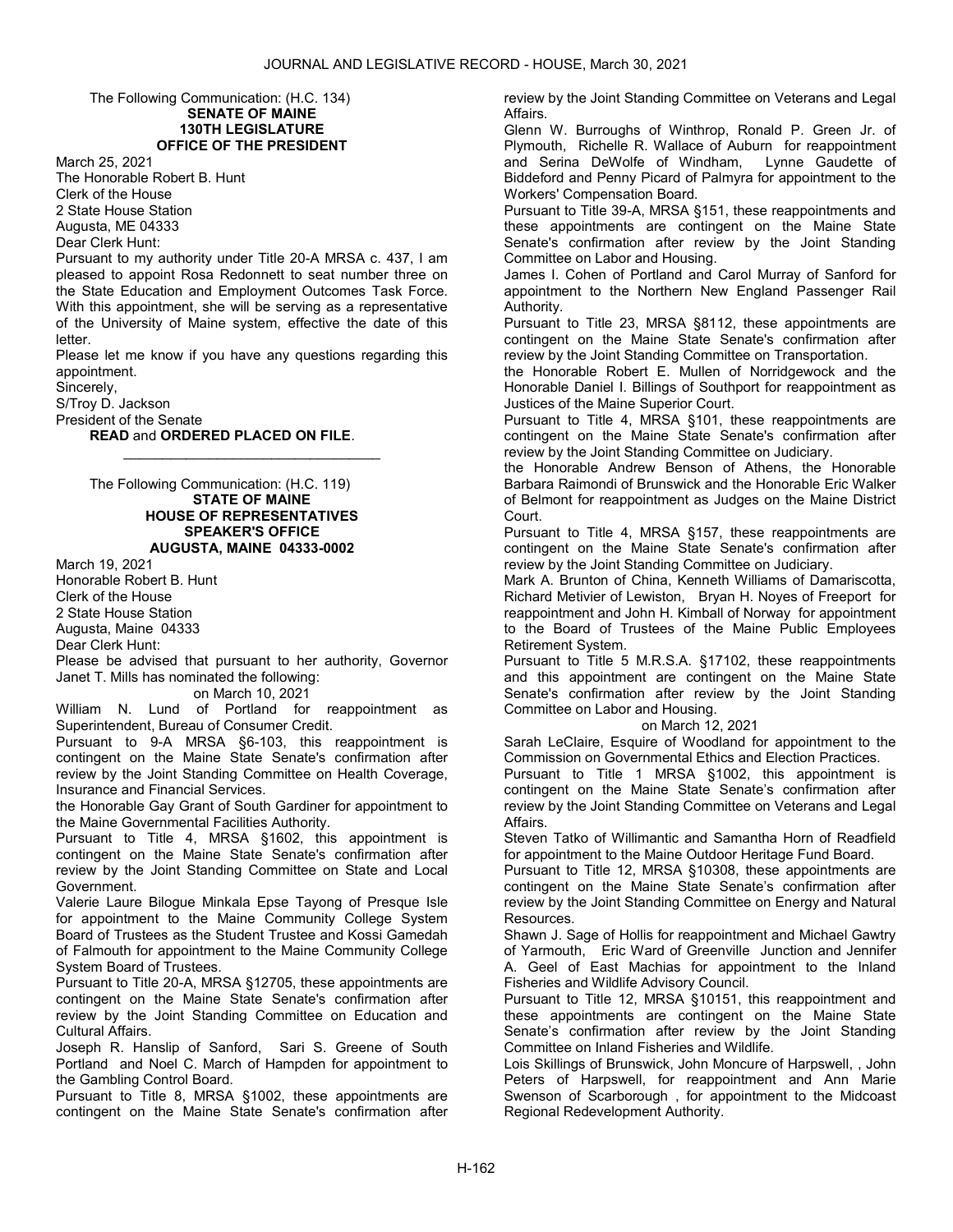Pursuant to Title 5, MRSA §13083-I, these reappointments and this appointment are contingent on the Maine State Senate's confirmation after review by the Joint Standing Committee on Innovation, Development, Economic Advancement and Business.

#### on March 16, 2021

the Honorable Julie Ann O'Brien of Augusta for appointment to the Maine Human Rights Commission.

Pursuant to Title 5, MRSA §4561, this appointment is contingent on the Maine State Senate's confirmation after review by the Joint Standing Committee on Judiciary.

Kristin ("Togue") E. Brawn of Cape Elizabeth, Matthew E. Moretti of Cape Elizabeth, Ronald A. Trundy of Stonington, Peter C. Mourmouras of Biddeford for reappointment and Joselyn Runnenbaum of Bath, Robert Begin of Boothbay Harbor, Dana Hammond II of Bristol, John Bigelow Marsh III of Bremen, Curtis D. Haycock of Milbridge, the Honorable Abden Simmons of Waldoboro, Michael R. Danforth of Brewer and James Arsenault of Dresden to the Marine Resources Advisory Council

Pursuant to Title 12, MRSA §6024, these reappointments and appointments are contingent on the Maine State Senate's confirmation after review by the Joint Standing Committee on Marine Resources.

#### on March 17, 2021

Vaughan J. Woodruff of Pittsfield, Adria Horn of Pittston, Allyson Coombs of Brunswick, Michael W. Bennett of Hampden, the Honorable John L. Patrick of Rumford, Meryl Fogg (AKA Ryan) of Falmouth and Timothy Templet of Cumberland Foreside for appointment to the State Workforce Board.

Pursuant to Title 26 MRSA §2006, these appointments are contingent on the Maine State Senate's confirmation after review by the Joint Standing Committee on Labor and Housing.

Jeanne T. Gibson of Winthrop and Andrew Wells of Durham for appointment to the Maine Board of Tax Appeals.

Pursuant to Title 36, MRSA §151-D, these appointments are contingent on the Maine State Senate's confirmation after review by the Joint Standing Committee on Taxation.

#### on March 18, 2021

Ronald W. Schneider, Jr., Esquire of Wells for reappointment and the Honorable Donald G. Alexander of Winthrop, Matthew Morgan, Esquire of Topsham, and Meegan Burbank, Esquire of Jefferson for appointment to the Maine Commission on Indigent Legal Services.

Pursuant to Title 4, MRSA §1803, this reappointment and these appointments are contingent on the Maine State Senate's confirmation after review by the Joint Standing Committee on Judiciary.

on March 22, 2021

Cordelia Pitman of Portland for appointment to the State Board of Education.

Pursuant to Title 20-A, MRSA §401, this appointment is contingent on the Maine State Senate's confirmation after review by the Joint Standing Committee on Education and Cultural Affairs.

Sincerely,

S/Ryan M. Fecteau

Speaker of the House

READ and with accompanying papers ORDERED PLACED ON FILE. \_\_\_\_\_\_\_\_\_\_\_\_\_\_\_\_\_\_\_\_\_\_\_\_\_\_\_\_\_\_\_\_\_

#### The Following Communication: (H.C. 121) MAINE DAIRY PROMOTION BOARD 333 CONY ROAD AUGUSTA, MAINE 04330

Honorable Ryan Fecteau

Speaker of the House

2 State House Station

Augusta, ME 04333-0002

Dear Speaker Fecteau,

Enclosed for your review is the calendar year 2019 Audit Report of the Maine Dairy Promotion Board, prepared by Austin & Associates, P.A., Certified Public Accountants. We are pleased to offer it for your consideration.

If you have any questions regarding this report, please don't hesitate to contact either Austin & Associates or myself. Austin & Associates can be reached at their office in Auburn at 783- 9111 and I can be reached at our office in Augusta at 287- 3621.

Sincerely,

S/Sarah J. Littlefield

Executive Director

READ and with accompanying papers ORDERED PLACED ON FILE. \_\_\_\_\_\_\_\_\_\_\_\_\_\_\_\_\_\_\_\_\_\_\_\_\_\_\_\_\_\_\_\_\_

#### The Following Communication: (H.C. 122) MAINE DAIRY & NUTRITION COUNCIL 333 CONY ROAD AUGUSTA, MAINE 04330

Honorable Ryan Fecteau

Speaker of the House

2 State House Station

Augusta, ME 04333-0002

Dear Speaker Fecteau,

Enclosed for your review is the calendar year 2019 Audit Report of the Maine Dairy and Nutrition Council, prepared by Austin & Associates, P.A., Certified Public Accountants. We are pleased to offer it for your consideration.

If you have any questions regarding this report, please don't hesitate to contact either Austin & Associates or myself. Austin & Associates can be reached at their office in Auburn at 783- 9111 and I can be reached at our office in Augusta at 287- 3621.

**Sincerely** 

S/Sarah J. Littlefield

Executive Director

READ and with accompanying papers ORDERED PLACED ON FILE. \_\_\_\_\_\_\_\_\_\_\_\_\_\_\_\_\_\_\_\_\_\_\_\_\_\_\_\_\_\_\_\_\_

 The Following Communication: (H.C. 123) STATE OF MAINE CLERK'S OFFICE 2 STATE HOUSE STATION AUGUSTA, MAINE 04333-0002

March 30, 2021 Honorable Ryan M. Fecteau Speaker of the House 2 State House Station Augusta, Maine 04333

Dear Speaker Fecteau:

Pursuant to Joint Rule 310, the following Joint Standing Committees have voted unanimously to report the following bills out "Ought Not to Pass:" Agriculture, Conservation and Forestry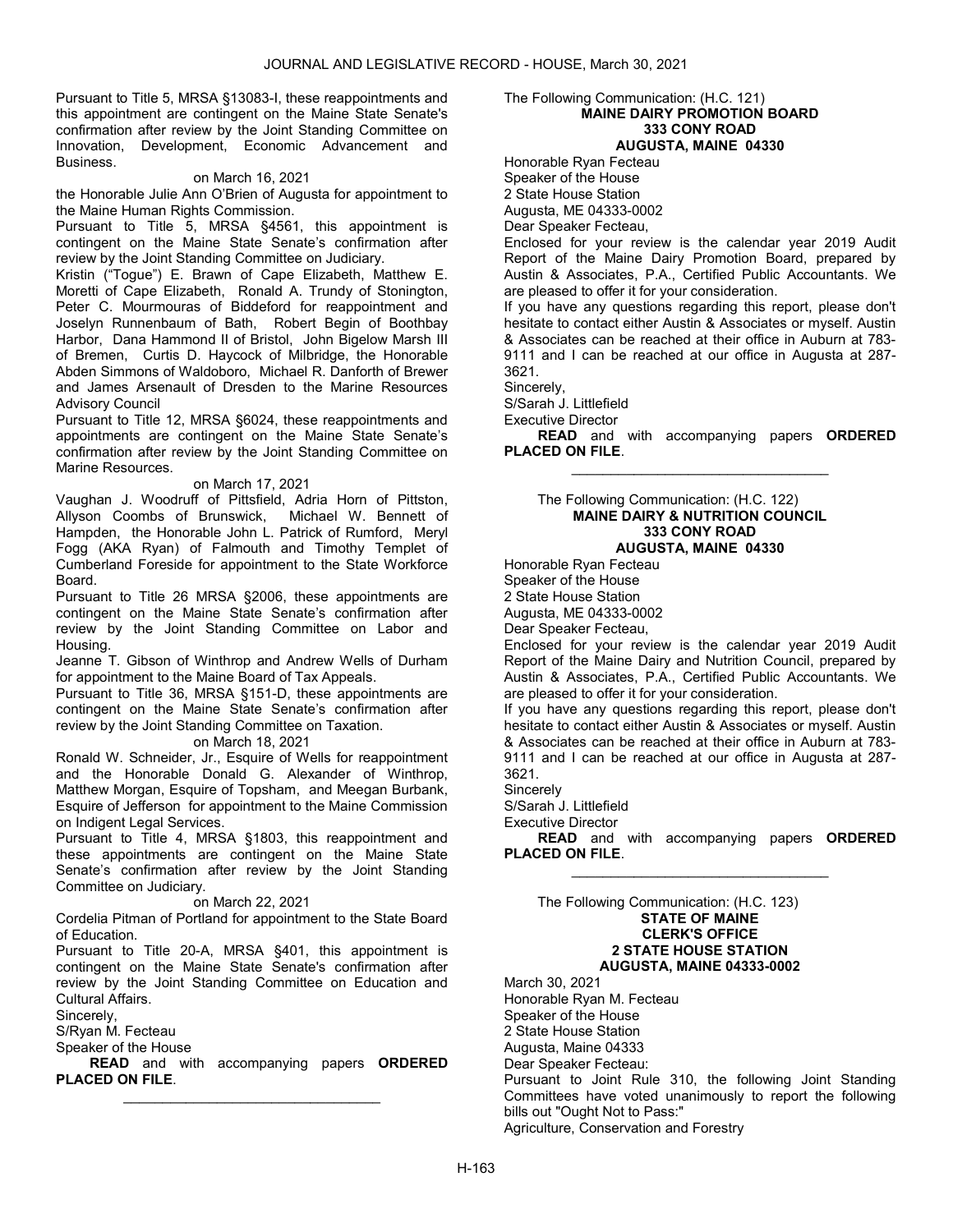| L.D. 324                             | An Act To Limit Public Land Ownership in                                                                                                                                                                             |  |
|--------------------------------------|----------------------------------------------------------------------------------------------------------------------------------------------------------------------------------------------------------------------|--|
| L.D. 457                             | Maine<br>An Act To Provide Free State Park Passes                                                                                                                                                                    |  |
| L.D. 561                             | to Persons with Disabilities<br>Resolve, To Improve Standards for Animal<br><b>Rescue Entities</b>                                                                                                                   |  |
| L.D. 390                             | <b>Environment and Natural Resources</b><br>An Act Regarding the Mapping of Shoreland<br>Zones                                                                                                                       |  |
| <b>Health and Human Services</b>     |                                                                                                                                                                                                                      |  |
| L.D. 302                             | An Act To Eliminate the Working Cars for                                                                                                                                                                             |  |
|                                      | <b>Working Families Program</b>                                                                                                                                                                                      |  |
| L.D. 357                             | An Act To Repeal the Working Cars for                                                                                                                                                                                |  |
| L.D. 396                             | <b>Working Families Program</b><br>An Act To Require the Department of Health                                                                                                                                        |  |
| L.D. 510                             | and Human Services To Provide Assistance<br>with Applications for Basic Necessities To<br>Prevent Children Being Removed from<br>Parental Custody<br>Resolve, To Reduce Stigma Regarding                             |  |
|                                      | Substance Use Disorder by Requiring the<br>of Respectful Language<br>in<br>Use<br>the<br>MaineCare Benefits<br>Manual and<br>Other<br>Department of Health and Human Services<br>Publications                        |  |
| L.D. 637                             | Resolve, Regarding Legislative Review of<br>Portions of Chapter 21: Rules for the                                                                                                                                    |  |
|                                      | Provision of Room and Board Payments for<br>Residential Programs Serving Children, a<br>Major Substantive Rule of the Department of<br>Health and Human Services, Office of Child<br>and Family Services (EMERGENCY) |  |
| L.D. 699                             | An Act To Create a Kinship Care Navigator<br>Program within the Department of Health<br>and Human Services                                                                                                           |  |
| <b>Inland Fisheries and Wildlife</b> |                                                                                                                                                                                                                      |  |
| L.D. 10                              | An Act To Allow Resident Hunters To                                                                                                                                                                                  |  |
|                                      | Harvest 2 Bears per Bear Hunting Season                                                                                                                                                                              |  |
| L.D. 212                             | An Act To Support Senior Hunting<br>by<br>Allowing Lifetime Licensed Hunters over 65                                                                                                                                 |  |
| L.D. 294                             | Years of Age To Automatically Receive an<br><b>Antlerless Deer Permit</b><br>An Act To Simplify the Any-deer Permit<br>Distribution System by Including the Ability<br>To Purchase Additional Permits                |  |
| Innovation,                          | Development, Economic Advancement<br>and                                                                                                                                                                             |  |
| <b>Business</b>                      |                                                                                                                                                                                                                      |  |
| L.D. 531                             | An Act To Help More Students Attain a<br>College Credential by Strengthening the<br>Maine State Grant Program                                                                                                        |  |
| Judiciary                            |                                                                                                                                                                                                                      |  |
| L.D. 124                             | An Act To Clarify the Law Concerning the<br>Appointment<br>Priority<br>of<br>Personal<br>of<br>Representatives under the Maine Uniform<br>Probate Code                                                               |  |
| L.D. 237                             | An Act To Allow Veterans To Opt Out of Jury<br>Duty                                                                                                                                                                  |  |
| L.D. 310                             | An Act To Establish Equitable Education<br>Requirements for Judges                                                                                                                                                   |  |
| Transportation                       |                                                                                                                                                                                                                      |  |
| L.D. 354                             | An Act To Require Motor Vehicle Inspections                                                                                                                                                                          |  |
|                                      | Every 2 Years                                                                                                                                                                                                        |  |
| L.D. 431                             | An Act To Repeal the Requirement That<br>Certain Motor Vehicles Be Inspected                                                                                                                                         |  |

| L.D. 490 | An Act To Eliminate Certain Motor Vehicle   |
|----------|---------------------------------------------|
|          | Inspections in the State                    |
| L.D. 565 | An Act To Study the Fee Structure for Motor |
|          | Vehicle Inspections as It Relates to the    |
|          | Viability of Inspection Stations            |
| L.D. 712 | An Act To Eliminate the Requirement for an  |

Inspection for a Noncommercial Vehicle Less Than 20 Years Old

Veterans and Legal Affairs

- L.D. 664 An Act To Strengthen the Integrity of the Maine Clean Election Program (EMERGENCY)
- L.D. 732 An Act To Refund 50 Percent of 2020 State Liquor Licensing Fees to Nonprofit Organizations (EMERGENCY)
- L.D. 823 An Act To Reduce State Licensing Fees for Maine Bars and Restaurants by 50 Percent for a 12-month Period
- L.D. 1037 An Act To Enable Nonprofit Organizations To Offer Raffle Tickets by Mail

Sincerely,

S/Robert B. Hunt Clerk of House

READ and with accompanying papers ORDERED PLACED ON FILE. \_\_\_\_\_\_\_\_\_\_\_\_\_\_\_\_\_\_\_\_\_\_\_\_\_\_\_\_\_\_\_\_\_

The Following Communication: (H.C. 130)

#### STATE OF MAINE CLERK'S OFFICE 2 STATE HOUSE STATION AUGUSTA, MAINE 04333-0002

- March 25, 2021
- Honorable Ryan M. Fecteau

Speaker of the House

2 State House Station

Augusta, Maine 04333

Dear Speaker Fecteau:

Pursuant to Joint Rule 310, the Committee on Criminal Justice and Public Safety has approved the request by the sponsor, Senator Deschambault of York, to report the following "Leave to Withdraw:"<br>L.D. 15

An Act To Amend the Intelligence and Investigative Record Information Act To Ensure Government Transparency and To Protect the Privacy and Safety of the Public

Pursuant to Joint Rule 310, the Committee on Criminal Justice and Public Safety has approved the request by the sponsor, Representative Tucker of Brunswick, to report the following "Leave to Withdraw:"

L.D. 279 An Act To Protect Persons Detained or Committed in a Correctional or Detention Facility from Excessive Telephone or Video Charges

Pursuant to Joint Rule 310, the Committee on Environment and Natural Resources has approved the request by the sponsor, Representative Tucker of Brunswick, to report the following "Leave to Withdraw:"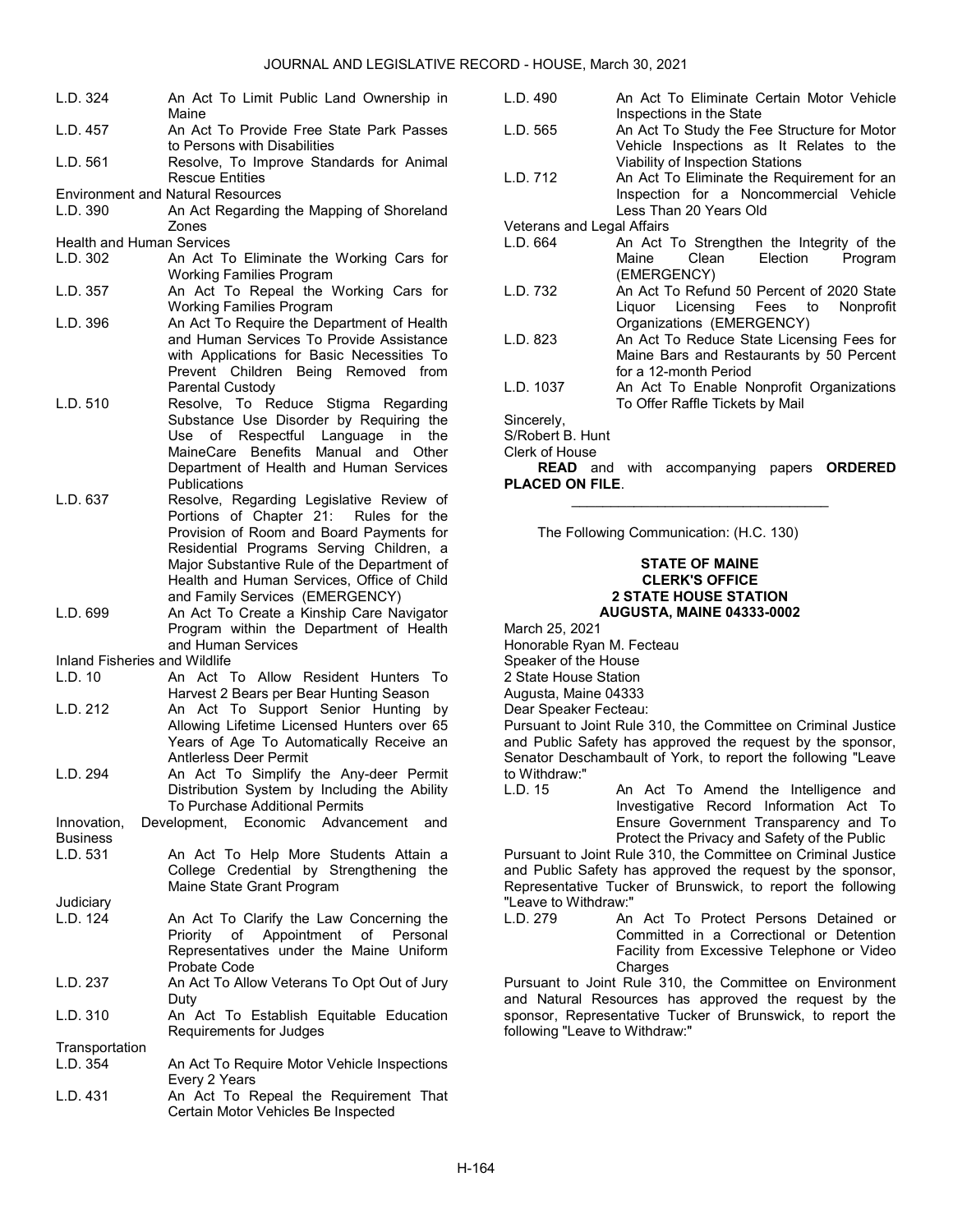L.D. 92 An Act To Amend the Waste Motor Oil Disposal Site Remediation Program (EMERGENCY)

Pursuant to Joint Rule 310, the Committee on Environment and Natural Resources has approved the request by the sponsor, Representative Grohoski of Ellsworth, to report the following "Leave to Withdraw:"

L.D. 260 An Act To Clarify the Establishment, Collection and Use of Certain Fees for Nonwetland Habitat Mitigation Required by the Department of Environmental Protection for Project Permitting

Pursuant to Joint Rule 310, the Committee on Health Coverage, Insurance and Financial Services has approved the request by the sponsor, Representative Tepler of Topsham, to report the following "Leave to Withdraw:"

An Act To Change Licensure Requirements for Foreign-trained Dentists

Sincerely,

S/Robert B. Hunt

Clerk of the House

READ and with accompanying papers ORDERED PLACED ON FILE. \_\_\_\_\_\_\_\_\_\_\_\_\_\_\_\_\_\_\_\_\_\_\_\_\_\_\_\_\_\_\_\_\_

 The Following Communication: (H.C. 131) STATE OF MAINE HOUSE OF REPRESENTATIVES SPEAKER'S OFFICE AUGUSTA, MAINE 04333-0002

March 30, 2021

Honorable Robert B. Hunt Clerk of the House

2 State House Station Augusta, Maine 04333

Dear Clerk Hunt:

Please be advised that pursuant to her authority under Title 3 M.R.S.A., §154, Governor Janet T. Mills has withdrawn the following nominations:

# on March 24, 2021

David Keaton of Caribou to the State Board of Education. This nomination is currently pending before the Joint Standing Committee on Education.

Shawn Sage of Hollis to the IF&W Advisory Council.

This nomination is currently pending before the Joint Standing Committee on Inland Fisheries and Wildlife.

Timothy Templet of Cumberland Foreside to the State Workforce Board.

This nomination is currently pending before the Joint Standing Committee on Labor and Housing.

Sincerely,

S/Ryan M. Fecteau

Speaker of the House

**READ** and with accompanying papers **ORDERED** PLACED ON FILE. \_\_\_\_\_\_\_\_\_\_\_\_\_\_\_\_\_\_\_\_\_\_\_\_\_\_\_\_\_\_\_\_\_

The Following Communication: (S.P. 48) MAINE SENATE 130TH LEGISLATURE OFFICE OF THE SECRETARY

January 12, 2021

Hon. Troy D. Jackson President of the Senate

130th Legislature

Hon. Ryan M. Fecteau

Speaker of the House

130th Legislature

Dear Mr. President and Mr. Speaker:

On January 11, 2021, 38 bills were received by the Secretary of the Senate.

Pursuant to the provisions of Joint Rule 308.2, these bills were referred to the Joint Standing Committees on January 11, 2021, as follows:

# Agriculture, Conservation and Forestry

Resolve, Authorizing the Director of the Bureau of Parks and Lands To Convey a Parcel of Land in Augusta to the Maine Veterans' Homes (S.P. 38) (L.D. 30) (Sponsored by Senator DILL of Penobscot) (Cosponsored by Speaker FECTEAU of Biddeford) (Submitted by the Department of Agriculture, Conservation and Forestry pursuant to Joint Rule 204.)

Bill "An Act To Improve the Laws Governing Hemp by Bringing Them into Compliance with Federal Law" (S.P. 41) (L.D. 33) (Sponsored by Senator BLACK of Franklin) (Cosponsored by Senator: MAXMIN of Lincoln, Representative: LANDRY of Farmington) (Submitted by the Department of Agriculture, Conservation and Forestry pursuant to Joint Rule 204.)

Bill "An Act To Create the Maine Forestry Operations Cleanup and Response Fund" (S.P. 42) (L.D. 34) (Sponsored by Senator DILL of Penobscot) (Submitted by the Department of Agriculture, Conservation and Forestry pursuant to Joint Rule 204.)

Bill "An Act To Facilitate Interagency Sharing of Information and Academic Research by Allowing Disclosure of Certain Confidential Information in Wood Processor and Forest Landowner Reports" (S.P. 43) (L.D. 35) (Sponsored by Senator DILL of Penobscot) (Submitted by the Department of Agriculture, Conservation and Forestry pursuant to Joint Rule 204.)

Bill "An Act To Amend the Definition of 'Timber Harvesting'" (S.P. 44) (L.D. 36) (Sponsored by Senator DILL of Penobscot) (Submitted by the Department of Agriculture, Conservation and Forestry pursuant to Joint Rule 204.)

# Appropriations and Financial Affairs

Bill "An Act To Authorize a General Fund Bond Issue for Maintenance and Improvement of Maine National Guard Facilities" (S.P. 10) (L.D. 3) (Sponsored by Senator LUCHINI of Hancock) (Submitted by the Department of Defense, Veterans and Emergency Management pursuant to Joint Rule 204.)

Bill "An Act To Authorize a General Fund Bond Issue To Provide a New Dormitory Facility at the Maine School of Science and Mathematics" (S.P. 28) (L.D. 21) (Sponsored by President JACKSON of Aroostook) (Cosponsored by Representative McCREA of Fort Fairfield and Representatives: MILLETT of Cape Elizabeth, MARTIN of Sinclair, MARTIN of Eagle Lake)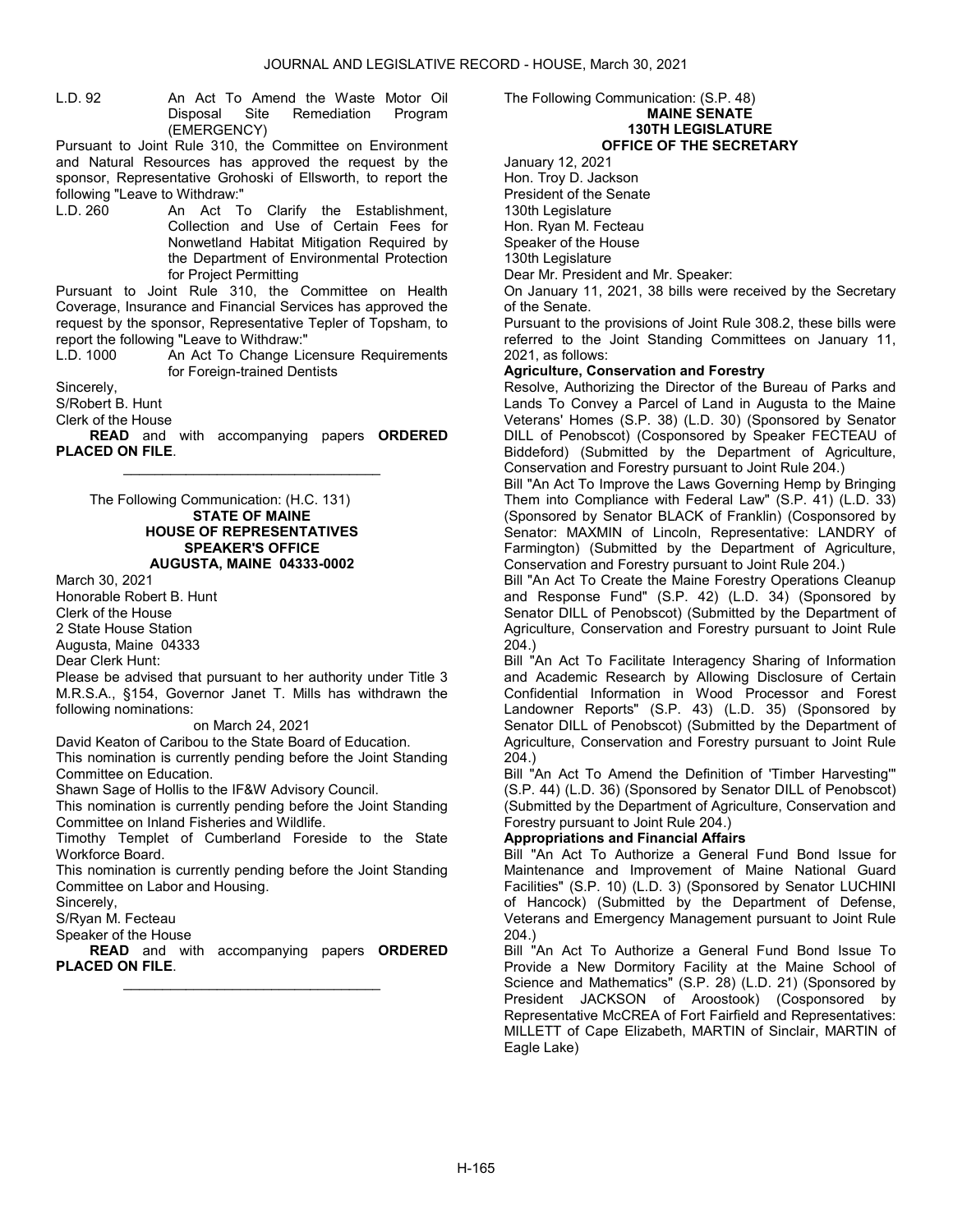# Criminal Justice and Public Safety

Bill "An Act To Require Annual Information Reporting by the Maine Information and Analysis Center" (S.P. 19) (L.D. 12) (Sponsored by Senator DESCHAMBAULT of York) (Submitted by the Department of Public Safety pursuant to Joint Rule 204.)

Bill "An Act To Coordinate the Delivery of Individuals Committed to the Department of Corrections" (S.P. 20) (L.D. 13) (Sponsored by Senator DESCHAMBAULT of York) (Submitted by the Department of Corrections pursuant to Joint Rule 204.)

Bill "An Act To Create an Alert System To Notify the Public When a Person with an Intellectual or Developmental Disability Is Missing" (S.P. 36) (L.D. 28) (Sponsored by Senator STEWART of Aroostook) (Cosponsored by Representative: UNDERWOOD of Presque Isle)

# Energy, Utilities and Technology

Bill "An Act To Promote Renewable Energy by Authorizing a Power-to-fuel Pilot Program" (S.P. 16) (L.D. 9) (Sponsored by Senator LAWRENCE of York)

# Environment and Natural Resources

Bill "An Act To Support Collection and Proper Disposal of Unwanted Drugs" (S.P. 15) (L.D. 8) (Sponsored by Senator CARNEY of Cumberland) (Cosponsored by Representative HYMANSON of York)

Bill "An Act To Remove the Plastic Bag Ban" (S.P. 47) (L.D. 39) (Sponsored by Senator GUERIN of Penobscot) (Cosponsored by Representative JAVNER of Chester and Representative: TUELL of East Machias)

# Health and Human Services

Resolve, To Provide Rural Nonmedical Transportation Services to the Elderly and Adults with Disabilities Receiving Home and Community Benefits under the MaineCare Program (S.P. 24) (L.D. 17) (Sponsored by Senator MAXMIN of Lincoln) (Cosponsored by Representative MEYER of Eliot and Representatives: MADIGAN of Waterville, COREY of Windham, FAY of Raymond, STOVER of Boothbay, PLUECKER of Warren, CRAVEN of Lewiston)

Bill "An Act Regarding Certificates of Birth, Marriage and Death" (S.P. 32) (L.D. 24) (Sponsored by Senator CARNEY of Cumberland) (Submitted by the Department of Health and Human Services pursuant to Joint Rule 204.)

Bill "An Act To Clarify the Timing of an Appeal of a Finding Regarding Involuntary Mental Health Treatment at a Designated Nonstate Mental Health Institution" (S.P. 46) (L.D. 38) (Sponsored by Senator CLAXTON of Androscoggin) (Submitted by the Department of Health and Human Services pursuant to Joint Rule 204.)

# Health Coverage, Insurance and Financial Services

Bill "An Act To Establish the COVID-19 Patient Bill of Rights" (EMERGENCY) (S.P. 29) (L.D. 1) (Sponsored by President JACKSON of Aroostook) (Cosponsored by Speaker FECTEAU of Biddeford)

Bill "An Act To Amend the Maine Pharmacy Act" (S.P. 11) (L.D. 4) (Sponsored by Senator SANBORN, H. of Cumberland) (Submitted by the Department of Professional and Financial Regulation pursuant to Joint Rule 204.)

Bill "An Act Concerning the Reporting of Health Care Information or Records to the Emergency Medical Services' Board" (S.P. 12) (L.D. 5) (Sponsored by Senator SANBORN, H. of Cumberland) (Submitted by the Department of Public Safety pursuant to Joint Rule 204.)

Bill "An Act To Revise Certain Financial Regulatory Provisions of the Maine Insurance Code" (S.P. 13) (L.D. 6) (Sponsored by Senator SANBORN, H. of Cumberland) (Submitted by the Department of Professional and Financial Regulation pursuant to Joint Rule 204.)

Bill "An Act To Modify the Qualifications for Resident Dentist Licensure" (EMERGENCY) (S.P. 33) (L.D. 25) (Sponsored by Senator BRENNER of Cumberland) (Submitted by the Department of Professional and Financial Regulation pursuant to Joint Rule 204.)

Bill "An Act To Allow a Dentist To Administer Botulinum Toxin and Dermal Fillers" (EMERGENCY) (S.P. 34) (L.D. 26) (Sponsored by Senator BRENNER of Cumberland) (Submitted by the Department of Professional and Financial Regulation pursuant to Joint Rule 204.)

Bill "An Act To Adopt the Occupational Therapy Licensure Compact" (S.P. 39) (L.D. 31) (Sponsored by Senator SANBORN, H. of Cumberland)

# Inland Fisheries and Wildlife

Bill "An Act To Allow Resident Hunters To Harvest 2 Bears per Bear Hunting Season" (S.P. 17) (L.D. 10) (Sponsored by Senator DAVIS of Piscataquis) (Cosponsored by Representative STEARNS of Guilford)

#### Innovation, Development, Economic Advancement and **Business**

Bill "An Act To Expand the Membership of the Board of Directors of the Maine International Trade Center" (S.P. 14) (L.D. 7) (Sponsored by Senator CURRY of Waldo) (Submitted by the Department of Economic and Community Development pursuant to Joint Rule 204.)

Bill "An Act To Clarify the Laws Regarding Reciprocity for Licensure of Professional Engineers" (S.P. 18) (L.D. 11) (Sponsored by Senator POULIOT of Kennebec) (Submitted by the Department of Professional and Financial Regulation pursuant to Joint Rule 204.)

Bill "An Act To Clarify the American Sign Language Interpreters Licensing Laws" (S.P. 25) (L.D. 18) (Sponsored by Senator CURRY of Waldo) (Submitted by the Department of Professional and Financial Regulation pursuant to Joint Rule 204.)

Bill "An Act To Amend the Maine Education Savings Program" (EMERGENCY) (S.P. 26) (L.D. 19) (Sponsored by Senator DAUGHTRY of Cumberland) (Submitted by the Finance Authority of Maine pursuant to Joint Rule 204.)

Bill "An Act To Provide for the 2021 and 2022 Allocations of the State Ceiling on Private Activity Bonds" (EMERGENCY) (S.P. 27) (L.D. 20) (Sponsored by Senator CURRY of Waldo) (Submitted by the Finance Authority of Maine pursuant to Joint Rule 204.)

Bill "An Act To Authorize Early Payment of Anticipated Funds to the Loring Job Increment Financing Fund" (EMERGENCY) (S.P. 30) (L.D. 22) (Sponsored by President JACKSON of Aroostook) (Cosponsored by Representative McCREA of Fort Fairfield and Representatives: MARTIN of Sinclair, MARTIN of Eagle Lake)

# **Judiciary**

Bill "An Act To Amend the Intelligence and Investigative Record Information Act To Ensure Government Transparency and To Protect the Privacy and Safety of the Public" (S.P. 22) (L.D. 15) (Sponsored by Senator DESCHAMBAULT of York) (Submitted by the Department of Public Safety pursuant to Joint Rule 204.)

Bill "An Act To Provide an Immediate Opportunity To Appeal for a Juvenile Bound Over into Criminal Court" (S.P. 35) (L.D. 27) (Sponsored by Senator BAILEY of York) (Cosponsored by Representatives: EVANGELOS of Friendship, WARREN of Hallowell, TALBOT ROSS of Portland, O'NEIL of Saco,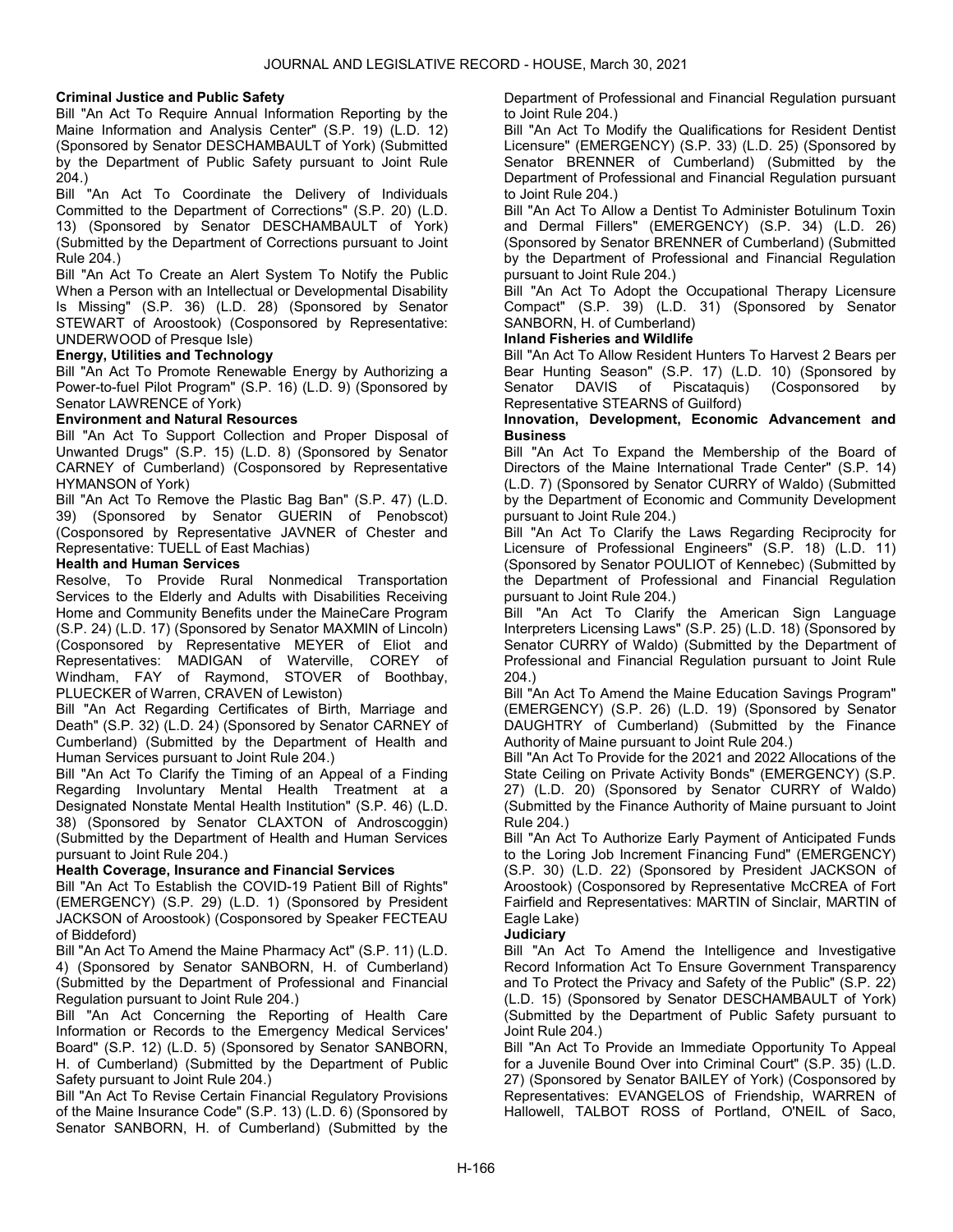# MORALES of South Portland, HARNETT of Gardiner, PLUECKER of Warren)

Bill "An Act Regarding Remote Participation in Public Proceedings" (S.P. 40) (L.D. 32) (Sponsored by Senator STEWART of Aroostook) (Cosponsored by Representative MARTIN of Sinclair and Senator: CLAXTON of Androscoggin, Representative: HARNETT of Gardiner)

# Labor and Housing

Bill "An Act To Conform the Maine Apprenticeship Program to the Federal Equal Employment Opportunity Act of 1972" (S.P. 37) (L.D. 29) (Sponsored by Senator RAFFERTY of York) (Submitted by the Department of Labor pursuant to Joint Rule 204.)

Bill "An Act To Amend the Laws Concerning the Retired County and Municipal Law Enforcement Officers and Municipal Firefighters Health Insurance Program" (EMERGENCY) (S.P. 45) (L.D. 37) (Sponsored by Senator LIBBY of Androscoggin) (Cosponsored by Representative COSTAIN of Plymouth)

# State and Local Government

Bill "An Act To Require a Two-thirds Vote To Extend a State of Emergency" (S.P. 21) (L.D. 14) (Sponsored by Senator POULIOT of Kennebec) (Cosponsored by Representative FECTEAU of Augusta and Senator: BLACK of Franklin)

# **Taxation**

Bill "An Act To Reinstate and Increase the Income Tax Deduction for Contributions to Education Savings Plans" (S.P. 31) (L.D. 23) (Sponsored by Senator POULIOT of Kennebec) (Submitted by the Finance Authority of Maine pursuant to Joint Rule 204.)

# Veterans and Legal Affairs

Bill "An Act To Change the Renewal Application Deadline from 6 Months to 60 Days before the Expiration of a License Issued by the Gambling Control Board" (S.P. 23) (L.D. 16) (Sponsored by Senator LUCHINI of Hancock) (Submitted by the Department of Public Safety pursuant to Joint Rule 204.)

Sincerely,

S/Darek M. Grant Secretary of the Senate

S/Robert B. Hunt

Clerk of the House

 Came from the Senate, READ and ORDERED PLACED ON FILE.

READ and ORDERED PLACED ON FILE in concurrence. \_\_\_\_\_\_\_\_\_\_\_\_\_\_\_\_\_\_\_\_\_\_\_\_\_\_\_\_\_\_\_\_\_

 The Following Communication: (S.P. 66) MAINE SENATE 130TH LEGISLATURE OFFICE OF THE SECRETARY

January 19, 2021 Hon. Troy D. Jackson President of the Senate 130th Legislature

Hon. Ryan M. Fecteau

Speaker of the House

130th Legislature

Dear Mr. President and Mr. Speaker:

On January 19, 2021, 11 bills were received by the Secretary of the Senate.

Pursuant to the provisions of Joint Rule 308.2, these bills were referred to the Joint Standing Committees on January 19, 2021, as follows:

# Agriculture, Conservation and Forestry

Bill "An Act To Prohibit the Aerial Spraying of Glyphosate and Other Synthetic Herbicides for the Purpose of Silviculture" (S.P. 58) (L.D. 125) (Sponsored by President JACKSON of Aroostook) (Cosponsored by Speaker FECTEAU of Biddeford and Senators: BENNETT of Oxford, MAXMIN of Lincoln, Representatives: O'NEIL of Saco, PLUECKER of Warren)

# Education and Cultural Affairs

Resolve, To Establish a Pilot Program To Provide Grants for Professional Development in Computer Science Instruction (EMERGENCY) (S.P. 60) (L.D. 127) (Sponsored by Senator POULIOT of Kennebec)

# Health and Human Services

Bill "An Act To Require a Background Check for High-risk Health Care Providers under the MaineCare Program" (S.P. 51) (L.D. 121) (Sponsored by Senator CLAXTON of Androscoggin) (Submitted by the Department of Health and Human Services pursuant to Joint Rule 204.)

Resolve, To Protect Consumers of Public Drinking Water by Establishing Maximum Contaminant Levels for Certain Substances and Contaminants (S.P. 64) (L.D. 129) (Sponsored by Senator STEWART of Aroostook) (Submitted by the Department of Health and Human Services pursuant to Joint Rule 204.)

# Health Coverage, Insurance and Financial Services

Bill "An Act To Lower Health Care Costs through the Establishment of the Office of Affordable Health Care" (S.P. 49) (L.D. 120) (Sponsored by President JACKSON of Aroostook) (Cosponsored by Speaker FECTEAU of Biddeford and Senators: VITELLI of Sagadahoc, SANBORN, H. of Cumberland, MAXMIN of Lincoln, CURRY of Waldo, BRENNER of Cumberland, Representatives: TEPLER of Topsham, MELARAGNO of Auburn)

Bill "An Act To Protect Home Ownership" (S.P. 52) (L.D. 122) (Sponsored by Senator SANBORN, H. of Cumberland) (Cosponsored by Representative LOOKNER of Portland and Representatives: TEPLER of Topsham, MORALES of South Portland)

#### Innovation, Development, Economic Advancement and **Business**

Bill "An Act To Allow a Journeyman Electrician To Supervise Three Helper Electricians" (S.P. 59) (L.D. 126) (Sponsored by Senator POULIOT of Kennebec)

# **Judiciary**

Bill "An Act To Clarify the Law Concerning the Priority of Appointment of Personal Representatives under the Maine Uniform Probate Code" (S.P. 56) (L.D. 124) (Sponsored by Senator CYRWAY of Kennebec)

# **Transportation**

Bill "An Act To Make Allocations from Maine Turnpike Authority Funds for the Maine Turnpike Authority for the Calendar Year Ending December 31, 2022" (S.P. 54) (L.D. 123) (Sponsored by Senator DIAMOND of Cumberland) (Submitted by the Maine Turnpike Authority pursuant to Joint Rule 204.)

Bill "An Act To Authorize the Commissioner of Transportation To Enter into Agreements with the United States Department of Transportation" (S.P. 63) (L.D. 128) (Sponsored by Senator DIAMOND of Cumberland) (Submitted by the Department of Transportation pursuant to Joint Rule 204.)

Bill "An Act To Create Appropriate Standards for the Secretary of State To Follow When Approving the Assignments of Vanity Registration Plates" (S.P. 65) (L.D. 130) (Sponsored by Senator DIAMOND of Cumberland) (Cosponsored by Representative PARRY of Arundel)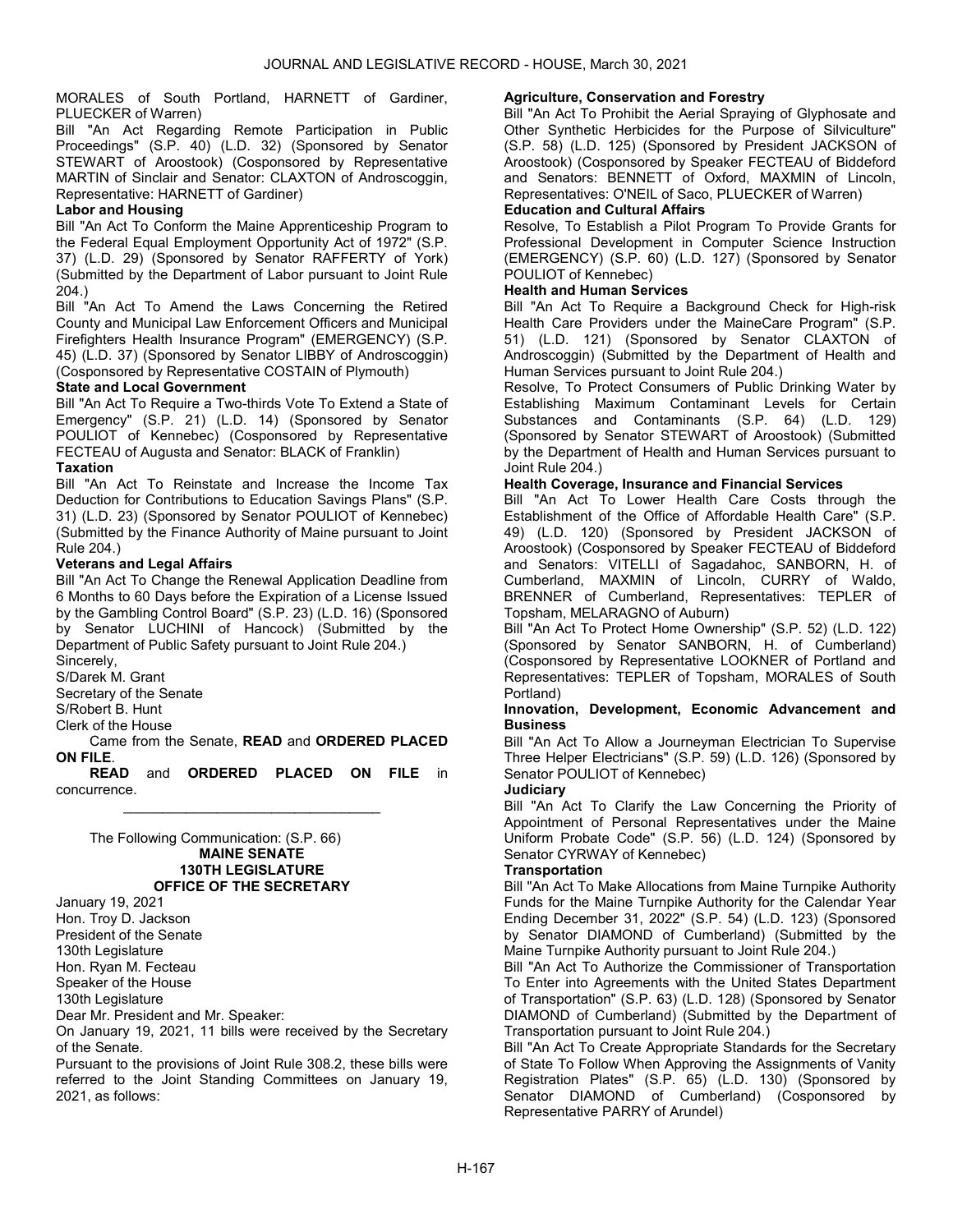Sincerely, S/Darek M. Grant Secretary of the Senate S/Robert B. Hunt Clerk of the House Came from the Senate, READ and ORDERED PLACED ON FILE. READ and ORDERED PLACED ON FILE in

\_\_\_\_\_\_\_\_\_\_\_\_\_\_\_\_\_\_\_\_\_\_\_\_\_\_\_\_\_\_\_\_\_

concurrence.

 The Following Communication: (S.P. 75) MAINE SENATE 130TH LEGISLATURE OFFICE OF THE SECRETARY

January 21, 2021 Hon. Troy D. Jackson

President of the Senate

130th Legislature

Hon. Ryan M. Fecteau

Speaker of the House

130th Legislature

Dear Mr. President and Mr. Speaker:

On January 21, 2021, 5 bills were received by the Secretary of the Senate.

Pursuant to the provisions of Joint Rule 308.2, these bills were referred to the Joint Standing Committees on January 21, 2021, as follows:

# Appropriations and Financial Affairs

Bill "An Act To Authorize a General Fund Bond Issue To Stimulate Investment in Innovation by Maine Businesses To Produce Nationally and Globally Competitive Products and Services" (S.P. 73) (L.D. 169) (Sponsored by Senator LUCHINI of Hancock) (Cosponsored by Senators: President JACKSON of Aroostook, MOORE of Washington, DILL of Penobscot)

# Education and Cultural Affairs

Bill "An Act To Require Education about African-American History and the History of Genocide" (S.P. 74) (L.D. 187) (Sponsored by Senator LUCHINI of Hancock) (Cosponsored by Representative TALBOT ROSS of Portland)

# Health and Human Services

Bill "An Act To Allow Participants in the Qualified Medicare Beneficiary Program To Qualify for MaineCare Transportation Services" (S.P. 68) (L.D. 166) (Sponsored by Senator POULIOT of Kennebec)

# Health Coverage, Insurance and Financial Services

Bill "An Act To Limit Late Medical Billing to 6 Months" (S.P. 69) (L.D. 167) (Sponsored by Senator POULIOT of Kennebec) **Taxation** 

Bill "An Act To Provide a Tax Break for Businesses That Employ People with Disabilities" (S.P. 72) (L.D. 168) (Sponsored by Senator GUERIN of Penobscot) (Cosponsored by Representative: BRADSTREET of Vassalboro)

Sincerely,

S/Darek M. Grant

Secretary of the Senate

S/Robert B. Hunt

Clerk of the House

 Came from the Senate, READ and ORDERED PLACED ON FILE.

READ and ORDERED PLACED ON FILE in concurrence. \_\_\_\_\_\_\_\_\_\_\_\_\_\_\_\_\_\_\_\_\_\_\_\_\_\_\_\_\_\_\_\_\_

The Following Communication: (S.P. 100)

# MAINE SENATE

130TH LEGISLATURE OFFICE OF THE SECRETARY

January 25, 2021

Hon. Troy D. Jackson

President of the Senate

130th Legislature

Hon. Ryan M. Fecteau

Speaker of the House 130th Legislature

Dear Mr. President and Mr. Speaker:

On January 25, 2021, 23 bills were received by the Secretary of the Senate.

Pursuant to the provisions of Joint Rule 308.2, these bills were referred to the Joint Standing Committees on January 25, 2021, as follows:

# Agriculture, Conservation and Forestry

Bill "An Act To Amend the Law Regarding the Interest Rate for State Loans under the Potato Marketing Improvement Fund" (EMERGENCY) (S.P. 93) (L.D. 204) (Sponsored by Senator STEWART of Aroostook) (Cosponsored by Representative BERNARD of Caribou and Senator: BLACK of Franklin, Representatives: McCREA of Fort Fairfield, UNDERWOOD of Presque Isle)

# Environment and Natural Resources

Bill "An Act To Increase Funding for the St. Croix International Waterway Commission" (S.P. 92) (L.D. 203) (Sponsored by Senator MOORE of Washington) (Cosponsored by Representative JAVNER of Chester and Representatives: TUELL of East Machias, PERRY of Calais)

#### Health and Human Services

Resolve, To Ensure Access to Community Mental Health Services (S.P. 84) (L.D. 196) (Sponsored by Senator BREEN of Cumberland) (Cosponsored by Representative WARREN of Hallowell)

Resolve, To Ensure That Community Mental Health Service Providers Can Access Pandemic Stimulus Funds (S.P. 85) (L.D. 197) (Sponsored by Senator BREEN of Cumberland) (Cosponsored by Representative MILLETT of Cape Elizabeth and Senator: CLAXTON of Androscoggin, Representatives: WARREN of Hallowell, CRAVEN of Lewiston, BRENNAN of Portland)

# Inland Fisheries and Wildlife

Bill "An Act To Amend Certain Fish and Wildlife Laws and Related Provisions" (S.P. 88) (L.D. 199) (Sponsored by Senator DILL of Penobscot) (Cosponsored by Representative: STEARNS of Guilford) (Submitted by the Department of Inland Fisheries and Wildlife pursuant to Joint Rule 204.)

#### Innovation, Development, Economic Advancement and **Business**

Resolve, Directing the Department of Professional and Financial Regulation To Study a Voluntary Licensing System for General Contractors for Home Improvement and Construction (S.P. 83) (L.D. 195) (Sponsored by Senator BREEN of Cumberland) (Cosponsored by Representative BELL of Yarmouth)

# **Judiciary**

Bill "An Act To Define the Responsibilities of Residential Property Owners for the Maintenance and Repair of Private Roads" (S.P. 80) (L.D. 192) (Sponsored by Senator BAILEY of York) (Cosponsored by Senators: CURRY of Waldo, BRENNER of Cumberland, RAFFERTY of York)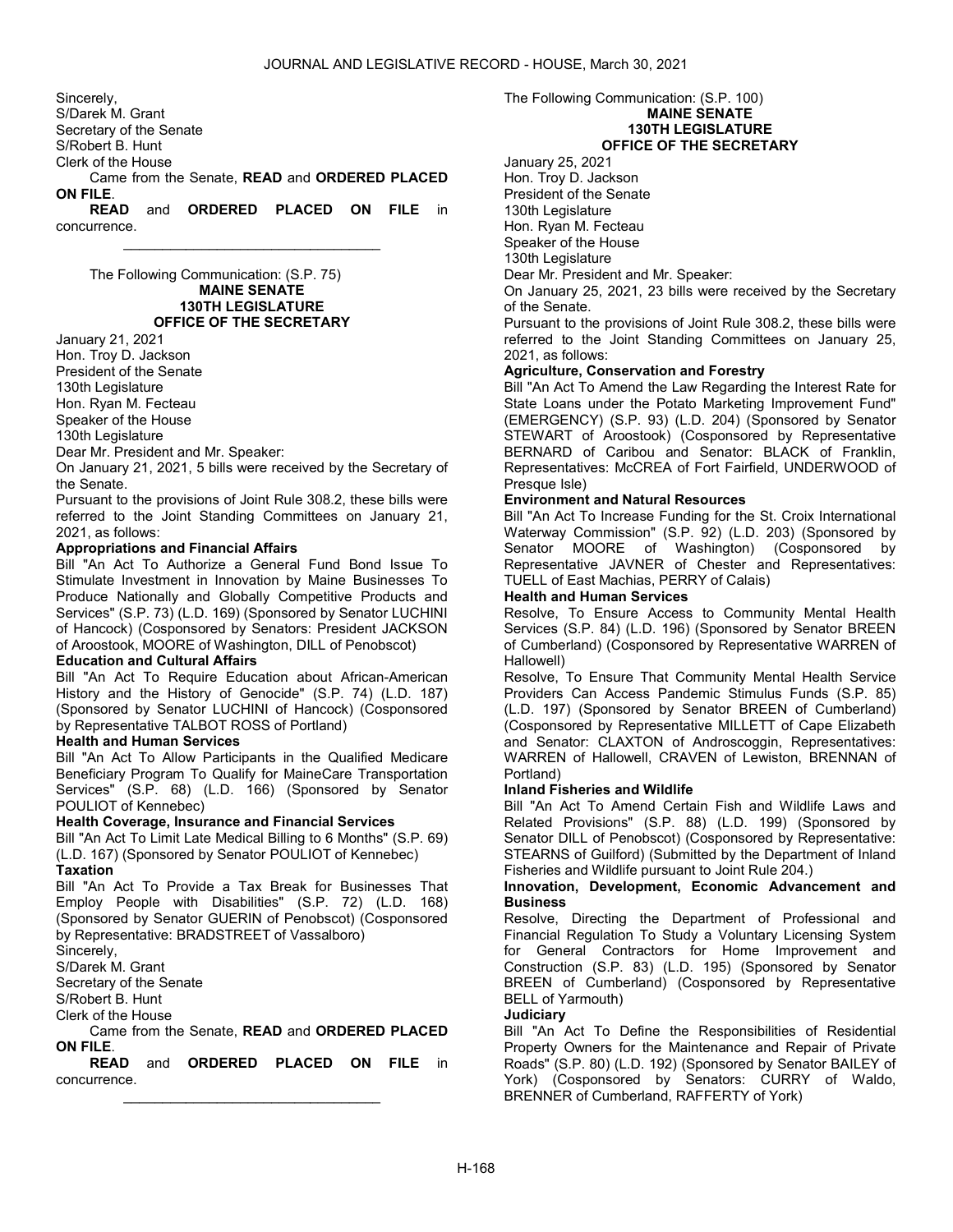#### Labor and Housing

Bill "An Act To Permit All Public Employers To Implement Payroll Deductions for Disability and Life Insurance Policies" (S.P. 77) (L.D. 189) (Sponsored by President JACKSON of Aroostook)

Bill "An Act To Amend the Laws Governing Retirement Benefit Reductions for Corrections Officers Currently Included in the 1998 Special Plan" (S.P. 78) (L.D. 190) (Sponsored by President JACKSON of Aroostook)

# State and Local Government

Resolve, To Name a Mountain in Oxford County (S.P. 81) (L.D. 193) (Sponsored by Senator BENNETT of Oxford) (Cosponsored by Senator: KEIM of Oxford)

#### Taxation

Bill "An Act Regarding the Transportation of Products in the Forest Products Industry" (S.P. 76) (L.D. 188) (Sponsored by President JACKSON of Aroostook) (Cosponsored by Speaker FECTEAU of Biddeford and Representatives: MARTIN of Sinclair, TERRY of Gorham, McCREA of Fort Fairfield, MATLACK of St. George, MARTIN of Eagle Lake)

Bill "An Act To Permit Municipalities To Provide Assistance to Veterans in Paying Property Taxes" (S.P. 79) (L.D. 191) (Sponsored by Senator BAILEY of York) (Cosponsored by Representative GRAMLICH of Old Orchard Beach and Senators: President JACKSON of Aroostook, MAXMIN of Lincoln, CURRY of Waldo, RAFFERTY of York)

Bill "An Act To Improve Maine's Tax Laws by Providing a Property Tax Exemption for Central Labor Councils" (S.P. 86) (L.D. 198) (Sponsored by Senator CHIPMAN of Cumberland) (Cosponsored by Representative TERRY of Gorham and Senator: DAUGHTRY of Cumberland, Representatives: GRAMLICH of Old Orchard Beach, MATLACK of St. George, OSHER of Orono, BICKFORD of Auburn)

Bill "An Act To Reduce Greenhouse Gas Emissions and Promote Weatherization in the Buildings Sector by Extending the Sunset Date for the Historic Property Rehabilitation Tax Credit" (S.P. 90) (L.D. 201) (Sponsored by Senator LIBBY of Androscoggin) (Cosponsored by Senators: POULIOT of Kennebec, BAILEY of York, Representatives: TALBOT ROSS of Portland, ROBERTS of South Berwick, CLOUTIER of Lewiston)

Bill "An Act To Increase Investment Caps in the Maine Seed Capital Tax Credit Program" (S.P. 97) (L.D. 229) (Sponsored by Senator FARRIN of Somerset) (Cosponsored by Representative DUCHARME of Madison and Senators: POULIOT of Kennebec, CURRY of Waldo, MIRAMANT of Knox, Representative: TERRY of Gorham)

# **Transportation**

Bill "An Act To Allow the Secretary of State To Refuse To Issue or To Recall a Vanity Registration Plate with Vulgar, Obscene, Contemptuous or Profane Language" (S.P. 89) (L.D. 200) (Sponsored by Senator GUERIN of Penobscot)

Resolve, To Conduct a Feasibility Study for Extending Passenger Rail Service from Brunswick through Augusta and Waterville to Bangor (S.P. 95) (L.D. 227) (Sponsored by Senator BALDACCI of Penobscot) (Cosponsored by Representative O'CONNELL of Brewer and Senator: CHIPMAN of Cumberland, Representatives: DOORE of Augusta, DUNPHY of Old Town, CARDONE of Bangor, WHITE of Waterville, SUPICA of Bangor)

Bill "An Act To Allow Travel in a Center Lane of a Restricted Highway" (S.P. 96) (L.D. 228) (Sponsored by Senator CARNEY of Cumberland) (Cosponsored by Representative RECKITT of South Portland)

Bill "An Act To Allow Low-beam Headlights on Motorcycles To Flash during Daytime Hours" (S.P. 98) (L.D. 230) (Sponsored by Senator MIRAMANT of Knox) (Cosponsored by Representatives: EVANGELOS of Friendship, McCREIGHT of Harpswell, DOUDERA of Camden)

# Veterans and Legal Affairs

Bill "An Act To Prohibit Contributions, Expenditures and Participation by Foreign Government-owned Entities To Influence Referenda" (EMERGENCY) (S.P. 82) (L.D. 194) (Sponsored by Senator BENNETT of Oxford) (Cosponsored by Representative GROHOSKI of Ellsworth and Senators: DAVIS of Piscataquis, LUCHINI of Hancock, Representatives: O'NEIL of Saco, ANDREWS of Paris, DOLLOFF of Milton Township)

RESOLUTION, Proposing an Amendment to the Constitution of Maine To Implement Ranked-choice Voting (S.P. 91) (L.D. 202) (Sponsored by Senator MIRAMANT of Knox) (Cosponsored by Representative EVANGELOS of Friendship and Senator: President JACKSON of Aroostook, Representatives: McCREIGHT of Harpswell, HARNETT of Gardiner, MATLACK of St. George, DOUDERA of Camden, GEIGER of Rockland)

Bill "An Act To Extend the Ability of Restaurants and Bars To Serve Alcohol To Go" (EMERGENCY) (S.P. 94) (L.D. 205) (Sponsored by Senator LUCHINI of Hancock) (Cosponsored by Speaker FECTEAU of Biddeford)

Bill "An Act To Establish Open Primaries" (S.P. 99) (L.D. 231) (Sponsored by Senator MAXMIN of Lincoln) (Cosponsored by Representative PLUECKER of Warren and Senator: POULIOT of Kennebec, Representatives: EVANGELOS of Friendship, McCREA of Fort Fairfield, HEPLER of Woolwich, RISEMAN of Harrison, GROHOSKI of Ellsworth, WARREN of Scarborough) Sincerely,

S/Darek M. Grant Secretary of the Senate S/Robert B. Hunt

Clerk of the House

 Came from the Senate, READ and ORDERED PLACED ON FILE.

READ and ORDERED PLACED ON FILE in concurrence. \_\_\_\_\_\_\_\_\_\_\_\_\_\_\_\_\_\_\_\_\_\_\_\_\_\_\_\_\_\_\_\_\_

 The Following Communication: (S.P. 112) MAINE SENATE 130TH LEGISLATURE OFFICE OF THE SECRETARY

January 27, 2021 Hon. Troy D. Jackson

President of the Senate

130th Legislature Hon. Ryan M. Fecteau

Speaker of the House

130th Legislature

Dear Mr. President and Mr. Speaker:

On January 27, 2021, 10 bills were received by the Secretary of the Senate.

Pursuant to the provisions of Joint Rule 308.2, these bills were referred to the Joint Standing Committees on January 27, 2021, as follows:

# Appropriations and Financial Affairs

Bill "An Act Making Certain Appropriations and Allocations and Changing Certain Provisions of the Law Necessary to the Proper Operations of State Government" (EMERGENCY) (S.P. 101) (L.D. 240) (Sponsored by Senator BREEN of Cumberland)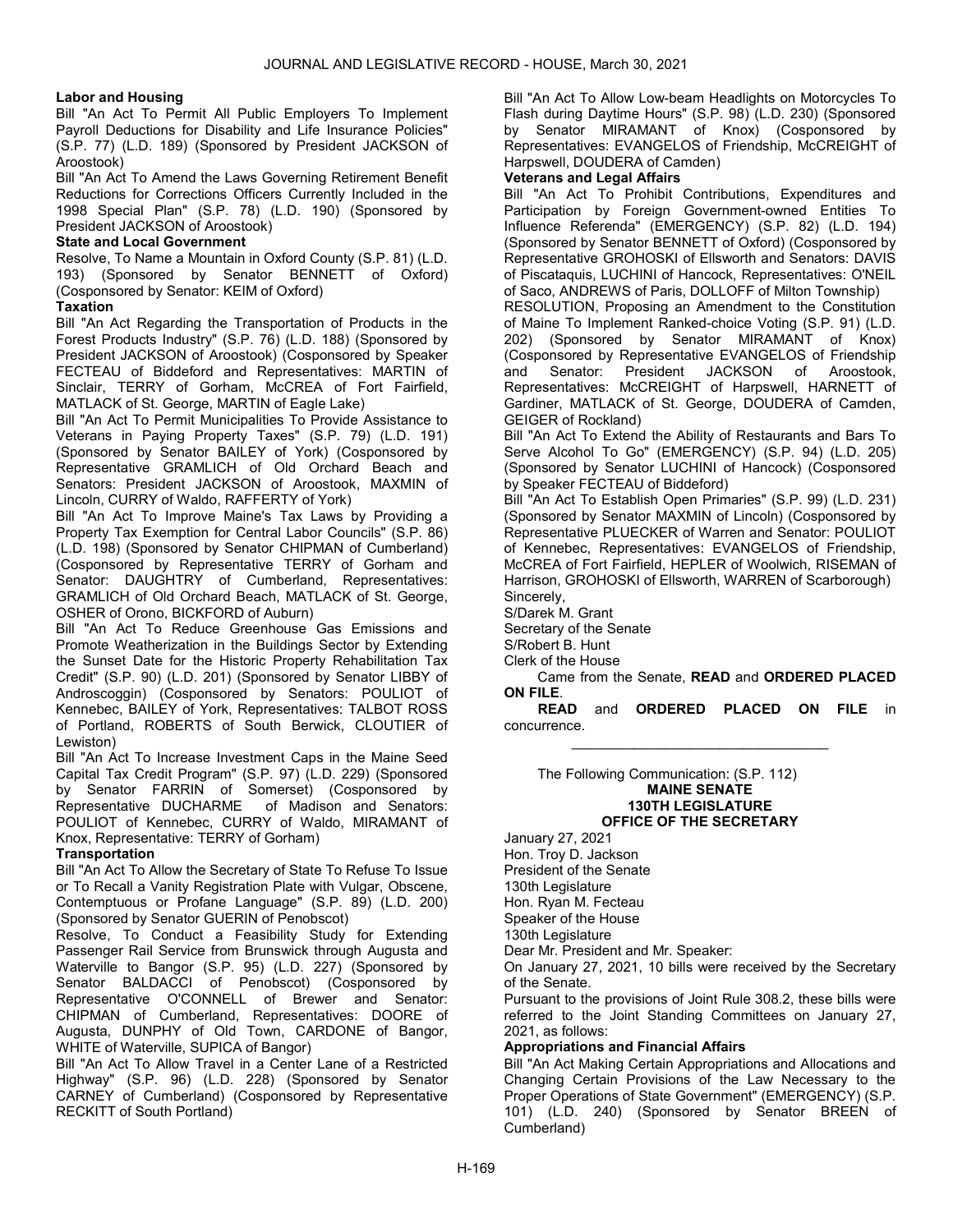#### Criminal Justice and Public Safety

Bill "An Act To Support the Maine Fire Protection Services Commission" (S.P. 103) (L.D. 242) (Sponsored by Senator CYRWAY of Kennebec)

# Education and Cultural Affairs

Bill "An Act To Improve Maine's Education System" (S.P. 108) (L.D. 247) (Sponsored by Senator DAUGHTRY of Cumberland)

#### Energy, Utilities and Technology

Bill "An Act Regarding Rural Water Districts" (S.P. 106) (L.D. 245) (Sponsored by Senator GUERIN of Penobscot) (Cosponsored by Representative: COSTAIN of Plymouth)

Bill "An Act To Eliminate the Current Net Energy Billing Policy in Maine" (S.P. 111) (L.D. 249) (Sponsored by Senator STEWART of Aroostook) (Cosponsored by Representatives: WADSWORTH of Hiram, FOSTER of Dexter)

#### Environment and Natural Resources

Bill "An Act To Repeal Maine's Single-use Plastic Bag Law" (S.P. 105) (L.D. 244) (Sponsored by Senator DAVIS of Piscataquis)

#### Innovation, Development, Economic Advancement and **Business**

Bill "An Act Regarding the Tourism Marketing Promotion Fund" (S.P. 107) (L.D. 246) (Sponsored by Senator GUERIN of Penobscot) (Cosponsored by Speaker FECTEAU of Biddeford and Senator: LUCHINI of Hancock, Representatives: DOUDERA of Camden, MILLETT of Waterford)

# Labor and Housing

Bill "An Act Regarding the Board of Occupational Safety and Health" (S.P. 110) (L.D. 248) (Sponsored by Senator RAFFERTY of York) (Submitted by the Department of Labor pursuant to Joint Rule 204.)

#### State and Local Government

Bill "An Act To Amend the Composition of the Piscataquis County Budget Committee" (S.P. 104) (L.D. 243) (Sponsored by Senator DAVIS of Piscataquis) (Cosponsored by Representative STEARNS of Guilford)

# Taxation

Bill "An Act To Support the Trades through a Tax Credit for Apprenticeship Programs" (S.P. 102) (L.D. 241) (Sponsored by Senator CURRY of Waldo) (Cosponsored by Speaker FECTEAU of Biddeford and Senators: POULIOT of Kennebec, SANBORN of Cumberland, CHIPMAN of Cumberland, LUCHINI of Hancock, Representative: WHITE of Waterville) Sincerely,

S/Darek M. Grant

Secretary of the Senate

S/Robert B. Hunt

Clerk of the House

 Came from the Senate, READ and ORDERED PLACED ON FILE.

READ and ORDERED PLACED ON FILE in concurrence. \_\_\_\_\_\_\_\_\_\_\_\_\_\_\_\_\_\_\_\_\_\_\_\_\_\_\_\_\_\_\_\_\_

#### The Following Communication: (S.P. 122) MAINE SENATE 130TH LEGISLATURE OFFICE OF THE SECRETARY

January 28, 2021

Hon. Troy D. Jackson

President of the Senate

130th Legislature

Hon. Ryan M. Fecteau Speaker of the House

130th Legislature

Dear Mr. President and Mr. Speaker:

On January 28, 2021, 6 bills were received by the Secretary of the Senate.

Pursuant to the provisions of Joint Rule 308.2, these bills were referred to the Joint Standing Committees on January 28, 2021, as follows:

# Agriculture, Conservation and Forestry

Bill "An Act To Eliminate Online Burn Permit Fees for All Areas of the State" (S.P. 118) (L.D. 268) (Sponsored by Senator DILL of Penobscot)

# Education and Cultural Affairs

Bill "An Act To Amend the Regional Adjustment Index To Ensure School Districts Do Not Receive Less than the State Average for Teacher Salaries" (S.P. 121) (L.D. 270) (Sponsored by Senator STEWART of Aroostook) (Cosponsored by Senators: POULIOT of Kennebec, WOODSOME of York, Representatives: STEARNS of Guilford, SAMPSON of Alfred)

# Health and Human Services

Bill "An Act To Provide Women Access to Affordable Postpartum Care" (S.P. 114) (L.D. 265) (Sponsored by Senator CARNEY of Cumberland) (Cosponsored by Representative TALBOT ROSS of Portland and Senators: BREEN of Cumberland, MOORE of Washington, CLAXTON of Androscoggin, BRENNER of Cumberland, Representatives: MEYER of Eliot, WHITE of Waterville, PERRY of Calais)

Bill "An Act To Prohibit Smoking in Bus Shelters" (S.P. 120) (L.D. 269) (Sponsored by Senator SANBORN of Cumberland) (Cosponsored by Representative CROCKETT of Portland)

# **Transportation**

Bill "An Act To Create the Maine Lighthouse Trust Registration Plate" (S.P. 115) (L.D. 266) (Sponsored by Senator DESCHAMBAULT of York)

Resolve, Directing the Department of Transportation To Erect and Maintain Markers To Commemorate and Recognize the Lafayette Trail (S.P. 116) (L.D. 267) (Sponsored by Senator DESCHAMBAULT of York)

Sincerely,

S/Darek M. Grant

Secretary of the Senate

S/Robert B. Hunt

# Clerk of the House

 Came from the Senate, READ and ORDERED PLACED ON FILE.

READ and ORDERED PLACED ON FILE in concurrence. \_\_\_\_\_\_\_\_\_\_\_\_\_\_\_\_\_\_\_\_\_\_\_\_\_\_\_\_\_\_\_\_\_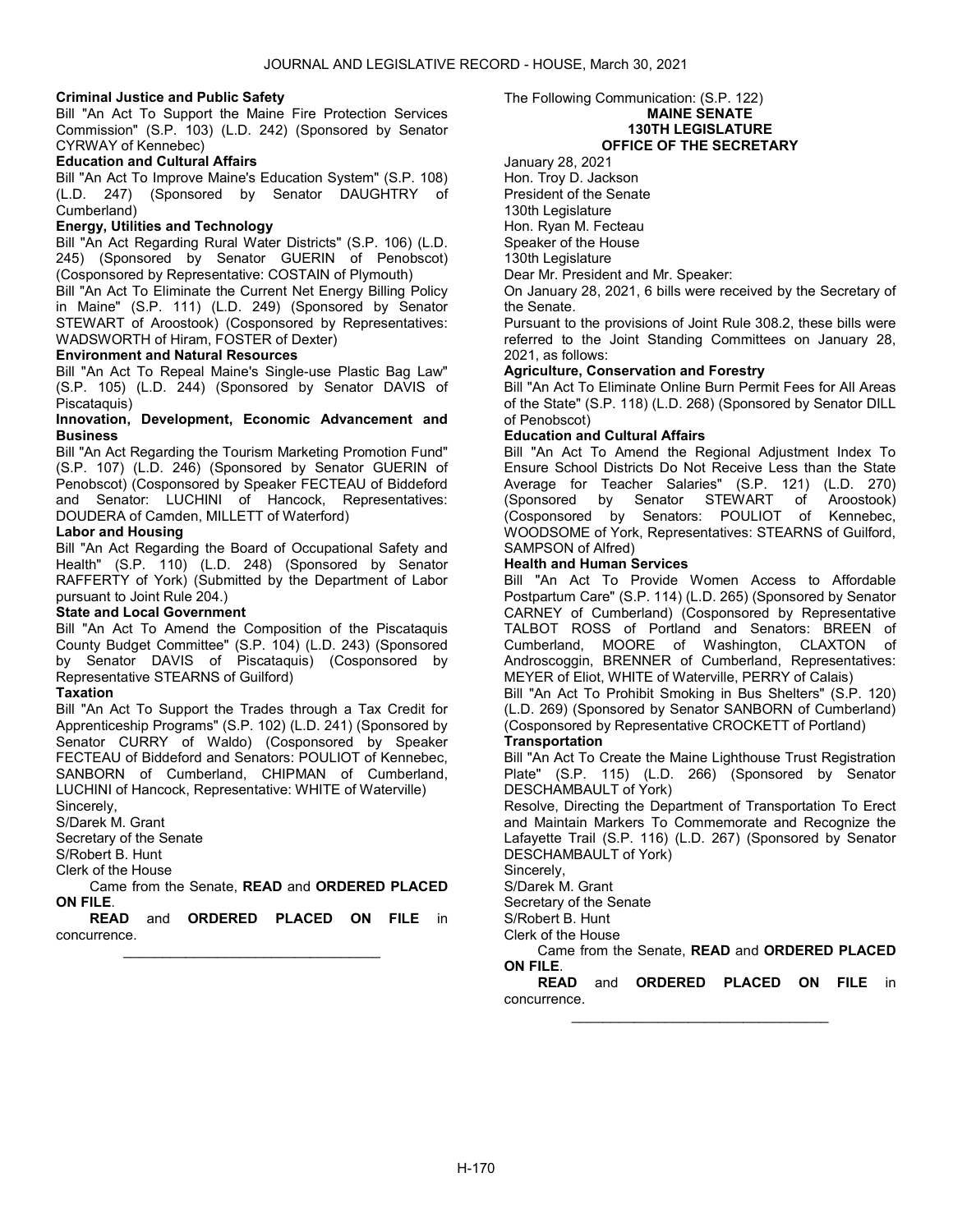#### The Following Communication: (S.P. 128) MAINE SENATE 130TH LEGISLATURE OFFICE OF THE SECRETARY

February 1, 2021

Hon. Troy D. Jackson President of the Senate

130th Legislature

Hon. Ryan M. Fecteau Speaker of the House

130th Legislature

Dear Mr. President and Mr. Speaker:

On February 1, 2021, 4 bills were received by the Secretary of the Senate.

Pursuant to the provisions of Joint Rule 308.2, these bills were referred to the Joint Standing Committees on February 1, 2021, as follows:

# **Judiciary**

Bill "An Act Regarding Continuances for Protection from Abuse Hearings" (S.P. 127) (L.D. 291) (Sponsored by Senator STEWART of Aroostook) (Cosponsored by Senator: DIAMOND of Cumberland)

# Taxation

Bill "An Act To Conform the Maine Income Tax Law with Federal Law To Exempt Paycheck Protection Program Loans from Being Considered Taxable Income" (S.P. 124) (L.D. 288) (Sponsored by Senator DILL of Penobscot) (Cosponsored by Representative PLUECKER of Warren and Senators: SANBORN of Cumberland, DIAMOND of Cumberland, TIMBERLAKE of Androscoggin, Representatives: ROBERTS of South Berwick, HALL of Wilton)

Bill "An Act To Stabilize Property Taxes for Individuals 65 Years of Age or Older Who Own a Homestead for at Least 10 Years" (S.P. 126) (L.D. 290) (Sponsored by Senator STEWART of Aroostook) (Cosponsored by Representative BICKFORD of Auburn and Senator: POULIOT of Kennebec)

# **Transportation**

Bill "An Act To Authorize the Secretary of State To Reject Certain Vanity License Plate Requests" (S.P. 125) (L.D. 289) (Sponsored by Senator ROSEN of Hancock) (Cosponsored by Senators: FARRIN of Somerset, TIMBERLAKE of Senators: FARRIN of Somerset, Androscoggin, Representative: COREY of Windham)

Sincerely,

S/Darek M. Grant

Secretary of the Senate

S/Robert B. Hunt

Clerk of the House

 Came from the Senate, READ and ORDERED PLACED ON FILE.

READ and ORDERED PLACED ON FILE in concurrence. \_\_\_\_\_\_\_\_\_\_\_\_\_\_\_\_\_\_\_\_\_\_\_\_\_\_\_\_\_\_\_\_\_

The Following Communication: (S.P. 149) MAINE SENATE 130TH LEGISLATURE OFFICE OF THE SECRETARY

February 4, 2021 Hon. Troy D. Jackson President of the Senate 130th Legislature Hon. Ryan M. Fecteau Speaker of the House 130th Legislature

Dear Mr. President and Mr. Speaker:

On February 4, 2021, 16 bills were received by the Secretary of the Senate.

Pursuant to the provisions of Joint Rule 308.2, these bills were referred to the Joint Standing Committees on February 4, 2021, as follows:

# Appropriations and Financial Affairs

Bill "An Act To Make Certain Supplemental Appropriations and Allocations and Changing Certain Provisions of the Law Necessary to the Proper Operations of State Government" (EMERGENCY) (S.P. 129) (L.D. 304) (Sponsored by Senator BREEN of Cumberland)

Bill "An Act To Amend the Laws Governing the Issuance of Bonds" (S.P. 146) (L.D. 339) (Sponsored by Senator MIRAMANT of Knox)

# Education and Cultural Affairs

Bill "An Act To Advance Career and Technical Education Opportunities in Maine" (S.P. 140) (L.D. 313) (Sponsored by Senator WOODSOME of York) (Cosponsored by Speaker FECTEAU of Biddeford and Senators: BLACK of Franklin, POULIOT of Kennebec, DAUGHTRY of Cumberland, LIBBY of Androscoggin, DIAMOND of Cumberland, Representatives: DUNPHY of Old Town, HARRINGTON of Sanford, WHITE of Waterville)

# Energy, Utilities and Technology

Bill "An Act To Encourage Research To Support the Maine Offshore Wind Industry" (S.P. 142) (L.D. 336) (Sponsored by Senator LAWRENCE of York)

Bill "An Act Regarding Energy, Utilities and Technology" (S.P. 143) (L.D. 337) (Sponsored by Senator LAWRENCE of York)

Bill "An Act To Allow for the Establishment of Commercial Property Assessed Clean Energy Programs" (S.P. 147) (L.D. 340) (Sponsored by Senator SANBORN of Cumberland) (Cosponsored by Representative KESSLER of South Portland and Senators: MIRAMANT of Knox, LUCHINI of Hancock, Representatives: BERRY of Bowdoinham, CAIAZZO of Scarborough, DOUDERA of Camden, GROHOSKI of Ellsworth)

# Inland Fisheries and Wildlife

Bill "An Act To Require a Nonresident To Hire a Licensed Maine Guide To Hunt Big Game" (S.P. 135) (L.D. 309) (Sponsored by President JACKSON of Aroostook) (Cosponsored by Representative MARTIN of Eagle Lake and Senators: DAVIS of Piscataquis, BLACK of Franklin, DILL of Penobscot, Representative: MARTIN of Sinclair) **Judiciary** 

Bill "An Act To Establish Equitable Education Requirements for Judges" (S.P. 136) (L.D. 310) (Sponsored by Senator BAILEY of York) (Cosponsored by Senator: KEIM of Oxford, Representative: MILLETT of Waterford)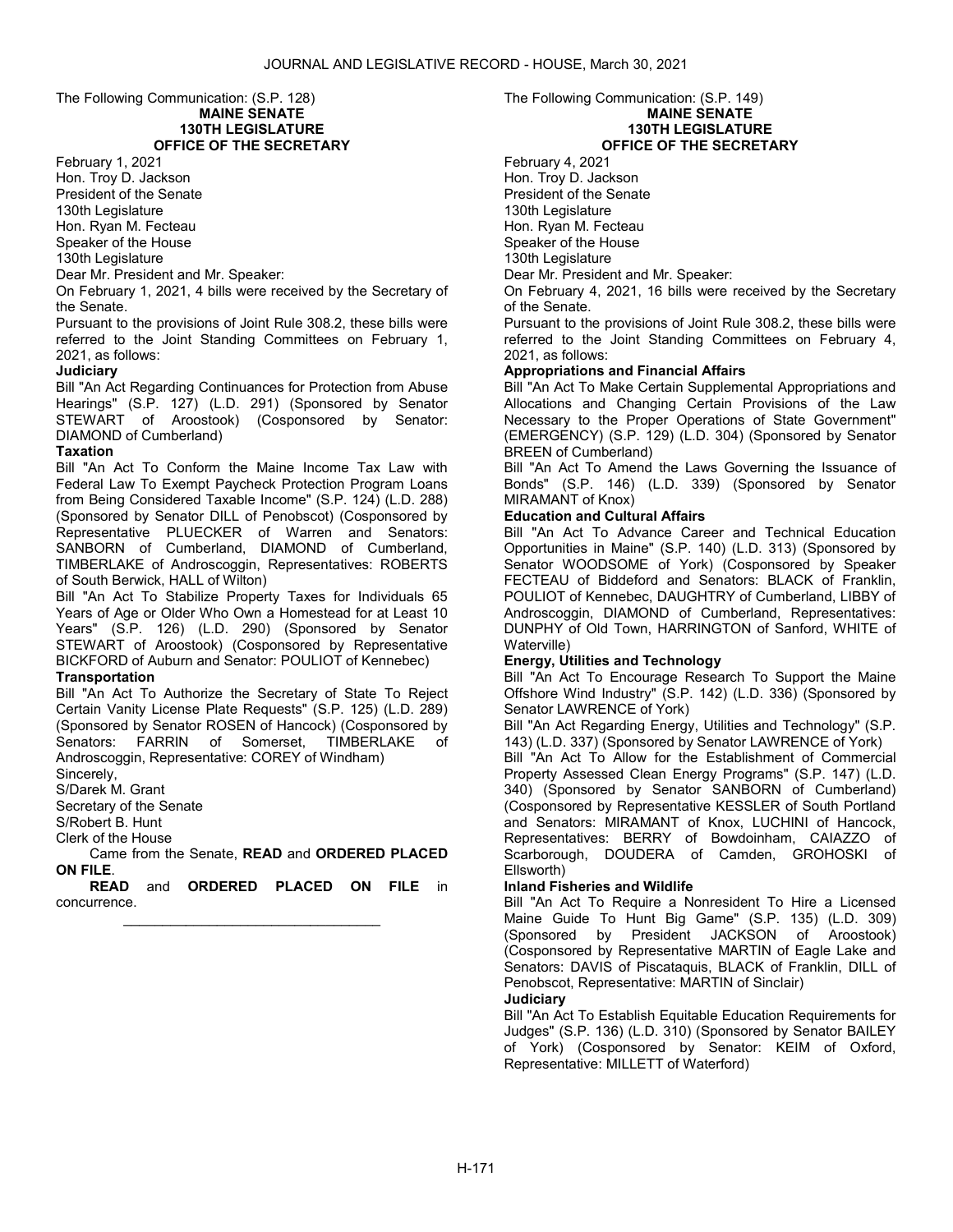# Labor and Housing

Bill "An Act To Include Forest Rangers and Forest Fire Prevention Specialists in the Bureau of Forestry's Forest Protection Unit in the Laws Concerning Cancer Suffered by Firefighters" (S.P. 131) (L.D. 305) (Sponsored by Senator CYRWAY of Kennebec) (Cosponsored by Senators: DAVIS of Piscataquis, DESCHAMBAULT of York, WOODSOME of York, CURRY of Waldo, DIAMOND of Cumberland, MIRAMANT of Knox, Representatives: STEARNS of Guilford, NADEAU of Winslow)

Bill "An Act To Address the Windfall Elimination Provision" (S.P. 148) (L.D. 341) (Sponsored by Senator STEWART of Aroostook) (Cosponsored by Representative HANLEY of Pittston and Senator: RAFFERTY of York, Representatives: COLLINGS of Portland, BRADSTREET of Vassalboro)

#### Marine Resources

Bill "An Act To Amend the Law Governing the Maine Lobster Marketing Collaborative" (S.P. 145) (L.D. 338) (Sponsored by Senator MIRAMANT of Knox) (Submitted by the Department of Marine Resources pursuant to Joint Rule 204.)

#### Taxation

Bill "An Act To Promote Research and Development in the State by Increasing and Marketing the Research Expense Tax Credit" (S.P. 134) (L.D. 308) (Sponsored by Senator STEWART of Aroostook) (Cosponsored by Representative HANLEY of Pittston and Senator: POULIOT of Kennebec, Representatives: COLLINGS of Portland, CARMICHAEL of Greenbush, BICKFORD of Auburn)

#### **Transportation**

Bill "An Act To Require Third-party Certification for Persons Undertaking Corrosion Prevention and Mitigation Projects for Public Water Supply and Wastewater Infrastructure and Bridges" (S.P. 137) (L.D. 311) (Sponsored by Senator CHIPMAN of Cumberland)

Bill "An Act To Extend the Use of Maine Bicentennial Registration Plates through 2021" (EMERGENCY) (S.P. 138) (L.D. 312) (Sponsored by Senator CLAXTON of Androscoggin) Veterans and Legal Affairs

Bill "An Act To Temporarily Waive Certain Requirements for Relicensing for Restaurants That Serve Liquor" (EMERGENCY) (S.P. 132) (L.D. 306) (Sponsored by Senator LUCHINI of Hancock) (Cosponsored by Senator: President JACKSON of Aroostook, Representative: CAIAZZO of Scarborough)

Bill "An Act To Expand the Market for Maine Liquor Manufacturers" (EMERGENCY) (S.P. 133) (L.D. 307) (Sponsored by Senator LUCHINI of Hancock)

Sincerely,

S/Darek M. Grant

Secretary of the Senate

S/Robert B. Hunt

Clerk of the House

 Came from the Senate, READ and ORDERED PLACED ON FILE.

READ and ORDERED PLACED ON FILE in concurrence. \_\_\_\_\_\_\_\_\_\_\_\_\_\_\_\_\_\_\_\_\_\_\_\_\_\_\_\_\_\_\_\_\_

#### The Following Communication: (S.P. 153) MAINE SENATE 130TH LEGISLATURE OFFICE OF THE SECRETARY

February 5, 2021 Hon. Troy D. Jackson

President of the Senate

130th Legislature

Hon. Ryan M. Fecteau Speaker of the House

130th Legislature

Dear Mr. President and Mr. Speaker:

On February 5, 2021, 1 bill was received by the Secretary of the Senate.

Pursuant to the provisions of Joint Rule 308.2, this bill was referred to a Joint Standing Committee on February 5, 2021, as follows:

#### Health Coverage, Insurance and Financial Services

Bill "An Act To Require Timely Billing for Health Care Services" (S.P. 150) (L.D. 367) (Sponsored by Senator CLAXTON of Androscoggin) (Cosponsored by Representative BLIER of Buxton and Senators: President JACKSON of Aroostook, SANBORN of Cumberland, MOORE of Washington, MAXMIN of Lincoln, CURRY of Waldo, LUCHINI of Hancock) Sincerely,

S/Darek M. Grant

Secretary of the Senate

S/Robert B. Hunt

Clerk of the House

 Came from the Senate, READ and ORDERED PLACED ON FILE.

READ and ORDERED PLACED ON FILE in concurrence. \_\_\_\_\_\_\_\_\_\_\_\_\_\_\_\_\_\_\_\_\_\_\_\_\_\_\_\_\_\_\_\_\_

#### The Following Communication: (S.P. 170) MAINE SENATE 130TH LEGISLATURE OFFICE OF THE SECRETARY

February 8, 2021 Hon. Troy D. Jackson President of the Senate 130th Legislature Hon. Ryan M. Fecteau Speaker of the House 130th Legislature Dear Mr. President and Mr. Speaker: On February 8, 2021, 14 bills were received by the Secretary of the Senate. Pursuant to the provisions of Joint Rule 308.2, these bills were referred to the Joint Standing Committees on February 8, 2021, as follows: Agriculture, Conservation and Forestry

Bill "An Act To Reduce from 8 Weeks to 6 Weeks the Age at Which a Rabbit May be Sold" (S.P. 169) (L.D. 381) (Sponsored by Senator STEWART of Aroostook) (Cosponsored by Representative KINNEY of Knox)

# Appropriations and Financial Affairs

Bill "An Act To Authorize a General Fund Bond Issue To Upgrade and Replace Infrastructure of the Maine Public Broadcasting Corporation" (S.P. 155) (L.D. 370) (Sponsored by Senator BAILEY of York)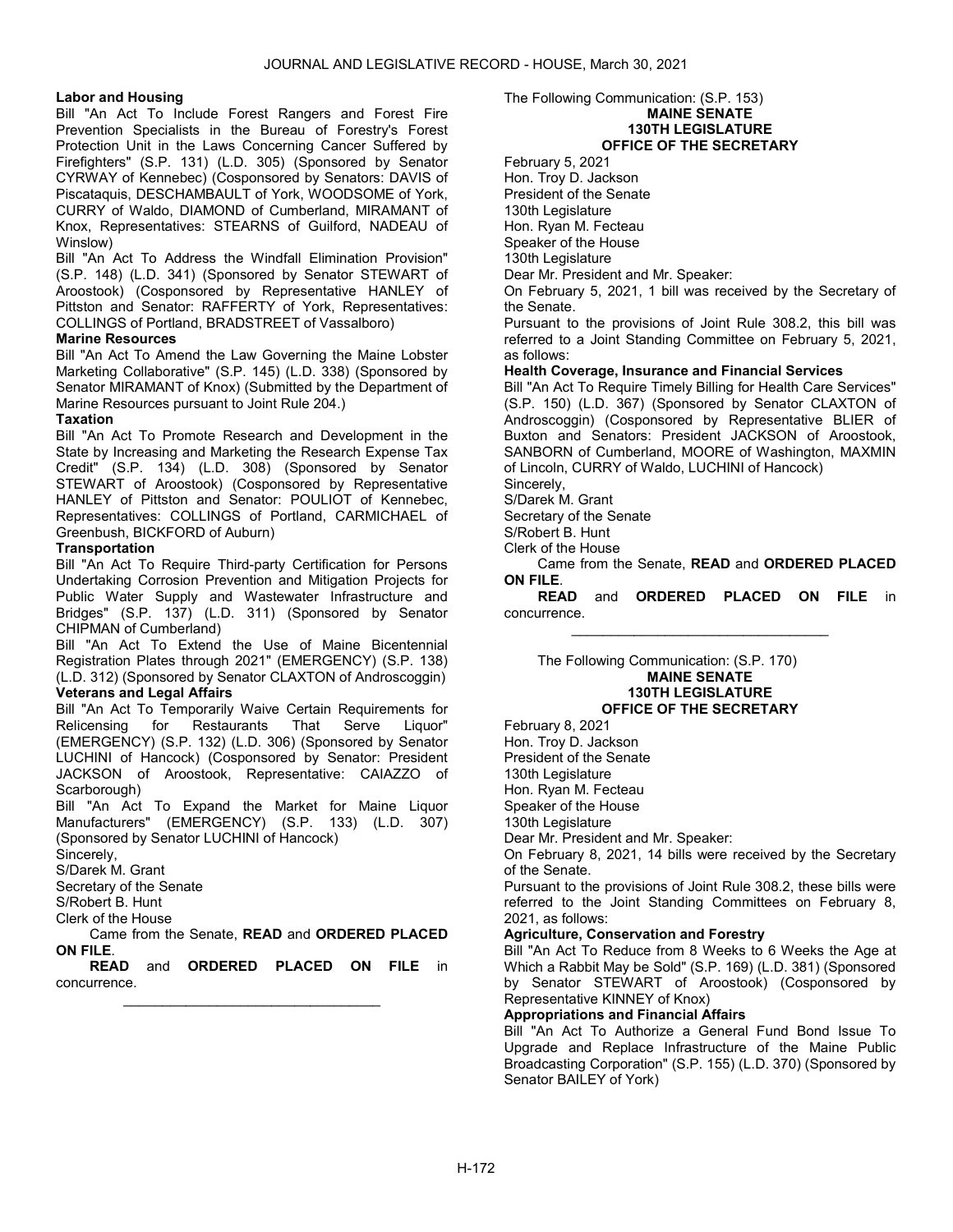Bill "An Act To Make Adjustments to General Fund Appropriations Related to the Supplemental Budget" (EMERGENCY) (S.P. 157) (L.D. 371) (Sponsored by Senator BREEN of Cumberland)

Bill "An Act To Authorize a General Fund Bond Issue To Invest in Maine's Railroad Infrastructure" (S.P. 159) (L.D. 373) (Sponsored by Senator CLAXTON of Androscoggin) (Cosponsored by Senator: CHIPMAN of Cumberland, Representatives: MELARAGNO of Auburn, CLOUTIER of Lewiston, WHITE of Waterville, CRAVEN of Lewiston)

# Criminal Justice and Public Safety

Bill "An Act To Criminalize Recording an Incident in Progress but Failing To Report the Incident Immediately to the Appropriate Authority" (S.P. 152) (L.D. 369) (Sponsored by Senator POULIOT of Kennebec)

#### Education and Cultural Affairs

Bill "An Act To Change the Statutory Cap on Virtual Public Charter School Enrollment" (S.P. 168) (L.D. 380) (Sponsored by Senator POULIOT of Kennebec)

#### Health and Human Services

Bill "An Act To Provide Maine Children Access to Affordable Health Care" (S.P. 158) (L.D. 372) (Sponsored by Senator CARNEY of Cumberland) (Cosponsored by Representative MILLETT of Waterford and Senators: BREEN of Cumberland, CLAXTON of Androscoggin, Representatives: MILLETT of Cape Elizabeth, MEYER of Eliot)

Resolve, To Increase Certain Chiropractic Reimbursement Rates under the MaineCare Program (S.P. 164) (L.D. 376) (Sponsored by Senator LAWRENCE of York)

# Health Coverage, Insurance and Financial Services

Bill "An Act To Amend the Laws Governing Proof of Financial Responsibility with Respect to Motor Vehicles" (S.P. 151) (L.D. 368) (Sponsored by Senator SANBORN of Cumberland) (Submitted by the Secretary of State pursuant to Joint Rule 204.)

#### Innovation, Development, Economic Advancement and **Business**

Bill "An Act To Allow Veterans, Active Duty Service Members and Their Spouses To Apply for Temporary Occupational Licenses and Certifications" (S.P. 160) (L.D. 374) (Sponsored by Senator CURRY of Waldo) (Cosponsored by Representative ZEIGLER of Montville and Senators: VITELLI of Sagadahoc, CLAXTON of Androscoggin, BRENNER of Cumberland, RAFFERTY of York, LUCHINI of Hancock, Representative: BAILEY of Gorham)

# State and Local Government

Bill "An Act To Create Greater Accountability in the Office of County Sheriff" (S.P. 163) (L.D. 375) (Sponsored by Senator KEIM of Oxford) (Cosponsored by Representative EVANGELOS of Friendship and Senators: DAVIS of Piscataquis, CYRWAY of Kennebec, BALDACCI of Penobscot) Bill "An Act To Allow Public Members of the Maine-Canadian Legislative Advisory Commission To Receive Reimbursement for Travel Expenses" (EMERGENCY) (S.P. 165) (L.D. 377) (Sponsored by Senator LAWRENCE of York) (Cosponsored by Representative MARTIN of Eagle Lake)

Bill "An Act To Establish the Maine State Cemetery Commission" (S.P. 167) (L.D. 379) (Sponsored by Senator MIRAMANT of Knox)

# Veterans and Legal Affairs

Bill "An Act To Temporarily Waive Renewal Fees for Onpremises Retail Liquor Licenses" (EMERGENCY) (S.P. 166) (L.D. 378) (Sponsored by Senator LUCHINI of Hancock) (Cosponsored by Speaker FECTEAU of Biddeford and Senators: President JACKSON of Aroostook, FARRIN of Somerset, CURRY of Waldo, Representatives: CAIAZZO of Scarborough, WILLIAMS of Bar Harbor)

Sincerely, S/Darek M. Grant

Secretary of the Senate

S/Robert B. Hunt

Clerk of the House

 Came from the Senate, READ and ORDERED PLACED ON FILE.

READ and ORDERED PLACED ON FILE in concurrence. \_\_\_\_\_\_\_\_\_\_\_\_\_\_\_\_\_\_\_\_\_\_\_\_\_\_\_\_\_\_\_\_\_

 The Following Communication: (S.P. 176) MAINE SENATE 130TH LEGISLATURE OFFICE OF THE SECRETARY

February 9, 2021

Hon. Troy D. Jackson President of the Senate

130th Legislature

Hon. Ryan M. Fecteau

Speaker of the House

130th Legislature

Dear Mr. President and Mr. Speaker:

On February 9, 2021, 5 bills were received by the Secretary of the Senate.

Pursuant to the provisions of Joint Rule 308.2, these bills were referred to the Joint Standing Committees on February 9, 2021, as follows:

# Energy, Utilities and Technology

Bill "An Act Relating to Solar Energy Installation" (S.P. 174) (L.D. 426) (Sponsored by Senator LAWRENCE of York)

Bill "An Act Regarding Solar Project Licensing" (S.P. 175) (L.D. 427) (Sponsored by Senator LUCHINI of Hancock)

# Health and Human Services

Bill "An Act To Improve Access to Bariatric Care in Nursing Homes" (S.P. 171) (L.D. 423) (Sponsored by Senator BALDACCI of Penobscot)

#### Health Coverage, Insurance and Financial Services

Bill "An Act To Restore Short-term Health Insurance" (S.P. 172) (L.D. 424) (Sponsored by Senator BENNETT of Oxford)

# Labor and Housing

Resolve, Directing the Department of Labor To Establish a State Unemployment Program for Self-employed Workers and Independent Contractors (EMERGENCY) (S.P. 173) (L.D. 425) (Sponsored by Senator CURRY of Waldo) (Cosponsored by Senators: VITELLI of Sagadahoc, BALDACCI of Penobscot, Representative: CUDDY of Winterport)

Sincerely,

S/Darek M. Grant

Secretary of the Senate

S/Robert B. Hunt

Clerk of the House

 Came from the Senate, READ and ORDERED PLACED ON FILE.

READ and ORDERED PLACED ON FILE in concurrence. \_\_\_\_\_\_\_\_\_\_\_\_\_\_\_\_\_\_\_\_\_\_\_\_\_\_\_\_\_\_\_\_\_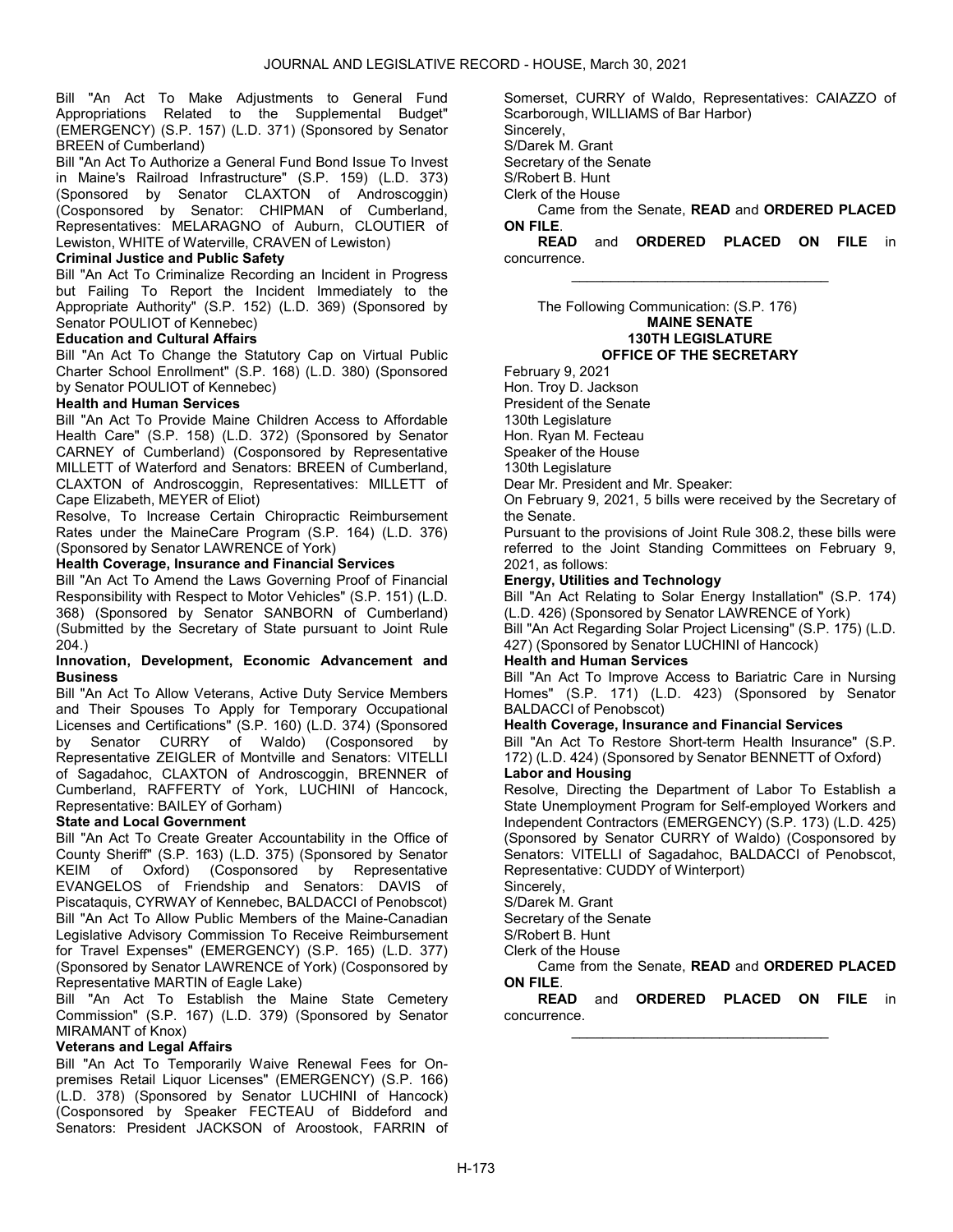The Following Communication: (S.P. 188) MAINE SENATE

# 130TH LEGISLATURE OFFICE OF THE SECRETARY

February 11, 2021

Hon. Troy D. Jackson President of the Senate 130th Legislature Hon. Ryan M. Fecteau

Speaker of the House

130th Legislature

Dear Mr. President and Mr. Speaker:

On February 11, 2021, 7 bills were received by the Secretary of the Senate.

Pursuant to the provisions of Joint Rule 308.2, these bills were referred to the Joint Standing Committees on February 11, 2021, as follows:

# Agriculture, Conservation and Forestry

Bill "An Act To Establish the Maine Healthy Soils Program" (S.P. 179) (L.D. 437) (Sponsored by Senator BRENNER of Cumberland) (Cosponsored by Representative OSHER of Orono and Senator: MAXMIN of Lincoln, Representative: PLUECKER of Warren)

Bill "An Act To Require Legislative Approval for Certain Leases of Public Lands" (S.P. 177) (L.D. 471) (Sponsored by Senator BLACK of Franklin) (Cosponsored by Senator: BENNETT of Oxford, Representative: O'NEIL of Saco)

# Criminal Justice and Public Safety

Bill "An Act To Increase Public Safety by Adding a Position to the Computer Crimes Unit of the Maine State Police" (S.P. 181) (L.D. 438) (Sponsored by Senator DIAMOND of Cumberland) (Cosponsored by Representative COREY of Windham and Senators: CYRWAY of Kennebec, BALDACCI of Penobscot, Representative: WHITE of Waterville)

Bill "An Act To Amend the Provisions Concerning the Crime of Gross Sexual Assault" (S.P. 182) (L.D. 439) (Sponsored by Senator MAXMIN of Lincoln) (Cosponsored by Representatives: WARREN of Hallowell, MORALES of South Portland, PLUECKER of Warren)

# Education and Cultural Affairs

Bill "An Act To Conserve the Frances Perkins Homestead National Historic Landmark" (S.P. 183) (L.D. 440) (Sponsored by Senator MAXMIN of Lincoln) (Cosponsored by Representative CRAFTS of Newcastle and Senator: President JACKSON of Aroostook, Representatives: Speaker FECTEAU of Biddeford, PIERCE of Falmouth, RECKITT of South Portland, CLOUTIER of Lewiston, STOVER of Boothbay, ZAGER of Portland, CRAVEN of Lewiston)

# Environment and Natural Resources

Bill "An Act Regarding the Authority of the Department of Environmental Protection Regarding Applications, Permits and Fines" (S.P. 178) (L.D. 436) (Sponsored by Senator BRENNER of Cumberland) (Submitted by the Department of Environmental Protection pursuant to Joint Rule 204.)

# Taxation

Bill "An Act To Allow a Veteran Who Was a Member of the Military Reserves or Served in the National Guard To Qualify for the Veterans' Property Tax Exemption" (S.P. 187) (L.D. 470) (Sponsored by Senator DAVIS of Piscataquis)

Sincerely, S/Darek M. Grant Secretary of the Senate S/Robert B. Hunt Clerk of the House

 Came from the Senate, READ and ORDERED PLACED ON FILE.

READ and ORDERED PLACED ON FILE in concurrence. \_\_\_\_\_\_\_\_\_\_\_\_\_\_\_\_\_\_\_\_\_\_\_\_\_\_\_\_\_\_\_\_\_

 The Following Communication: (S.P. 202) MAINE SENATE 130TH LEGISLATURE OFFICE OF THE SECRETARY

February 17, 2021 Hon. Troy D. Jackson President of the Senate 130th Legislature Hon. Ryan M. Fecteau Speaker of the House 130th Legislature Dear Mr. President and Mr. Speaker:

On February 17, 2021, 12 bills were received by the Secretary of the Senate.

Pursuant to the provisions of Joint Rule 308.2, these bills were referred to the Joint Standing Committees on February 17, 2021, as follows:

# Agriculture, Conservation and Forestry

Resolve, Directing the Bureau of Parks and Lands To Convey Certain Land in Township 12, Range 13 WELS in Exchange for Other Land in Township 11, Range 10 WELS (S.P. 192) (L.D. 486) (Sponsored by Senator FARRIN of Somerset) (Cosponsored by Senators: DAVIS of Piscataquis, VITELLI of Sagadahoc, STEWART of Aroostook, Representative: STEARNS of Guilford)

Bill "An Act To Allow Custom Slaughterhouses To Produce Cuts of Meat To Be Sold Commercially in the State" (S.P. 201) (L.D. 493) (Sponsored by Senator TIMBERLAKE of Androscoggin) (Cosponsored by Senators: BLACK of Franklin, President JACKSON of Aroostook, DILL of Penobscot, Representative: LYMAN of Livermore Falls)

# Criminal Justice and Public Safety

Bill "An Act To Create the Crime of Hate Crime False Public Alarm or Report" (S.P. 198) (L.D. 491) (Sponsored by Senator MIRAMANT of Knox) (Cosponsored by Senators: BAILEY of York, MAXMIN of Lincoln, Representatives: RECKITT of South Portland, TALBOT ROSS of Portland, O'NEIL of Saco, MORALES of South Portland, DOUDERA of Camden, GEIGER of Rockland)

# Energy, Utilities and Technology

Bill "An Act Regarding Certain Employees of and To Allow Supplemental Funding for the Public Advocate" (S.P. 194) (L.D. 487) (Sponsored by Senator LAWRENCE of York) (Submitted by the Office of the Public Advocate pursuant to Joint Rule 204.)

# Environment and Natural Resources

RESOLUTION, Proposing an Amendment to the Constitution of Maine To Establish a Right to a Healthy Environment (S.P. 196) (L.D. 489) (Sponsored by Senator MAXMIN of Lincoln) (Cosponsored by Representative PLUECKER of Warren and Senators: BENNETT of Oxford, BLACK of Franklin, Representatives: TALBOT ROSS of Portland, O'NEIL of Saco, LANDRY of Farmington, OSHER of Orono)

# Health and Human Services

Bill "An Act To Continue Funding for Home-delivered Meals for Homebound Seniors and To Address Growing Demand" (S.P. 191) (L.D. 485) (Sponsored by Senator CLAXTON of Androscoggin) (Cosponsored by Representative: WHITE of Waterville)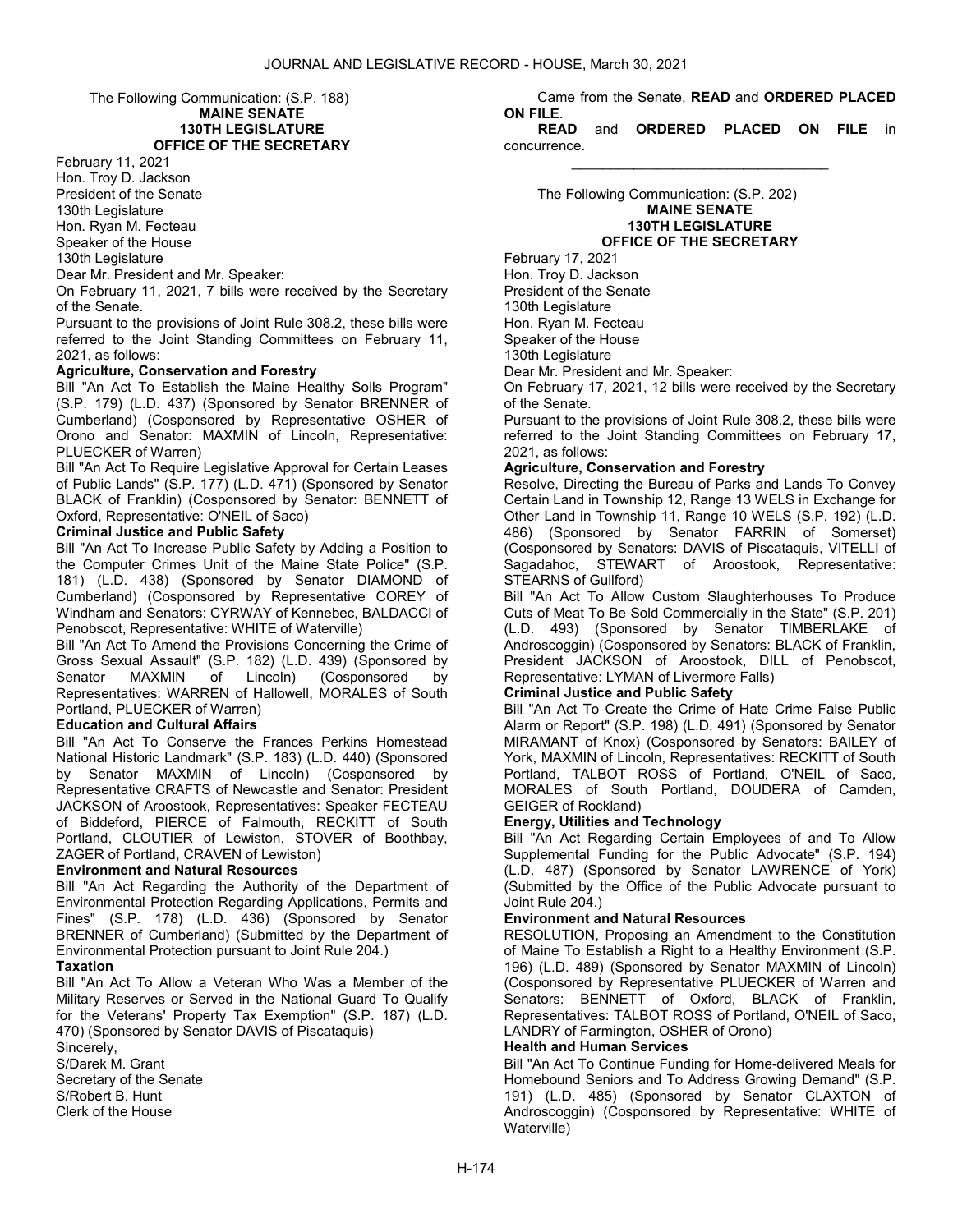Resolve, To Expand Recovery Community Organizations throughout Maine (S.P. 195) (L.D. 488) (Sponsored by Senator MAXMIN of Lincoln) (Cosponsored by Speaker FECTEAU of Biddeford and Representatives: O'NEIL of Saco, MEYER of Eliot, LANDRY of Farmington, McDONALD of Stonington, POIRIER of Skowhegan, EVANS of Dover-Foxcroft)

Health Coverage, Insurance and Financial Services

Bill "An Act Regarding Pet Insurance" (S.P. 186) (L.D. 482) (Sponsored by Senator SANBORN of Cumberland)

Innovation, Development, Economic Advancement and **Business** 

Bill "An Act To Create a Regional Grant Program To Help Rural Businesses Find Qualified Staff" (S.P. 200) (L.D. 492) (Sponsored by Senator STEWART of Aroostook) (Cosponsored by Representative BERNARD of Caribou and Senator: LUCHINI of Hancock, Representative: BAILEY of Gorham)

# **Judiciary**

Bill "An Act To Clarify Funding for Civil Legal Services" (EMERGENCY) (S.P. 189) (L.D. 483) (Sponsored by Senator CARNEY of Cumberland) (Submitted by the Judicial Department pursuant to Joint Rule 204.)

# **Taxation**

Bill "An Act To Change Maine's Tax Laws" (S.P. 190) (L.D. 484) (Sponsored by Senator CHIPMAN of Cumberland)

# **Transportation**

Bill "An Act To Eliminate Certain Motor Vehicle Inspections in the State" (S.P. 197) (L.D. 490) (Sponsored by Senator MIRAMANT of Knox)

Sincerely,

S/Darek M. Grant

Secretary of the Senate

S/Robert B. Hunt

Clerk of the House

 Came from the Senate, READ and ORDERED PLACED ON FILE.

READ and ORDERED PLACED ON FILE in concurrence. \_\_\_\_\_\_\_\_\_\_\_\_\_\_\_\_\_\_\_\_\_\_\_\_\_\_\_\_\_\_\_\_\_

 The Following Communication: (S.P. 230) MAINE SENATE 130TH LEGISLATURE OFFICE OF THE SECRETARY

February 22, 2021 Hon. Troy D. Jackson President of the Senate 130th Legislature Hon. Ryan M. Fecteau Speaker of the House

130th Legislature

Dear Mr. President and Mr. Speaker:

On February 22, 2021, 21 bills were received by the Secretary of the Senate.

Pursuant to the provisions of Joint Rule 308.2, these bills were referred to the Joint Standing Committees on February 22, 2021, as follows:

# Agriculture, Conservation and Forestry

Bill "An Act To Require Schools To Submit Pest Management Activity Logs to the Board of Pesticides Control and the Posting of Inspection Results for the Purpose of Providing Information to the Public" (S.P. 209) (L.D. 524) (Sponsored by Senator DAUGHTRY of Cumberland) (Cosponsored by Representative PLUECKER of Warren and Representatives:

MILLETT of Cape Elizabeth, McCREIGHT of Harpswell, O'NEIL of Saco)

# Criminal Justice and Public Safety

Bill "An Act To Modify the Rule-making Process for Establishing County and Municipal Jail Standards" (S.P. 204) (L.D. 521) (Sponsored by Senator BALDACCI of Penobscot) Bill "An Act To Amend the Maine Criminal Code" (S.P. 223) (L.D. 536) (Sponsored by Senator DESCHAMBAULT of York) (Cosponsored by Representative PICKETT of Dixfield and

Representative: RECKITT of South Portland) (Submitted by the Criminal Law Advisory Commission pursuant to the Maine Revised Statutes, Title 17-A, section 1354, subsection 2.)

Bill "An Act To Require Law Enforcement Agencies To Do a Thorough Background Check of Applicant Officers and To Require the Release of Records, Including Sealed Records, to the Requesting Agency" (S.P. 227) (L.D. 539) (Sponsored by Senator MIRAMANT of Knox) (Cosponsored by<br>Representative EVANGELOS of Friendship and EVANGELOS of Friendship and Representatives: RECKITT of South Portland, DOUDERA of Camden, PLUECKER of Warren)

# Energy, Utilities and Technology

Bill "An Act To Advance Energy Storage in Maine" (S.P. 213) (L.D. 528) (Sponsored by Senator VITELLI of Sagadahoc) (Cosponsored by Representative GROHOSKI of Ellsworth and Senator: LAWRENCE of York, Representatives: KESSLER of South Portland, HEPLER of Woolwich, WOOD of Portland)

# Health and Human Services

Bill "An Act To Restore the Maine Center for Disease Control and Prevention Cystic Fibrosis Assistance Program" (S.P. 216) (L.D. 529) (Sponsored by Senator CARNEY of Cumberland)

Bill "An Act To Expand the Statewide Voluntary Early Childhood Consultation Program" (S.P. 220) (L.D. 533) (Sponsored by Senator BREEN of Cumberland) (Cosponsored by Representative MILLETT of Cape Elizabeth and Senators: DAUGHTRY of Cumberland, CLAXTON of Androscoggin, Representatives: PIERCE of Falmouth, MEYER of Eliot, CRAVEN of Lewiston, BRENNAN of Portland)

# Health Coverage, Insurance and Financial Services

Bill "An Act To Cap Interest Rates for Consumer Debt" (S.P. 205) (L.D. 522) (Sponsored by Senator BENNETT of Oxford)

Bill "An Act Regarding Prior Authorizations for Prescription Drugs" (S.P. 207) (L.D. 523) (Sponsored by Senator CLAXTON of Androscoggin) (Cosponsored by Representative BROOKS of Lewiston)

Bill "An Act To Consolidate Patient Bills by Directing Health Insurers To Collect Copayments and Deductibles" (S.P. 217) (L.D. 530) (Sponsored by Senator CLAXTON of Androscoggin) (Cosponsored by Representative TEPLER of Topsham)

#### Innovation, Development, Economic Advancement and **Business**

Bill "An Act To Help More Students Attain a College Credential by Strengthening the Maine State Grant Program" (S.P. 218) (L.D. 531) (Sponsored by Senator CURRY of Waldo) **Judiciary** 

Bill "An Act To Provide for the Well-being of Companion Animals upon the Dissolution of Marriages" (S.P. 222) (L.D. 535) (Sponsored by Senator CHIPMAN of Cumberland) (Cosponsored by Representative HARNETT of Gardiner and Senators: BENNETT of Oxford, BAILEY of York, CLAXTON of Androscoggin, Representatives: McCREA of Fort Fairfield, CLOUTIER of Lewiston, DODGE of Belfast)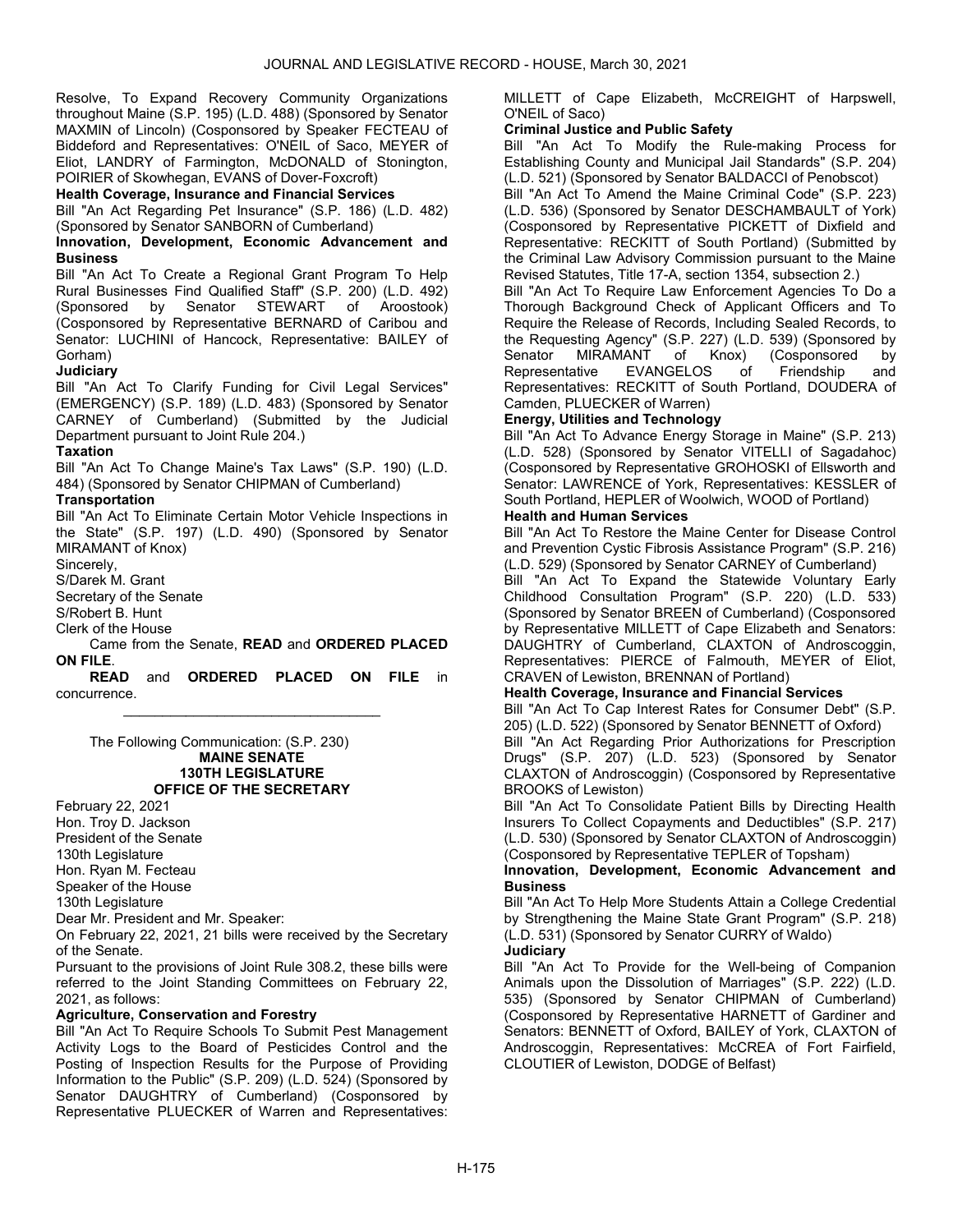# Labor and Housing

Bill "An Act To Establish a Conditional Presumption of Compensability for Certain Employees in Cases of Impairment from Hypertension or Heart Disease" (S.P. 228) (L.D. 575) (Sponsored by President JACKSON of Aroostook)

# **Taxation**

Bill "An Act To Exempt MaineCare Appendix C Private Nonmedical Institutions from the Service Provider Tax" (S.P. 212) (L.D. 527) (Sponsored by Senator VITELLI of Sagadahoc) (Cosponsored by Representative McCREIGHT of Harpswell and Senators: POULIOT of Kennebec, CHIPMAN of Cumberland, Representative: COLLINGS of Portland)

Bill "An Act To Lower Income Taxes for Middle-income Families in Maine" (S.P. 219) (L.D. 532) (Sponsored by Senator BALDACCI of Penobscot) (Cosponsored by Representatives: MATLACK of St. George, ROEDER of Bangor)

Bill "An Act To Allow Tax Abatements for Catastrophic Loss" (S.P. 221) (L.D. 534) (Sponsored by Senator CHIPMAN of Cumberland)

Bill "An Act To Exempt Trailers Sold to Out-of-state Entities from Sales and Use Tax" (EMERGENCY) (S.P. 226) (L.D. 538) (Sponsored by Senator MIRAMANT of Knox)

Bill "An Act To Increase Property Tax Relief for Veterans" (S.P. 229) (L.D. 576) (Sponsored by President JACKSON of Aroostook) (Cosponsored by Speaker FECTEAU of Biddeford and Senators: CLAXTON of Androscoggin, MAXMIN of Lincoln, BALDACCI of Penobscot, RAFFERTY of York, Representatives: DOUDERA of Camden, BRYANT of Windham)

# **Transportation**

Bill "An Act To Dedicate Sections of Maine's Interstate Highway System to Fallen State Troopers" (S.P. 224) (L.D. 537) (Sponsored by Senator DIAMOND of Cumberland) (Cosponsored by Representative CEBRA of Naples and Senators: DAVIS of Piscataquis, FARRIN of Somerset, Representative: WHITE of Waterville)

# Veterans and Legal Affairs

Bill "An Act To Allow Medical and Adult Use Marijuana Stores To Share a Common Space" (S.P. 210) (L.D. 525) (Sponsored by Senator MIRAMANT of Knox) (Cosponsored by Representative PLUECKER of Warren and Senators:<br>President JACKSON of Aroostook, CLAXTON of President JACKSON of Aroostook, CLAXTON of Androscoggin, MAXMIN of Lincoln, Representatives: WARREN of Hallowell, TALBOT ROSS of Portland, WILLIAMS of Bar Harbor)

Bill "An Act To Require an Affidavit for Every Independent Expenditure Influencing an Election and To Penalize the Use of Mistruths" (S.P. 211) (L.D. 526) (Sponsored by Senator STEWART of Aroostook) (Cosponsored by Senators: POULIOT of Kennebec, FARRIN of Somerset, TIMBERLAKE of Androscoggin, Representative: KINNEY of Knox)

Sincerely,

S/Darek M. Grant Secretary of the Senate

S/Robert B. Hunt

Clerk of the House

 Came from the Senate, READ and ORDERED PLACED ON FILE.

READ and ORDERED PLACED ON FILE in concurrence. \_\_\_\_\_\_\_\_\_\_\_\_\_\_\_\_\_\_\_\_\_\_\_\_\_\_\_\_\_\_\_\_\_

The Following Communication: (S.P. 243)

# MAINE SENATE

#### 130TH LEGISLATURE OFFICE OF THE SECRETARY

February 25, 2021

Hon. Troy D. Jackson

President of the Senate

130th Legislature Hon. Ryan M. Fecteau

Speaker of the House

130th Legislature

Dear Mr. President and Mr. Speaker:

On February 25, 2021, 10 bills were received by the Secretary of the Senate.

Pursuant to the provisions of Joint Rule 308.2, these bills were referred to the Joint Standing Committees on February 25, 2021, as follows:

# Energy, Utilities and Technology

Bill "An Act To Establish the Wood Energy Investment Program" (S.P. 236) (L.D. 597) (Sponsored by President JACKSON of Aroostook) (Cosponsored by Representative DUNPHY of Old Town and Senators: VITELLI of Sagadahoc, WOODSOME of York, Representatives: BERRY of Bowdoinham, WADSWORTH of Hiram, STEARNS of Guilford, GROHOSKI of Ellsworth)

# Environment and Natural Resources

Bill "An Act To Prevent Pollution from Single-use Plastic Straws, Splash Sticks and Beverage Lid Plugs" (S.P. 241) (L.D. 602) (Sponsored by Senator MIRAMANT of Knox) (Cosponsored by Senator: BRENNER of Cumberland, Representatives: McCREIGHT of Harpswell, DUNPHY of Old Town, TALBOT ROSS of Portland, HEPLER of Woolwich, DOUDERA of Camden, LOOKNER of Portland, GEIGER of Rockland)

# Health and Human Services

Resolve, To Ensure That Access to Oral and Facial Ambulatory Surgical Centers in Maine Remains Viable (EMERGENCY) (S.P. 232) (L.D. 595) (Sponsored by Senator STEWART of Aroostook) (Cosponsored by Representatives: WHITE of Mars Hill, McCREA of Fort Fairfield)

Bill "An Act Regarding Indices of Vital Records" (S.P. 240) (L.D. 601) (Sponsored by Senator MIRAMANT of Knox) (Cosponsored by Senator: President JACKSON of Aroostook, Representatives: DOUDERA of Camden, PLUECKER of Warren)

# Health Coverage, Insurance and Financial Services

Bill "An Act To Require Coverage for Certain Ultrasound Exams" (S.P. 238) (L.D. 599) (Sponsored by Senator MIRAMANT of Knox)

Bill "An Act To Require Insurance Coverage for Certified Midwife Services" (S.P. 239) (L.D. 600) (Sponsored by Senator BRENNER of Cumberland) (Cosponsored by Senator: BREEN of Cumberland, Representatives: GRAMLICH of Old Orchard Beach, LIBBY of Auburn)

Bill "An Act Regarding the Practice of Pharmacy" (S.P. 242) (L.D. 603) (Sponsored by Senator SANBORN of Cumberland) (Cosponsored by Senators: STEWART of Aroostook, BRENNER of Cumberland, DIAMOND of Cumberland, Representatives: MORRIS of Turner, PERRY of Calais) **Judiciary** 

Bill "An Act To Prohibit Discrimination in Employment and School Based on Hair Texture or Hairstyle" (S.P. 237) (L.D. 598) (Sponsored by Senator DAUGHTRY of Cumberland) (Cosponsored by Senators: LIBBY of Androscoggin, SANBORN of Cumberland, CHIPMAN of Cumberland,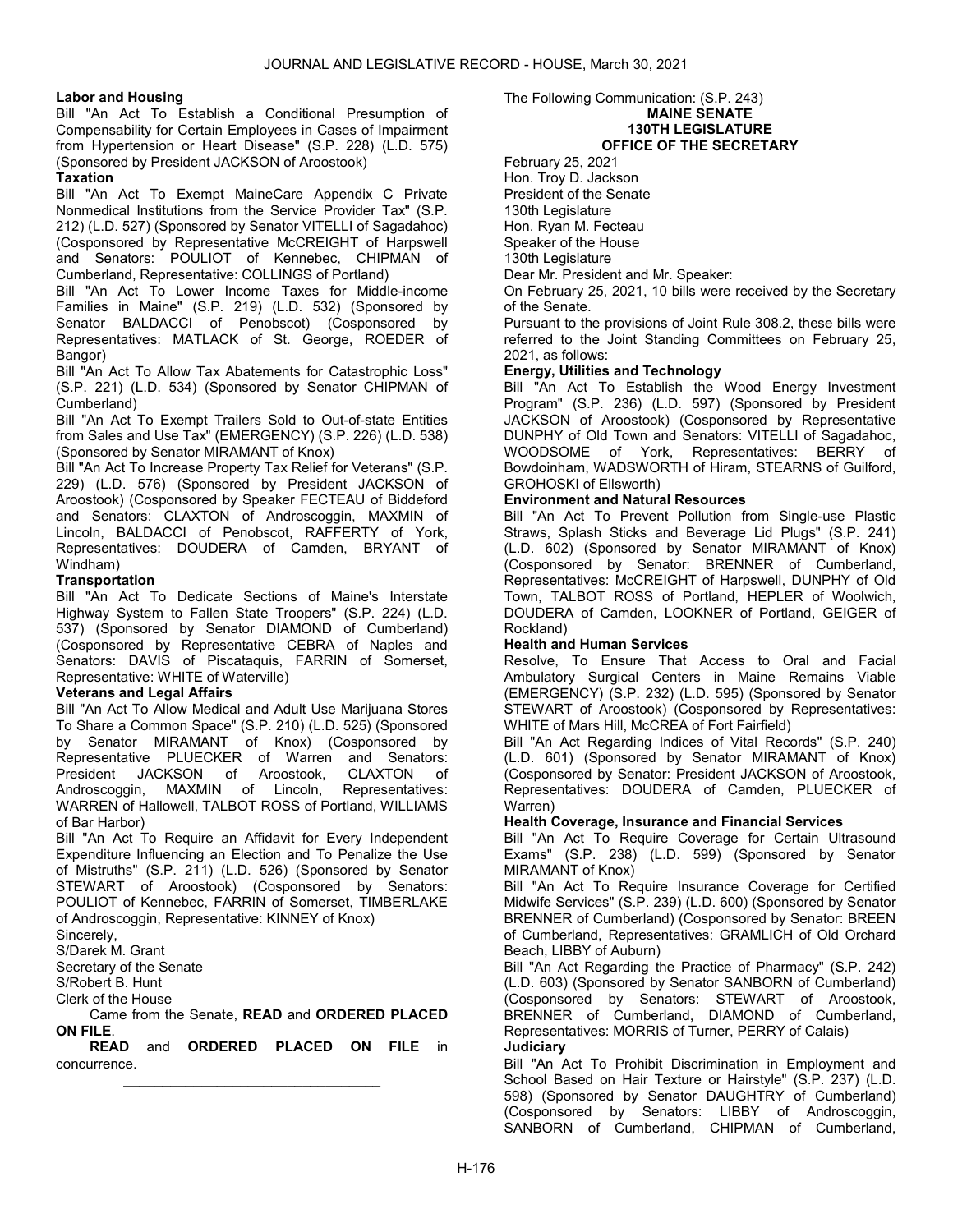Representatives: RECKITT of South Portland, CLOUTIER of Lewiston)

# Labor and Housing

Resolve, Directing the Department of Labor To Submit to the United States Secretary of Labor a Plan for a Self-employment Assistance Program (S.P. 231) (L.D. 594) (Sponsored by Senator VITELLI of Sagadahoc) (Cosponsored by Representative PLUECKER of Warren and Senators: DAUGHTRY of Cumberland, CURRY of Waldo, Representatives: CUDDY of Winterport, PEBWORTH of Blue Hill, BRENNAN of Portland)

# State and Local Government

Bill "An Act To Improve the Law Regarding Abandoned Roads" (S.P. 234) (L.D. 596) (Sponsored by Senator CLAXTON of Androscoggin)

Sincerely,

S/Darek M. Grant

Secretary of the Senate

S/Robert B. Hunt

Clerk of the House

 Came from the Senate, READ and ORDERED PLACED ON FILE.

READ and ORDERED PLACED ON FILE in concurrence. \_\_\_\_\_\_\_\_\_\_\_\_\_\_\_\_\_\_\_\_\_\_\_\_\_\_\_\_\_\_\_\_\_

 The Following Communication: (S.P. 257) MAINE SENATE 130TH LEGISLATURE OFFICE OF THE SECRETARY

March 1, 2021

Hon. Troy D. Jackson President of the Senate 130th Legislature Hon. Ryan M. Fecteau Speaker of the House

130th Legislature

Dear Mr. President and Mr. Speaker:

On March 1, 2021, 12 bills were received by the Secretary of the Senate.

Pursuant to the provisions of Joint Rule 308.2, these bills were referred to the Joint Standing Committees on March 1, 2021, as follows:

# Agriculture, Conservation and Forestry

Bill "An Act To Prohibit Shelf-stable Products from Being Sold as Cider and To Amend the Definition for Those Products That Are Heated" (S.P. 244) (L.D. 630) (Sponsored by Senator BLACK of Franklin) (Cosponsored by Representative HALL of Wilton and Senator: DILL of Penobscot, Representatives: KINNEY of Knox, O'NEIL of Saco, PLUECKER of Warren)

# Education and Cultural Affairs

Resolve, Directing the Department of Education To Implement Diversity, Equity and Inclusion Training for Educators (S.P. 247) (L.D. 633) (Sponsored by Senator DAUGHTRY of Cumberland)

Bill "An Act To Encourage the Purchase of Local Foods for Public Schools" (S.P. 250) (L.D. 636) (Sponsored by Senator VITELLI of Sagadahoc) (Cosponsored by Senators: DAUGHTRY of Cumberland, MOORE of Washington, DILL of Penobscot, Representatives: MILLETT of Cape Elizabeth, McCREIGHT of Harpswell, DUNPHY of Old Town, PAULHUS of Bath)

# Energy, Utilities and Technology

Bill "An Act To Cap the Value of Contracts for Renewable Resources and Distributed Generation Resources" (S.P. 248) (L.D. 634) (Sponsored by Senator STEWART of Aroostook) (Cosponsored by Representatives: WADSWORTH of Hiram, DILLINGHAM of Oxford, STETKIS of Canaan, FOSTER of Dexter)

# Health and Human Services

Bill "An Act To Facilitate the Conversion of Children's Private Nonmedical Institutions to Qualified Residential Treatment Programs as Required by Federal Law" (S.P. 246) (L.D. 632) (Sponsored by Senator CLAXTON of Androscoggin)

# Health Coverage, Insurance and Financial Services

Bill "An Act To Provide Funding for Maine's Health Insurance Consumer Assistance Program" (S.P. 245) (L.D. 631) (Sponsored by Senator BRENNER of Cumberland) (Cosponsored by Representatives: TEPLER of Topsham, BROOKS of Lewiston, MATHIESON of Kittery)

Bill "An Act To Expand and Promote Telehealth Services" (S.P. 255) (L.D. 649) (Sponsored by Senator STEWART of Aroostook) (Cosponsored by Representative MORRIS of Turner and Senators: MOORE of Washington, CLAXTON of Androscoggin, Representative: WHITE of Waterville)

# Inland Fisheries and Wildlife

Bill "An Act To Repeal the Requirement To Obtain a Permit before Hunting with a Noise Suppression Device" (S.P. 249) (L.D. 635) (Sponsored by Senator STEWART of Aroostook) (Cosponsored by Senator: POULIOT of Kennebec)

# Labor and Housing

Bill "An Act To Improve the Lives of Maine Workers by Supporting Apprenticeships That Lead to Good-paying Jobs" (S.P. 253) (L.D. 648) (Sponsored by Senator RAFFERTY of York)

# State and Local Government

Bill "An Act To Improve the Administration of Elections by Ensuring an Adequate Number of Poll Workers" (S.P. 251) (L.D. 646) (Sponsored by Senator BENNETT of Oxford) Taxation

Bill "An Act To Expand Eligibility for the Veterans' Property Tax Exemption" (S.P. 252) (L.D. 647) (Sponsored by Senator KEIM of Oxford) (Cosponsored by Senators: POULIOT of Kennebec, FARRIN of Somerset)

# Veterans and Legal Affairs

Bill "An Act To Allow the Sale of Raffle Tickets Online" (EMERGENCY) (S.P. 256) (L.D. 671) (Sponsored by President JACKSON of Aroostook) (Cosponsored by Speaker FECTEAU of Biddeford and Senators: STEWART of Aroostook, LUCHINI of Hancock)

Sincerely,

S/Darek M. Grant

Secretary of the Senate

#### S/Robert B. Hunt Clerk of the House

 Came from the Senate, READ and ORDERED PLACED ON FILE.

READ and ORDERED PLACED ON FILE in concurrence. \_\_\_\_\_\_\_\_\_\_\_\_\_\_\_\_\_\_\_\_\_\_\_\_\_\_\_\_\_\_\_\_\_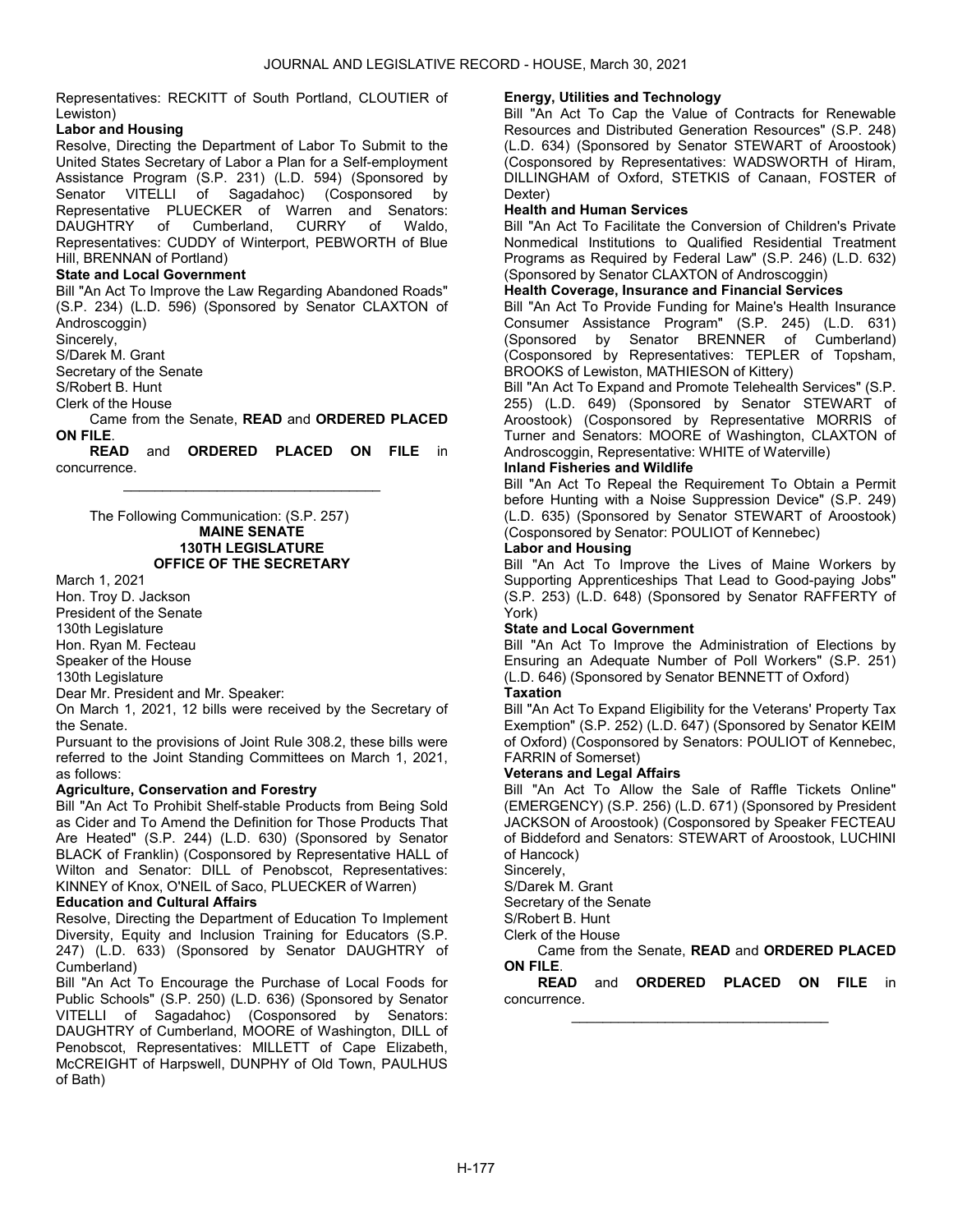#### The Following Communication: (S.P. 275) MAINE SENATE 130TH LEGISLATURE OFFICE OF THE SECRETARY

March 2, 2021

Hon. Troy D. Jackson President of the Senate 130th Legislature Hon. Ryan M. Fecteau

Speaker of the House

130th Legislature

Dear Mr. President and Mr. Speaker:

On March 2, 2021, 15 bills were received by the Secretary of the Senate.

Pursuant to the provisions of Joint Rule 308.2, these bills were referred to the Joint Standing Committees on March 2, 2021, as follows:

# Education and Cultural Affairs

Resolve, To Reestablish the Task Force To Study the Creation of a Comprehensive Career and Technical Education System (EMERGENCY) (S.P. 267) (L.D. 680) (Sponsored by Senator DAUGHTRY of Cumberland)

# Energy, Utilities and Technology

Bill "An Act To Ensure the Viability of the Northern Maine Electric Transmission Grid" (S.P. 270) (L.D. 682) (Sponsored by Senator STEWART of Aroostook)

# Environment and Natural Resources

Bill "An Act To Reclassify Part of the Androscoggin River to Class B" (S.P. 263) (L.D. 676) (Sponsored by Senator CLAXTON of Androscoggin) (Cosponsored by Representative BICKFORD of Auburn and Senators: LIBBY of Androscoggin, VITELLI of Sagadahoc, TIMBERLAKE of Androscoggin, Representatives: CLOUTIER of Lewiston, CONNOR of Lewiston)

Bill "An Act Regarding Timelines for Permitting by the Department of Environmental Protection" (S.P. 265) (L.D. 678) (Sponsored by Senator KEIM of Oxford)

# Health and Human Services

Bill "An Act To Support Early Intervention and Treatment of Psychotic Disorders" (EMERGENCY) (S.P. 261) (L.D. 674) (Sponsored by Senator BREEN of Cumberland) (Cosponsored by Senators: CLAXTON of Androscoggin, CARNEY of Cumberland, Representatives: MADIGAN of Waterville, McCREIGHT of Harpswell, WARREN of Hallowell, MEYER of Eliot)

Resolve, To Amend MaineCare Reimbursement Provisions Governing Supplemental Payments to Nursing Facilities with High MaineCare Use (EMERGENCY) (S.P. 272) (L.D. 684) (Sponsored by Senator TIMBERLAKE of Androscoggin) (Cosponsored by Senator: BALDACCI of Penobscot)

# Health Coverage, Insurance and Financial Services

Bill "An Act To Create the Insulin Safety Net Program" (S.P. 260) (L.D. 673) (Sponsored by Senator BREEN of Cumberland) (Cosponsored by Representative MADIGAN of Waterville and Senators: President JACKSON of Aroostook, CLAXTON of Androscoggin, MAXMIN of Lincoln, RAFFERTY of York, Representatives: WHITE of Waterville, McDONALD of Stonington, WILLIAMS of Bar Harbor)

Bill "An Act To Protect Maine Consumers from Unsupported Price Increases on Prescription Medicines by Creating an Independent Review Process" (S.P. 262) (L.D. 675) (Sponsored by Senator CLAXTON of Androscoggin) (Cosponsored by Senators: President JACKSON of Aroostook, VITELLI of Sagadahoc, MAXMIN of Lincoln, CURRY of Waldo, BRENNER of Cumberland, RAFFERTY of York, LUCHINI of Hancock)

Bill "An Act To Increase Prescription Drug Pricing Transparency" (S.P. 274) (L.D. 686) (Sponsored by Senator VITELLI of Sagadahoc) (Cosponsored by Senators: President JACKSON of Aroostook, CLAXTON of Androscoggin, MAXMIN of Lincoln, CURRY of Waldo, BRENNER of Cumberland, RAFFERTY of York, LUCHINI of Hancock)

**Judiciary** 

Bill "An Act To Establish a Statewide Electronic Warrant System" (S.P. 266) (L.D. 679) (Sponsored by Senator KEIM of Oxford) (Cosponsored by Senators: DAVIS of Piscataquis, GUERIN of Penobscot, Representatives: PICKETT of Dixfield, O'CONNOR of Berwick)

Bill "An Act Clarifying the Removal Process of Individuals from Certain Facilities Not Governed By Title 14 of the Maine Revised Statutes" (S.P. 268) (L.D. 681) (Sponsored by Senator LIBBY of Androscoggin)

Bill "An Act To Allow Maine Nonprofit Corporations To Hold Meetings Electronically" (S.P. 271) (L.D. 683) (Sponsored by Senator STEWART of Aroostook) (Cosponsored by Senator: SANBORN of Cumberland, Representatives: WHITE of Waterville, DUCHARME of Madison)

# Labor and Housing

Bill "An Act To Improve Public Sector Labor Relations by Amending the Laws Governing Arbitration under Certain Public Employees Labor Relations Laws" (S.P. 264) (L.D. 677) (Sponsored by President JACKSON of Aroostook) (Cosponsored by Speaker FECTEAU of Biddeford and Senators: LIBBY of Androscoggin, RAFFERTY of York, MIRAMANT of Knox, Representatives: CUDDY of Winterport, PAULHUS of Bath)

# **Transportation**

Resolve, To Study the Feasibility of Building a Trail on the Mountain Division Rail Line (S.P. 258) (L.D. 672) (Sponsored by Senator BENNETT of Oxford) (Cosponsored by Representative ORDWAY of Standish and Senator: BRENNER of Cumberland, Representatives: WADSWORTH of Hiram, BAILEY of Gorham)

# Veterans and Legal Affairs

Bill "An Act To Legalize Online Raffles for Nonprofit Organizations" (EMERGENCY) (S.P. 273) (L.D. 685) (Sponsored by Senator TIMBERLAKE of Androscoggin) (Cosponsored by Speaker FECTEAU of Biddeford and Senators: DESCHAMBAULT of York, FARRIN of Somerset, STEWART of Aroostook, LUCHINI of Hancock, Representative: KINNEY of Knox)

Sincerely,

S/Darek M. Grant

Secretary of the Senate

S/Robert B. Hunt

Clerk of the House

 Came from the Senate, READ and ORDERED PLACED ON FILE.

READ and ORDERED PLACED ON FILE in concurrence. \_\_\_\_\_\_\_\_\_\_\_\_\_\_\_\_\_\_\_\_\_\_\_\_\_\_\_\_\_\_\_\_\_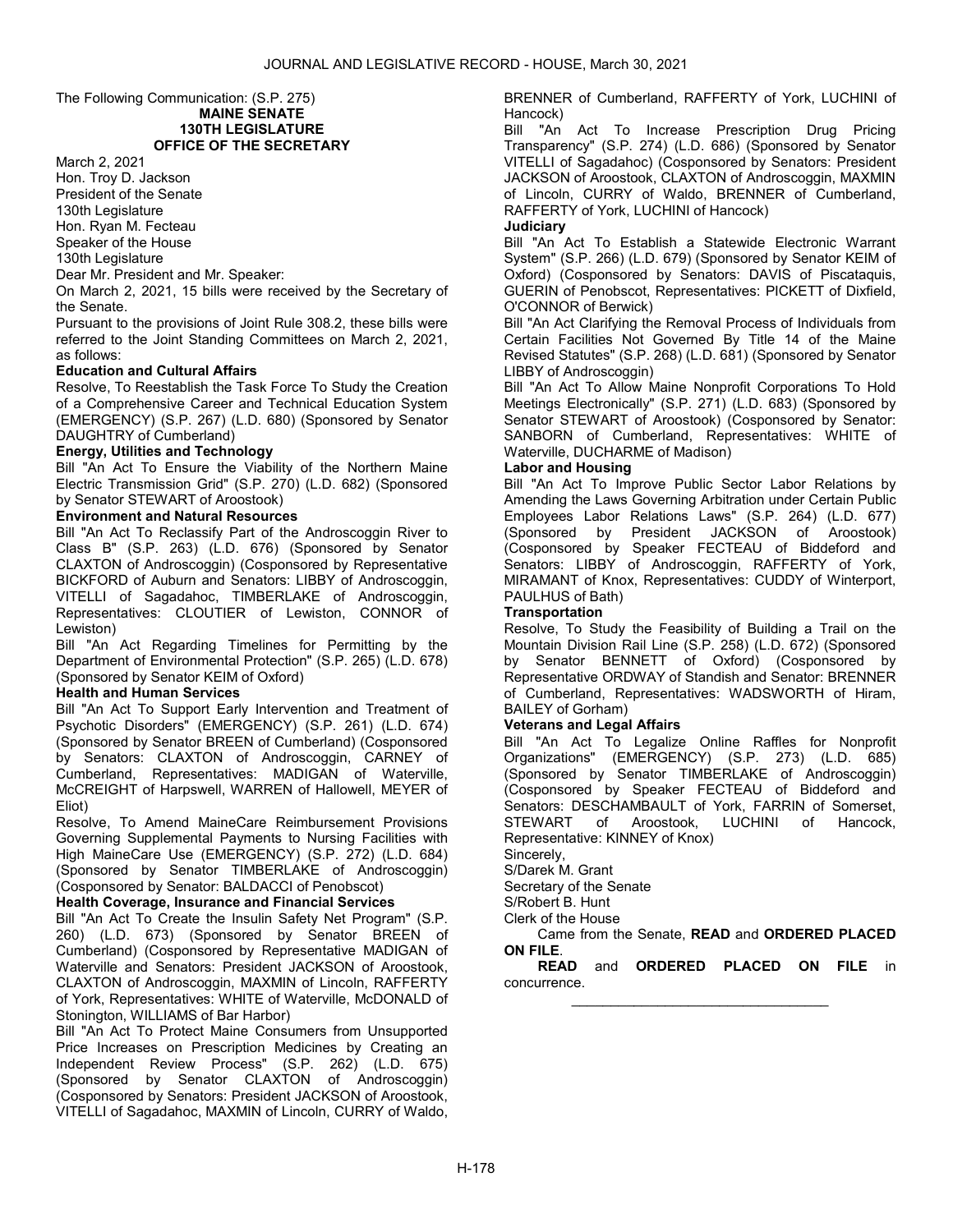The Following Communication: (S.P. 286) MAINE SENATE 130TH LEGISLATURE

# OFFICE OF THE SECRETARY

March 3, 2021

Hon. Troy D. Jackson President of the Senate 130th Legislature Hon. Ryan M. Fecteau Speaker of the House

130th Legislature

Dear Mr. President and Mr. Speaker:

On March 3, 2021, 9 bills were received by the Secretary of the Senate.

Pursuant to the provisions of Joint Rule 308.2, these bills were referred to the Joint Standing Committees on March 3, 2021, as follows:

# Agriculture, Conservation and Forestry

Resolve, Directing State Agencies That Maintain Public Lands for Recreation To Make Certain Information Readily Accessible to the General Public (S.P. 279) (L.D. 728) (Sponsored by Senator BLACK of Franklin) (Cosponsored by Representative MARTIN of Eagle Lake and Senator: President JACKSON of Aroostook, Representative: LANDRY of Farmington)

#### Health Coverage, Insurance and Financial Services

Bill "An Act To Allow the Purchase of Health Insurance across State Lines" (S.P. 278) (L.D. 713) (Sponsored by Senator STEWART of Aroostook)

Innovation, Development, Economic Advancement and Business

Bill "An Act To Protect Economic Competitiveness in Maine by Extending the End Date for Pine Tree Development Zone Benefits" (S.P. 281) (L.D. 730) (Sponsored by Senator DAUGHTRY of Cumberland)

# Labor and Housing

Bill "An Act To Allow Certain Police Officers To Return to Participation in the Maine Public Employees Retirement System" (S.P. 276) (L.D. 711) (Sponsored by Senator BALDACCI of Penobscot) (Cosponsored by Representative DUNPHY of Old Town and Senators: DESCHAMBAULT of York, BAILEY of York, DILL of Penobscot, Representatives: CARDONE of Bangor, COSTAIN of Plymouth, O'CONNELL of Brewer)

# State and Local Government

Bill "An Act To Provide Transparency Regarding State Contracts during a State of Emergency" (S.P. 280) (L.D. 729) (Sponsored by Senator KEIM of Oxford) (Cosponsored by Senator: BENNETT of Oxford)

RESOLUTION, Proposing an Amendment to the Constitution of Maine To Require Constitutional Officers To Be Elected by Statewide Election (S.P. 285) (L.D. 733) (Sponsored by Senator TIMBERLAKE of Androscoggin) (Cosponsored by Senators: FARRIN of Somerset, CYRWAY of Kennebec, Representatives: COREY of Windham, DOLLOFF of Milton Township)

# **Taxation**

Bill "An Act To Establish a Program To Assist Regional Firefighter Training Programs, To Provide Tax Credits to Businesses That Employ Volunteer Firefighters and Emergency Medical Services Persons and To Provide Benefits to Volunteer Firefighters and Emergency Medical Services Persons" (S.P. 283) (L.D. 731) (Sponsored by Senator STEWART of Aroostook) (Cosponsored by Senators: POULIOT of Kennebec, TIMBERLAKE of Androscoggin,

Representatives: Speaker FECTEAU of Biddeford, DILLINGHAM of Oxford)

# **Transportation**

Bill "An Act To Eliminate the Requirement for an Inspection for a Noncommercial Vehicle Less Than 20 Years Old" (S.P. 277) (L.D. 712) (Sponsored by Senator MIRAMANT of Knox)

# Veterans and Legal Affairs

Bill "An Act To Refund 50 Percent of 2020 State Liquor Licensing Fees to Nonprofit Organizations" (EMERGENCY) (S.P. 284) (L.D. 732) (Sponsored by Senator STEWART of Aroostook) (Cosponsored by Representative: DOLLOFF of Milton Township)

Sincerely,

S/Darek M. Grant

Secretary of the Senate

S/Robert B. Hunt

Clerk of the House

 Came from the Senate, READ and ORDERED PLACED ON FILE.

READ and ORDERED PLACED ON FILE in concurrence. \_\_\_\_\_\_\_\_\_\_\_\_\_\_\_\_\_\_\_\_\_\_\_\_\_\_\_\_\_\_\_\_\_

 The Following Communication: (S.C. 271) MAINE SENATE 130TH LEGISLATURE

March 12, 2021 Honorable Robert B. Hunt Clerk of the House 2 State House Station Augusta, ME 04333 Dear Clerk Hunt: Please be advised the Senate today insisted to its previous action whereby it referred Bill "An Act To Make a Vehicle Registration Violation a Secondary Offense" (H.P. 613) (L.D. 845) to the Committee on Transportation in non-concurrence. Best Regards, S/Darek M. Grant Secretary of the Senate READ and ORDERED PLACED ON FILE.

 By unanimous consent, all matters having been acted upon were ORDERED SENT FORTHWITH. \_\_\_\_\_\_\_\_\_\_\_\_\_\_\_\_\_\_\_\_\_\_\_\_\_\_\_\_\_

\_\_\_\_\_\_\_\_\_\_\_\_\_\_\_\_\_\_\_\_\_\_\_\_\_\_\_\_\_\_\_\_\_

#### PETITIONS, BILLS AND RESOLVES REQUIRING **REFERENCE**

 Bill "An Act To Permit Emergency Funding for Food Banks When a State of Emergency is Declared"

(H.P. 955) (L.D. 1299)

Sponsored by Representative PAULHUS of Bath. Cosponsored by Representatives: BAILEY of Gorham, BERRY of Bowdoinham, HEPLER of Woolwich, MATLACK of St. George, McCREIGHT of Harpswell, TEPLER of Topsham, Senator: VITELLI of Sagadahoc.

 Committee on APPROPRIATIONS AND FINANCIAL AFFAIRS suggested.

 On motion of Representative DUNPHY of Old Town, the Bill was **REFERRED** to the Committee on **AGRICULTURE**. CONSERVATION AND FORESTRY, ordered printed and sent for concurrence.

\_\_\_\_\_\_\_\_\_\_\_\_\_\_\_\_\_\_\_\_\_\_\_\_\_\_\_\_\_\_\_\_\_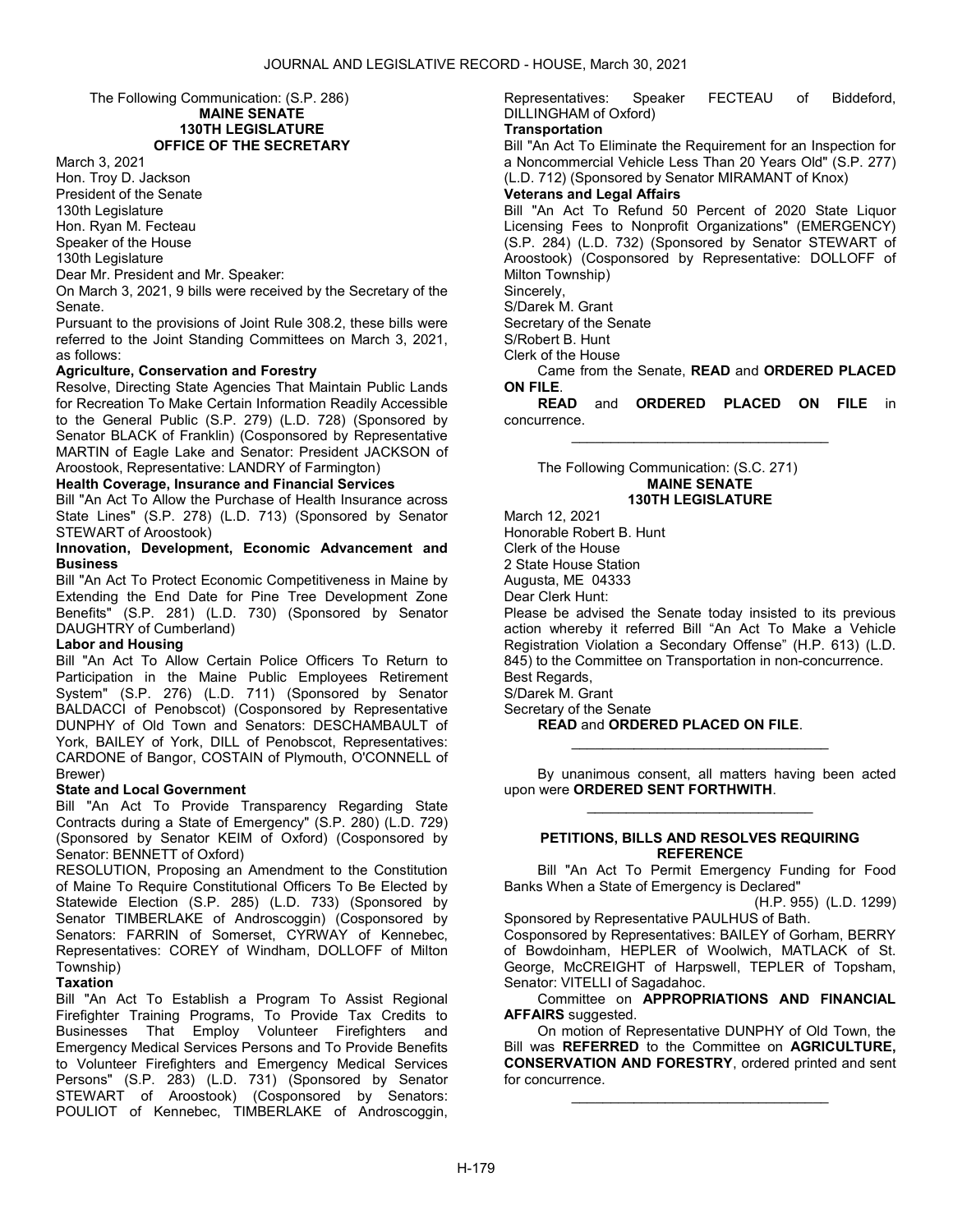Bill "An Act To Allow the Adjutant General of the Maine National Guard To Request Quick Response Funds from the Maine Budget Stabilization Fund after Receiving Authorization from the Governor"

(H.P. 964) (L.D. 1308)

Sponsored by Representative HUTCHINS of Penobscot. Committee on APPROPRIATIONS AND FINANCIAL AFFAIRS suggested.

 On motion of Representative DUNPHY of Old Town, the Bill was **REFERRED** to the Committee on **VETERANS AND** LEGAL AFFAIRS, ordered printed and sent for concurrence.

\_\_\_\_\_\_\_\_\_\_\_\_\_\_\_\_\_\_\_\_\_\_\_\_\_\_\_\_\_\_\_\_\_

 Bill "An Act To Provide Funds for Community-based Substance Use Disorder Treatment and Recovery Services and To Reduce by Half the Funding for the Maine Drug Enforcement Agency"

(H.P. 954) (L.D. 1298)

Sponsored by Representative WARREN of Hallowell. Bill "An Act To Restrict the Sale, Purchase and Use of Fireworks in the State"

(H.P. 963) (L.D. 1307)

Sponsored by Representative CLOUTIER of Lewiston. Cosponsored by Senator LIBBY of Androscoggin and Representatives: BROOKS of Lewiston, CRAVEN of Lewiston, FAY of Raymond, HEPLER of Woolwich, RECKITT of South Portland, Senator: DESCHAMBAULT of York.

 Bill "An Act To Clarify Who Signs and Swears to a Certificate Stating the Results of a Breath-alcohol Test"

(H.P. 969) (L.D. 1313) Sponsored by Representative O'NEIL of Saco.

Cosponsored by Senator MIRAMANT of Knox.

 Bill "An Act To Protect Firearm Use and Possession Rights during a State of Emergency and Require a Two-thirds Vote by the Legislative Council To Declare or Extend a State of Emergency"

(H.P. 971) (L.D. 1315) Sponsored by Representative FAULKINGHAM of Winter Harbor.

 Bill "An Act To Provide Funding for the Maine Length of Service Award Program"

(H.P. 972) (L.D. 1316)

Sponsored by Representative ZEIGLER of Montville.

Cosponsored by Representatives: CRAFTS of Newcastle, CUDDY of Winterport, FAY of Raymond, McCREA of Fort Fairfield, Senator: CURRY of Waldo.

 Committee on CRIMINAL JUSTICE AND PUBLIC SAFETY suggested and ordered printed.

REFERRED to the Committee on CRIMINAL JUSTICE AND PUBLIC SAFETY and ordered printed.

\_\_\_\_\_\_\_\_\_\_\_\_\_\_\_\_\_\_\_\_\_\_\_\_\_\_\_\_\_\_\_\_\_

Sent for concurrence.

 Bill "An Act To Maximize Service to Students by Adopting Conditional Allowances for Participation by Families of School Board Members in School Activities"

(H.P. 975) (L.D. 1323)

Sponsored by Representative BABBIDGE of Kennebunk. Cosponsored by Senator BALDACCI of Penobscot and Representatives: BERRY of Bowdoinham, MILLETT of Cape Elizabeth, ROCHE of Wells, Senator: RAFFERTY of York.

 Bill "An Act To Establish the Career Advancement and Navigation Initiative in the Department of Education To Lower Barriers to Career Advancement"

(H.P. 981) (L.D. 1329)

Sponsored by Representative TALBOT ROSS of Portland. Cosponsored by Representatives: CLOUTIER of Lewiston, CUDDY of Winterport, RIELLY of Westbrook, TEPLER of Topsham, Senator: BAILEY of York.

 Bill "An Act To Create Education Choices by Creating Education Savings Accounts for Maine Students"

(H.P. 994) (L.D. 1343) Sponsored by Representative HANLEY of Pittston.

Cosponsored by Representatives: FECTEAU of Augusta, PICKETT of Dixfield, SAMPSON of Alfred.

 Committee on EDUCATION AND CULTURAL AFFAIRS suggested and ordered printed.

REFERRED to the Committee on EDUCATION AND CULTURAL AFFAIRS and ordered printed.

Sent for concurrence.

 Bill "An Act To Include Crisis Response Services in Emergency Services Offered through the E-9-1-1 System" (H.P. 962) (L.D. 1306)

\_\_\_\_\_\_\_\_\_\_\_\_\_\_\_\_\_\_\_\_\_\_\_\_\_\_\_\_\_\_\_\_\_

Sponsored by Representative MORALES of South Portland. Bill "An Act To Require Dispatch Units To Employ a

Person with a Social Work Background"

(H.P. 970) (L.D. 1314) Sponsored by Representative TERRY of Gorham. Bill "An Act To Protect Maine Electricity Customers from

Threats of Disconnection in the Wintertime"

(H.P. 980) (L.D. 1328)

Sponsored by Representative BERRY of Bowdoinham. Cosponsored by Senator BALDACCI of Penobscot.

Bill "An Act Regarding Net Energy Billing Limits"

(H.P. 983) (L.D. 1332)

Sponsored by Representative BERRY of Bowdoinham.<br>Committee on **ENERGY, UTILITIES** Committee on ENERGY, UTILITIES AND

**TECHNOLOGY** suggested and ordered printed. REFERRED to the Committee on ENERGY, UTILITIES AND TECHNOLOGY and ordered printed.

Sent for concurrence.

 Bill "An Act To Support Transitional Housing for Persons Experiencing Abuse, Dangerous Living Conditions, Economic Insecurity Due to Divorce or Separation, Chronic Homelessness, Substance Use Disorder or Mental Disorders"

\_\_\_\_\_\_\_\_\_\_\_\_\_\_\_\_\_\_\_\_\_\_\_\_\_\_\_\_\_\_\_\_\_

(H.P. 957) (L.D. 1301)

Sponsored by Representative COLLINGS of Portland. Cosponsored by Senator BALDACCI of Penobscot and Representatives: MADIGAN of Waterville, PERRY of Calais, STOVER of Boothbay, SYLVESTER of Portland.

 Bill "An Act To Streamline Requests for Housing Assistance"

(H.P. 961) (L.D. 1305)

Sponsored by Representative MORALES of South Portland. Bill "An Act To Provide Relief from Audit Requirements

for Certain Health Care Facilities during a State of Emergency" (EMERGENCY)

(H.P. 977) (L.D. 1325) Sponsored by Representative PERRY of Bangor.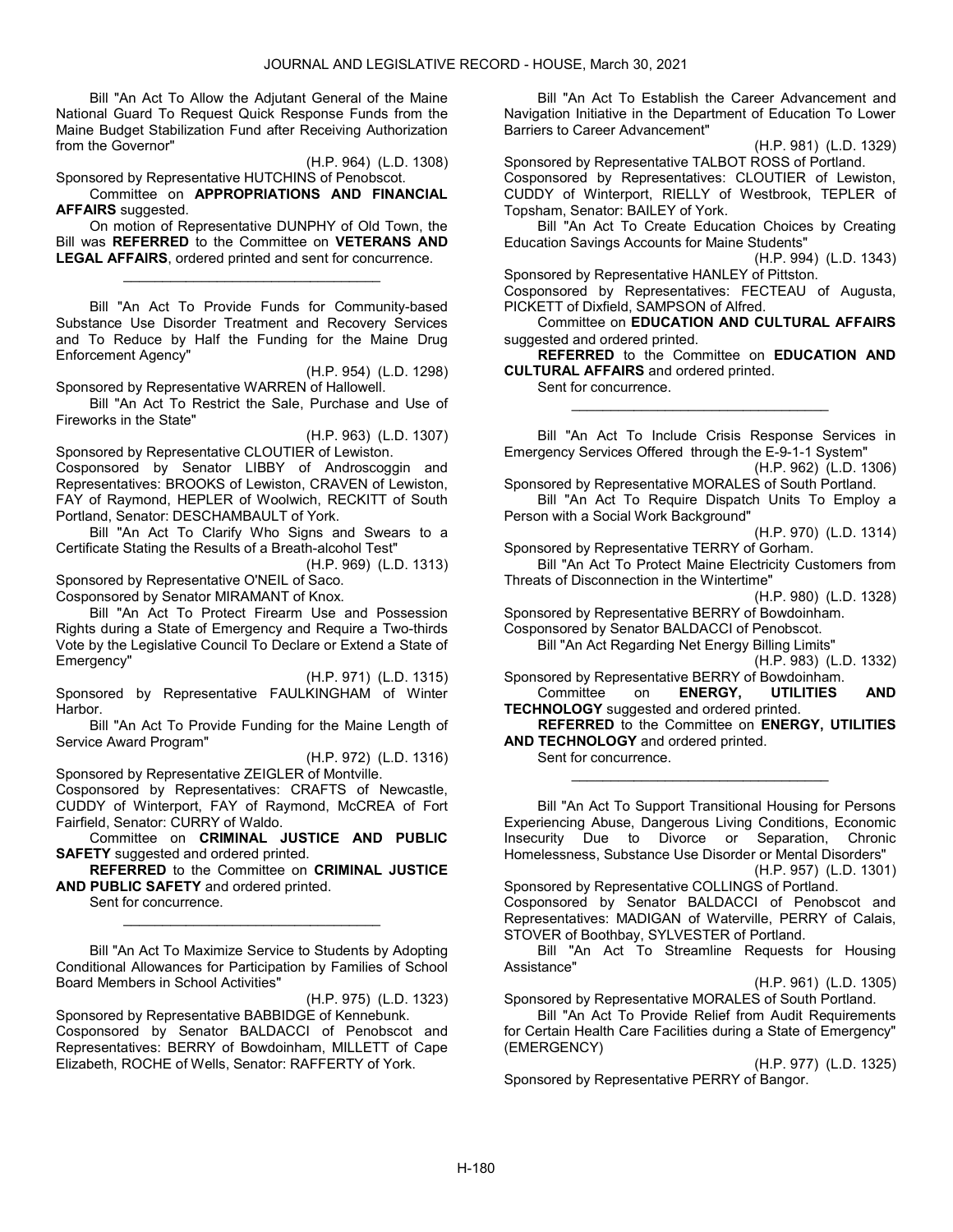Bill "An Act Concerning the Dispensation of Naloxone Hydrochloride by Emergency Medical Services Providers"

(H.P. 984) (L.D. 1333) Sponsored by Representative ZAGER of Portland. Cosponsored by Senator MOORE of Washington and Representatives: CRAVEN of Lewiston, MADIGAN of Waterville, PERRY of Calais, STOVER of Boothbay, Senators: BALDACCI of Penobscot, MAXMIN of Lincoln.

 Bill "An Act To Clarify the Authority of the Department of Health and Human Services during a Public Health Emergency"

(H.P. 995) (L.D. 1344)

Sponsored by Representative MEYER of Eliot.

Submitted by the Department of Health and Human Services pursuant to Joint Rule 204.

 Committee on HEALTH AND HUMAN SERVICES suggested and ordered printed.

REFERRED to the Committee on HEALTH AND HUMAN SERVICES and ordered printed.

Sent for concurrence.

 Bill "An Act To Protect Medicare Beneficiaries from Surprise Medical Billing"

(H.P. 992) (L.D. 1341)

Sponsored by Representative BELL of Yarmouth. Committee on HEALTH COVERAGE, INSURANCE AND

FINANCIAL SERVICES suggested and ordered printed. REFERRED to the Committee on HEALTH COVERAGE,

INSURANCE AND FINANCIAL SERVICES and ordered printed.

Sent for concurrence.

 Resolve, To Change the Educational Requirements of Certain Behavioral Health Professionals (EMERGENCY)

\_\_\_\_\_\_\_\_\_\_\_\_\_\_\_\_\_\_\_\_\_\_\_\_\_\_\_\_\_\_\_\_\_

(H.P. 958) (L.D. 1302) Sponsored by Representative STEARNS of Guilford.

Cosponsored by Representative: JAVNER of Chester, Senator: MOORE of Washington.

 Committee on HEALTH COVERAGE, INSURANCE AND FINANCIAL SERVICES suggested.

 On motion of TEPLER of Topsham, the Resolve was REFERRED to the Committee on HEALTH AND HUMAN SERVICES, ordered printed and sent for concurrence.

\_\_\_\_\_\_\_\_\_\_\_\_\_\_\_\_\_\_\_\_\_\_\_\_\_\_\_\_\_\_\_\_\_

 Bill "An Act To Provide Protection for Tractors When Using Public Ways" (EMERGENCY)

(H.P. 973) (L.D. 1321) Sponsored by Representative KINNEY of Knox.

Cosponsored by Senator TIMBERLAKE of Androscoggin and Representative: LYMAN of Livermore Falls, Senator: BLACK of Franklin.

 Committee on HEALTH COVERAGE, INSURANCE AND FINANCIAL SERVICES suggested.

 On motion of TEPLER of Topsham, the Bill was REFERRED to the Committee on TRANSPORTATION, ordered printed and sent for concurrence.

\_\_\_\_\_\_\_\_\_\_\_\_\_\_\_\_\_\_\_\_\_\_\_\_\_\_\_\_\_\_\_\_\_

 Bill "An Act To Provide Educational Opportunities for Family Members of Deceased Veterans, First Responders and Health Care Workers"

(H.P. 953) (L.D. 1297) Sponsored by Representative BROOKS of Lewiston.

Cosponsored by Senator LIBBY of Androscoggin and Representatives: CLOUTIER of Lewiston, CRAVEN of Lewiston, DUNPHY of Old Town, Speaker FECTEAU of Biddeford, Senator: CLAXTON of Androscoggin.

 Bill "An Act To Address Systemic Racism and Improve Economic Prosperity"

(H.P. 965) (L.D. 1309)

Sponsored by Representative TALBOT ROSS of Portland. Bill "An Act To Create the Maine Health Care Provider Loan Repayment Program"

(H.P. 979) (L.D. 1327)

Sponsored by Representative BAILEY of Gorham. Cosponsored by Representatives: CROCKETT of Portland, EVANS of Dover-Foxcroft, FAY of Raymond, PEBWORTH of Blue Hill, ROBERTS of South Berwick, SYLVESTER of Portland, Senator: DAUGHTRY of Cumberland.<br>Committee on **INNOVATION, DE** 

DEVELOPMENT. ECONOMIC ADVANCEMENT AND BUSINESS suggested and ordered printed.

REFERRED to the Committee on INNOVATION,<br>ELOPMENT, ECONOMIC ADVANCEMENT AND DEVELOPMENT, ECONOMIC ADVANCEMENT AND BUSINESS and ordered printed.

\_\_\_\_\_\_\_\_\_\_\_\_\_\_\_\_\_\_\_\_\_\_\_\_\_\_\_\_\_\_\_\_\_

Sent for concurrence.

 Bill "An Act To Guarantee Housing Rights during a State of Civil Emergency" (EMERGENCY)

(H.P. 952) (L.D. 1296) Sponsored by Representative COLLINGS of Portland. Cosponsored by Senator BALDACCI of Penobscot and Representative: TALBOT ROSS of Portland.

 Bill "An Act To Ensure Judicial Discretion in Sentencing" (H.P. 959) (L.D. 1303)

Sponsored by Representative WARREN of Hallowell. Cosponsored by Senator BAILEY of York and Representatives: EVANGELOS of Friendship, HARNETT of Gardiner, LOOKNER of Portland, MORALES of South Portland, O'NEIL of Saco, PLUECKER of Warren, TALBOT ROSS of Portland, WILLIAMS of Bar Harbor.

Bill "An Act Regarding Criminal Records"

(H.P. 966) (L.D. 1310)

Sponsored by Representative TALBOT ROSS of Portland.

 Resolve, Directing the Department of Health and Human Services To Conduct an Assessment of Human Trafficking in the State

# (H.P. 976) (L.D. 1324)

Sponsored by Representative ROBERTS of South Berwick. Cosponsored by Representatives: ANDREWS of Paris, CLOUTIER of Lewiston, MEYER of Eliot, RECKITT of South Portland, STOVER of Boothbay, Senator: BREEN of Cumberland.

 Bill "An Act To Provide Funding for the Maine Civil Legal Services Fund"

(H.P. 978) (L.D. 1326)

Sponsored by Representative CARDONE of Bangor. Bill "An Act To Discontinue the Use of the Terms 'Handicap,' 'Handicapped' and 'Hearing Impaired' in State Laws, Rules and Official Documents"

Sponsored by Representative ZEIGLER of Montville. Cosponsored by Representatives: BAILEY of Gorham, DODGE of Belfast, Senator: BREEN of Cumberland.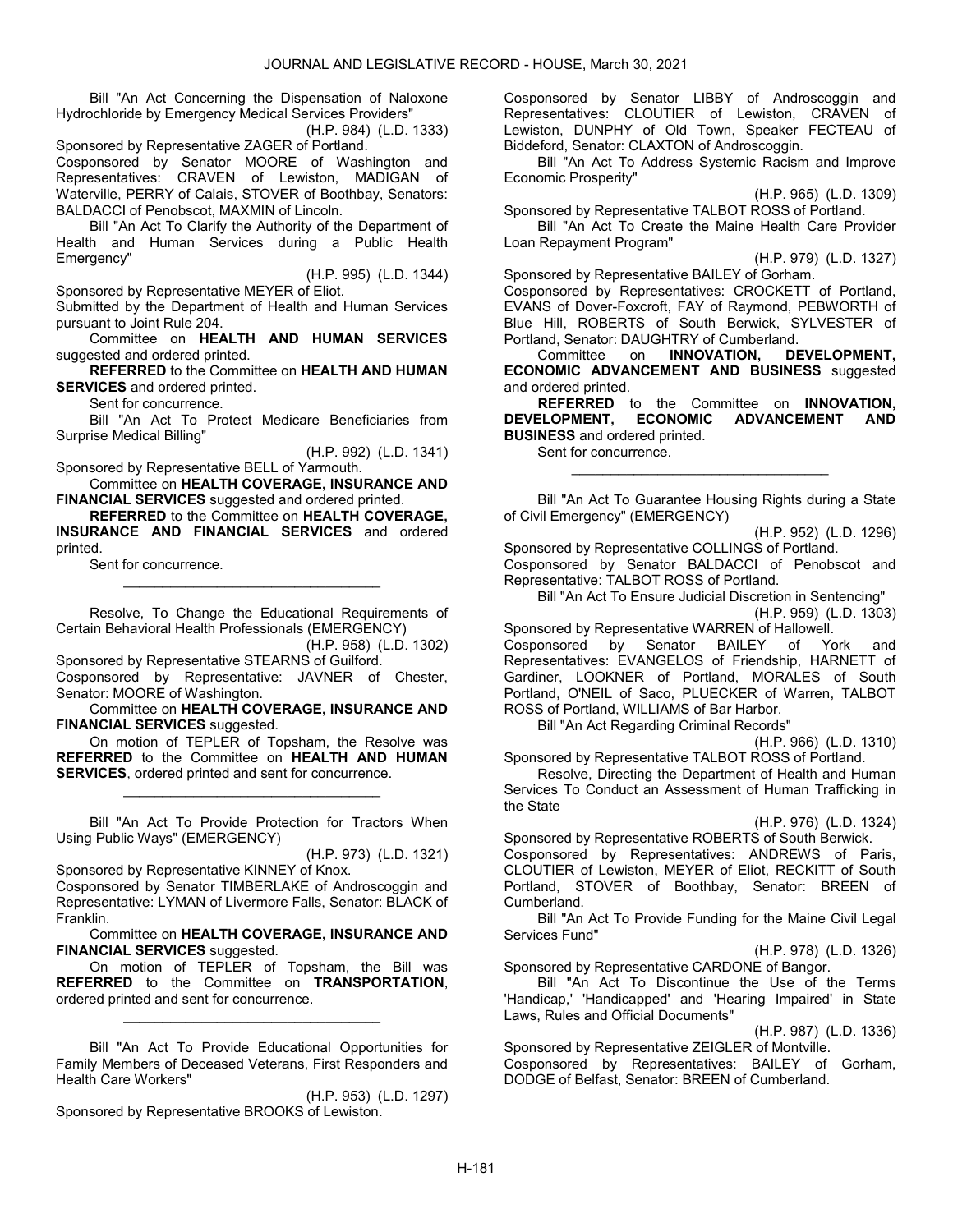Bill "An Act To Ensure Municipal Compliance with Federal Immigration Laws"

(H.P. 991) (L.D. 1340)

Sponsored by Representative GREENWOOD of Wales. Committee on JUDICIARY suggested and ordered printed.

REFERRED to the Committee on JUDICIARY and ordered printed.

\_\_\_\_\_\_\_\_\_\_\_\_\_\_\_\_\_\_\_\_\_\_\_\_\_\_\_\_\_\_\_\_\_

Sent for concurrence.

 Resolve, Directing the Maine State Housing Authority To Allow Rental Housing Owners To Apply for Emergency Rental Relief Assistance (EMERGENCY)

(H.P. 974) (L.D. 1322)

Sponsored by Representative DRINKWATER of Milford.

Cosponsored by Representatives: ARATA of New Gloucester, BLIER of Buxton.

 Bill "An Act To Protect Employees' Exercise of Workplace Rights"

(H.P. 989) (L.D. 1338)

Sponsored by Representative MILLETT of Cape Elizabeth. Cosponsored by Representatives: CUDDY of Winterport, GERE of Kennebunkport, PEBWORTH of Blue Hill, ROEDER of Bangor, Senator: MIRAMANT of Knox.

 Bill "An Act To Clarify That Municipal Firefighters, Volunteer First Responders and Substitute Teachers Are Excluded from Maine Earned Paid Leave"

(H.P. 990) (L.D. 1339) Sponsored by Representative GREENWOOD of Wales.

 Committee on LABOR AND HOUSING suggested and ordered printed.

REFERRED to the Committee on LABOR AND HOUSING and ordered printed.

\_\_\_\_\_\_\_\_\_\_\_\_\_\_\_\_\_\_\_\_\_\_\_\_\_\_\_\_\_\_\_\_\_

Sent for concurrence.

 Bill "An Act To Require County Governments To Coordinate with Municipalities To Create Plans To Address Homelessness"

(H.P. 956) (L.D. 1300)

Sponsored by Representative SUPICA of Bangor. Cosponsored by Senator BALDACCI of Penobscot and Representatives: CUDDY of Winterport, EVANS of Dover-Foxcroft, Senator: MAXMIN of Lincoln.

 Committee on STATE AND LOCAL GOVERNMENT suggested and ordered printed.

REFERRED to the Committee on STATE AND LOCAL GOVERNMENT and ordered printed.

Sent for concurrence.

 Bill "An Act Regarding the State Employee Health Commission"

\_\_\_\_\_\_\_\_\_\_\_\_\_\_\_\_\_\_\_\_\_\_\_\_\_\_\_\_\_\_\_\_\_

(H.P. 967) (L.D. 1311)

Sponsored by Representative EVANS of Dover-Foxcroft. Cosponsored by Representatives: ARFORD of Brunswick, BROOKS of Lewiston, DOUDERA of Camden, LIBBY of Auburn, MATHIESON of Kittery.

 Committee on STATE AND LOCAL GOVERNMENT suggested.

 On motion of MATLACK of St. George, the Bill was REFERRED to the Committee on HEALTH COVERAGE, INSURANCE AND FINANCIAL SERVICES, ordered printed and sent for concurrence.

 Bill "An Act To Remove Barriers to Accessory Dwelling Units and Allow Accessory Dwelling Units where Single-family Houses Are Allowed"

\_\_\_\_\_\_\_\_\_\_\_\_\_\_\_\_\_\_\_\_\_\_\_\_\_\_\_\_\_\_\_\_\_

(H.P. 968) (L.D. 1312)

Sponsored by Representative GEIGER of Rockland. Cosponsored by Senator MIRAMANT of Knox and Representatives: BAILEY of Gorham, DOUDERA of Camden, MORALES of South Portland, OSHER of Orono.

 Committee on STATE AND LOCAL GOVERNMENT suggested and ordered printed.

 On motion of Representative MATLACK of St. George, the Bill was REFERRED to the Committee on LABOR AND HOUSING, ordered printed and sent for concurrence.

\_\_\_\_\_\_\_\_\_\_\_\_\_\_\_\_\_\_\_\_\_\_\_\_\_\_\_\_\_\_\_\_\_

 Bill "An Act To Create the Career and Technical Education Workforce Fund"

(H.P. 960) (L.D. 1304)

Sponsored by Speaker FECTEAU of Biddeford. Bill "An Act To Promote Economic Development through Increased Film Incentives"

(H.P. 985) (L.D. 1334)

Sponsored by Representative SALISBURY of Westbrook. Cosponsored by Senator DAUGHTRY of Cumberland and Representatives: FECTEAU of Augusta, ROEDER of Bangor, TERRY of Gorham, WHITE of Waterville, WILLIAMS of Bar Harbor, Senators: BAILEY of York, CHIPMAN of Cumberland, POULIOT of Kennebec.

 Bill "An Act To Provide for Exemption from the Sales Tax for Basic Needs Products and Offset the Loss of Revenue"

(H.P. 986) (L.D. 1335) Sponsored by Representative TEPLER of Topsham. Cosponsored by Senator BREEN of Cumberland and Representatives: COLLINGS of Portland, GRAMLICH of Old Orchard Beach, MATLACK of St. George, SACHS of Freeport, TERRY of Gorham, Senator: CHIPMAN of Cumberland.

 Bill "An Act To Increase Affordable Housing and Reduce Property Taxes through an Impact Fee on Vacant Residences"

(H.P. 988) (L.D. 1337)

Sponsored by Representative KESSLER of South Portland. Cosponsored by Senator CHIPMAN of Cumberland and Representatives: BRENNAN of Portland, CLOUTIER of Lewiston, GERE of Kennebunkport, HYMANSON of York, MORALES of South Portland, OSHER of Orono, STOVER of Boothbay.

Bill "An Act To Authorize a Local Option Sales Tax on Lodging and Other Goods and Provide Funding for Tax Abatement and Rental Relief"

(H.P. 993) (L.D. 1342)

Sponsored by Representative SYLVESTER of Portland. Committee on TAXATION suggested and ordered printed.

REFERRED to the Committee on TAXATION and ordered printed.

Sent for concurrence.

 By unanimous consent, all matters having been acted upon were ORDERED SENT FORTHWITH. \_\_\_\_\_\_\_\_\_\_\_\_\_\_\_\_\_\_\_\_\_\_\_\_\_\_\_\_\_\_\_\_\_

\_\_\_\_\_\_\_\_\_\_\_\_\_\_\_\_\_\_\_\_\_\_\_\_\_\_\_\_\_\_\_\_\_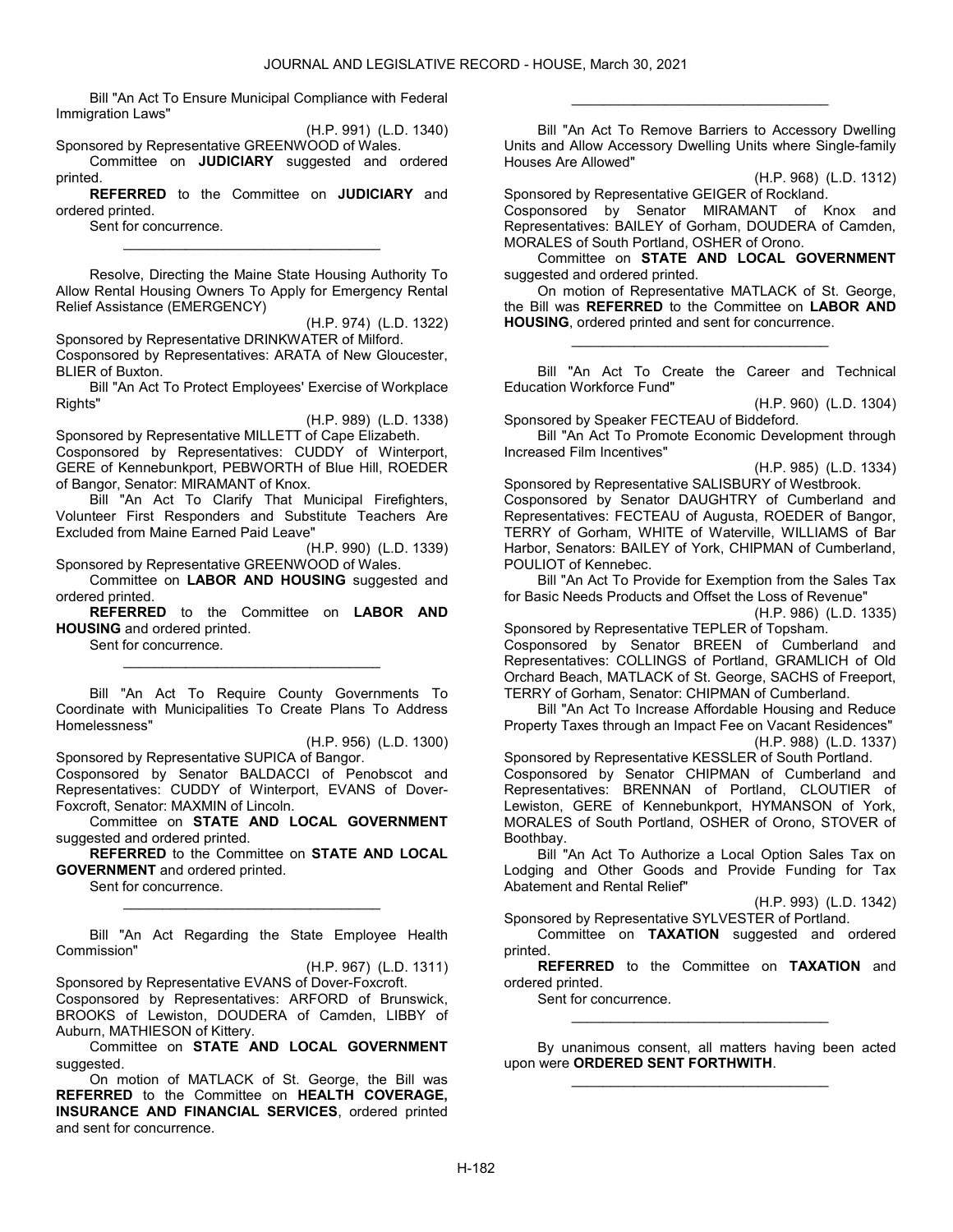#### **ORDERS**

 On motion of Representative TERRY of Gorham, the following Joint Resolution: (H.P. 882) (Cosponsored by Representatives: DODGE of Belfast, FECTEAU of Augusta, HEPLER of Woolwich, SALISBURY of Westbrook)

# JOINT RESOLUTION, RECOGNIZING THE WORK OF TEACHERS DURING THE COVID-19 PANDEMIC

 WHEREAS, education and knowledge are the foundation of the current and future strength of Maine; and

 WHEREAS, teachers and other education staff have earned and deserve the respect of their students and communities for their selfless dedication to community service and the futures of the children of Maine; and

 WHEREAS, it is important to recognize the extraordinary role teachers and other education staff play in the lives of Maine students; and

 WHEREAS, the COVID-19 pandemic has increased and dramatically changed the duties of teachers and other education staff; and

 WHEREAS, despite school closures due to the COVID-19 pandemic, teachers and other education staff have stepped up in new ways to support their students and communities, including by coordinating remote learning, supporting the mental health of students, providing meals to students in need and distributing technology to students; and

 WHEREAS, this implementation of adaptive responses to the emerging education challenges serves to protect young people's educational opportunities during and following the COVID-19 pandemic; now, therefore, be it

 RESOLVED: That We, the Members of the One Hundred and Thirtieth Legislature now assembled in the First Regular Session, on behalf of the people we represent, take this opportunity to recognize the roles and contributions of the teachers and other education staff in building and enhancing the civic, cultural and economic well-being of Maine and in supporting students' opportunity to learn during the challenging crisis of the COVID-19 pandemic.

# READ.

 The SPEAKER: The Chair recognizes the Representative from Gorham, Representative Terry.

Representative TERRY: Thank you, Mr. Speaker. Mr. Speaker and colleagues in the House, I'd like to start by letting you all know that the idea for this resolution came from the superintendent of schools in my district.

Each year, we meet to discuss the school's needs and nearly every time, as we likely all hear, the largest needs have to do with funding. This year when we met, the first thing our superintendent said was that she wanted to make sure that the people of Maine knew about the amazing job school staff have done during the pandemic and hope that we could give public recognition for this because, as we all know, during normal times working in a school is a demanding job. Teachers spend multiple hours outside the classroom developing lesson plans, grading students' work, coming up with engaging activities and even sometimes buying school supplies for their students. School nurses anticipate breakouts of strep throat and pop quiz fever while they're also providing a safe place for kids to go when they're feeling unwell. Maintenance staff work their schedules around daily lessons, recess, and parent-teacher meetings, always managing to get the school fixed and clean just in time for kids and teachers to arrive. Support staff spend time chasing down students and teachers to make sure everyone is where they need to be and they have everything they need to be successful. But, as we know, these are not normal times. Support staff are sending extraordinary amounts of learning resources home with kids, tracking down students is infinitively more challenging as they have internet connections and varying home life circumstances to contend with. Facilities technicians spent this last year hunting down materials to keep our kids safe by making classroom adjustments with equipment that was nearly impossible to find and ready those rooms for remote technology. Custodial staff broadened their scope of practice not only to remind our kiddos to clean up after themselves, but now also to focus on the critical work of keeping our schools cleaned and sanitized to a degree not dissimilar from research laboratories.

The value of this work and the care and precision that involves has increased exponentially. Our kids' lives and wellbeing now depend on this work in ways unimaginable just over a year ago. Teachers have had to completely rearrange schedules and come up with four separate lessons and plans versus the regular one-class syllabus that they usually do. They've had to counsel children way beyond what they ever signed up for and they've had to keep track harder than ever to make sure students didn't fall through the cracks and have had to fight to make sure kids keep up with grade-level expectations. All of this while frequently being away from<br>students for lengthy periods of time. These new students for lengthy periods of time. responsibilities have been heaped on our school workers all the while managing the impacts of the pandemic in their own lives and the lives of their families and loved ones. They've done their level best to keep students engaged, educated, and safe in a time when uncertainty rages around them and despair seems like a much easier option. But they have persevered and we will be forever in their debt. So, it's with my deepest gratitude that I put forward this joint resolution.

 Subsequently, the Joint Resolution was ADOPTED. Sent for concurrence. \_\_\_\_\_\_\_\_\_\_\_\_\_\_\_\_\_\_\_\_\_\_\_\_\_\_\_\_\_\_\_\_\_

#### REPORTS OF COMMITTEE Refer to the Committee on Judiciary Pursuant to Statute

 Representative HARNETT for the Joint Standing Committee on Judiciary on Bill "An Act To Implement the Recommendations of the Right To Know Advisory Committee" (H.P. 996) (L.D. 1345)

Reporting that it be **REFERRED** to the Committee on **JUDICIARY** pursuant to the Maine Revised Statutes, Title 1, section 411, subsection 6, paragraph G.

 Report was READ and ACCEPTED and the Bill REFERRED to the Committee on JUDICIARY.

Sent for concurrence.

#### Refer to the Committee on Judiciary Pursuant to Statute

\_\_\_\_\_\_\_\_\_\_\_\_\_\_\_\_\_\_\_\_\_\_\_\_\_\_\_\_\_\_\_\_\_

 Representative HARNETT for the Joint Standing Committee on Judiciary on Bill "An Act To Implement the Recommendations of the Right To Know Advisory Committee Concerning Fees Charged for Responding to Public Records Requests"

(H.P. 997) (L.D. 1346)

Reporting that it be REFERRED to the Committee on JUDICIARY pursuant to the Maine Revised Statutes, Title 1, section 411, subsection 6, paragraph G.

 Report was READ and ACCEPTED and the Bill REFERRED to the Committee on JUDICIARY.

\_\_\_\_\_\_\_\_\_\_\_\_\_\_\_\_\_\_\_\_\_\_\_\_\_\_\_\_\_\_\_\_\_

Sent for concurrence.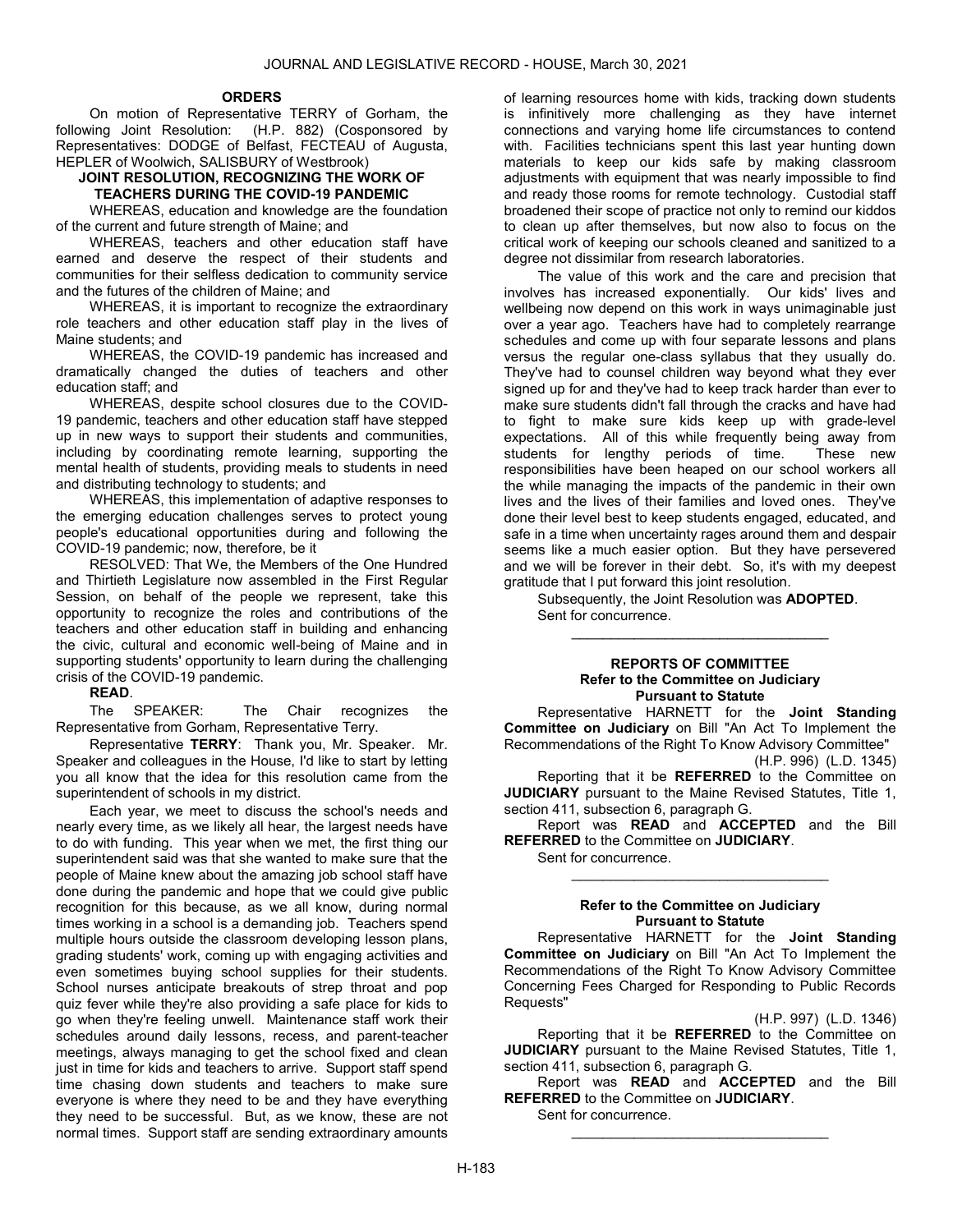By unanimous consent, all matters having been acted upon were ORDERED SENT FORTHWITH. \_\_\_\_\_\_\_\_\_\_\_\_\_\_\_\_\_\_\_\_\_\_\_\_\_\_\_\_\_\_\_\_\_

#### CONSENT CALENDAR First Day

 In accordance with House Rule 519, the following items appeared on the Consent Calendar for the First Day:

 (S.P. 38) (L.D. 30) Resolve, Authorizing the Director of the Bureau of Parks and Lands To Convey a Parcel of Land in Augusta to the Maine Veterans' Homes Committee on<br> **AGRICULTURE, CONSERVATION AND FORESTRY** AGRICULTURE, CONSERVATION reporting Ought to Pass as Amended by Committee Amendment "A" (S-24)

(S.P. 44) (L.D. 36) Bill "An Act To Amend the Definition<br>of 'Timber Harvesting'" Committee on **AGRICULTURE**. Committee on AGRICULTURE, CONSERVATION AND FORESTRY reporting Ought to Pass as Amended by Committee Amendment "A" (S-25)

 (S.P. 93) (L.D. 204) Bill "An Act To Amend the Law Regarding the Interest Rate for State Loans under the Potato Marketing Improvement Fund" (EMERGENCY) Committee on **AGRICULTURE, CONSERVATION AND FORESTRY CONSERVATION** reporting Ought to Pass as Amended by Committee Amendment "A" (S-23)

 (H.P. 33) (L.D. 67) Bill "An Act To Assist in the Restoration of Atlantic Salmon" Committee on ENVIRONMENT AND NATURAL RESOURCES reporting Ought to Pass

 (H.P. 35) (L.D. 69) Bill "An Act To Reduce Duplicative Permitting Review for Projects under the Site Location of Development Laws" Committee on ENVIRONMENT AND NATURAL RESOURCES reporting Ought to Pass

 (H.P. 239) (L.D. 335) Bill "An Act To Clarify Requirements for Criminal History Record Checks Pursuant to the Federal Family First Prevention Services Act" (EMERGENCY) Committee on HEALTH AND HUMAN SERVICES reporting Ought to Pass

 (H.P. 300) (L.D. 416) Bill "An Act Regarding the Production and Sale of Birch Syrup and Birch Syrup Products"<br>(EMERGENCY) Committee on **AGRICULTURE**, (EMERGENCY) Committee on AGRICULTURE, CONSERVATION AND FORESTRY reporting Ought to Pass

 (H.P. 346) (L.D. 472) Resolve, Regarding Legislative Review of Chapter 104: Certain Payments Not Immediate, a Major Substantive Rule of the Treasurer of State (EMERGENCY) Committee on STATE AND LOCAL GOVERNMENT reporting Ought to Pass

 (H.P. 420) (L.D. 577) Resolve, Regarding Legislative Review of Chapter 6: Crisis Prevention and Intervention Services, a Major Substantive Rule of the Department of Health and Human Services, Office of Aging and Disability<br>Services (EMERGENCY) Committee on HEALTH AND Committee on HEALTH AND HUMAN SERVICES reporting Ought to Pass

 (H.P. 451) (L.D. 615) Bill "An Act To Remove the Advanced Cardiac Life Support Certification Requirement for Dental Therapists" (EMERGENCY) Committee on HEALTH COVERAGE, INSURANCE AND FINANCIAL SERVICES reporting Ought to Pass

 (H.P. 51) (L.D. 85) Bill "An Act Concerning MaineCare Coverage for Donor Breast Milk" Committee on HEALTH AND HUMAN SERVICES reporting Ought to Pass as Amended by Committee Amendment "A" (H-45)

 (H.P. 59) (L.D. 93) Bill "An Act To Improve Maine's Quality Rating System for Child Care Services" Committee on HEALTH AND HUMAN SERVICES reporting Ought to Pass as Amended by Committee Amendment "A" (H-51)

 (H.P. 72) (L.D. 106) Bill "An Act To Amend Maine's Aquaculture Leasing and Licensing Statutes" Committee on MARINE RESOURCES reporting Ought to Pass as Amended by Committee Amendment "A" (H-47)

 (H.P. 108) (L.D. 152) Bill "An Act To Address Training Requirements for Harbor Masters" Committee on MARINE RESOURCES reporting Ought to Pass as Amended by Committee Amendment "A" (H-49)

 (H.P. 142) (L.D. 207) Resolve, Regarding Legislative Review of Portions of Chapter 1: Fee Schedule, a Major Substantive Rule of the Department of Agriculture, Conservation and Forestry, Maine Land Use Planning Commission (EMERGENCY) Committee on AGRICULTURE, CONSERVATION AND FORESTRY reporting Ought to Pass as Amended by Committee Amendment "A" (H-44)

 (H.P. 226) (L.D. 322) Bill "An Act To Provide Occupants of Motor Vehicles with Gold Star Family Registration Plates Free Entry to State Parks and Historic Sites" Committee on AGRICULTURE, CONSERVATION AND FORESTRY reporting Ought to Pass as Amended by Committee Amendment "A" (H-42)

 (H.P. 330) (L.D. 454) Bill "An Act To Ensure Equity in the Shellfish Depuration Compensation Process for Municipalities by Increasing the Rate of Reimbursement Paid to Municipalities" Committee on MARINE RESOURCES reporting Ought to Pass as Amended by Committee Amendment "A" (H-43)

 (H.P. 421) (L.D. 578) Resolve, Regarding Legislative Review of Portions of Chapter 113: Regulations Governing the Licensing and Functioning of Assisted Housing Programs: Infection Prevention and Control, a Major Substantive Rule of the Department of Health and Human Services, Division of Licensing and Certification (EMERGENCY) Committee on HEALTH AND HUMAN SERVICES reporting Ought to Pass as Amended by Committee Amendment "A" (H-53)

 Under suspension of the rules, Second Day Consent Calendar notification was given.

 There being no objection, the Senate Papers were PASSED TO BE ENGROSSED as Amended in concurrence and the House Papers were PASSED TO BE ENGROSSED or PASSED TO BE ENGROSSED as Amended and sent for concurrence.

 The following items were taken up out of order by unanimous consent:

\_\_\_\_\_\_\_\_\_\_\_\_\_\_\_\_\_\_\_\_\_\_\_\_\_\_\_\_\_\_\_\_\_

# ENACTORS

#### Acts

 An Act Making Unified Appropriations and Allocations for the Expenditures of State Government, General Fund and Other Funds and Changing Certain Provisions of the Law Necessary to the Proper Operations of State Government for the Fiscal Years Ending June 30, 2022 and June 30, 2023

(H.P. 525) (L.D. 715) (H. "A" H-55 to C. "A" H-52)

Was reported by the Committee on Engrossed Bills as truly and strictly engrossed.

 On motion of Representative DILLINGHAM of Oxford, was SET ASIDE.

 Representative DILLINGHAM of Oxford REQUESTED a roll call on PASSAGE TO BE ENACTED.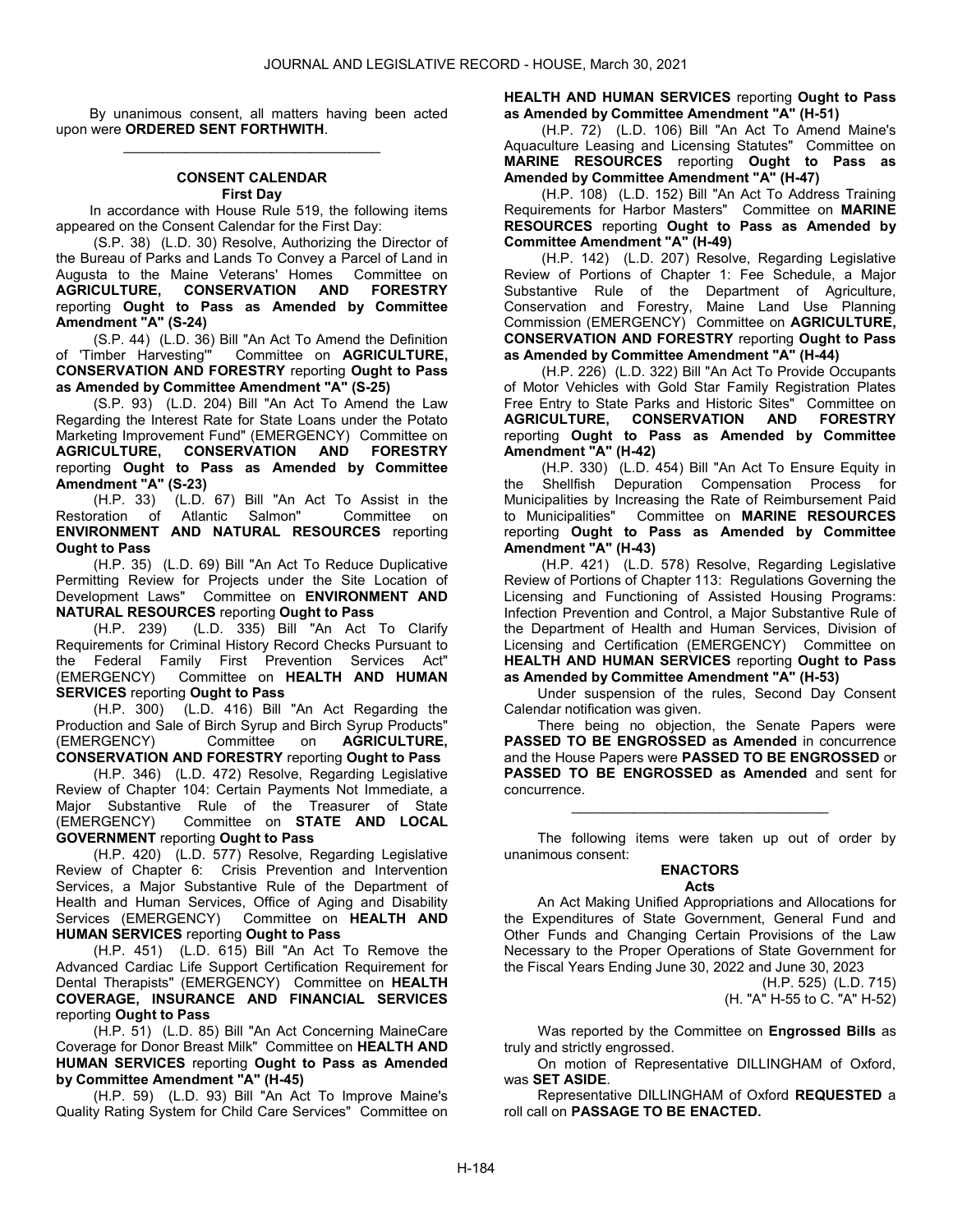More than one-fifth of the members present expressed a desire for a roll call which was ordered.

 The SPEAKER: The Chair recognizes the Representative from Oxford, Representative Dillingham.

Representative DILLINGHAM: Thank you, Mr. Speaker, Ladies and Gentlemen of the House. Just three weeks ago, I addressed this Body on the occasion of our coming together to pass a supplemental budget, the second near-unanimous supplemental budget of my tenure as a Republican leader. In total since becoming leader, we are three for three in passing bipartisan budgets, even if by a slim margin; a streak that apparently will end today.

Despite this record of working together, the decision has been made that we must move forward immediately with a budget based on fears and referencing the action of past legislative bodies. Over the course of one week, we were provided with a one-page summary of what would become the proposal before us. Informed that we could support it or not but it is what would be passed. This past Thursday, the finalized budget proposal was provided to the Appropriations Committee and voted on without a public hearing. Now, four days later, here we are poised to pass it on majority lines.

Two weeks ago, the Appropriations Committee set their schedule with a goal of moving a budget out of the committee following the expected revenue forecasts at the end of May. There was no mention by the chairs of Appropriations at the meeting just two weeks ago that we needed to move with great haste to provide predictability. One only needs to look to the schedule set by the majority to see today's claims of urgence ability are nowhere to be seen. Just two weeks ago, there was silence from the Chief Executive as the Appropriations Committee set their agenda for the coming two months. But here we are, discussing action on an incomplete budget under the guise that it's what our constituents demand.

Where was the need for predictability when our businesses were being forced to close their doors, some forever, due to ever-changing regulations not based on statistical data? What about the predictability for our parents, students, and teachers on everything from school days to afterschool activities? Where was the predictability for our citizens going months without unemployment and desperate to know how they would feed their families and pay their bills? Where is the predictability for the citizens of Maine when we return and put forth additional spending in upcoming supplementals?

As my colleague from Waterford pointed out, comments have been made that Republicans supported this budget last session. What makes this budget different from the last is that it was complete. The last biennial accounted for the policy committee views in accordance with our rules and this does not. It accounted for all state revenues and was a bipartisan negotiation. This is not and was not. A lot has changed since 2019 and saying that what was done two years ago is appropriate for today's COVID world is self-evidently false. And here we are, everyone knowing what is about to happen, knowing that with this vote the people in 400 towns and cities represented by the minority are silenced, that session will be over and the future of working relationships are in question, and yet it's going to happen anyway.

I fear it isn't for predictability that the majority is willing to pay such a high cost, but rather I feel it allows for the opportunity to operate in the forthcoming emergency session without regard for the views of the minority and all subsequent supplemental budgets and other important matters before the

House, there will be no cause to include the minority. The Chief Executive said to me that this budget is a starting point, but the starting point should never be the ending of debate. I am concerned that a precedent is now being set in how a majority budget can be used to avoid deliberating and negotiating with the minority, especially when the statements earlier today from a member of Appropriations calling for a return to the days of offering numerous budgets.

With this forced vote on an incomplete but majority budget, we are ending bipartisanship in this chamber. The few members in my caucus that served in the 129th Legislature that voted for the last biennial budget will be voting against enactment of the proposal before us today. With this vote, we are ending the voice of the minority in negotiations. I had hoped we would be able to allow the Appropriations Committee to return to negotiations but unfortunately that did not happen. I had hoped we would step back from the edge of partisan turmoil and come together in the coming weeks to do the hard and aggravating work of negotiating a complete biennial budget. That is what I believe was the responsible thing to do, the right thing to do. We are putting an end to the hope that Mainers have for us and that we should hold for ourselves that through all the difficulties and stresses of budget negotiations and debate, we are able to serve our communities and govern together. The members of the caucus I represent will not vote for what we believe to be a bullied budget. Thank you.

 The SPEAKER: The Chair recognizes the Representative from Windham, Representative Corey.

Representative COREY: Thank you, Mr. Speaker. Mr. Speaker, Men and Women of the House, when 2020 became 2021, I had hoped that this legislative year would bring about a renewed desire for bipartisanship and moderation. At a time when Appropriations should have been meeting openly and transparently, some met quietly, crafting a budget, bypassing the voices of a cross-section of Mainers, going forward without minority members.

While I would like to believe this is the byproduct of the isolation we now conduct the peoples' business in; sadly, I know it's the winner-take-all moment that has poisoned contemporary politics.

During my legislative service, I've chosen to look at policy and vote based on merit. I have avoided making decisions based on process concerns, but when a process is designed to silence, end collaboration, and avoid consensus, I have to speak up. With that said, this is an incomplete budget document. Budgets should be collaborative bills and this belief has caused me to support every budget since assuming office. I'm in my fourth term. Even when members of my own party pushed it to the very end, shutting down government a few years ago, I did not participate. You can check the record. I believe in cooperation between the parties, which is why I refuse to endorse a majority budget in any way through my votes. The reason for advancing a majority budget is pure science fiction, where some members of the Legislature must possess a time machine and can say with almost absolute certainty that the minority party will create last-minute instability when it matters most to Mainers. Of course, this imaginative claim has been and will continue to be said to avoid accountability for the support of LD 715 today. It's a futuristic fantasy, but nothing will stop those who espouse it from trying.

Really, the minority party, and by extension the institution, are harmed in two ways. One, the minority party is being smeared with conjecture, a made-up, ugly narrative. Two, a majority budget and a series of subsequent supplementals is a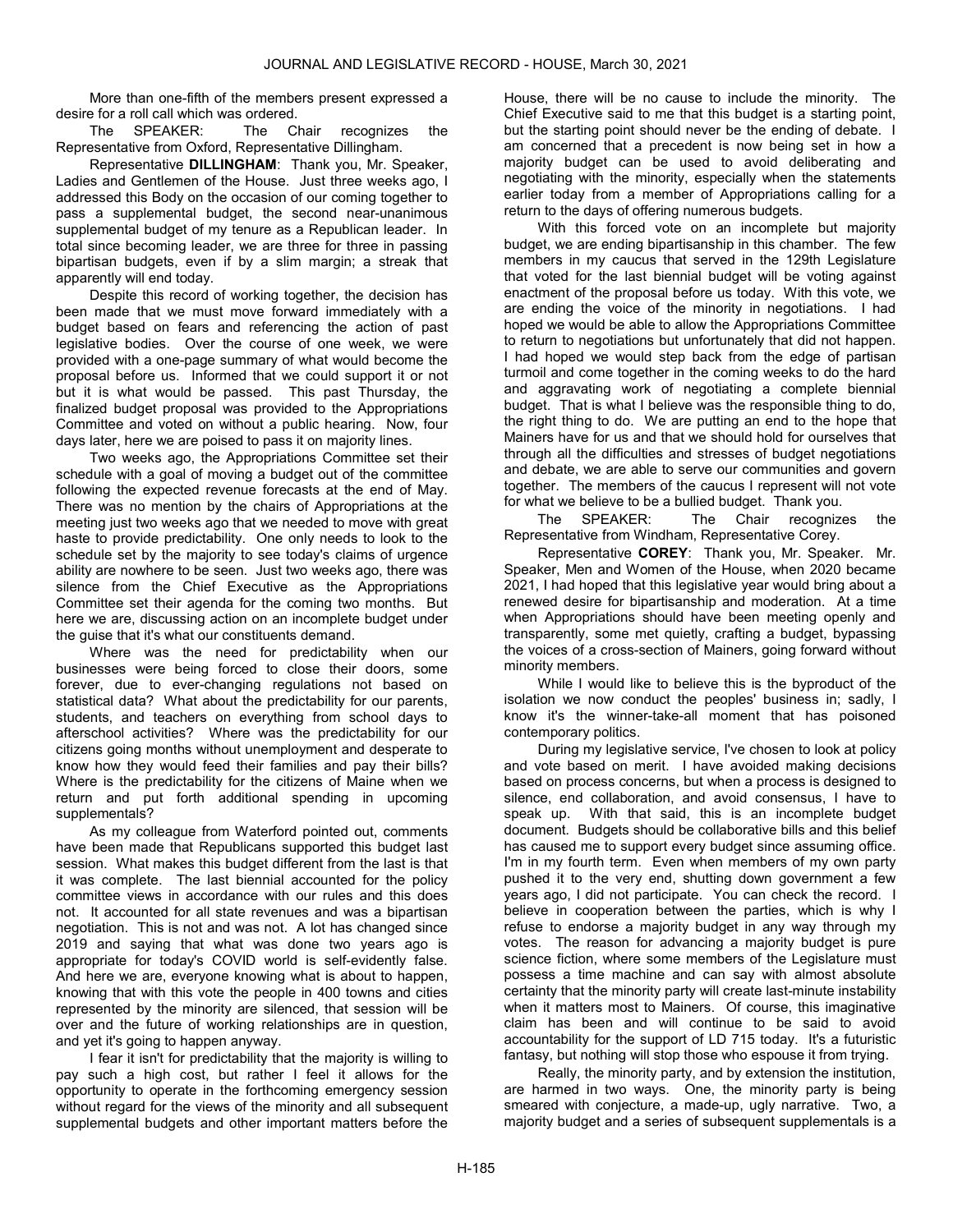means to bypass the voices of a cross-section of Maine people. These are Mainers that both Republicans and unenrolled Members represent.

Once we each complete our service to the people of Maine, most of us will be forgotten. All that will remain are tiny photos of ourselves in the back of the Legislature where we served on the wall in the back of the House Chamber. More than anything, we're here to be good stewards of the institution, to provide a legacy of bipartisanship which is necessary to meet the needs of Maine's people. Mainers have been through enough hardship already. We have time still to push the reset button and show our constituents over the next few months we can work together, restore civility, craft a budget, and put them first. I'm calling on my colleagues to reconsider their actions and return to the table. Thank you, Mr. Speaker.

 The SPEAKER: The Chair recognizes the Representative from East Machias, Representative Tuell.

Representative TUELL: Thank you, Mr. Speaker. I rise today to echo the comments of my good friend from Windham. As, like my good friend from Windham, in my fourth term, I have never opposed a final budget when push came to shove. That's seven years and many of us in this chamber can remember some very tumultuous times, when that was not an easy decision. We can remember days in late June when the prospect of a government shutdown was looming and there were those of us on my own side of the aisle who were emphatically and decisively opposed to it, much to the consternation of others.

I do not regret that decision then. I do have to regret this one today. Because this is an avoidable situation. We could take a few steps back, cool down, chill out, go back to the drawing board and come up with a true bipartisan budget. And I say that as one who has, again, supported every bipartisan budget in my time here. We could do that. It's still not too late, although it is getting later and less and less likely, we could do that, and we should do it. Because we are trying to preserve this institution. The institution is not the civic center that we're standing in or a chamber across the river or down the road, it's the legacy of 200 years of legislators.

Now, folks that are more well-spoken than I have given you a history lesson, Mr. Speaker, and given a history lesson both today and throughout the course of this, and we seem to have some divergent views by some very intelligent gentlemen. And the irony of history, being a history major, is that no two people see history quite the same way. But one thing I think we all need to pride ourselves in is the history of this institution and the precedent that we will be setting by doing what we're doing today. It's not the way we do business. It is not the way Maine does business. I know the Chief Executive responded saying this is Maine and not Washington. Well, this is a time when we can be Maine and we can get back together and can get things done. So, I regrettably will be voting today in opposition to this majority budget. Thank you,

Mr. Speaker.<br>The SPEAKER: The Chair recognizes the Representative from Pittston, Representative Hanley.

Representative HANLEY: Thank you, Mr. Speaker. Mr. Speaker, Ladies and Gentlemen of the House, in my time running for office, my slogan always was that I would come and run the State House like your house. And my wife and I, we have a modest home and we live there and we make decisions together. We have a budget we look over every week, every month, every year, we make plans. And neither

one of us lords over the other one and determines what happens in that home. To do so would be almost a form of abuse, to bully the other partner into accepting a budget by only half the home having a say in that.

So, having said that, I think that it's important to remember, and these words have been spoken before, that a house divided against itself cannot stand. So, I'm asking you here today to rethink what I've said and not divide this house and follow my vote and reject the upcoming motion. Thank you, Mr. Speaker.

 The SPEAKER: A roll call has been ordered. The pending question before the House is Passage to be Enacted. All those in favor will vote yes, those opposed will vote no.

# ROLL CALL NO. 24

 YEA - Arford, Babbidge, Bell, Berry, Blume, Brennan, Brooks, Bryant, Caiazzo, Cardone, Cloutier, Collings, Copeland, Crafts, Craven, Crockett, Cuddy, Dodge, Doore, Doudera, Dunphy, Evans, Fay, FecteauR, Geiger, Gere, Gramlich, Grohoski, Harnett, Hasenfus, Hepler, Hymanson, Kessler, Landry, Lookner, Madigan, MartinJ, MartinR, Mathieson, Matlack, McCrea, McCreight, McDonald, Melaragno, Meyer, Morales, Moriarty, O'Connell, O'Neil, Osher, Paulhus, Pebworth, PerryA, PerryJ, Pierce, Reckitt, Rielly, Roberts, Roeder, Sachs, Salisbury, Sharpe, Sheehan, Stover, Supica, Sylvester, Talbot Ross, Tepler, Terry, Tucker, Tuttle, WarrenC, WhiteB, Williams, Wood, Zager, Zeigler.

 NAY - Andrews, Arata, Austin, Bernard, Blier, Bradstreet, Carlow, Carmichael, Cebra, Collamore, Connor, Corey, Dillingham, Dolloff, Downes, Drinkwater, Ducharme, Evangelos, Faulkingham, FecteauJ, Foster, Gifford, Greenwood, Griffin, Grignon, Haggan, Hall, Hanley, Harrington, Head, Hutchins, Javner, Johansen, Kinney, Kryzak, Lemelin, Libby, Lyford, Lyman, MartinT, MasonR, MillettH, Morris, Nadeau, Newman, O'Connor, Ordway, Parry, Perkins, Pickett, Pluecker, Poirier, Quint, Roche, Rudnicki, Sampson, Skolfield, Stanley, Stearns, Stetkis, Theriault, Thorne, Tuell, Underwood, Wadsworth, WarrenS, WhiteD.

 ABSENT - Alley, Bailey, Bickford, Costain, MillettR, Prescott, Riseman.

Yes, 77; No, 67; Absent, 7; Excused, 0.

 77 having voted in the affirmative and 67 voted in the negative, with 7 being absent, and accordingly the Bill was PASSED TO BE ENACTED, signed by the Speaker and sent to the Senate.

 By unanimous consent, all matters having been acted upon were ORDERED SENT FORTHWITH. \_\_\_\_\_\_\_\_\_\_\_\_\_\_\_\_\_\_\_\_\_\_\_\_\_\_\_\_\_\_\_\_\_

\_\_\_\_\_\_\_\_\_\_\_\_\_\_\_\_\_\_\_\_\_\_\_\_\_\_\_\_\_\_\_\_\_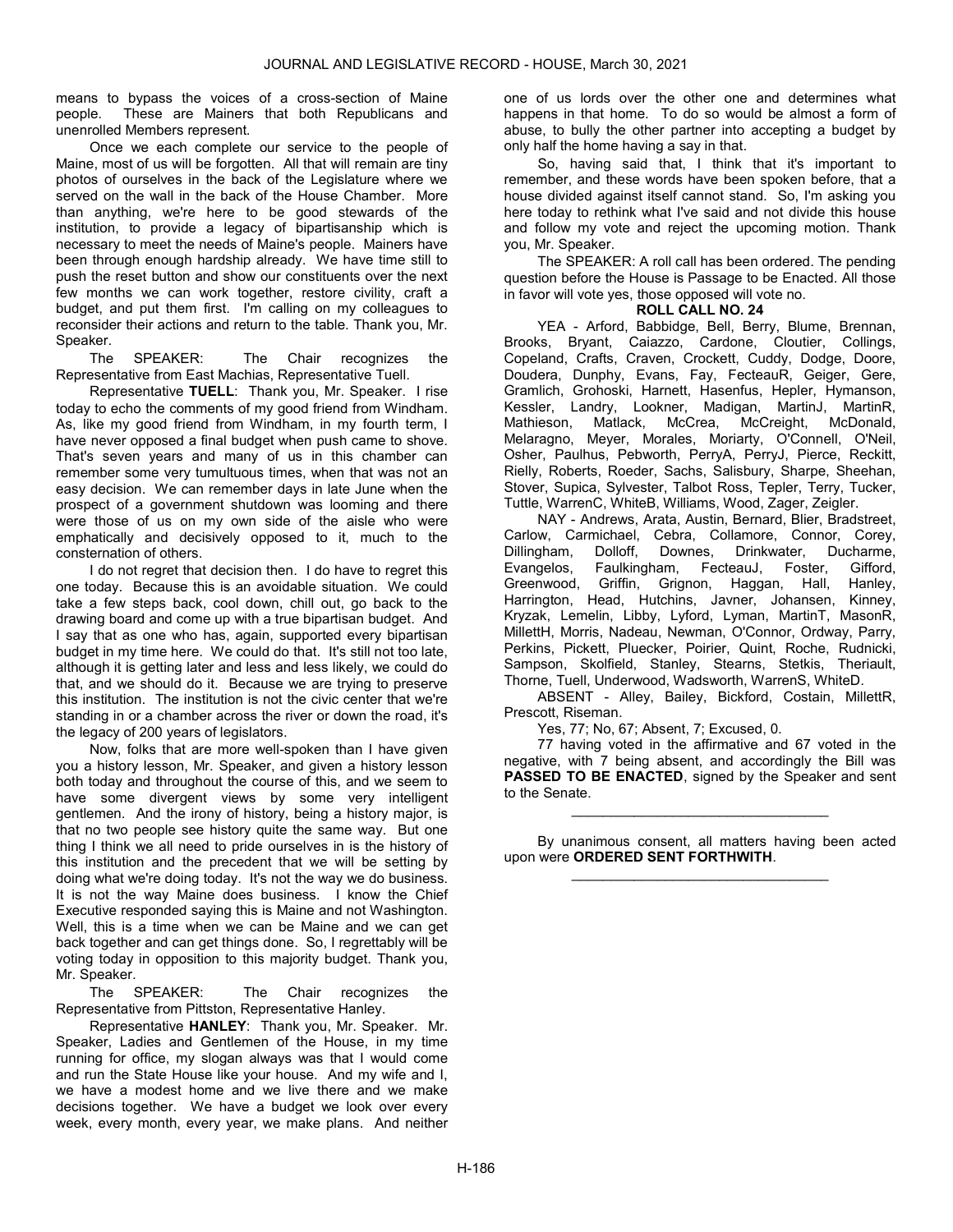#### REPORTS OF COMMITTEE Divided Reports

 Majority Report of the Committee on HEALTH AND HUMAN SERVICES reporting Ought to Pass as Amended by Committee Amendment "A" (H-50) on Bill "An Act To Fund the State's Free Health Clinics"

(H.P. 13) (L.D. 47)

 Signed: Senators:

 CLAXTON of Androscoggin BALDACCI of Penobscot

Representatives:

 MEYER of Eliot CRAVEN of Lewiston MADIGAN of Waterville PERRY of Calais STOVER of Boothbay ZAGER of Portland

 Minority Report of the same Committee reporting Ought Not to Pass on same Bill.

 Signed: Senator:

MOORE of Washington

Representatives:

 CONNOR of Lewiston GRIFFIN of Levant JAVNER of Chester LEMELIN of Chelsea

# READ.

 Representative JAVNER of Chester moved that the House ACCEPT the Majority Ought to Pass as Amended Report.

 The same Representative REQUESTED a roll call on the motion to ACCEPT the Majority Ought to Pass as Amended Report.

 More than one-fifth of the members present expressed a desire for a roll call which was ordered.

 The SPEAKER: The Chair recognizes the Representative from Chester, Representative Javner.

Representative JAVNER: Thank you, Mr. Speaker, Honorable Colleagues of the House. This bill seeks half a million dollars in support of what it states as being the State's free health clinics. In this last year, our taxpayers have been burdened by many different things, and these are nonprofit health clinics that are seeking half a million dollars in support from my friends and neighbors and I just cannot at this time ask them to consider to do that and, besides, it's a misnomer in the title. These aren't health clinics that service our whole State, they are located in very specific areas. Thank you.

 The SPEAKER: A roll call has been ordered. The pending question before the House is Acceptance of the Majority Ought to Pass as Amended Report. All those in favor will vote yes, those opposed will vote no.

# ROLL CALL NO. 25

 YEA - Arford, Babbidge, Bell, Berry, Blume, Brennan, Brooks, Bryant, Caiazzo, Cardone, Cloutier, Collings, Copeland, Crafts, Craven, Crockett, Cuddy, Dodge, Doore, Dunphy, Evangelos, Evans, Fay, FecteauR, Geiger, Gere, Gramlich, Grohoski, Harnett, Hasenfus, Hepler, Hymanson, Kessler, Landry, Lookner, Madigan, MartinJ, MartinR, Mathieson, Matlack, McCrea, McCreight, McDonald,

Melaragno, Meyer, Morales, Moriarty, O'Connell, O'Neil, Osher, Paulhus, Pebworth, PerryA, PerryJ, Pierce, Pluecker, Reckitt, Rielly, Roberts, Roeder, Sachs, Salisbury, Sharpe, Sheehan, Supica, Sylvester, Talbot Ross, Tepler, Terry, Tucker, Tuttle, WarrenC, WarrenS, WhiteB, Williams, Wood, Zager, Zeigler.

 NAY - Andrews, Arata, Austin, Bernard, Blier, Bradstreet, Carlow, Carmichael, Connor, Corey, Dillingham, Dolloff, Downes, Drinkwater, Ducharme, Faulkingham, FecteauJ, Foster, Gifford, Greenwood, Griffin, Grignon, Haggan, Hall, Hanley, Harrington, Head, Hutchins, Javner, Johansen, Kinney, Kryzak, Lemelin, Libby, Lyford, Lyman, MartinT, MasonR, MillettH, Morris, Nadeau, Newman, O'Connor, Ordway, Parry, Perkins, Pickett, Poirier, Quint, Roche, Rudnicki, Sampson, Skolfield, Stanley, Stearns, Stetkis, Theriault, Thorne, Tuell, Underwood, Wadsworth, WhiteD.

 ABSENT - Alley, Bailey, Bickford, Cebra, Collamore, Costain, Doudera, MillettR, Prescott, Riseman, Stover.

Yes, 78; No, 62; Absent, 11; Excused, 0.

 78 having voted in the affirmative and 62 voted in the negative, with 11 being absent, and accordingly the Majority Ought to Pass as Amended Report was ACCEPTED.

 The Bill was READ ONCE. Committee Amendment "A" (H-50) was READ by the Clerk and ADOPTED.

 Under suspension of the rules, the Bill was given its SECOND READING WITHOUT REFERENCE to the Committee on Bills in the Second Reading.

 Under further suspension of the rules, the Bill was PASSED TO BE ENGROSSED as Amended by Committee Amendment "A" (H-50) and sent for concurrence.

\_\_\_\_\_\_\_\_\_\_\_\_\_\_\_\_\_\_\_\_\_\_\_\_\_\_\_\_\_\_\_\_\_

 Majority Report of the Committee on STATE AND LOCAL GOVERNMENT reporting Ought Not to Pass on Bill "An Act To Strengthen the Coequal Branches of Maine Government by Ensuring the Legislature Has Access to Necessary Information"

(H.P. 79) (L.D. 113)

Signed: Senators:

 BALDACCI of Penobscot CLAXTON of Androscoggin ROSEN of Hancock

Representatives:

 MATLACK of St. George BRYANT of Windham COPELAND of Saco DOORE of Augusta DOWNES of Bucksport GREENWOOD of Wales PAULHUS of Bath RISEMAN of Harrison

 Minority Report of the same Committee reporting Ought to Pass on same Bill.

Sianed: Representatives:

 HEAD of Bethel TUELL of East Machias

READ.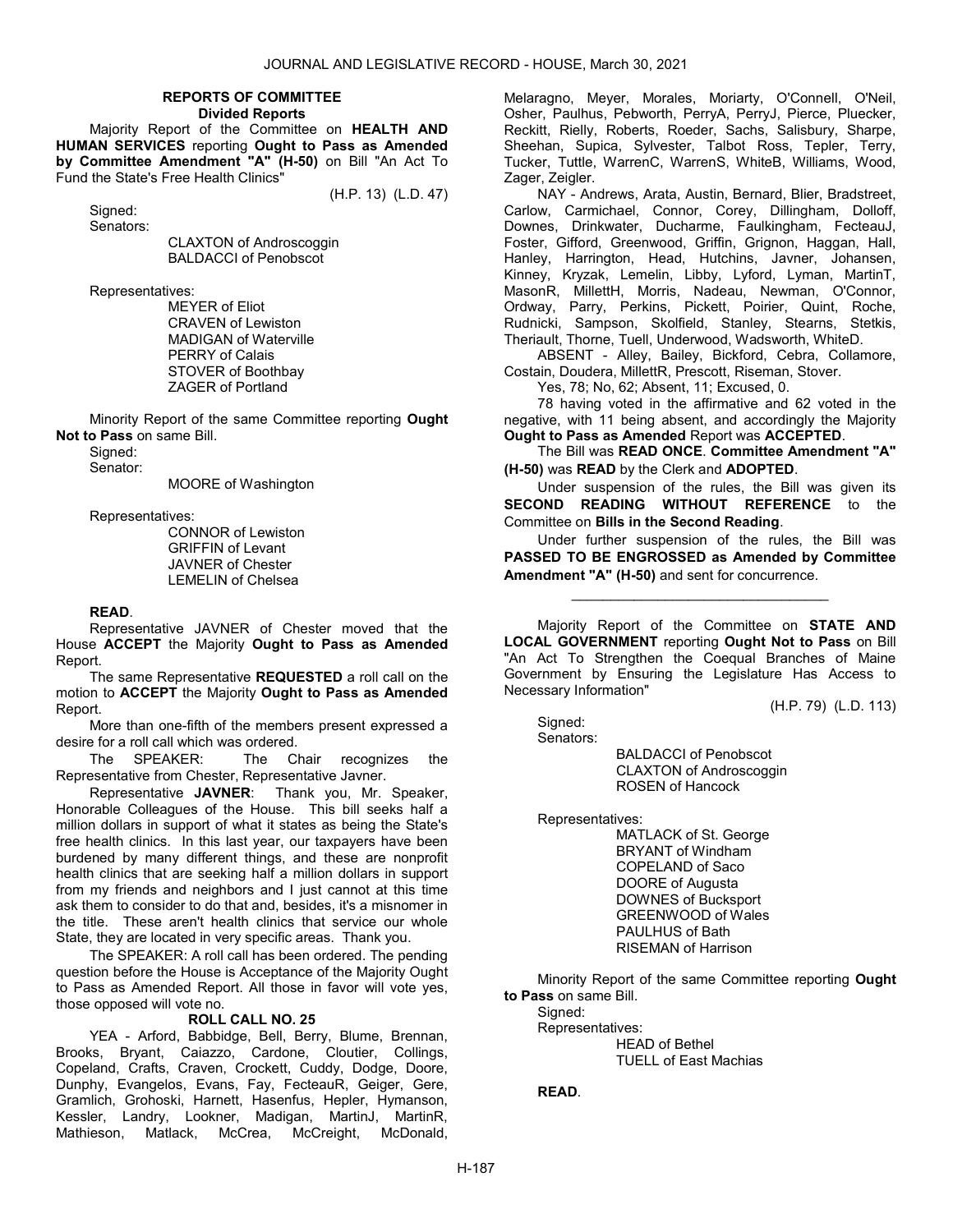On motion of Representative MATLACK of St. George, the Majority Ought Not to Pass Report was ACCEPTED and sent for concurrence.

\_\_\_\_\_\_\_\_\_\_\_\_\_\_\_\_\_\_\_\_\_\_\_\_\_\_\_\_\_\_\_\_\_

 Majority Report of the Committee on STATE AND LOCAL GOVERNMENT reporting Ought to Pass as Amended by Committee Amendment "A" (H-46) on Resolve, To Require State Departments To Report on Rule Changes within State Government since the Beginning of the COVID-19 Pandemic

 Signed: Senators:

BALDACCI of Penobscot

(H.P. 219) (L.D. 315)

ROSEN of Hancock

Representatives:

 DOORE of Augusta DOWNES of Bucksport GREENWOOD of Wales HEAD of Bethel TUELL of East Machias

 Minority Report of the same Committee reporting Ought Not to Pass on same Resolve.

Signed:

Senator:

CLAXTON of Androscoggin

Representatives:

 MATLACK of St. George BRYANT of Windham COPELAND of Saco PAULHUS of Bath RISEMAN of Harrison

#### READ.

 On motion of Representative MATLACK of St. George, TABLED pending ACCEPTANCE of either Report and later today assigned.

\_\_\_\_\_\_\_\_\_\_\_\_\_\_\_\_\_\_\_\_\_\_\_\_\_\_\_\_\_\_\_\_\_

 Majority Report of the Committee on TAXATION reporting Ought Not to Pass on Bill "An Act To Assist Certain Businesses in the State That Sell Prepared Food or Alcohol" (H.P. 96) (L.D. 140)

 Signed: Senators:

 CHIPMAN of Cumberland LIBBY of Androscoggin

Representatives:

 TERRY of Gorham COLLINGS of Portland GRAMLICH of Old Orchard Beach MATLACK of St. George PERRY of Bangor SACHS of Freeport

 Minority Report of the same Committee reporting Ought to Pass as Amended by Committee Amendment "A" (H-48) on same Bill. Signed:

Senator:

POULIOT of Kennebec

Representatives:

 BICKFORD of Auburn CARMICHAEL of Greenbush HANLEY of Pittston KRYZAK of Acton

#### READ.

 On motion of Representative TERRY of Gorham, the Majority Ought Not to Pass Report was ACCEPTED and sent for concurrence.

\_\_\_\_\_\_\_\_\_\_\_\_\_\_\_\_\_\_\_\_\_\_\_\_\_\_\_\_\_\_\_\_\_

 Majority Report of the Committee on TRANSPORTATION reporting Ought Not to Pass on Bill "An Act To Allow Signs in a Public Right-of-way To Be Removed by the Landowner"

(H.P. 139) (L.D. 186)

Signed: Senators:

 DIAMOND of Cumberland CHIPMAN of Cumberland FARRIN of Somerset

Representatives:

 MARTIN of Sinclair BRYANT of Windham CEBRA of Naples MARTIN of Greene O'CONNELL of Brewer PARRY of Arundel PERKINS of Oakland WHITE of Waterville WILLIAMS of Bar Harbor

 Minority Report of the same Committee reporting Ought to Pass on same Bill.

Signed:

Representative:

WHITE of Mars Hill

# READ.

 On motion of Representative MARTIN of Sinclair, the Majority Ought Not to Pass Report was ACCEPTED and sent for concurrence.

\_\_\_\_\_\_\_\_\_\_\_\_\_\_\_\_\_\_\_\_\_\_\_\_\_\_\_\_\_\_\_\_\_

 Majority Report of the Committee on TRANSPORTATION reporting Ought Not to Pass on Bill "An Act To Remove the Authorization for Temporary Signs To Be Placed in the Public Right-of-way"

(H.P. 279) (L.D. 395)

 Signed: Senators:

> DIAMOND of Cumberland CHIPMAN of Cumberland FARRIN of Somerset

Representatives:

 MARTIN of Sinclair BRYANT of Windham CEBRA of Naples MARTIN of Greene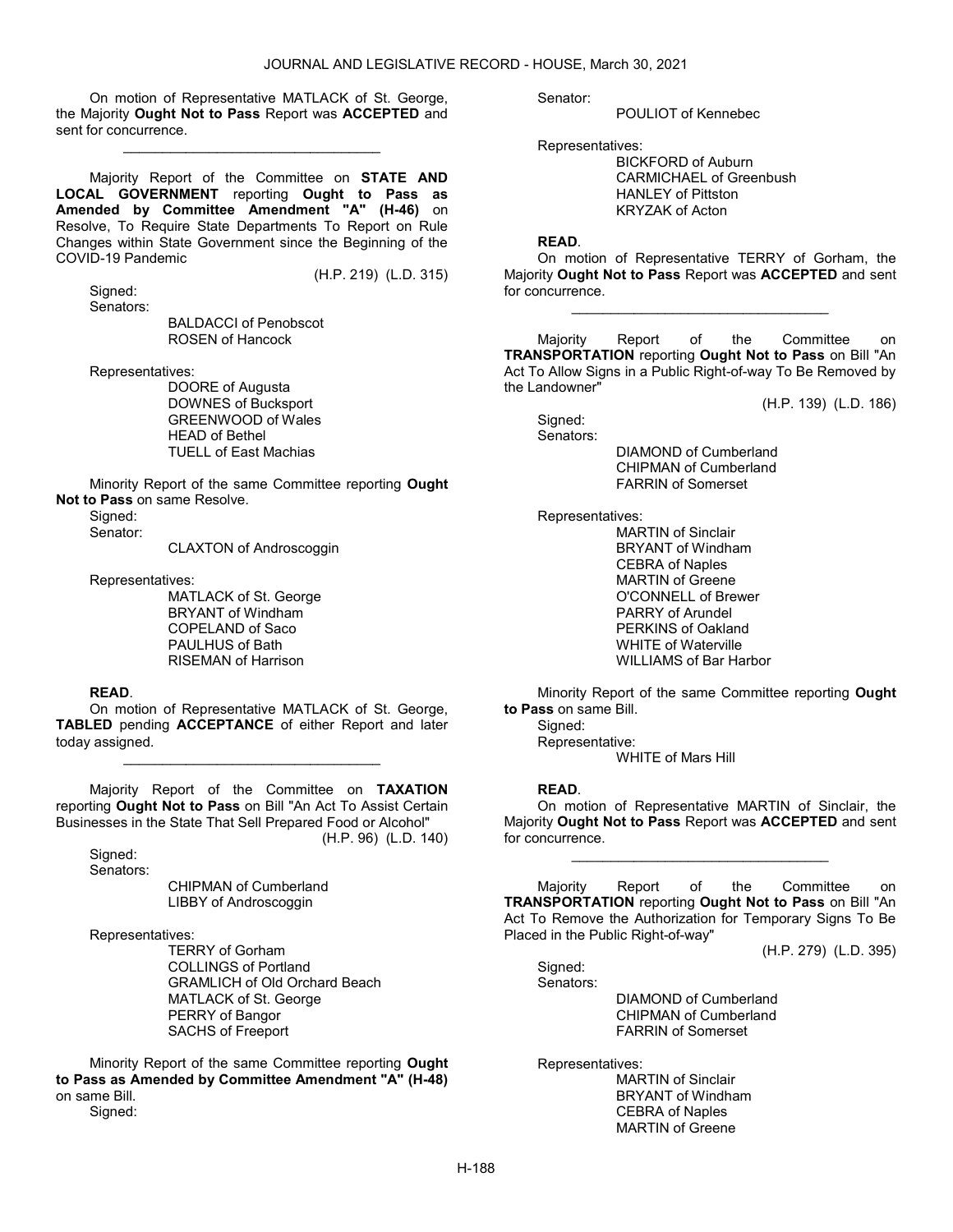O'CONNELL of Brewer PARRY of Arundel PERKINS of Oakland WHITE of Waterville WILLIAMS of Bar Harbor

 Minority Report of the same Committee reporting Ought to Pass on same Bill.

Signed:

Representative:

WHITE of Mars Hill

READ.

 On motion of Representative MARTIN of Sinclair, the Majority Ought Not to Pass Report was ACCEPTED and sent for concurrence.

\_\_\_\_\_\_\_\_\_\_\_\_\_\_\_\_\_\_\_\_\_\_\_\_\_\_\_\_\_\_\_\_\_

# ENACTORS Emergency Measure

 Resolve, Regarding Legislative Review of Chapters 33 to 43, Concerning the Regulation of Fantasy Contests, Major Substantive Rules of the Department of Public Safety, Gambling Control Unit

> (H.P. 95) (L.D. 139) (C. "A" H-16)

 Reported by the Committee on Engrossed Bills as truly and strictly engrossed. This being an emergency measure, a two-thirds vote of all the members elected to the House being necessary, a total was taken. 101 voted in favor of the same and 36 against, and accordingly the Resolve was FINALLY PASSED, signed by the Speaker and sent to the Senate.

#### Emergency Measure

\_\_\_\_\_\_\_\_\_\_\_\_\_\_\_\_\_\_\_\_\_\_\_\_\_\_\_\_\_\_\_\_\_

 Resolve, Directing the Maine Health Data Organization To Determine the Best Methods and Definitions To Use in Collecting Data To Better Understand Racial and Ethnic Disparities in the Provision of Health Care in Maine

(H.P. 190) (L.D. 274)

(C. "A" H-26)

Was reported by the Committee on Engrossed Bills as truly and strictly engrossed.

 Representative DUNPHY of Old Town REQUESTED a roll call on FINAL PASSAGE.

 More than one-fifth of the members present expressed a desire for a roll call which was ordered.

 On motion of the same Representative, TABLED pending FINAL PASSAGE and later today assigned. (Roll Call Ordered)

\_\_\_\_\_\_\_\_\_\_\_\_\_\_\_\_\_\_\_\_\_\_\_\_\_\_\_\_\_\_\_\_\_

#### Acts

 An Act To Require the Department of Education To Report Annually on Summer Educational Programs

(H.P. 10) (L.D. 44) (C. "A" H-15)

 An Act To Invest in the Stewardship and Management of Properties Acquired with the Proceeds from the Land for Maine's Future Fund or the Public Access to Maine Waters Fund

(H.P. 31) (L.D. 65) (C. "A" H-34)

 An Act To Make Sales to Area Agencies on Aging Taxexempt

(H.P. 52) (L.D. 86) (C. "A" H-28)

 An Act To Amend the Removal Process Applicable to the Position of State Supervisor of the Forest Protection Unit of the Bureau of Forestry

(H.P. 56) (L.D. 90) (C. "A" H-33)

 An Act To Clarify Maine's Statutes Related to the Licensing of Child Care Providers

(H.P. 64) (L.D. 98) An Act To Allow Career Educators To Retire without Penalty

> (H.P. 77) (L.D. 111) (C. "A" H-11)

 An Act To Eliminate Inactive Boards and Commissions (H.P. 114) (L.D. 158)

(C. "A" H-12)

 An Act To Restore Honor to Certain Service Members (H.P. 126) (L.D. 173)

 An Act To Recognize "My Sweet Maine" as Maine's Song of the 21st Century

(H.P. 162) (L.D. 232) An Act To Allow Certified Registered Nurse Anesthetists To Bill for Their Services

(H.P. 175) (L.D. 254)

(C. "A" H-14)

 An Act To Amend the Maine Revised Unclaimed Property Act

(H.P. 304) (L.D. 420)

 Reported by the Committee on Engrossed Bills as truly and strictly engrossed, PASSED TO BE ENACTED, signed by the Speaker and sent to the Senate.

\_\_\_\_\_\_\_\_\_\_\_\_\_\_\_\_\_\_\_\_\_\_\_\_\_\_\_\_\_\_\_\_\_

# Resolves

 Resolve, Authorizing the State Tax Assessor To Convey the Interest of the State in Certain Real Estate in the Unorganized Territory

> (H.P. 102) (L.D. 146) (C. "A" H-36)

 Resolve, Directing the Maine Board of Pharmacy To Evaluate Existing Accommodations Available to Persons Who Are Visually Impaired To Access Prescription Information

> (H.P. 125) (L.D. 172) (C. "A" H-13)

 Reported by the Committee on Engrossed Bills as truly and strictly engrossed, FINALLY PASSED, signed by the Speaker and sent to the Senate.

\_\_\_\_\_\_\_\_\_\_\_\_\_\_\_\_\_\_\_\_\_\_\_\_\_\_\_\_\_\_\_\_\_

 By unanimous consent, all matters having been acted upon were ORDERED SENT FORTHWITH. \_\_\_\_\_\_\_\_\_\_\_\_\_\_\_\_\_\_\_\_\_\_\_\_\_\_\_\_\_\_\_\_\_

 The following items were taken up out of order by unanimous consent:

#### SENATE PAPERS

 Bill "An Act To Amend the Statement of Purpose of the Maine Emergency Medical Services Act of 1982 To Include Emergency Responses That Do Not Require Transportation"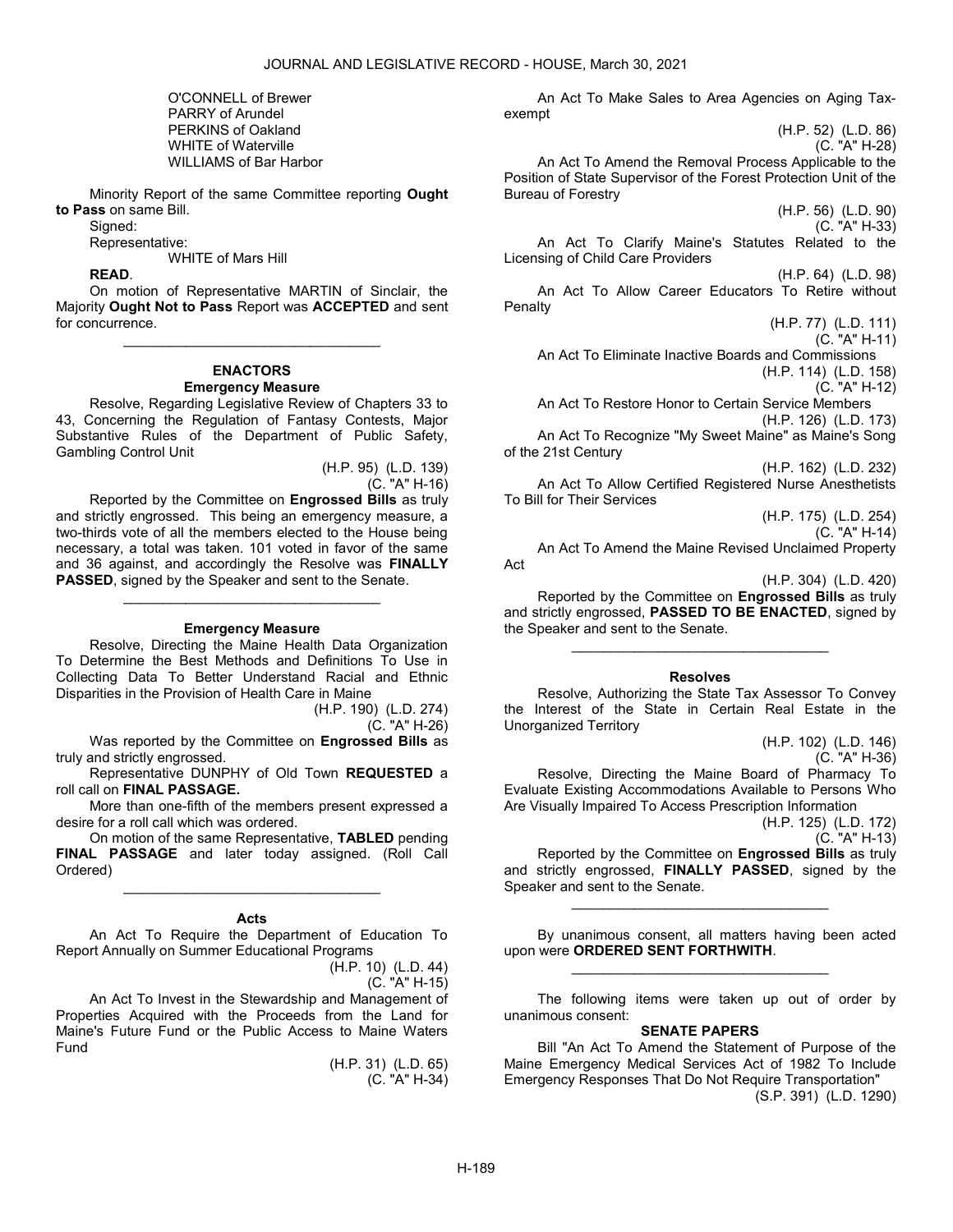Came from the Senate, REFERRED to the Committee on CRIMINAL JUSTICE AND PUBLIC SAFETY and ordered printed.

REFERRED to the Committee on CRIMINAL JUSTICE AND PUBLIC SAFETY in concurrence. \_\_\_\_\_\_\_\_\_\_\_\_\_\_\_\_\_\_\_\_\_\_\_\_\_\_\_\_\_\_\_\_\_

 Bill "An Act To Increase High School Graduation Rates for Students Experiencing Education Disruption"

(S.P. 424) (L.D. 1318) Came from the Senate, REFERRED to the Committee on EDUCATION AND CULTURAL AFFAIRS and ordered printed.

REFERRED to the Committee on EDUCATION AND CULTURAL AFFAIRS in concurrence. \_\_\_\_\_\_\_\_\_\_\_\_\_\_\_\_\_\_\_\_\_\_\_\_\_\_\_\_\_\_\_\_\_

 Bill "An Act To Reduce Fire Response Time by Eliminating Standardized Dispatch Protocols for Fire 9-1-1 Calls"

(S.P. 399) (L.D. 1291) Came from the Senate, REFERRED to the Committee on ENERGY, UTILITIES AND TECHNOLOGY and ordered printed.

REFERRED to the Committee on ENERGY, UTILITIES AND TECHNOLOGY in concurrence. \_\_\_\_\_\_\_\_\_\_\_\_\_\_\_\_\_\_\_\_\_\_\_\_\_\_\_\_\_\_\_\_\_

 Bill "An Act To Improve Access to Certain Injectable Medications for Treatment of Mental Illness and Substance Use Disorder"

(S.P. 413) (L.D. 1293)

 Bill "An Act To Regulate Insurance Carrier Concurrent, Prepayment and Postpayment Review"

(S.P. 423) (L.D. 1317) Bill "An Act To Allow Maine Shareholders of Banks and Members and Corporators of Credit Unions To Hold Virtual Meetings"

(S.P. 426) (L.D. 1320)

 Bill "An Act To Make Individual and Small Group Health Insurance More Affordable in Certain High-premium Counties" (S.P. 428) (L.D. 1331)

 Bill "An Act To Clarify That Commercial Service Contracts Are Excluded from the Service Contracts Act"

(S.P. 429) (L.D. 1347) Came from the Senate, REFERRED to the Committee on HEALTH COVERAGE, INSURANCE AND FINANCIAL SERVICES and ordered printed.

REFERRED to the Committee on HEALTH COVERAGE, INSURANCE AND FINANCIAL SERVICES in concurrence. \_\_\_\_\_\_\_\_\_\_\_\_\_\_\_\_\_\_\_\_\_\_\_\_\_\_\_\_\_\_\_\_\_

 Bill "An Act Regarding the Parental Right To Direct the Health Care of Children"

(S.P. 405) (L.D. 1292) Bill "An Act To Prevent Discrimination against Domestic Violence Victims"

(S.P. 422) (L.D. 1294)

 Came from the Senate, REFERRED to the Committee on JUDICIARY and ordered printed.

REFERRED to the Committee on JUDICIARY in concurrence. \_\_\_\_\_\_\_\_\_\_\_\_\_\_\_\_\_\_\_\_\_\_\_\_\_\_\_\_\_\_\_\_\_

 Bill "An Act Regarding Registered Dispensaries and Rules under the Maine Medical Use of Marijuana Act and the Definition of 'Resident' in the Marijuana Legalization Act" (EMERGENCY)

(S.P. 425) (L.D. 1319)

 Bill "An Act To Join the National Popular Vote Compact" (S.P. 427) (L.D. 1330)

 Came from the Senate, REFERRED to the Committee on VETERANS AND LEGAL AFFAIRS and ordered printed.

REFERRED to the Committee on VETERANS AND LEGAL AFFAIRS in concurrence. \_\_\_\_\_\_\_\_\_\_\_\_\_\_\_\_\_\_\_\_\_\_\_\_\_\_\_\_\_\_\_\_\_

#### COMMUNICATIONS The Following Communication: (S.P. 388) MAINE SENATE 130TH LEGISLATURE

OFFICE OF THE SECRETARY

March 18, 2021 Hon. Troy D. Jackson President of the Senate 130th Legislature Hon. Ryan M. Fecteau Speaker of the House 130th Legislature Dear Mr. President and Mr. Speaker:

On March 18, 2021, 37 bills were received by the Secretary of the Senate.

Pursuant to the provisions of Joint Rule 308.2, these bills were referred to the Joint Standing Committees on March 18, 2021, as follows:

# Appropriations and Financial Affairs

Bill "An Act To Authorize a General Fund Bond Issue To Reduce Homeowner and Municipal Energy Bills through Increased Efficiency and Weatherization Projects" (S.P. 355) (L.D. 1094) (Sponsored by Senator POULIOT of Kennebec) (Cosponsored by Representative KESSLER of South Portland and Senator: MOORE of Washington, Representatives: HARNETT of Gardiner, WHITE of Waterville)

Bill "An Act To Authorize a General Fund Bond Issue To Purchase 4 Nursing Simulators for Use by the University of Maine System and the Maine Community College System" (S.P. 356) (L.D. 1095) (Sponsored by Senator POULIOT of Kennebec)

# Criminal Justice and Public Safety

Bill "An Act To Expand the Board of Trustees of the Maine Criminal Justice Academy To Include 6 Members of the Public Who Are Not Employed as Any Type of Law Enforcement Personnel and To Require a Public Review of the Training Syllabus" (S.P. 353) (L.D. 1092) (Sponsored by Senator MIRAMANT of Knox) (Cosponsored by Representative EVANGELOS of Friendship and Representatives: WARREN of Hallowell, SYLVESTER of Portland, CAIAZZO of Scarborough, DOUDERA of Camden, PLUECKER of Warren, CUDDY of Winterport, WHITE of Waterville, McDONALD of Stonington) Education and Cultural Affairs

Bill "An Act To Require the State To Meet the Mandatory 55 Percent Contribution to Schools" (S.P. 377) (L.D. 1114) (Sponsored by Senator MIRAMANT of Knox)

# Energy, Utilities and Technology

Bill "An Act To Support Rural Maine Residents through the Winter by Providing Rebates for Backup Power Generators" (S.P. 359) (L.D. 1098) (Sponsored by Senator DAUGHTRY of Cumberland)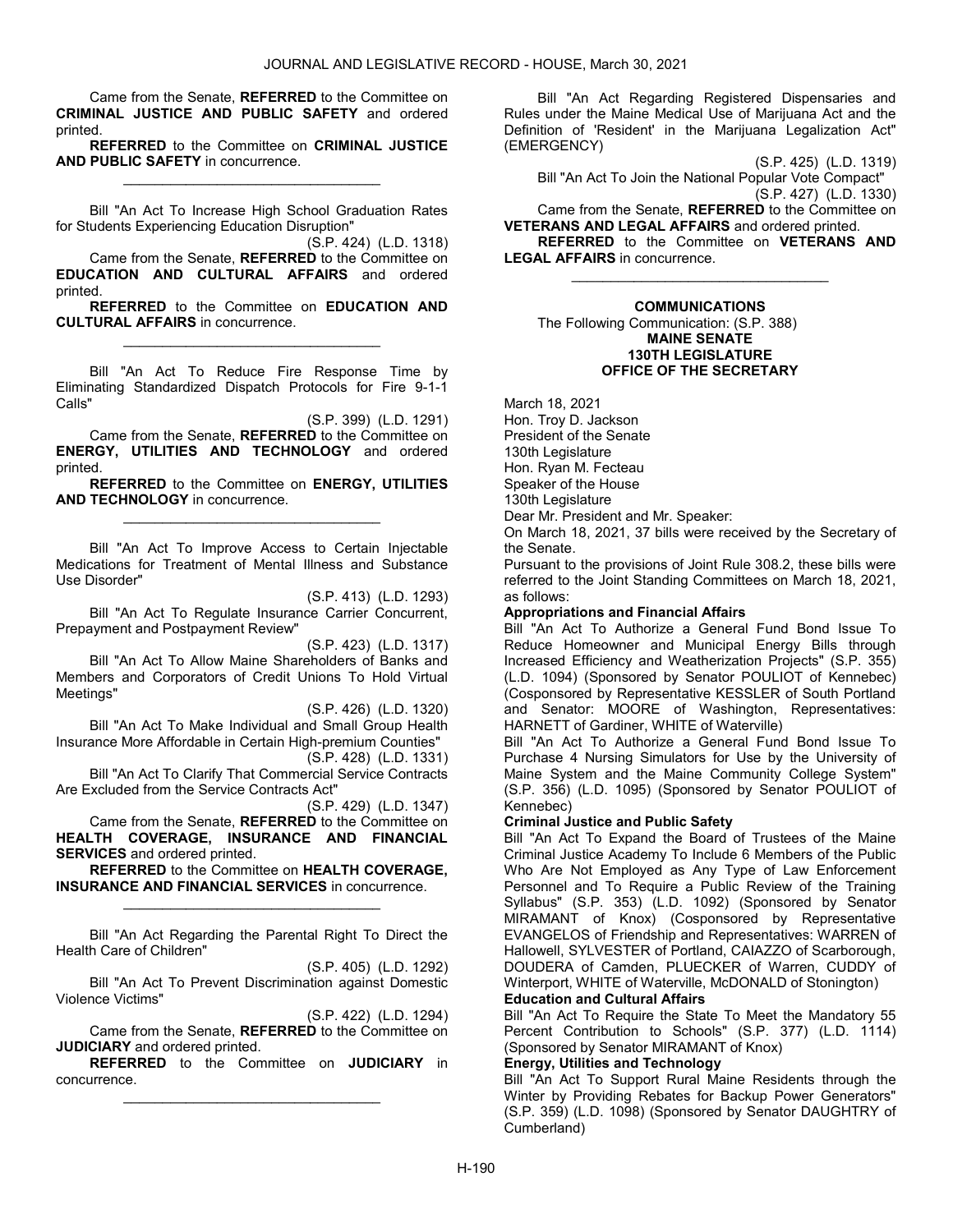Bill "An Act To Support the Continued Access to Solar Energy and Battery Storage by Maine Homes and Businesses" (S.P. 361) (L.D. 1100) (Sponsored by Senator WOODSOME of York)

Bill "An Act To Create Needed Broadband Infrastructure in Rural Maine through the Establishment of a Satellite-based Broadband Grant Program" (S.P. 368) (L.D. 1107) (Sponsored by Senator STEWART of Aroostook) (Cosponsored by Senators: President JACKSON of Aroostook, MIRAMANT of Knox, LUCHINI of Hancock, Representatives: WADSWORTH of Hiram, CARLOW of Buxton)

Resolve, To Require Review of the Outcomes of Utility Restructuring and Electricity Generation Divestiture (EMERGENCY) (S.P. 379) (L.D. 1116) (Sponsored by Senator STEWART of Aroostook) (Cosponsored by Representatives: WADSWORTH of Hiram, FOSTER of Dexter)

# Environment and Natural Resources

Bill "An Act To Increase Municipal Oversight in the Site Location of Development Laws" (S.P. 350) (L.D. 1089) (Sponsored by Senator KEIM of Oxford)

Bill "An Act Regarding the Definition of 'Development of State or Regional Significance That May Substantially Affect the Environment'" (S.P. 358) (L.D. 1097) (Sponsored by Senator KEIM of Oxford)

# Health and Human Services

Resolve, To Equitably Fund Legal Fees for Progressive Treatment Programs (S.P. 351) (L.D. 1090) (Sponsored by Senator CLAXTON of Androscoggin)

Bill "An Act To Improve the Long-term Outcomes for Youth Transitioning from State Care by Raising the Upper Age Limit for Voluntary Support Eligibility" (S.P. 352) (L.D. 1091) (Sponsored by Senator CURRY of Waldo) (Cosponsored by Senators: CYRWAY of Kennebec, CLAXTON of Androscoggin) Resolve, To Classify Employee Health Insurance as a Fixed Cost for MaineCare Reimbursement in Nursing Homes (S.P. 374) (L.D. 1112) (Sponsored by Senator TIMBERLAKE of Androscoggin) (Cosponsored by Representative MORRIS of Turner and Senators: KEIM of Oxford, MOORE of Washington, CLAXTON of Androscoggin, Representatives: LYMAN of Livermore Falls, PERRY of Calais)

Resolve, To Direct the Permanent Commission on the Status of Racial, Indigenous and Maine Tribal Populations To Study and Propose Solutions to Disparities in Access to Prenatal Care in the State (EMERGENCY) (S.P. 376) (L.D. 1113)<br>(Sponsored by Senator CARNEY of Cumberland) by Senator CARNEY of Cumberland) (Cosponsored by Representative TALBOT ROSS of Portland and Senators: BREEN of Cumberland, MOORE of Washington)

# Health Coverage, Insurance and Financial Services

Bill "An Act To Improve Access to HIV Prevention Medications" (S.P. 378) (L.D. 1115) (Sponsored by Senator SANBORN of Cumberland) (Cosponsored by Speaker FECTEAU of Biddeford and Senators: LIBBY of Androscoggin, CLAXTON of Androscoggin)

Bill "An Act To Prevent Excessive Prices for Prescription Drugs" (S.P. 380) (L.D. 1117) (Sponsored by President JACKSON of Aroostook) (Cosponsored by Speaker FECTEAU of Biddeford and Senators: SANBORN of Cumberland, CLAXTON of Androscoggin, MAXMIN of Lincoln, RAFFERTY of York, Representatives: TEPLER of Topsham, DOUDERA of Camden, WHITE of Waterville)

Bill "An Act To Limit Credit Card Fees by Requiring Monthly Credit Card Billing" (S.P. 382) (L.D. 1119) (Sponsored by Senator MIRAMANT of Knox) (Cosponsored by Representative EVANGELOS of Friendship and Senator: CHIPMAN of Cumberland, Representatives: MATLACK of St. George, DOUDERA of Camden)

Bill "An Act To Allow Dentists To Receive Continuing Education Credits for Uncompensated Volunteer Work" (S.P. 383) (L.D. 1120) (Sponsored by Senator TIMBERLAKE of Androscoggin) (Cosponsored by Senators: POULIOT of Kennebec, STEWART of Aroostook, DIAMOND of Cumberland, Representative: LYMAN of Livermore Falls) **Judiciary** 

Bill "An Act To Clarify the Rule-making Authority of the Supreme Judicial Court Concerning Electronic Records and Filing" (S.P. 357) (L.D. 1096) (Sponsored by Senator CARNEY of Cumberland) (Submitted by the Judicial Department pursuant to Joint Rule 204.)

Bill "An Act To Update the Law Governing Preliminary Injunctions in Judicial Separation and Divorce Actions" (S.P. 363) (L.D. 1102) (Sponsored by Senator BAILEY of York) (Cosponsored by Representative CARDONE of Bangor and Senator: CARNEY of Cumberland)

# Labor and Housing

Bill "An Act To Expand the 1998 Special Retirement Plan To Include Civilian Employees Who Work for the Department of Public Safety Crime Lab and Computer Crimes Unit" (S.P. 362) (L.D. 1101) (Sponsored by Senator DIAMOND of Cumberland) Bill "An Act To Allow a 5-year Open Enrollment in the Participating Local District Retirement Program for Certain Law Enforcement Officers, Firefighters and Other Municipal Employees" (S.P. 364) (L.D. 1103) (Sponsored by Senator BAILEY of York) (Cosponsored by Representative SYLVESTER of Portland and Senators: CLAXTON of Androscoggin, MAXMIN of Lincoln, BALDACCI of Penobscot, CURRY of Waldo, RAFFERTY of York, Representative: GRAMLICH of Old Orchard Beach)

Resolve, Directing the Maine Public Employees Retirement System To Convene a Working Group To Investigate Public Pension Options (S.P. 366) (L.D. 1105) (Sponsored by Senator MAXMIN of Lincoln) (Cosponsored by Senators: HICKMAN of Kennebec, STEWART of Aroostook, Representatives: McCREA of Fort Fairfield, FECTEAU of Augusta, BRENNAN of Portland)

Bill "An Act To Prohibit an Employer from Charging an Employee for Direct Deposit for Wages" (S.P. 367) (L.D. 1106) (Sponsored by Senator POULIOT of Kennebec)

# State and Local Government

Bill "An Act To Allow Nonresidents Who Own Property To Speak at Town Meetings on Local Issues" (S.P. 349) (L.D. 1088) (Sponsored by Senator MOORE of Washington)

Bill "An Act To Promote Legislative Oversight of Federal COVID-19 Relief Funds" (S.P. 370) (L.D. 1108) (Sponsored by Senator BREEN of Cumberland)

Bill "An Act To Authorize a Memorial to the Victims of COVID-19" (S.P. 386) (L.D. 1123) (Sponsored by Senator CHIPMAN of Cumberland) (Cosponsored by Senators: President JACKSON of Aroostook, CLAXTON of Androscoggin, BALDACCI of Penobscot, ROSEN of Hancock, Representatives: Speaker FECTEAU of Biddeford, TALBOT ROSS of Portland, MATLACK of St. George, PLUECKER of Warren)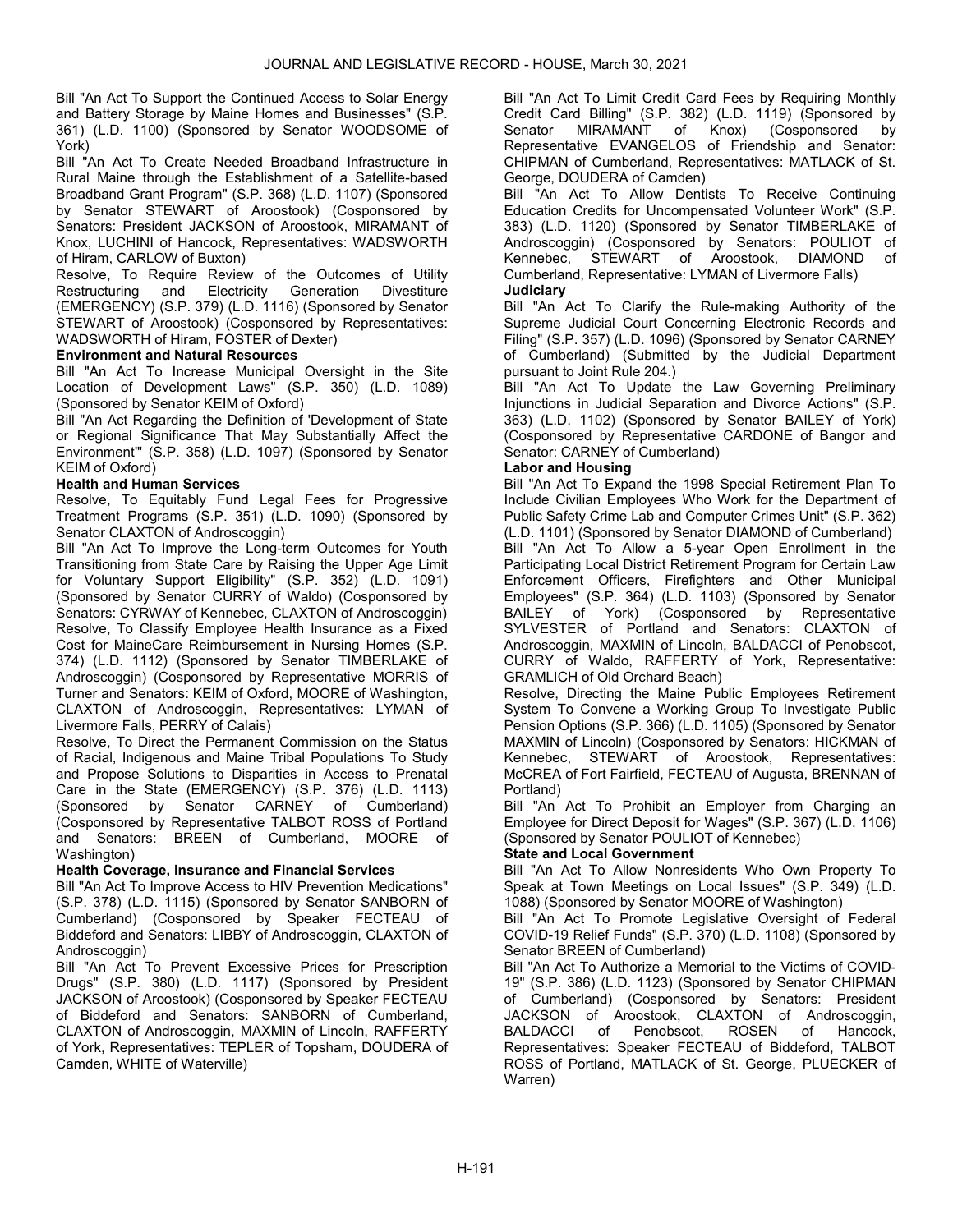# Taxation

Bill "An Act To Promote Reliable Rural High-speed Internet" (S.P. 381) (L.D. 1118) (Sponsored by Senator LAWRENCE of York)

# **Transportation**

Bill "An Act To Increase the Time for Which a Temporary Motor Vehicle Registration Plate Is Valid" (S.P. 365) (L.D. 1104) (Sponsored by Senator FARRIN of Somerset) (Cosponsored by Representative PARRY of Arundel and Senators: CHIPMAN of Cumberland, DIAMOND of Cumberland, Representative: MARTIN of Sinclair)

Bill "An Act To Align Equipment Requirements for Electric Bicycles with National Manufacturing Standards" (S.P. 371) (L.D. 1109) (Sponsored by Senator DAUGHTRY of Cumberland)

Bill "An Act To Clarify the Authority To Manage Electric Bicycle Access to Off-road Trails" (S.P. 372) (L.D. 1110) (Sponsored by Senator DAUGHTRY of Cumberland)

Bill "An Act To Promote Public Safety by Allowing Lighted Signs on Certain Vehicles" (S.P. 385) (L.D. 1122) (Sponsored by Senator CHIPMAN of Cumberland) (Cosponsored by Senators: FARRIN of Somerset, DIAMOND of Cumberland, Representatives: MARTIN of Greene, MARTIN of Sinclair, PERKINS of Oakland, WHITE of Waterville, O'CONNELL of Brewer, WILLIAMS of Bar Harbor)

Bill "An Act To Change the Threshold for Creating a Specialty License Plate from 2,000 Prepaid Orders to 1,000 Prepaid Orders and To Extend by One Year the Time Allowed for Gathering Signatures" (S.P. 387) (L.D. 1124) (Sponsored by Senator POULIOT of Kennebec)

# Veterans and Legal Affairs

Bill "An Act To Expand the Options for Shipping Wine Directly to Customers" (S.P. 354) (L.D. 1093) (Sponsored by Senator MIRAMANT of Knox) (Cosponsored by Representative PLUECKER of Warren and Representatives: EVANGELOS of Friendship, DOUDERA of Camden, CUDDY of Winterport, WHITE of Waterville, McDONALD of Stonington, GEIGER of Rockland)

Bill "An Act Regarding Election Reform" (S.P. 360) (L.D. 1099) (Sponsored by Senator MOORE of Washington)

Bill "An Act To Update the Statutes Governing Membership of the Board of Trustees of the Maine Veterans' Homes" (S.P. 373) (L.D. 1111) (Sponsored by Senator LUCHINI of Hancock) (Cosponsored by Senator: FARRIN of Somerset, Representative: CAIAZZO of Scarborough)

Bill "An Act To Create an Open and Streamlined Primary System" (S.P. 384) (L.D. 1121) (Sponsored by Senator BALDACCI of Penobscot)

Sincerely,

S/Darek M. Grant

Secretary of the Senate

S/Robert B. Hunt

Clerk of the House

 Came from the Senate, READ and ORDERED PLACED ON FILE.

READ and ORDERED PLACED ON FILE in concurrence. \_\_\_\_\_\_\_\_\_\_\_\_\_\_\_\_\_\_\_\_\_\_\_\_\_\_\_\_\_\_\_\_\_

#### The Following Communication: (S.P. 401) MAINE SENATE 130TH LEGISLATURE OFFICE OF THE SECRETARY

March 22, 2021 Hon. Troy D. Jackson President of the Senate 130th Legislature Hon. Ryan M. Fecteau Speaker of the House 130th Legislature Dear Mr. President and Mr. Speaker:

On March 22, 2021, 9 bills were received by the Secretary of the Senate.

Pursuant to the provisions of Joint Rule 308.2, these bills were referred to the Joint Standing Committees on March 22, 2021, as follows:

# Education and Cultural Affairs

Bill "An Act Regarding the Terms of Office of the Director of the Maine State Museum Commission, the State Librarian and the Director of the Maine Arts Commission" (S.P. 392) (L.D. 1206) (Sponsored by Senator DAUGHTRY of Cumberland) (GOVERNOR'S BILL)

Bill "An Act To Maintain the Current Level of Education Funding" (EMERGENCY) (S.P. 393) (L.D. 1207) (Sponsored by Senator RAFFERTY of York)

# Environment and Natural Resources

Bill "An Act To Amend the State's Electronic Waste Recycling Law" (S.P. 394) (L.D. 1208) (Sponsored by Senator STEWART of Aroostook) (Cosponsored by Senator: BENNETT of Oxford)

# Health and Human Services

Bill "An Act To Address the Shortage of Direct Care Workers for Children with Disabilities in Maine" (S.P. 389) (L.D. 1204) (Sponsored by Senator BALDACCI of Penobscot) (Cosponsored by Representative STETKIS of Canaan and Senator: DAVIS of Piscataquis, Representatives: MADIGAN of Waterville, PERRY of Calais, CRAVEN of Lewiston)

#### Innovation, Development, Economic Advancement and **Business**

Bill "An Act To Allow Crematories Using Chemical Dissolution Processes in Facilities Other Than Cemeteries" (S.P. 396) (L.D. 1223) (Sponsored by Senator CARNEY of Cumberland) **Judiciary** 

Bill "An Act To Authorize Remote Participation in Maine State Cultural Affairs Council Meetings" (S.P. 397) (L.D. 1224) (Sponsored by Senator CARNEY of Cumberland)

Bill "An Act To Provide Dignity for Fetal Remains by Requiring Their Interment or Cremation" (S.P. 398) (L.D. 1225) (Sponsored by Senator CYRWAY of Kennebec) (Cosponsored by Representative ALLEY of Beals and Senators: DAVIS of Piscataquis, POULIOT of Kennebec, Representatives: BRADSTREET of Vassalboro, McCREA of Fort Fairfield, LANDRY of Farmington, DRINKWATER of Milford, NADEAU of Winslow)

# Taxation

Bill "An Act To Reduce Property Taxes of Seniors in an Amount Equal to the Cost of Education" (S.P. 395) (L.D. 1222) (Sponsored by Senator BLACK of Franklin)

# Veterans and Legal Affairs

Bill "An Act To Ensure Equitable Taxation of Off-track Betting Facilities" (S.P. 390) (L.D. 1205) (Sponsored by Senator DIAMOND of Cumberland)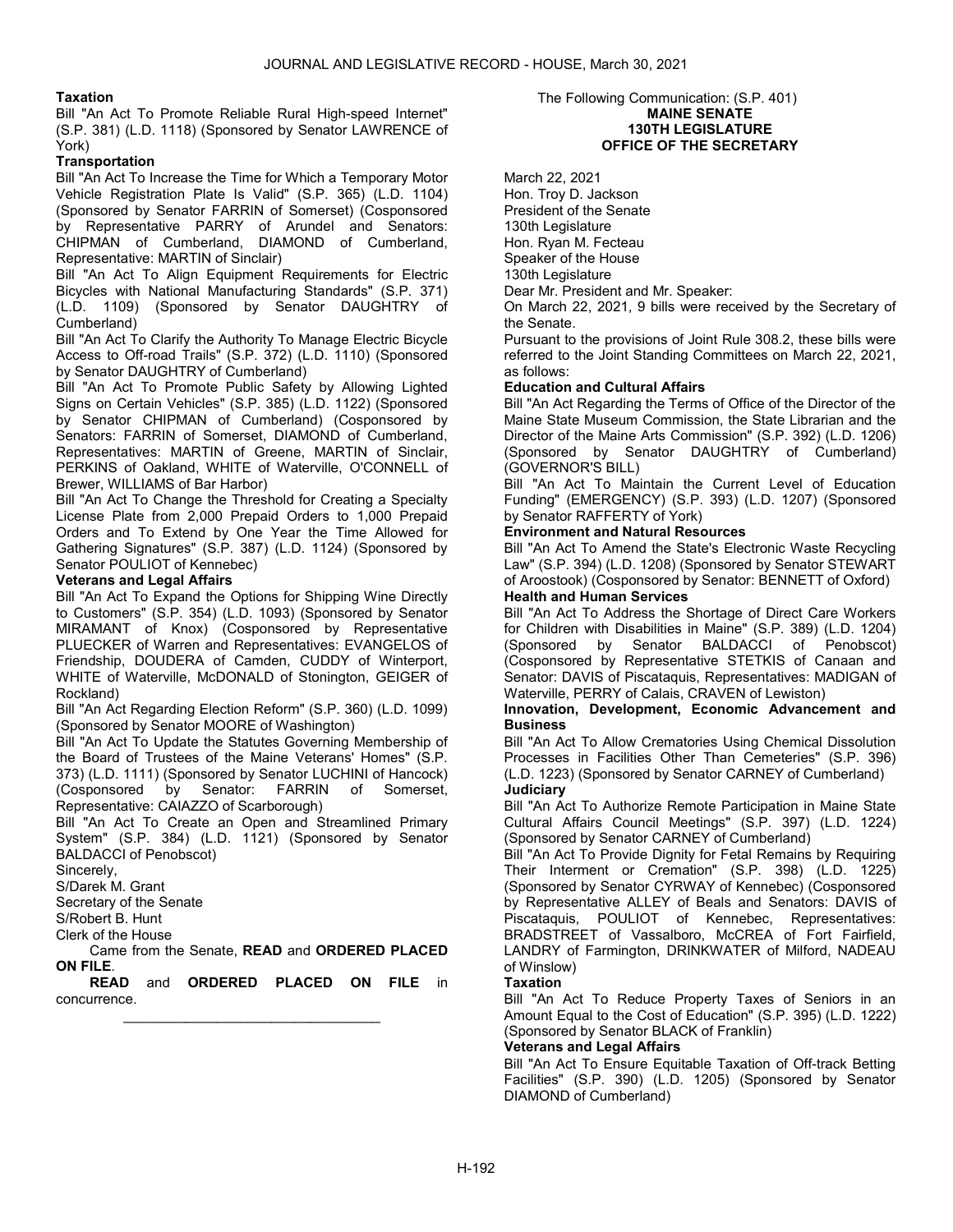Sincerely, S/Darek M. Grant Secretary of the Senate S/Robert B. Hunt Clerk of the House Came from the Senate, READ and ORDERED PLACED ON FILE. READ and ORDERED PLACED ON FILE in

\_\_\_\_\_\_\_\_\_\_\_\_\_\_\_\_\_\_\_\_\_\_\_\_\_\_\_\_\_\_\_\_\_

concurrence.

 The Following Communication: (S.P. 409) MAINE SENATE 130TH LEGISLATURE OFFICE OF THE SECRETARY

March 23, 2021 Hon. Troy D. Jackson

President of the Senate

130th Legislature

Hon. Ryan M. Fecteau

Speaker of the House

130th Legislature

Dear Mr. President and Mr. Speaker:

On March 23, 2021, 6 bills were received by the Secretary of the Senate.

Pursuant to the provisions of Joint Rule 308.2, these bills were referred to the Joint Standing Committees on March 23, 2021, as follows:

# Appropriations and Financial Affairs

Bill "An Act To Authorize a General Fund Bond Issue To Connect Maine with a World-class Internet Infrastructure" (S.P. 402) (L.D. 1235) (Sponsored by Senator BENNETT of Oxford) (Cosponsored by Representative BERRY of Bowdoinham and Senator: MAXMIN of Lincoln, Representative: SKOLFIELD of Weld)

# **Judiciary**

Bill "An Act Authorizing the Attorney General To Enter into Contingent Fee Agreements" (S.P. 403) (L.D. 1236) (Sponsored by Senator CARNEY of Cumberland) (Submitted by the Department of the Attorney General pursuant to Joint Rule 204.)

Bill "An Act To Protect Women's Single-sex Shelters" (S.P. 406) (L.D. 1238) (Sponsored by Senator KEIM of Oxford) (Cosponsored by Representative TUTTLE of Sanford)

# Labor and Housing

Bill "An Act Establishing Employers' Right To File a Complaint To Enforce Payment of Workers' Compensation Premiums" (S.P. 407) (L.D. 1239) (Sponsored by Senator MIRAMANT of Knox) (Cosponsored by Senator: President JACKSON of Aroostook, Representatives: CUDDY of Winterport, WARREN of Scarborough)

Resolve, To Review Barriers to Regional Solutions for Housing Choices (S.P. 408) (L.D. 1240) (Sponsored by Senator VITELLI of Sagadahoc) (Cosponsored by Senators: LIBBY of Androscoggin, HICKMAN of Kennebec, CURRY of Waldo, Representatives: TEPLER of Topsham, MORALES of South Portland, BAILEY of Gorham, SUPICA of Bangor)

#### State and Local Government

Bill "An Act To Allow the Governor To Declare a Limited State of Emergency for Federal Aid Purposes" (S.P. 404) (L.D. 1237) (Sponsored by Senator KEIM of Oxford) (Cosponsored by Representative FECTEAU of Augusta)

Sincerely, S/Darek M. Grant Secretary of the Senate S/Robert B. Hunt Clerk of the House Came from the Senate, READ and ORDERED PLACED ON FILE. READ and ORDERED PLACED ON FILE in concurrence.

\_\_\_\_\_\_\_\_\_\_\_\_\_\_\_\_\_\_\_\_\_\_\_\_\_\_\_\_\_\_\_\_\_

 The Following Communication: (S.P. 411) MAINE SENATE 130TH LEGISLATURE OFFICE OF THE SECRETARY March 24, 2021

Hon. Troy D. Jackson

President of the Senate 130th Legislature

Hon. Ryan M. Fecteau

Speaker of the House

130th Legislature

Dear Mr. President and Mr. Speaker:

On March 24, 2021, 1 bill was received by the Secretary of the Senate.

Pursuant to the provisions of Joint Rule 308.2, this bill was referred to a Joint Standing Committee on March 24, 2021, as follows:

# Taxation

Bill "An Act To Place a Moratorium on Property Revaluations for Tax Purposes during a State of Emergency" (S.P. 410) (L.D. 1247) (Sponsored by Senator DILL of Penobscot) Sincerely,

S/Darek M. Grant

Secretary of the Senate

S/Robert B. Hunt

- Clerk of the House
- Came from the Senate, READ and ORDERED PLACED ON FILE.

READ and ORDERED PLACED ON FILE in concurrence. \_\_\_\_\_\_\_\_\_\_\_\_\_\_\_\_\_\_\_\_\_\_\_\_\_\_\_\_\_\_\_\_\_

 The Following Communication: (S.P. 421) MAINE SENATE 130TH LEGISLATURE OFFICE OF THE SECRETARY

March 25, 2021 Hon. Troy D. Jackson President of the Senate 130th Legislature Hon. Ryan M. Fecteau

Speaker of the House

130th Legislature

Dear Mr. President and Mr. Speaker:

On March 25, 2021, 7 bills were received by the Secretary of the Senate.

Pursuant to the provisions of Joint Rule 308.2, these bills were referred to the Joint Standing Committees on March 25, 2021, as follows:

# Energy, Utilities and Technology

Bill "An Act To Allow Owners and Renters To Use Future Electric Bill Payments To Finance Heat Pumps" (S.P. 415) (L.D. 1264) (Sponsored by Senator LAWRENCE of York)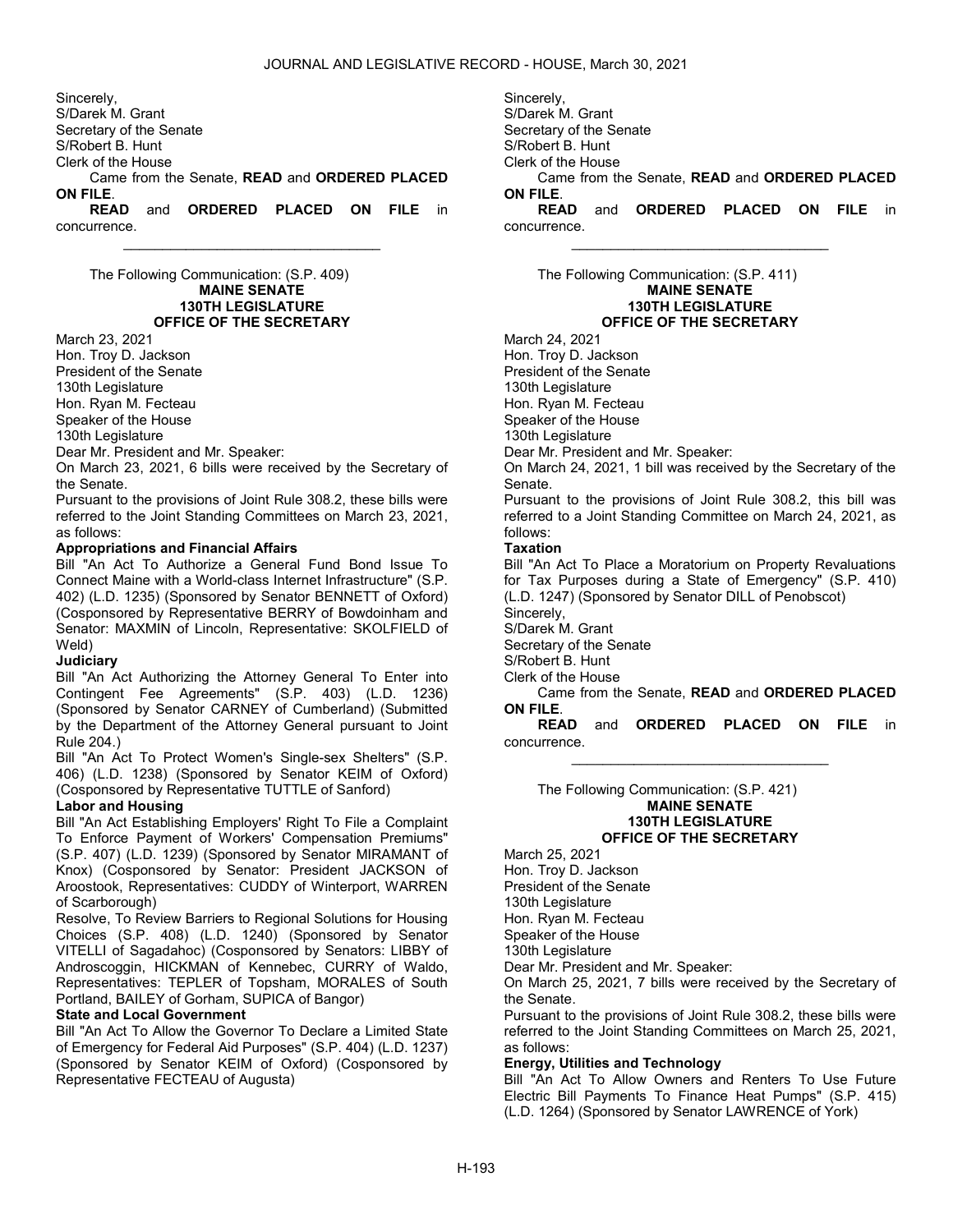# Health and Human Services

Resolve, Directing the Department of Health and Human Services To Develop a Comprehensive Statewide Strategic Plan To Serve Maine People with Behavioral Health Needs throughout Their Lifespans (S.P. 412) (L.D. 1262) (Sponsored by Senator BREEN of Cumberland) (Cosponsored by Representative WARREN of Hallowell and Representatives: MADIGAN of Waterville, TALBOT ROSS of Portland, FAY of Raymond)

Bill "An Act To Create a Separate Department of Child and Family Services" (S.P. 414) (L.D. 1263) (Sponsored by Senator DIAMOND of Cumberland)

Resolve, To Provide Medicaid Rate Increases for Professionals Working with Individuals with Intellectual or Developmental Disabilities (S.P. 418) (L.D. 1267) (Sponsored by Senator STEWART of Aroostook) (Cosponsored by Representative DILLINGHAM of Oxford and Senator: MOORE of Washington, Representative: LEMELIN of Chelsea)

Health Coverage, Insurance and Financial Services

Bill "An Act To Improve the Value of Dental Insurance" (S.P. 417) (L.D. 1266) (Sponsored by Senator SANBORN of Cumberland) (Cosponsored by Senators: POULIOT of Kennebec, STEWART of Aroostook, CLAXTON of Androscoggin, MAXMIN of Lincoln, Representatives: MADIGAN of Waterville, BROOKS of Lewiston, DUNPHY of Old Town)

Bill "An Act To Provide Greater Access to Treatment for Serious Mental Illness by Prohibiting an Insurance Carrier from Requiring Prior Authorization or Step Therapy Protocol" (S.P. 420) (L.D. 1268) (Sponsored by Senator STEWART of Aroostook) (Cosponsored by Senators: SANBORN of Cumberland, DIAMOND of Cumberland, ROSEN of Hancock, Representatives: HYMANSON of York, MORRIS of Turner, WHITE of Waterville, COPELAND of Saco, EVANS of Dover-Foxcroft)

#### Inland Fisheries and Wildlife

Bill "An Act To Control the Means of Hunting Coyotes" (S.P. 416) (L.D. 1265) (Sponsored by Senator MIRAMANT of Knox) (Cosponsored by Representative WILLIAMS of Bar Harbor and Senators: VITELLI of Sagadahoc, CHIPMAN of Cumberland, Representatives: MILLETT of Cape Elizabeth, MATHIESON of Kittery, GEIGER of Rockland, OSHER of Orono)

Sincerely,

S/Darek M. Grant

Secretary of the Senate

S/Robert B. Hunt

Clerk of the House

 Came from the Senate, READ and ORDERED PLACED ON FILE.

READ and ORDERED PLACED ON FILE in concurrence. \_\_\_\_\_\_\_\_\_\_\_\_\_\_\_\_\_\_\_\_\_\_\_\_\_\_\_\_\_\_\_\_\_

# SENATE PAPERS

# The following Joint Resolution: (S.P. 369) JOINT RESOLUTION REAFFIRMING THE FRIENDSHIP BETWEEN MAINE AND TAIWAN AND SUPPORTING BILATERAL TRADE RELATIONS AND TAIWAN'S INTERNATIONAL PARTICIPATION

 WHEREAS, the United States and the Republic of China (Taiwan) share a vibrant bilateral relationship marked by a mutually beneficial partnership, supported by our common values of freedom, democracy, rule of law and a free market economy, and our countries now enjoy the strongest relations ever; and

 WHEREAS, President Tsai Ing-wen has worked tirelessly to ensure the prosperity of Taiwan's 23.5 million people and promote international standing and has expressed commitment to peace and stability in the Indo-Pacific region; and

 WHEREAS, the United States Department of State, Department of Commerce and Department of Agriculture clarified United States policy regarding Taiwan in a formal letter sent to governors of all 50 states dated November 21, 2019 stating that "expanding relations with Taiwan in areas such as trade, education, investment, and tourism is fully compatible with and supports U.S. policy and can be beneficial to your state or municipality"; and

 WHEREAS, President Tsai has expressed Taiwan's desire to reach a bilateral trade agreement with the United States, and the 116th United States Congress's Public Law 116-135, "Taiwan Allies International Protection and Enhancement Initiative (TAIPEI) Act of 2019," affirms that the United States should engage in strengthening bilateral trade and economic relations with Taiwan; and

 WHEREAS, New England exported more than \$1 billion in goods to Taiwan in 2020, of which Maine exported \$52 million in goods, mostly in computer and electronic products, fish and other marine products, machinery and chemicals, making Taiwan Maine's 12th largest export market in the world and the 7th largest export market in Asia in 2019, and Taiwan and the United States seek to increase trade and investment through a bilateral trade agreement, resulting in even greater Maine exports to Taiwan, educational and cultural exchange, scientific and technological interests and tourism; and

 WHEREAS, Taiwan is a key transport hub in the Asia-Pacific region, making its inclusion in international organizations such as the World Health Organization, the International Criminal Police Organization and the International Civil Aviation Organization imperative for the best interests and safety of the international community. In addition, Taiwan's inclusion in the United Nations Framework Convention on Climate Change is important to the global effort to combat climate change; now, therefore, be it

 RESOLVED: That We, the Members of the One Hundred and Thirtieth Legislature now assembled in the First Regular Session, on behalf of the people we represent, reaffirm the friendship between Maine and the Republic of China (Taiwan), and we continue to support efforts to further strengthen United States-Taiwan and Maine-Taiwan trade and investment relations and support Taiwan's participation in international organizations and agreements, including the World Health Organization, the International Criminal Police Organization, the International Civil Aviation Organization and the United States Framework Convention on Climate Change, and encourage the further exploration of ways to strengthen and promote bilateral exchange between Maine and Taiwan, including the possibility of signing a driver's license reciprocity agreement with Taiwan, which would lead to a further increase in trade and people-to-people exchanges; and be it further

 RESOLVED: That suitable copies of this resolution, duly authenticated by the Secretary of State, be transmitted to the Honorable Joseph R. Biden, President of the United States, the members of the Maine Congressional Delegation, the Honorable Janet Mills, Governor of Maine, the Honorable Tsai Ing-wen, President of the Republic of China (Taiwan) and Jonathan Sun, Director-General of the Taipei Economic and Cultural Office in Boston, Massachusetts.

\_\_\_\_\_\_\_\_\_\_\_\_\_\_\_\_\_\_\_\_\_\_\_\_\_\_\_\_\_\_\_\_\_

 Came from the Senate, READ and ADOPTED. READ and ADOPTED in concurrence.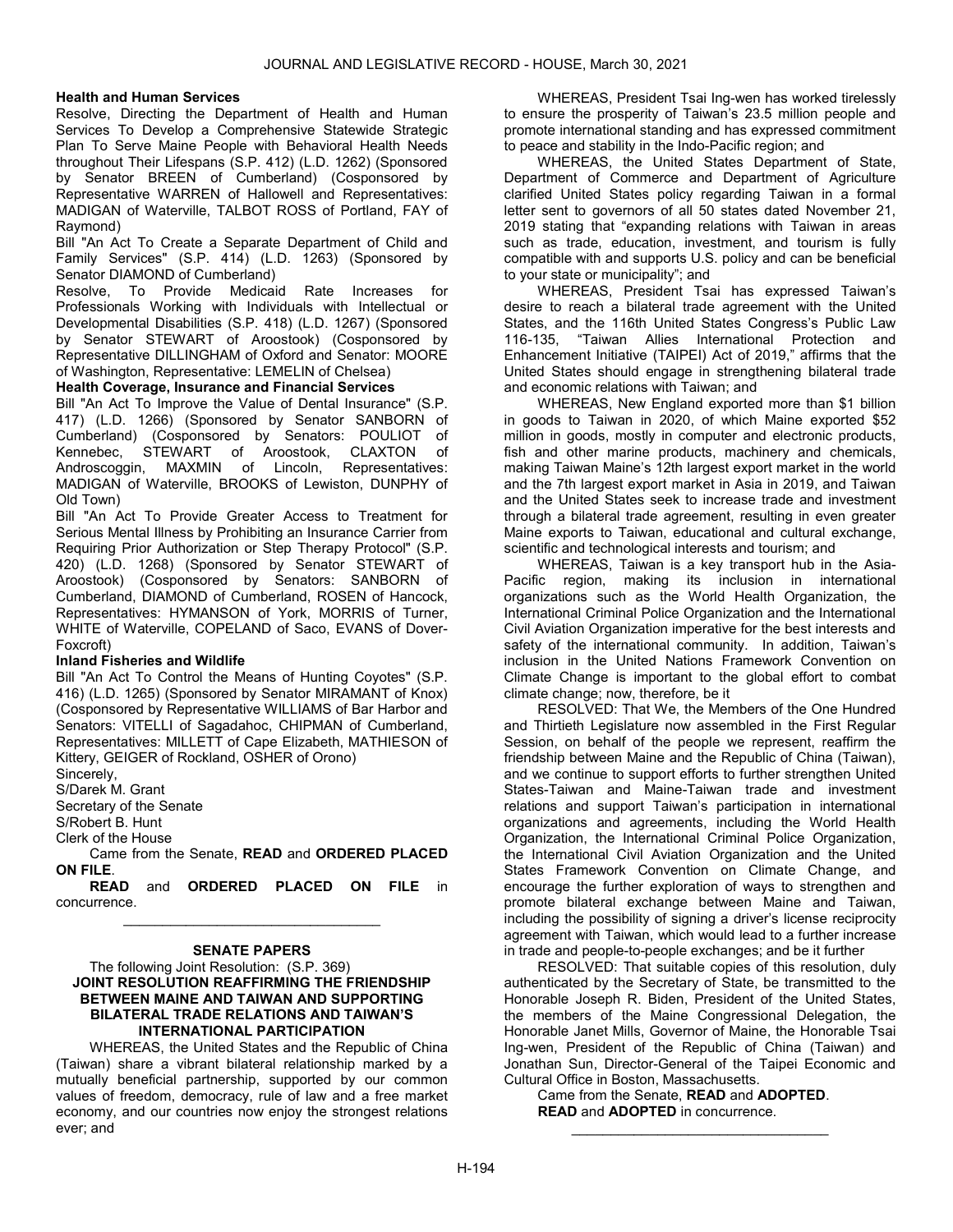#### CONSENT CALENDAR

First Day

 In accordance with House Rule 519, the following items appeared on the Consent Calendar for the First Day:

(S.P. 81) (L.D. 193) Resolve, To Name a Mountain in<br>Oxford County Committee on **STATE AND LOCAL** Committee on STATE AND LOCAL GOVERNMENT reporting Ought to Pass

 (S.P. 88) (L.D. 199) Bill "An Act To Amend Certain Fish and Wildlife Laws and Related Provisions" Committee on INLAND FISHERIES AND WILDLIFE reporting Ought to Pass

(S.P. 120) (L.D. 269) Bill "An Act To Prohibit Smoking in Bus Shelters" Committee on **HEALTH AND HUMAN** Committee on HEALTH AND HUMAN SERVICES reporting Ought to Pass

 (S.P. 14) (L.D. 7) Bill "An Act To Expand the Membership of the Board of Directors of the Maine International Trade Center" Committee on **INNOVATION**, DEVELOPMENT, ECONOMIC ADVANCEMENT AND BUSINESS reporting Ought to Pass as Amended by Committee Amendment "A" (S-34)

 (S.P. 18) (L.D. 11) Bill "An Act To Clarify the Laws Regarding Reciprocity for Licensure of Professional Engineers" Committee on INNOVATION, DEVELOPMENT, ECONOMIC ADVANCEMENT AND BUSINESS reporting Ought to Pass as Amended by Committee Amendment "A" (S-33)

 (S.P. 25) (L.D. 18) Bill "An Act To Clarify the American Sign Language Interpreters Licensing Laws" Committee on INNOVATION, DEVELOPMENT, ECONOMIC ADVANCEMENT AND BUSINESS reporting Ought to Pass as Amended by Committee Amendment "A" (S-32)

 (S.P. 32) (L.D. 24) Bill "An Act Regarding Certificates of Birth, Marriage and Death" Committee on HEALTH AND HUMAN SERVICES reporting Ought to Pass as Amended by Committee Amendment "A" (S-38)

 (S.P. 104) (L.D. 243) Bill "An Act To Amend the Composition of the Piscataquis County Budget Committee" Committee on STATE AND LOCAL GOVERNMENT reporting Ought to Pass as Amended by Committee Amendment "A" (S-35)

 (S.P. 118) (L.D. 268) Bill "An Act To Eliminate Online Burn Permit Fees for All Areas of the State" Committee on **AGRICULTURE.** CONSERVATION AND FORESTRY AGRICULTURE, CONSERVATION reporting Ought to Pass as Amended by Committee Amendment "A" (S-37)

 (S.P. 145) (L.D. 338) Bill "An Act To Amend the Law Governing the Maine Lobster Marketing Collaborative" Committee on **MARINE RESOURCES** reporting Ought to Pass as Amended by Committee Amendment "A" (S-31)

 Under suspension of the rules, Second Day Consent Calendar notification was given.

 There being no objection, the Senate Papers were PASSED TO BE ENGROSSED or PASSED TO BE ENGROSSED as Amended in concurrence.

\_\_\_\_\_\_\_\_\_\_\_\_\_\_\_\_\_\_\_\_\_\_\_\_\_\_\_\_\_\_\_\_\_

#### SENATE PAPERS Non-Concurrent Matter

 Bill "An Act To Provide Funding To Support the Permanent Commission on the Status of Racial, Indigenous and Maine Tribal Populations"

H.P. 768) (L.D. 1034) REFERRED to the Committee on APPROPRIATIONS AND FINANCIAL AFFAIRS in the House on March 10, 2021.

 Came from the Senate REFERRED to the Committee on STATE AND LOCAL GOVERNMENT in NON-CONCURRENCE.

#### The House voted to RECEDE AND CONCUR.

 The Chair laid before the House the following item which was TABLED earlier in today's session:

\_\_\_\_\_\_\_\_\_\_\_\_\_\_\_\_\_\_\_\_\_\_\_\_\_\_\_\_\_\_\_\_\_

 Resolve, Directing the Maine Health Data Organization To Determine the Best Methods and Definitions To Use in Collecting Data To Better Understand Racial and Ethnic Disparities in the Provision of Health Care in Maine (EMERGENCY)

(H.P. 190) (L.D. 274)

(C. "A" H-26)

 Which was TABLED by Representative DUNPHY of Old Town pending FINAL PASSAGE. (Roll Call Ordered)

 On motion of Representative TEPLER of Topsham, the House RECONSIDERED its action whereby the Resolve was PASSED TO BE ENGROSSED.

The Same Representative PRESENTED House Amendment "A" (H-57) which was READ by the Clerk

 The SPEAKER: The Chair recognizes the Representative from Topsham, Representative Tepler.

Representative TEPLER: Thank you, Mr. Speaker, Men and Women of the House. This simply removes the emergency from this measure and also changes the reportback date to the HCIFS committee to January 1, 2022.

 Subsequently, House Amendment "A" (H-57) was ADOPTED.

 Subsequently, the Resolve was PASSED TO BE ENGROSSED as Amended by Committee Amendment "A" (H-26) and House Amendment "A" (H-57) in NON-CONCURRENCE and sent for concurrence.

 By unanimous consent, all matters having been acted upon were ORDERED SENT FORTHWITH. \_\_\_\_\_\_\_\_\_\_\_\_\_\_\_\_\_\_\_\_\_\_\_\_\_\_\_\_\_\_\_\_\_

\_\_\_\_\_\_\_\_\_\_\_\_\_\_\_\_\_\_\_\_\_\_\_\_\_\_\_\_\_\_\_\_\_

#### ENACTORS Emergency Measure

 An Act To Amend the Definition of "Timber Harvesting" (S.P. 44) (L.D. 36)

(C. "A" S-25)

 Reported by the Committee on Engrossed Bills as truly and strictly engrossed. This being an emergency measure, a two-thirds vote of all the members elected to the House being necessary, a total was taken. 105 voted in favor of the same and 19 against, and accordingly the Bill was PASSED TO BE ENACTED, signed by the Speaker and sent to the Senate.

#### Emergency Measure

\_\_\_\_\_\_\_\_\_\_\_\_\_\_\_\_\_\_\_\_\_\_\_\_\_\_\_\_\_\_\_\_\_

 An Act To Amend the Law Regarding the Interest Rate for State Loans under the Potato Marketing Improvement Fund (S.P. 93) (L.D. 204)

(C. "A" S-23)

 Reported by the Committee on Engrossed Bills as truly and strictly engrossed. This being an emergency measure, a two-thirds vote of all the members elected to the House being necessary, a total was taken. 105 voted in favor of the same and 22 against, and accordingly the Bill was **PASSED TO BE** ENACTED, signed by the Speaker and sent to the Senate.

\_\_\_\_\_\_\_\_\_\_\_\_\_\_\_\_\_\_\_\_\_\_\_\_\_\_\_\_\_\_\_\_\_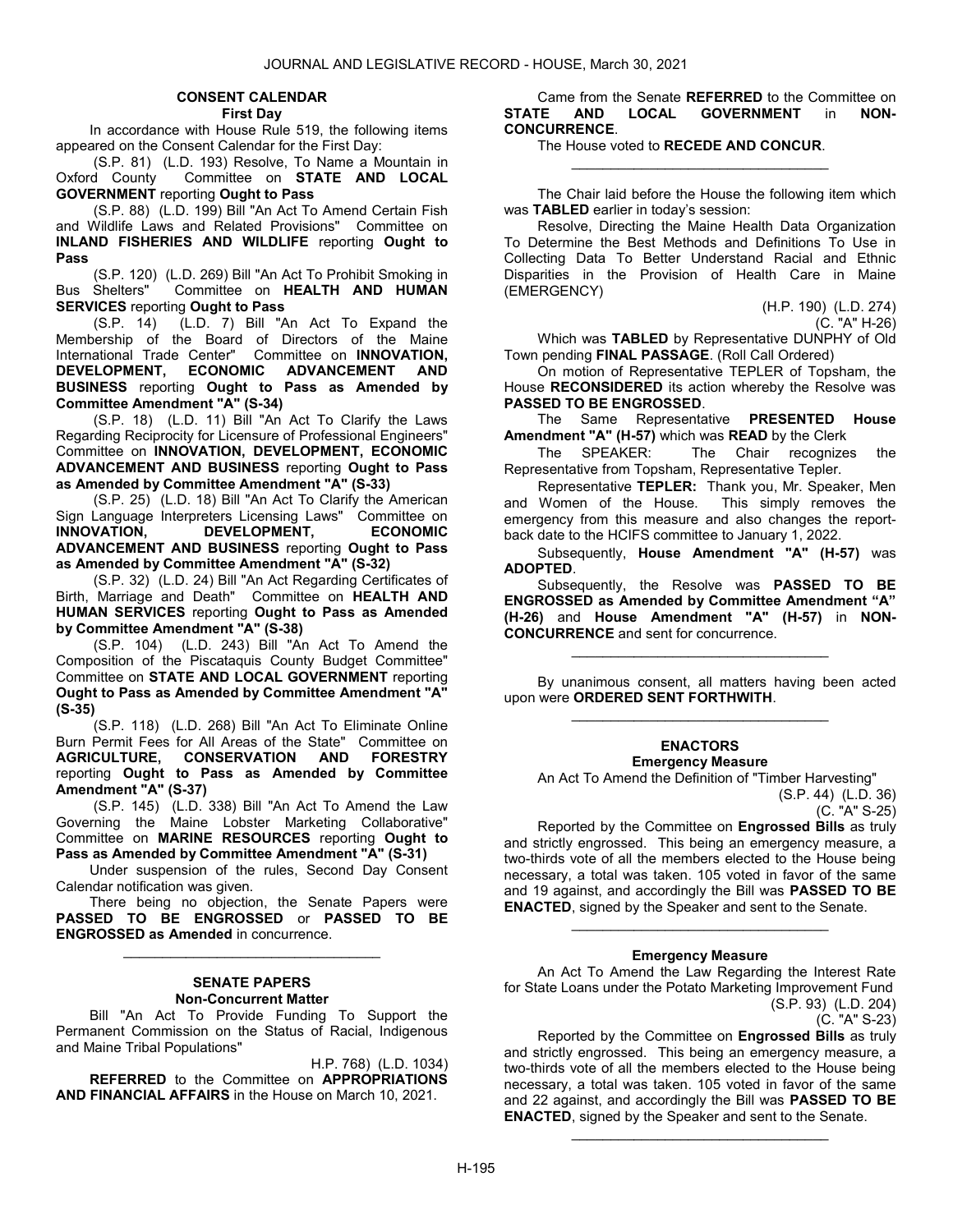#### Pursuant to the Constitution Public Land

 Resolve, Authorizing the Director of the Bureau of Parks and Lands To Convey a Parcel of Land in Augusta to the Maine Veterans' Homes

> (S.P. 38) (L.D. 30) (C. "A" S-24)

 Reported by the Committee on Engrossed Bills as truly and strictly engrossed. In accordance with the provisions of Section 23 of Article IX of the Constitution, a two-thirds vote of all the members elected to the House being necessary, a total was taken. 108 voted in favor of the same and 10 against, and accordingly the Resolve was FINALLY PASSED, signed by the Speaker and sent to the Senate.

# \_\_\_\_\_\_\_\_\_\_\_\_\_\_\_\_\_\_\_\_\_\_\_\_\_\_\_\_\_\_\_\_\_ Acts

 An Act To Continue the Green Power Electricity Offer (H.P. 218) (L.D. 314)

(S. "A" S-26)

 Reported by the Committee on Engrossed Bills as truly and strictly engrossed, PASSED TO BE ENACTED, signed by the Speaker and sent to the Senate.

\_\_\_\_\_\_\_\_\_\_\_\_\_\_\_\_\_\_\_\_\_\_\_\_\_\_\_\_\_\_\_\_\_

 By unanimous consent, all matters having been acted upon were ORDERED SENT FORTHWITH. \_\_\_\_\_\_\_\_\_\_\_\_\_\_\_\_\_\_\_\_\_\_\_\_\_\_\_\_\_\_\_\_\_

 The Chair recognizes the Representative from Pittsfield, Representative Collamore.

Representative COLLAMORE: Thank you, Mr. Speaker. I just wanted to read a couple of letters that were handed to me by some really young people who have already started their careers in activism and I'd like to speak on the record.

The SPEAKER: The Member may proceed on the record.

Representative COLLAMORE: Thank you.

The SPEAKER: Sorry, the Chair is in error. The Representative has requested unanimous consent to address the House on the record. Hearing no objection, the Representative may proceed on the record.

Representative COLLAMORE: Thank you, Mr. Speaker. So, I have a couple of letters from some young activists standing out front right now and they had asked if we could read them out so that the Body can hear them since they can't hand out the number of letters that they need to to each one of us.

This one starts out with; I want to go to school. I want to go to school because I'm not getting enough education and I want to get smarter. With remote learning, I am getting done at 11:30 and in school we end at 2:30. There is a big difference in that also when I am in school, I learn more than remote learning. Another reason why I want to see my teacher more and my friends. Also, how come we are not open fulltime and most other places are and it's over the same virus is the same for all of us. That is why I want to be in school for fulltime. Riley, age 10.

I'm Bailey. I'm not learning anything in homeschooling and miss my friends and my teacher. I thought I was going back to school in 2021. I don't like homeschooling. I want to see my teacher. I want to see my friends, I want to learn more. Berkley, age 6.

I don't like seeing my teacher on my iPad. I like school, I'm only five years old. Abby. I want my mom back. I deserve a quality education. Thank you very much.

\_\_\_\_\_\_\_\_\_\_\_\_\_\_\_\_\_\_\_\_\_\_\_\_\_\_\_\_\_\_\_\_\_

 The following items were taken up out of order by unanimous consent:

# SENATE PAPERS

The following Joint Order: (S.P. 435)

 ORDERED, the House concurring, that all matters not finally disposed of at the time of adjournment of the First Regular Session of the 130th Legislature in the possession of the Legislature, including working papers and drafts in the possession of nonpartisan staff offices, gubernatorial nominations and all determinations of the Legislative Council regarding after-deadline bill requests and policies be held over to a subsequent special or regular session of the 130th Legislature in the posture in which they were at the time of adjournment of the First Regular Session of the 130th Legislature; and be it further

ORDERED, that any public hearing, work session or other meeting to conduct the business of the Legislature that is scheduled at the time this order is passed is hereby authorized to occur.

 Came from the Senate, READ and PASSED. READ and PASSED in concurrence.

# ENACTORS

\_\_\_\_\_\_\_\_\_\_\_\_\_\_\_\_\_\_\_\_\_\_\_\_\_\_\_\_\_\_\_\_\_

#### Acts

 An Act To Expand the Membership of the Board of Directors of the Maine International Trade Center

(S.P. 14) (L.D. 7) (C. "A" S-34) An Act To Clarify the Laws Regarding Reciprocity for Licensure of Professional Engineers (S.P. 18) (L.D. 11) (C. "A" S-33) An Act To Clarify the American Sign Language Interpreters Licensing Laws (S.P. 25) (L.D. 18) (C. "A" S-32) An Act Regarding Certificates of Birth, Marriage and (S.P. 32) (L.D. 24) (C. "A" S-38) An Act To Amend Certain Fish and Wildlife Laws and Related Provisions (S.P. 88) (L.D. 199) An Act To Amend the Composition of the Piscataquis County Budget Committee (S.P. 104) (L.D. 243) (C. "A" S-35) An Act To Eliminate Online Burn Permit Fees for All Areas of the State (S.P. 118) (L.D. 268) (C. "A" S-37)

An Act To Prohibit Smoking in Bus Shelters

(S.P. 120) (L.D. 269)

 An Act To Amend the Law Governing the Maine Lobster Marketing Collaborative

(S.P. 145) (L.D. 338) (C. "A" S-31)

Death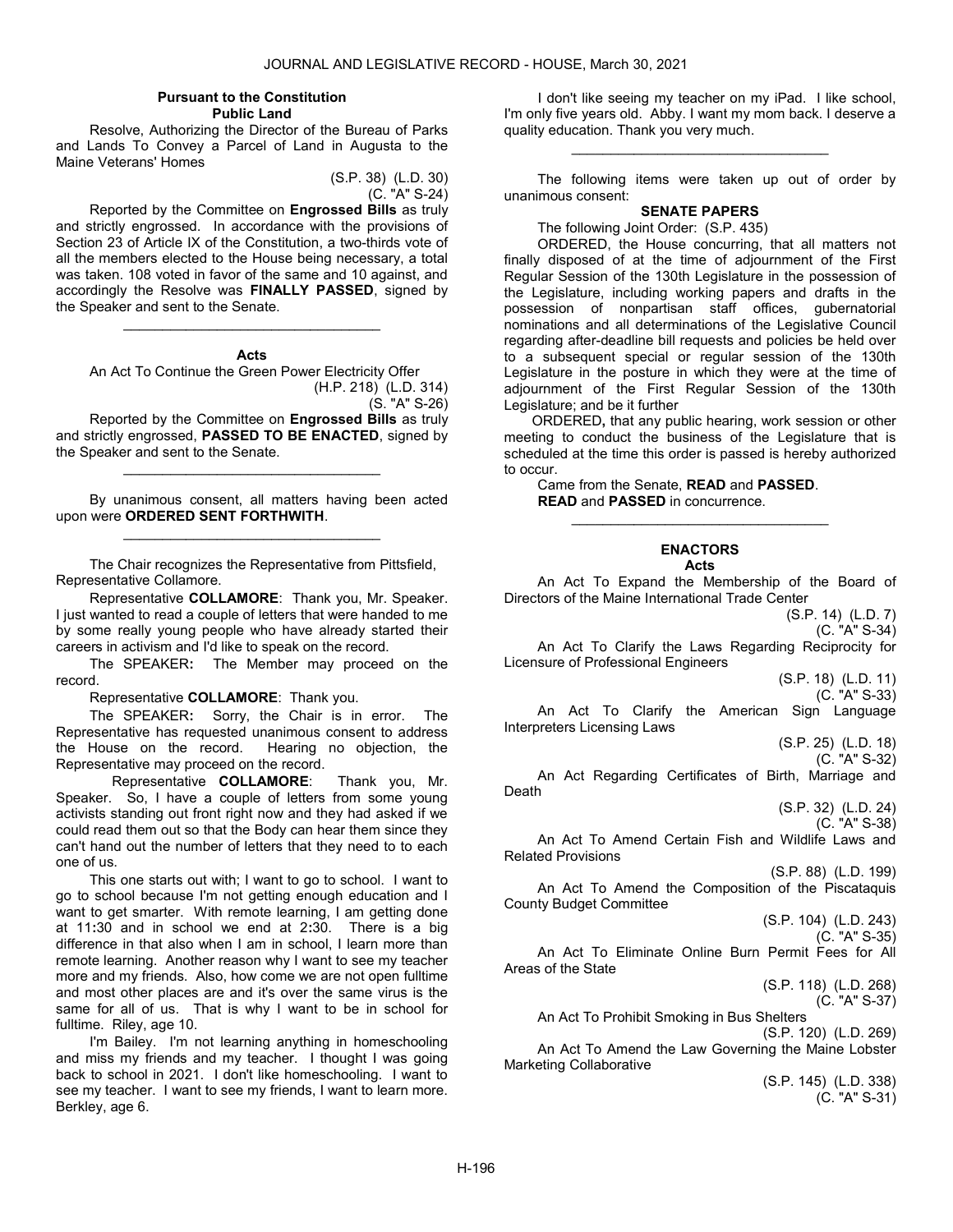Reported by the Committee on Engrossed Bills as truly and strictly engrossed, PASSED TO BE ENACTED, signed by the Speaker and sent to the Senate.

#### Resolves

\_\_\_\_\_\_\_\_\_\_\_\_\_\_\_\_\_\_\_\_\_\_\_\_\_\_\_\_\_\_\_\_\_

Resolve, To Name a Mountain in Oxford County

(S.P. 81) (L.D. 193) Reported by the Committee on Engrossed Bills as truly and strictly engrossed. FINALLY PASSED, signed by the Speaker and sent to the Senate.

\_\_\_\_\_\_\_\_\_\_\_\_\_\_\_\_\_\_\_\_\_\_\_\_\_\_\_\_\_\_\_\_\_

 At this point, a message came from the Senate borne by Senator Vitelli of Sagadahoc of that Body, informing the House that the Senate was ready to adjourn without day.

 The Speaker appointed Representative DUNPHY of Old Town on the part of the House to inform the Senate that the House was ready to adjourn without day.

\_\_\_\_\_\_\_\_\_\_\_\_\_\_\_\_\_\_\_\_\_\_\_\_\_\_\_\_\_\_\_\_\_

\_\_\_\_\_\_\_\_\_\_\_\_\_\_\_\_\_\_\_\_\_\_\_\_\_\_\_\_\_\_\_\_\_

# SENATE PAPERS Non-Concurrent Matter

 Resolve, Directing the Department of Health and Human Services To Conduct an Assessment of Human Trafficking in the State

(H.P. 976) (L.D. 1324) REFERRED to the Committee on JUDICIARY in the House on March 30, 2021.

 Came from the Senate REFERRED to the Committee on HEALTH AND HUMAN SERVICES in NON-CONCURRENCE. The House voted to RECEDE AND CONCUR

#### Non-Concurrent Matter

\_\_\_\_\_\_\_\_\_\_\_\_\_\_\_\_\_\_\_\_\_\_\_\_\_\_\_\_\_\_\_\_\_

 Bill "An Act To Ensure Municipal Compliance with Federal Immigration Laws"

(H.P. 991) (L.D. 1340) REFERRED to the Committee on JUDICIARY in the House on March 30, 2021.

 Came from the Senate REFERRED to the Committee on STATE AND LOCAL GOVERNMENT in NON-CONCURRENCE.

The House voted to RECEDE AND CONCUR

#### Non-Concurrent Matter

\_\_\_\_\_\_\_\_\_\_\_\_\_\_\_\_\_\_\_\_\_\_\_\_\_\_\_\_\_\_\_\_\_

 Bill "An Act To Create the Career and Technical Education Workforce Fund"

(H.P. 960) (L.D. 1304) REFERRED to the Committee on TAXATION in the House on March 30, 2021.

 Came from the Senate REFERRED to the Committee on INNOVATION, DEVELOPMENT, ECONOMIC ADVANCEMENT AND BUSINESS in NON-CONCURRENCE. The House voted to RECEDE AND CONCUR

\_\_\_\_\_\_\_\_\_\_\_\_\_\_\_\_\_\_\_\_\_\_\_\_\_\_\_\_\_\_\_\_\_

#### Non-Concurrent Matter

 Bill "An Act To Require Legislative Approval of Certain Transmission Lines, Require Legislative Approval of Certain Transmission Lines and Facilities and Other Projects on Public Reserved Lands and Prohibit the Construction of Certain Transmission Lines in the Upper Kennebec Region"

(I.B. 1) (L.D. 1295) REFERRED to the Committee on ENERGY, UTILITIES AND TECHNOLOGY in the House on March 30, 2021.

 Came from the Senate REFERRED to the Committee on AGRICULTURE, CONSERVATION AND FORESTRY and the Committee on ENERGY, UTILITIES AND TECHNOLOGY in NON-CONCURRENCE.

The House voted to RECEDE AND CONCUR

#### SENATE PAPERS

\_\_\_\_\_\_\_\_\_\_\_\_\_\_\_\_\_\_\_\_\_\_\_\_\_\_\_\_\_\_\_\_\_

#### The following Joint Resolution: (S.P. 375) JOINT RESOLUTION RECOGNIZING MARCH 2021 AS BLEEDING DISORDERS AWARENESS MONTH

 WHEREAS, bleeding disorders, which are distinguished by the inability to form a proper blood clot, are characterized by extended bleeding after injury, surgery, trauma or menstruation and can lead to significant morbidity and can be fatal if not treated effectively; and

 WHEREAS, many individuals with hemophilia became infected with HIV and hepatitis C in the 1980s due to the contamination of the blood supply and blood products; and

 WHEREAS, Bleeding Disorders Awareness Month will generate greater awareness and understanding of not only hemophilia but all inheritable bleeding disorders, including von Willebrand disease, which alone affects an estimated one percent of the U.S. population, or more than 3.2 million individuals; and

 WHEREAS, Bleeding Disorders Awareness Month will foster a greater sense of community and shared purpose among all individuals with inheritable bleeding disorders; and

 WHEREAS, Bleeding Disorders Awareness Month will elevate awareness of and engagement in the inheritable bleeding disorders journey for the general public, enabling the prevention of illness, unnecessary procedures and disability; now, therefore, be it

 RESOLVED: That We, the Members of the One Hundred and Thirtieth Legislature now assembled in the First Regular Session, on behalf of the people we represent, take this opportunity to recognize March 2021 as Bleeding Disorders Awareness Month.

 Came from the Senate, READ and ADOPTED. READ and ADOPTED in concurrence.

 By unanimous consent, all matters having been acted upon were ORDERED SENT FORTHWITH. \_\_\_\_\_\_\_\_\_\_\_\_\_\_\_\_\_\_\_\_\_\_\_\_\_\_\_\_\_\_\_\_\_

\_\_\_\_\_\_\_\_\_\_\_\_\_\_\_\_\_\_\_\_\_\_\_\_\_\_\_\_\_\_\_\_\_

#### The following Joint Resolution: (S.P. 400) JOINT RESOLUTION URGING THE PRESIDENT OF THE UNITED STATES TO DESIGNATE A STATE FUNERAL FOR THE LAST LIVING WORLD WAR II MEDAL OF HONOR RECIPIENT

 WE, your Memorialists, the Members of the One Hundred and Thirtieth Legislature of the State of Maine now assembled in the First Regular Session, most respectfully present and petition the President of the United States and the United States Congress as follows: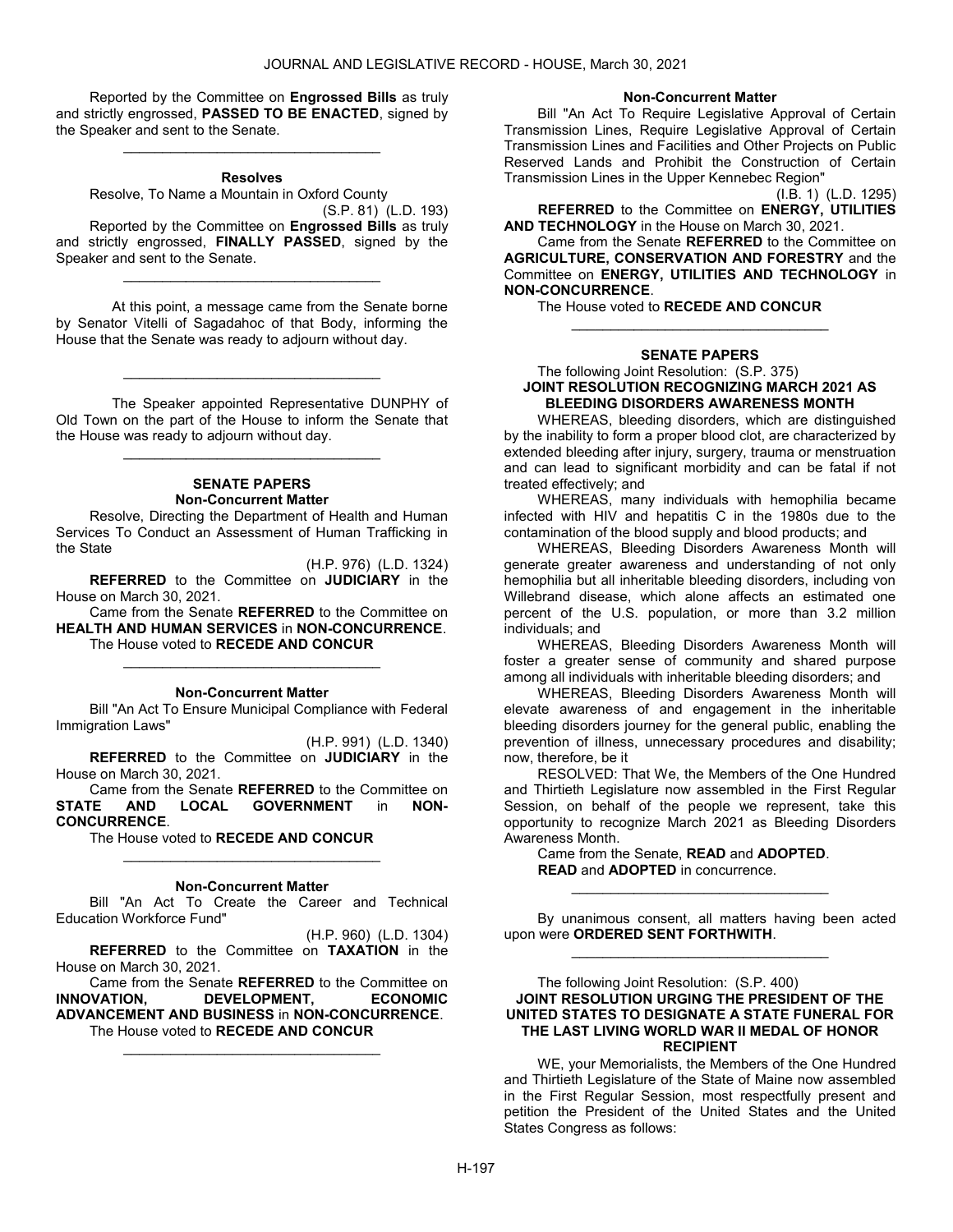WHEREAS, World War II, the most widespread war in history, lasted from 1939 until 1945; and

 WHEREAS, the United States entered the war in 1941, following an attack on Pearl Harbor by Japanese fighter planes; and

 WHEREAS, over 16 million Americans served their country and the Allied powers over the course of the war; and

 WHEREAS, the men and women who served our country in World War II have been collectively called the "greatest generation" for their selfless sacrifice; and

 WHEREAS, the Medal of Honor is the highest military decoration that is awarded by the United States Government; and

 WHEREAS, the Medal of Honor is presented by the President of the United States in the name of the Congress of the United States; and

 WHEREAS, the Medal of Honor is conferred only upon members of the Armed Forces of the United States who distinguished themselves through conspicuous gallantry and intrepidity at the risk of their lives above and beyond the call of duty while engaged in action against an enemy of the United States, while engaged in military operations involving conflict with an opposing foreign force or while serving with friendly forces engaged in an armed conflict against an opposing armed force in which the United States was not a belligerent party; and

 WHEREAS, more than 3,400 Medals of Honor have been awarded since its creation in 1861; the Medal of Honor was awarded to 473 Americans during World War II; and only 2 of those 473 Americans are still alive today; and

 WHEREAS, each of these courageous servicemen, Charles H. Coolidge of Tennessee and Hershel Woodrow Williams of West Virginia, risked his life while serving his country with conspicuous gallantry and intrepidity and therefore deserves the gratitude of the American people; and

 WHEREAS, the President of the United States has the sole authority to designate a state funeral for a person who has rendered distinguished service to the Nation; and

 WHEREAS, historically, the President of the United States has designated state funerals for former presidents, generals and other extraordinary Americans; and

 WHEREAS, our Nation is currently divided and yearns for a unifying national event; and

 WHEREAS, holding a state funeral for the last surviving World War II Medal of Honor recipient would provide a deeply meaningful way for the American people to unite and honor all 16 million members of the Armed Forces of the United States who served from 1941 to 1945; now, therefore, be it

 RESOLVED: That We, the Members of the One Hundred and Thirtieth Legislature now assembled in the First Regular Session, on behalf of the people we represent, respectfully urge and request that the President of the United States designate a state funeral for the last surviving Medal of Honor recipient from World War II; and be it further

 RESOLVED: That suitable copies of this resolution, duly authenticated by the Secretary of State, be transmitted to the Honorable Joseph R. Biden, President of the United States, to the President of the United States Senate, to the Speaker of the United States House of Representatives and to each Member of the Maine Congressional Delegation.

 $\mathcal{L}_\text{max}$  , and the set of the set of the set of the set of the set of the set of the set of the set of the set of the set of the set of the set of the set of the set of the set of the set of the set of the set of the

 Came from the Senate, READ and ADOPTED. READ and ADOPTED in concurrence.

The Speaker appointed the following members on the part of the House to wait upon her Excellency, Governor JANET T. MILLS, and inform her that the House was ready to receive any communication that she may be pleased to make:

 Representative PIERCE of Falmouth Representative MARTIN of Eagle Lake Representative HYMANSON of York Representative FAY of Raymond Representative CARDONE of Bangor Representative CLOUTIER of Lewiston Representative MILLETT of Waterford Representative ARATA of New Gloucester Representative COREY of Windham Representative FECTEAU of Augusta

 Subsequently, Representative DUNPHY reported that she had delivered the message with which she was charged. \_\_\_\_\_\_\_\_\_\_\_\_\_\_\_\_\_\_\_\_\_\_\_\_\_\_\_\_\_\_\_\_\_

\_\_\_\_\_\_\_\_\_\_\_\_\_\_\_\_\_\_\_\_\_\_\_\_\_\_\_\_\_\_\_\_\_

 Subsequently, the Committee reported that they had delivered the message with which they were charged. \_\_\_\_\_\_\_\_\_\_\_\_\_\_\_\_\_\_\_\_\_\_\_\_\_\_\_\_\_\_\_\_\_

#### UNFINISHED BUSINESS

 The following matter, in the consideration of which the House was engaged at the time of adjournment, Thursday, March 11, 2021, had preference in the Orders of the Day and continued with such preference until disposed of as provided by House Rule 502.

 Bill "An Act To Increase the State's Share of the Cost of Health Insurance for Retired Teachers" (EMERGENCY)

(H.P. 206) (L.D. 293) (C. "A" H-27)

In Senate, PASSED TO BE ENGROSSED AS AMENDED BY COMMITTEE AMENDMENT "A" (H-27).

TABLED - March 12, 2021 (Till Later Today) by Representative BRENNAN of Portland.

PENDING - PASSAGE TO BE ENGROSSED.

 Representative BRENNAN of Portland PRESENTED House Amendment "A" (H-56), which was READ by the Clerk and ADOPTED.

Subsequently, the Bill was **PASSED TO BE** ENGROSSED as Amended by Committee Amendment "A" (H-27) and House Amendment "A" (H-56) in NON-CONCURANCE and sent for concurrence.

 By unanimous consent, all matters having been acted upon were ORDERED SENT FORTHWITH. \_\_\_\_\_\_\_\_\_\_\_\_\_\_\_\_\_\_\_\_\_\_\_\_\_\_\_\_\_\_\_\_\_

 $\mathcal{L}_\text{max}$  , and the set of the set of the set of the set of the set of the set of the set of the set of the set of the set of the set of the set of the set of the set of the set of the set of the set of the set of the

 Representative MARTIN of Eagle Lake moved that the House stand ADJOURNED WITHOUT DAY.

 Representative DILLINGHAM of Oxford REQUESTED a roll call on the motion to ADJOURN WITHOUT DAY.

 More than one-fifth of the members present expressed a desire for a roll call which was ordered.

 The SPEAKER: The Chair recognizes the Representative from Oxford, Representative Dillingham.

Representative DILLINGHAM: Thank you, Mr. Speaker, Ladies and Gentlemen of the House. I rise in opposition to the pending motion. I understand the procedural piece that we're following to allow the majority budget that was passed to be able to start the clock, but I think that we send a false message